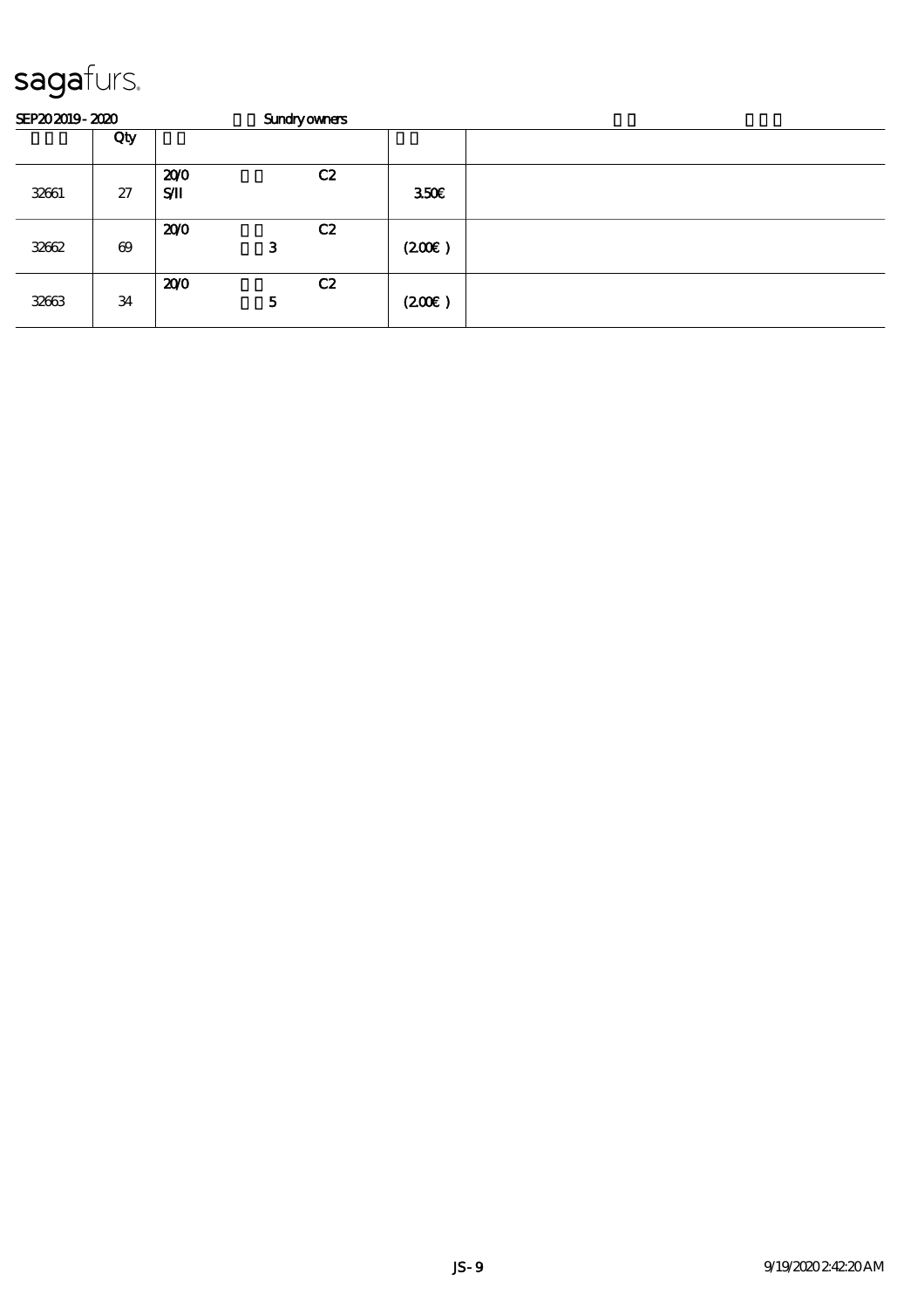| SEP202019-2020                                          |                        |                                             | Unicom                                              |       |                                        |  |
|---------------------------------------------------------|------------------------|---------------------------------------------|-----------------------------------------------------|-------|----------------------------------------|--|
|                                                         | Qty                    |                                             |                                                     |       |                                        |  |
| 34001                                                   | 94                     | 50 <sub>o</sub><br><b>SLVR</b>              | $\boldsymbol{X}$<br>$\mathbf{1}$                    | C1/C2 | (300)                                  |  |
|                                                         |                        |                                             | <b>Sundryowners</b>                                 |       |                                        |  |
| 34003                                                   | 158                    | 5040<br><b>VSLA</b>                         | $\mathbf{1}$                                        | C2    | <b>2200E</b>                           |  |
|                                                         |                        |                                             | Unicom                                              |       |                                        |  |
| 34005                                                   | 186                    | 40<br>GOLD                                  | $\boldsymbol{X}$<br>$\blacksquare$                  | C1/C2 | (2600E)                                |  |
| 34006                                                   | 90                     | 40<br>$\mathop{\rm GOD}$                    | $\mathbf{x}$<br>$\mathbf{1}$                        | C1/C2 | (2600)                                 |  |
| $34007$                                                 | 169                    | $\boldsymbol{\omega}$<br><b>SLVR</b>        | $\boldsymbol{X}$<br>$\mathbf{1}$                    | C1/C2 | $(2500\varepsilon)$                    |  |
| 34008                                                   | 213                    | $\boldsymbol{40}$<br><b>SLVR</b>            | $\boldsymbol{X}$<br>$\mathbf{1}$                    | C3    | $(2400\varepsilon)$                    |  |
| 34009                                                   | 82                     | <b>40</b><br><b>SLVR</b>                    | <b>2X</b> C1/C2<br>$\mathbf{1}$                     |       | $(2500\varepsilon)$                    |  |
| 34010                                                   | $\boldsymbol{\omega}$  | $\boldsymbol{\omega}$<br><b>SLVR</b>        | $\boldsymbol{\mathsf{X}}$<br>$\mathbf{1}$           | C3    | (2300)                                 |  |
| 34011                                                   | 115                    | $\boldsymbol{\omega}$<br>$\mathop{\rm GOD}$ | $\boldsymbol{X}$<br>$\boldsymbol{2}$                | C1/C2 | 2450E                                  |  |
| 34012                                                   | 95                     | $\boldsymbol{\omega}$<br><b>SLVR</b>        | $\boldsymbol{X}$<br>$\overline{z}$                  | C1/C2 | 2450E                                  |  |
| 34013                                                   | 82                     | 40<br><b>SLVR</b>                           | $\boldsymbol{\mathsf{Z}}$<br>$\boldsymbol{z}$       | C1/C2 | 2450E                                  |  |
|                                                         |                        |                                             | <b>ReesFurFarm</b>                                  |       |                                        |  |
| 34015                                                   | 137                    | 40<br><b>GOLD</b>                           | $\mathcal{L}$ and $\mathcal{L}$<br>$\boldsymbol{z}$ | C1    | (2600)                                 |  |
| 34016                                                   | 67                     | $\boldsymbol{40}$<br><b>GOLD</b>            | $\mathcal{L}$ and $\mathcal{L}$<br>$\boldsymbol{z}$ | C2C3  | $(2500\varepsilon)$                    |  |
| * * * * * * * *<br>$* 34017$<br>$\ast$                  | $* * * * * * *$<br>205 | $\boldsymbol{40}$<br><b>GOLD</b>            | $\boldsymbol{X}$<br>$\boldsymbol{z}$                | C1    | (27.00)                                |  |
| $\overline{\phantom{0}}$<br>$*34018$<br>* * * * * * * * | 83<br>* * * * * *      |                                             | 288Skins                                            |       | $\ast$<br>$(27.00)$ *<br>* * * * * * * |  |
| 34019                                                   | 131                    | <b>40</b><br><b>GOLD</b>                    | $\mathbf{X}$<br>$\boldsymbol{z}$                    | C2C3  | $(2600\varepsilon)$                    |  |
| 34020                                                   | 169                    | <b>40</b><br><b>GOLD</b>                    | 2X / 3X<br>$\boldsymbol{z}$                         | C1    | (2800)                                 |  |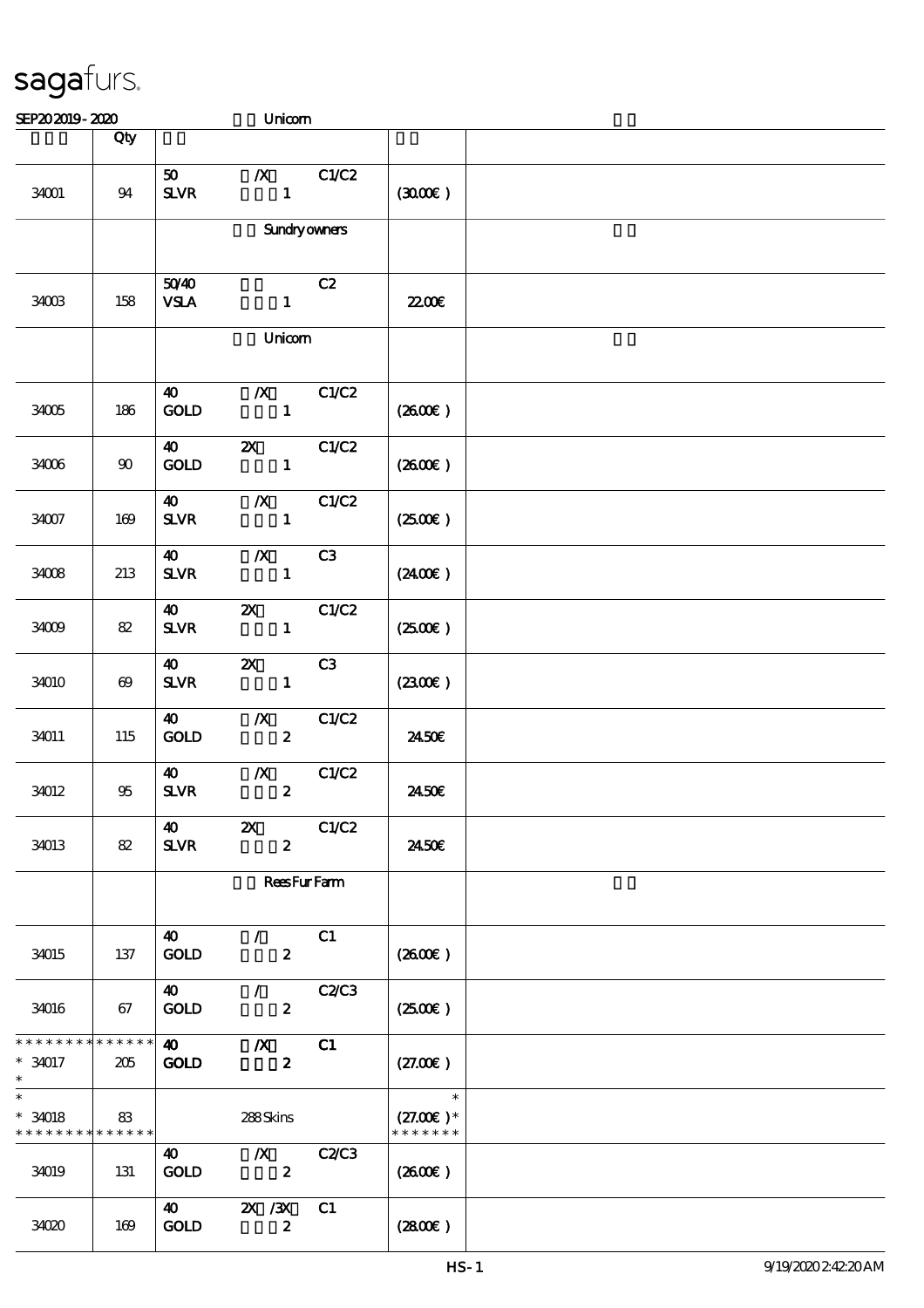| SEP202019-2020                                   |                       |                                       | <b>ReesFurFarm</b>                   |       |                                    |  |
|--------------------------------------------------|-----------------------|---------------------------------------|--------------------------------------|-------|------------------------------------|--|
|                                                  | Qty                   |                                       |                                      |       |                                    |  |
| 34021                                            | $\boldsymbol{\omega}$ | 40<br><b>GOLD</b>                     | 2X / 3X<br>$\boldsymbol{z}$          | C2C3  | (27.00)                            |  |
| 34022                                            | 79                    | $\boldsymbol{\omega}$<br>$S\!L\!V\!R$ | $\mathbf{x}$<br>$\boldsymbol{z}$     | C2C3  | (2300)                             |  |
| 34023                                            | 185                   | 40<br><b>SLVR</b>                     | $\mathcal{F}$<br>$\boldsymbol{z}$    | C1/C2 | $(2500\varepsilon)$                |  |
| * * * * * * * * * * * * * *<br>$*3024$<br>$\ast$ | 185                   | $\boldsymbol{\omega}$<br><b>SLVR</b>  | $\boldsymbol{X}$<br>$\boldsymbol{z}$ | C1/C2 | æœ                                 |  |
| $\ast$<br>$*3025$<br>* * * * * * * * * * * * * * | 38                    |                                       | 223Skins                             |       | $\ast$<br>2450€ *<br>* * * * * * * |  |
| 34026                                            | 76                    | 40<br><b>SLVR</b>                     | 2X / 3X<br>$\boldsymbol{z}$          | C1/C2 | $(2600\varepsilon)$                |  |
| 34027                                            | 59                    | 40<br><b>SLVR</b>                     | 4xP<br>$\boldsymbol{z}$              | C2/C3 | 25.50E                             |  |
| 34028                                            | 105                   | 40<br><b>VSLA</b>                     | $\mathcal{L}$<br>$\boldsymbol{2}$    | C2C3  | $(2400\varepsilon)$                |  |
| 34029                                            | 174                   | 40<br>${\bf VSA}$                     | $\boldsymbol{X}$<br>$\boldsymbol{z}$ | C2C3  | $(2400\varepsilon)$                |  |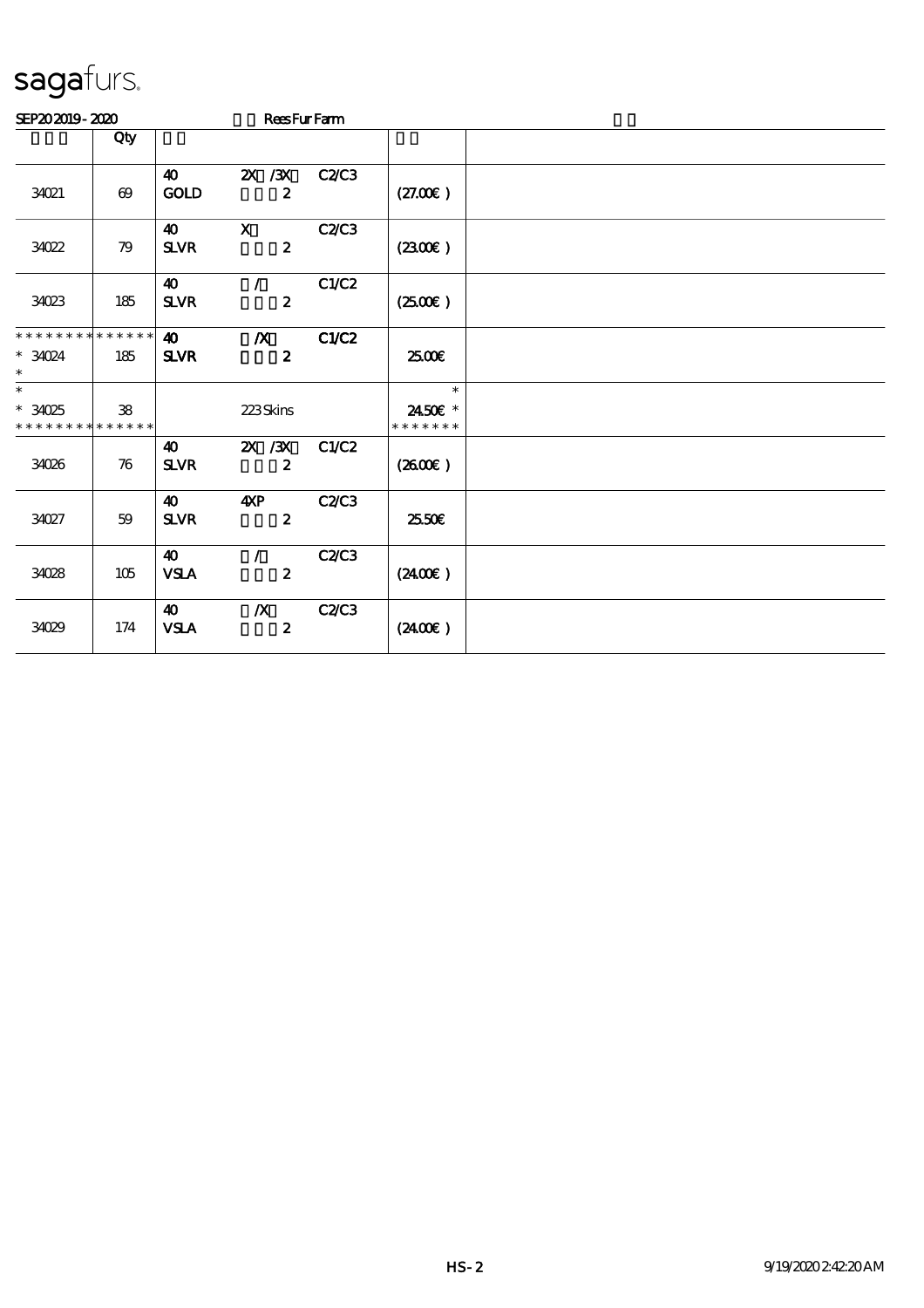| SEP202019-2020                                      |        |                                             | <b>Sundryowners</b>                             |                  |                                                 |  |
|-----------------------------------------------------|--------|---------------------------------------------|-------------------------------------------------|------------------|-------------------------------------------------|--|
|                                                     | Qty    |                                             |                                                 |                  |                                                 |  |
| 34041                                               | 186    | 40'30<br><b>SLVR</b>                        |                                                 | C2               | (21.00)                                         |  |
| 34042                                               | 61     | 40'30<br><b>BRNZ</b>                        | $\mathbf{1}$                                    | C2               | (1900E)                                         |  |
|                                                     |        |                                             |                                                 | ReesFurFarm(SMN) |                                                 |  |
| 34044                                               | $96\,$ | $\boldsymbol{\mathfrak{D}}$<br>GOLD         | $\mathcal{F}$ and $\mathcal{F}$<br>$\mathbf{1}$ | C1/C2            | (220E)                                          |  |
| 34045                                               | 124    | $\boldsymbol{\mathfrak{D}}$<br>GOLD         | X / ZX<br>$\mathbf{1}$                          | C1/C2            | (2300)                                          |  |
| 34046                                               | 87     | $\boldsymbol{\mathfrak{D}}$<br><b>VSLA</b>  | $\boldsymbol{X}$<br>$\mathbf{1}$                | <b>C2C3</b>      | (21.00)                                         |  |
|                                                     |        |                                             | Unicom                                          |                  |                                                 |  |
| 34048                                               | $208$  | $\boldsymbol{\mathfrak{D}}$<br>GOLD         | $\boldsymbol{X}$<br>$\mathbf{1}$                | C1/C2            | 21.006                                          |  |
| 34049                                               | 58     | $\boldsymbol{\mathfrak{D}}$<br><b>GOLD</b>  | $\boldsymbol{\mathsf{Z}}$<br>$\mathbf{1}$       | C1/C2            | 21.50E                                          |  |
| 34050                                               | 97     | $\boldsymbol{\mathfrak{D}}$<br>$S\!L\!V\!R$ | $\boldsymbol{X}$<br>$\mathbf{1}$                | C1/C2            | (1950)                                          |  |
| 34051                                               | 106    | $\boldsymbol{\mathfrak{D}}$<br><b>SLVR</b>  | $\boldsymbol{X}$<br>$\mathbf{1}$                | C3               | 1900€                                           |  |
| 34052                                               | 44     | $\boldsymbol{\mathfrak{D}}$<br>$S\!L\!V\!R$ | $\boldsymbol{\mathsf{Z}}$<br>$\mathbf{1}$       | C1/C2            | $(21.00\epsilon)$                               |  |
| 34053                                               | 113    | 30 <sub>o</sub><br><b>GOLD</b>              | $\boldsymbol{X}$<br>$\boldsymbol{z}$            | C1/C2            | 2050€                                           |  |
| 34054                                               | 55     | $\boldsymbol{\mathfrak{D}}$<br><b>SLVR</b>  | $\boldsymbol{X}$<br>$\boldsymbol{z}$            | C1/C2            | 1950E                                           |  |
|                                                     |        | <b>ReesFurFam</b>                           |                                                 |                  |                                                 |  |
| * * * * * * * * * * * * * * *<br>$*34056$<br>$\ast$ | 205    | $\boldsymbol{\mathfrak{D}}$<br><b>GOLD</b>  | $\boldsymbol{z}$                                | C1               | (21.00)                                         |  |
| $\ast$<br>$*34057$<br>* * * * * * * * * * * * * *   | 185    |                                             | 390Skins                                        |                  | $\ast$<br>$(21.00)$ *<br>* * * * * * *          |  |
| * * * * * * * * * * * * * * *<br>$*34058$<br>$\ast$ | 205    | $\boldsymbol{\mathfrak{D}}$<br><b>GOLD</b>  | $\mathcal{L}$<br>$\boldsymbol{z}$               | <b>C2/C3</b>     | (200)                                           |  |
| $\ast$<br>$*3059$<br>* * * * * * * * * * * * * *    | 98     |                                             | 308Skins                                        |                  | $\ast$<br>$(2000\varepsilon)*$<br>* * * * * * * |  |
| * * * * * * * * * * * * * *<br>$*3000$<br>$\ast$    | 205    | $30-1$<br><b>GOLD</b>                       | $\boldsymbol{z}$                                | C1               | 21.50E                                          |  |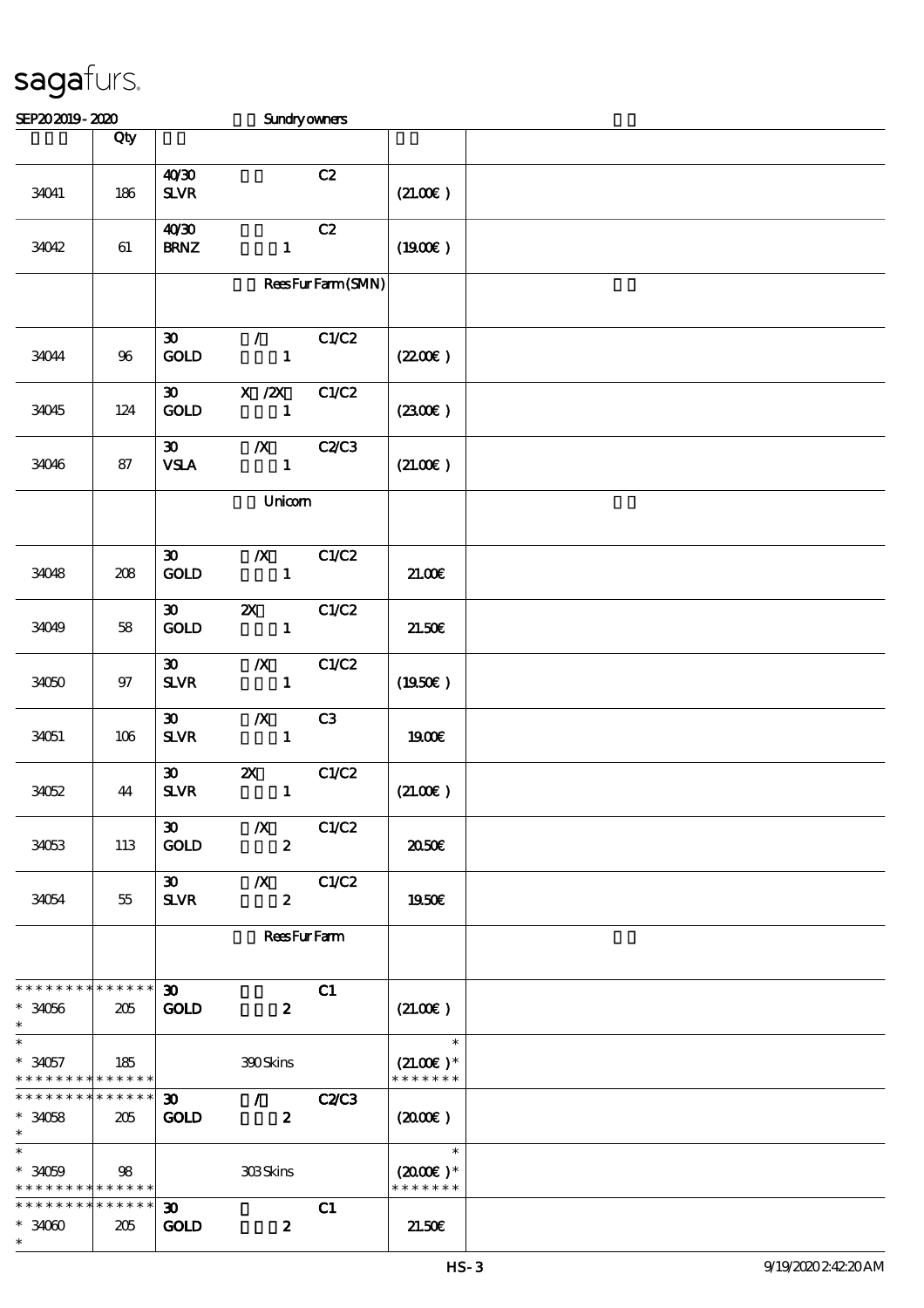| SEP202019-2020                                      |             |                                            | <b>ReesFurFarm</b>      |             |                             |  |
|-----------------------------------------------------|-------------|--------------------------------------------|-------------------------|-------------|-----------------------------|--|
|                                                     | Qty         |                                            |                         |             |                             |  |
|                                                     |             |                                            |                         |             |                             |  |
| $\ast$                                              |             | $\boldsymbol{\mathfrak{D}}$                |                         | C1          | $\ast$                      |  |
| $* 34061$                                           | 180         | <b>GOLD</b>                                | $\boldsymbol{z}$        |             | $21.50E$ *                  |  |
| $\ast$                                              |             |                                            |                         |             | $\ast$                      |  |
| $\ast$                                              |             |                                            |                         |             | $\ast$                      |  |
| $*3002$                                             | 180         |                                            | $\,3$                   |             | $21.50E$ *                  |  |
| $\ast$<br>$\ast$                                    |             |                                            |                         |             | $\ast$                      |  |
|                                                     |             |                                            |                         |             | $\ast$                      |  |
| $*3003$<br>* * * * * * * * <mark>* * * * * *</mark> | 130         |                                            | 695Skins                |             | $21.50E$ *<br>* * * * * * * |  |
| * * * * * * * *                                     | * * * * * * |                                            |                         |             |                             |  |
| $* 34064$                                           | 205         | $\boldsymbol{\mathfrak{D}}$<br><b>GOLD</b> | $\boldsymbol{z}$        | C1          |                             |  |
| $\ast$                                              |             |                                            |                         |             | 2300E                       |  |
| $\ast$                                              |             |                                            |                         |             | $\ast$                      |  |
| $*34065$                                            | 180         |                                            | $\boldsymbol{2}$        |             | 2250E *                     |  |
| $\ast$                                              |             |                                            |                         |             | $\ast$                      |  |
| $\overline{\phantom{0}}$                            |             |                                            |                         |             | $\ast$                      |  |
| $* 3006$                                            | 180         |                                            | $\,3$                   |             | 22.50€ *                    |  |
| $\ast$                                              |             |                                            |                         |             | $\ast$                      |  |
| $\ast$                                              |             |                                            |                         |             | $\ast$                      |  |
| $* 34067$                                           | 141         |                                            | 706Skins                |             | 22.50€ *                    |  |
| * * * * * * * * <mark>* * * * * *</mark>            |             |                                            |                         |             | * * * * * * *               |  |
| * * * * * * * *                                     | * * * * * * | $\boldsymbol{\mathfrak{D}}$                | $\mathbf{x}$            | C1          |                             |  |
| $*3008$                                             | 205         | <b>GOLD</b>                                | $\boldsymbol{z}$        |             | $(2650\epsilon)$            |  |
| $\ast$                                              |             |                                            |                         |             |                             |  |
| $\ast$                                              |             |                                            |                         |             | $\ast$                      |  |
| $* 3000$                                            | 180         |                                            | $\boldsymbol{2}$        |             | $(2650\epsilon)*$           |  |
| $\ast$                                              |             |                                            |                         |             |                             |  |
| $\ast$                                              |             |                                            |                         |             | $\ast$                      |  |
| $*34070$                                            | 180         |                                            | 3                       |             | $(2650E)*$                  |  |
| $\ast$<br>$\ast$                                    |             |                                            |                         |             | $\ast$                      |  |
| $* 34071$                                           |             |                                            |                         |             |                             |  |
| * * * * * * * * <mark>* * * * * *</mark>            | $99\,$      |                                            | 664Skins                |             | $(2650E)*$<br>* * * * * * * |  |
| * * * * * * * * * * * * * *                         |             | $\boldsymbol{\mathfrak{D}}$                | $\boldsymbol{X}$        | <b>C2C3</b> |                             |  |
| $*34072$                                            | 205         | <b>GOLD</b>                                | $\boldsymbol{z}$        |             | 2250E                       |  |
| $*$                                                 |             |                                            |                         |             |                             |  |
| $\ast$                                              |             |                                            |                         |             | $\ast$                      |  |
| $*34073$                                            | 102         |                                            | 307Skins                |             | 22.50€ *                    |  |
| * * * * * * * * <mark>* * * * * * *</mark>          |             |                                            |                         |             | * * * * * * *               |  |
| * * * * * * * * * * * * * *                         |             | $30 - 1$                                   | $\mathbf{z}$            | C1          |                             |  |
| $* 34074$                                           | 205         | <b>GOLD</b>                                | $\boldsymbol{z}$        |             | $(2400\varepsilon)$         |  |
| $\ast$                                              |             |                                            |                         |             |                             |  |
| $\overline{\ast}$                                   |             |                                            |                         |             | $\ast$                      |  |
| $*34075$                                            | 141         |                                            | 346Skins                |             | $(2400E)*$                  |  |
| * * * * * * * * * * * * * *                         |             |                                            |                         |             | * * * * * * *               |  |
|                                                     |             | $\boldsymbol{\mathfrak{D}}$                | $\mathbf{x}$            | C1          |                             |  |
| 34076                                               | 188         | <b>GOLD</b>                                | $\overline{\mathbf{z}}$ |             | (2300)                      |  |
|                                                     |             |                                            |                         |             |                             |  |
|                                                     |             | $\boldsymbol{\mathfrak{D}}$                | 2X / 3X C2/C3           |             |                             |  |
| 34077                                               | 223         | <b>GOLD</b>                                | $\mathbf{z}$            |             | $(2300\varepsilon)$         |  |
|                                                     |             | $\infty$                                   | $\mathbf X$             |             |                             |  |
|                                                     |             |                                            | $\boldsymbol{2}$        | C2C3        |                             |  |
| 34078                                               | 198         | <b>SLVR</b>                                |                         |             | $(1900\epsilon)$            |  |
|                                                     |             | $\boldsymbol{\mathfrak{D}}$                |                         | C1/C2       |                             |  |
| 34079                                               | 232         | <b>SLVR</b>                                | $\boldsymbol{z}$        |             | $(2000\varepsilon)$         |  |
|                                                     |             |                                            |                         |             |                             |  |
|                                                     |             | $\boldsymbol{\mathfrak{D}}$                |                         | C1/C2       |                             |  |
| 34080                                               | 202         | <b>SLVR</b>                                | $\boldsymbol{z}$        |             | 2050                        |  |
|                                                     |             |                                            |                         |             |                             |  |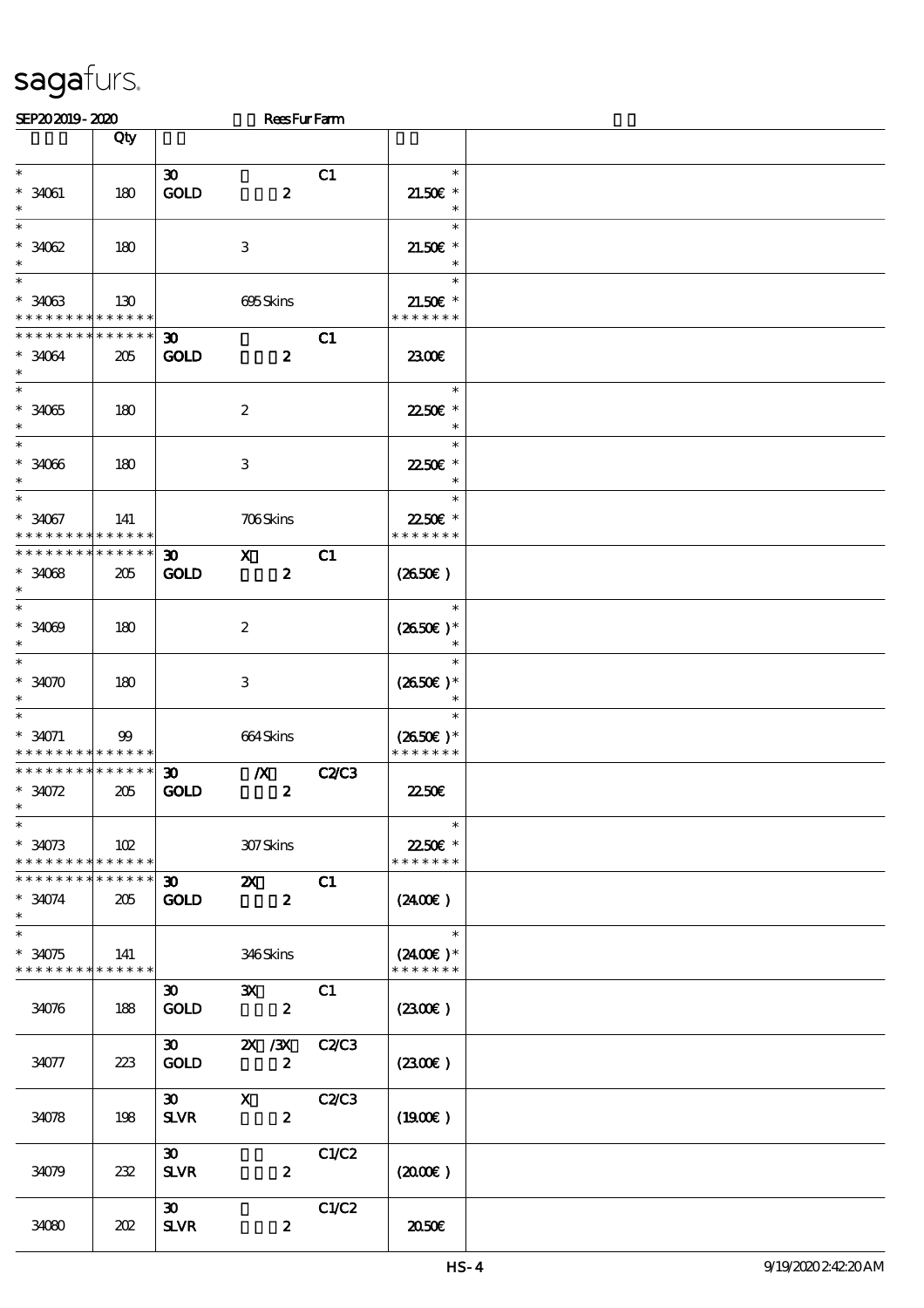| SEP202019-2020                             |     |                             | <b>ReesFurFarm</b> |                |                      |  |
|--------------------------------------------|-----|-----------------------------|--------------------|----------------|----------------------|--|
|                                            | Qty |                             |                    |                |                      |  |
| * * * * * * * * * * * * * *                |     | $\boldsymbol{\mathfrak{D}}$ |                    | <b>C1/C2</b>   |                      |  |
| $* 34081$<br>$\ast$                        | 225 | <b>SLVR</b>                 | $\boldsymbol{z}$   |                | 21.50E               |  |
| $\overline{\ast}$                          |     |                             |                    |                | $\ast$               |  |
| $*3082$                                    | 169 |                             | 394Skins           |                | $21.50$ $\epsilon$ * |  |
| * * * * * * * * * * * * * *                |     |                             |                    |                | * * * * * * *        |  |
|                                            |     | $\boldsymbol{\mathfrak{D}}$ | $\mathbf{x}$       | C1/C2          |                      |  |
| 34083                                      | 202 | <b>SLVR</b>                 | $\boldsymbol{z}$   |                | 2250E                |  |
| * * * * * * * * * * * * * *                |     | $\boldsymbol{\mathfrak{D}}$ | 2X / 3X            | <b>C1/C2</b>   |                      |  |
| $* 34084$<br>$\ast$                        | 225 | <b>SLVR</b>                 | $\boldsymbol{z}$   |                | (2300)               |  |
| $\ast$                                     |     |                             |                    |                | $\ast$               |  |
| $*34085$                                   | 49  |                             | 274Skins           |                | $(2300)$ *           |  |
| * * * * * * * * * * * * * *                |     |                             |                    |                | * * * * * * *        |  |
|                                            |     | 30 <sup>2</sup>             | 4XP                | <b>C2/C3</b>   |                      |  |
| 34086                                      | 86  | $S\!L\!V\!R$                | $\boldsymbol{z}$   |                | (220E)               |  |
| * * * * * * * * * * * * * *                |     | $\boldsymbol{\mathfrak{D}}$ | $\mathcal{T}$      | <b>C2C3</b>    |                      |  |
| $* 34087$<br>$\ast$                        | 205 | <b>VSLA</b>                 | $\boldsymbol{z}$   |                | $(2000\varepsilon)$  |  |
| $\ast$                                     |     |                             |                    |                | $\ast$               |  |
| $* 34088$                                  | 147 |                             | 352Skins           |                | $(2000\varepsilon)*$ |  |
| * * * * * * * * <mark>* * * * * * *</mark> |     |                             |                    |                | * * * * * * *        |  |
| * * * * * * * * * * * * * *                |     | $\boldsymbol{\mathfrak{D}}$ | $\boldsymbol{X}$   | <b>C2/C3</b>   |                      |  |
| $*3089$                                    | 205 | <b>VSLA</b>                 | $\boldsymbol{z}$   |                | (220)                |  |
| $\ast$                                     |     |                             |                    |                |                      |  |
| $\ast$                                     |     |                             |                    |                | $\ast$               |  |
| $*3000$                                    | 151 |                             | 356Skins           |                | $(2200)$ *           |  |
| * * * * * * * * * * * * * *                |     |                             |                    |                | * * * * * * *        |  |
|                                            |     | $\boldsymbol{\mathfrak{D}}$ | $\boldsymbol{X}$   | C <sub>4</sub> |                      |  |
| 34091                                      | 157 | <b>VSLA</b>                 | $\boldsymbol{z}$   |                | 17.00E               |  |
|                                            |     | $\boldsymbol{\mathfrak{D}}$ | 2X / 3X            | <b>C2/C3</b>   |                      |  |
| 34092                                      | 161 | <b>VSLA</b>                 | $\boldsymbol{z}$   |                | 2050€                |  |
|                                            |     |                             |                    |                |                      |  |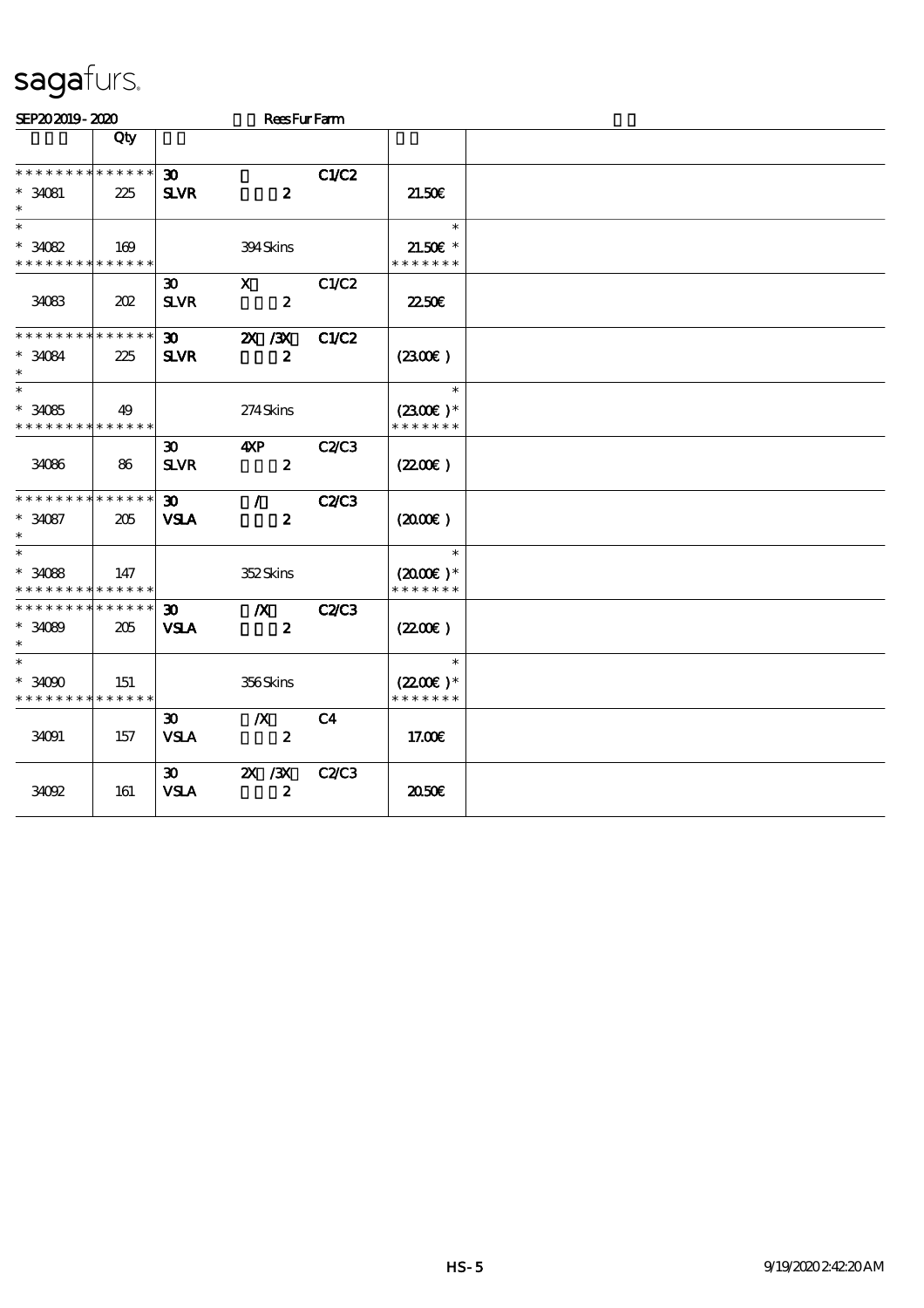| SEP202019-2020                                       |        |                                            | <b>Sundryowners</b>                           |                  |                                                      |  |
|------------------------------------------------------|--------|--------------------------------------------|-----------------------------------------------|------------------|------------------------------------------------------|--|
|                                                      | Qty    |                                            |                                               |                  |                                                      |  |
| 34101                                                | $92\,$ | 3020<br><b>VSLA</b>                        | $\mathbf{1}$                                  | C2               | 1500€                                                |  |
|                                                      |        |                                            |                                               | ReesFurFarm(SMN) |                                                      |  |
| 34103                                                | $99$   | $\boldsymbol{\mathfrak{D}}$<br>GOLD        | $\mathcal{L}$<br>$\mathbf{1}$                 | C1/C2            | (1800)                                               |  |
| 34104                                                | 114    | $\boldsymbol{\mathsf{20}}$<br>GOLD         | $X$ / $ZX$<br>1                               | C1/C2            | (1900)                                               |  |
| 34105                                                | 83     | $\boldsymbol{\mathfrak{D}}$<br><b>VSLA</b> | $\boldsymbol{X}$<br>$\mathbf{1}$              | C2/C3            | (1800)                                               |  |
|                                                      |        | <b>ReesFurFarm</b>                         |                                               |                  |                                                      |  |
| 34107                                                | 222    | $\boldsymbol{\mathsf{20}}$<br><b>GOLD</b>  | $\boldsymbol{z}$                              | C1               | (17.50)                                              |  |
| * * * * * * * * * * * * * *<br>$* 34108$<br>$\ast$   | 245    | $\boldsymbol{\mathfrak{D}}$<br><b>GOLD</b> | $\boldsymbol{z}$                              | C1               | (1850)                                               |  |
| $\ast$<br>$*34109$<br>* * * * * * * * * * * * * *    | 125    |                                            | 370Skins                                      |                  | $\ast$<br>$(1850)$ *<br>* * * * * * *                |  |
| 34110                                                | 235    | $\boldsymbol{\mathfrak{D}}$<br><b>GOLD</b> | $\mathcal{F}$<br>$\boldsymbol{z}$             | C2/C3            | $(1600\varepsilon)$                                  |  |
| * * * * * * * * * * * * * *<br>$* 34111$<br>$\ast$   | 245    | $\boldsymbol{\mathbf{z}}$<br>GOLD          | $\boldsymbol{z}$                              | C1               | 1900E                                                |  |
| $\ast$<br>$*$ 34112<br>$\ast$                        | 220    |                                            | $\boldsymbol{2}$                              |                  | $\ast$<br>1850E *                                    |  |
| $\ast$<br>$* 34113$<br>* * * * * * * * * * * * * *   | 242    |                                            | 707 Skins                                     |                  | $\ast$<br>1850€ *<br>* * * * * * *                   |  |
| ******** <mark>******</mark><br>$*$ 34114<br>$\ast$  | 265    | $\boldsymbol{\mathsf{20}}$<br><b>GOLD</b>  | $\boldsymbol{\mathrm{X}}$<br>$\boldsymbol{z}$ | C1               | 2000                                                 |  |
| $\ast$<br>$* 34115$<br>* * * * * * * * * * * * * * * | 56     |                                            | 321 Skins                                     |                  | $\ast$<br>1950E *<br>* * * * * * *                   |  |
| * * * * * * * * * * * * * * *<br>$* 34116$<br>$\ast$ | 265    | $\boldsymbol{\mathfrak{D}}$<br><b>GOLD</b> | $\chi$ C2/C3<br>$\boldsymbol{z}$              |                  | 1850E                                                |  |
| $\ast$<br>$* 34117$<br>* * * * * * * * * * * * * *   | 74     |                                            | $339\mathrm{S}$ kins                          |                  | $\overline{\phantom{a}}$<br>1850€ *<br>* * * * * * * |  |
| * * * * * * * * * * * * * * *<br>$* 34118$<br>$\ast$ | 245    | $\boldsymbol{\mathfrak{D}}$<br><b>GOLD</b> | 2X / 3X C1<br>$\overline{\mathbf{2}}$         |                  | 2050E                                                |  |
| $\ast$<br>$*$ 34119<br>* * * * * * * * * * * * * *   | 61     |                                            | 306Skins                                      |                  | $\ast$<br>2050E *<br>* * * * * * *                   |  |
| 34120                                                | 256    | $\boldsymbol{\mathfrak{D}}$<br><b>GOLD</b> | 2X / 3X C2/C3<br>$\boldsymbol{z}$             |                  | (200E)                                               |  |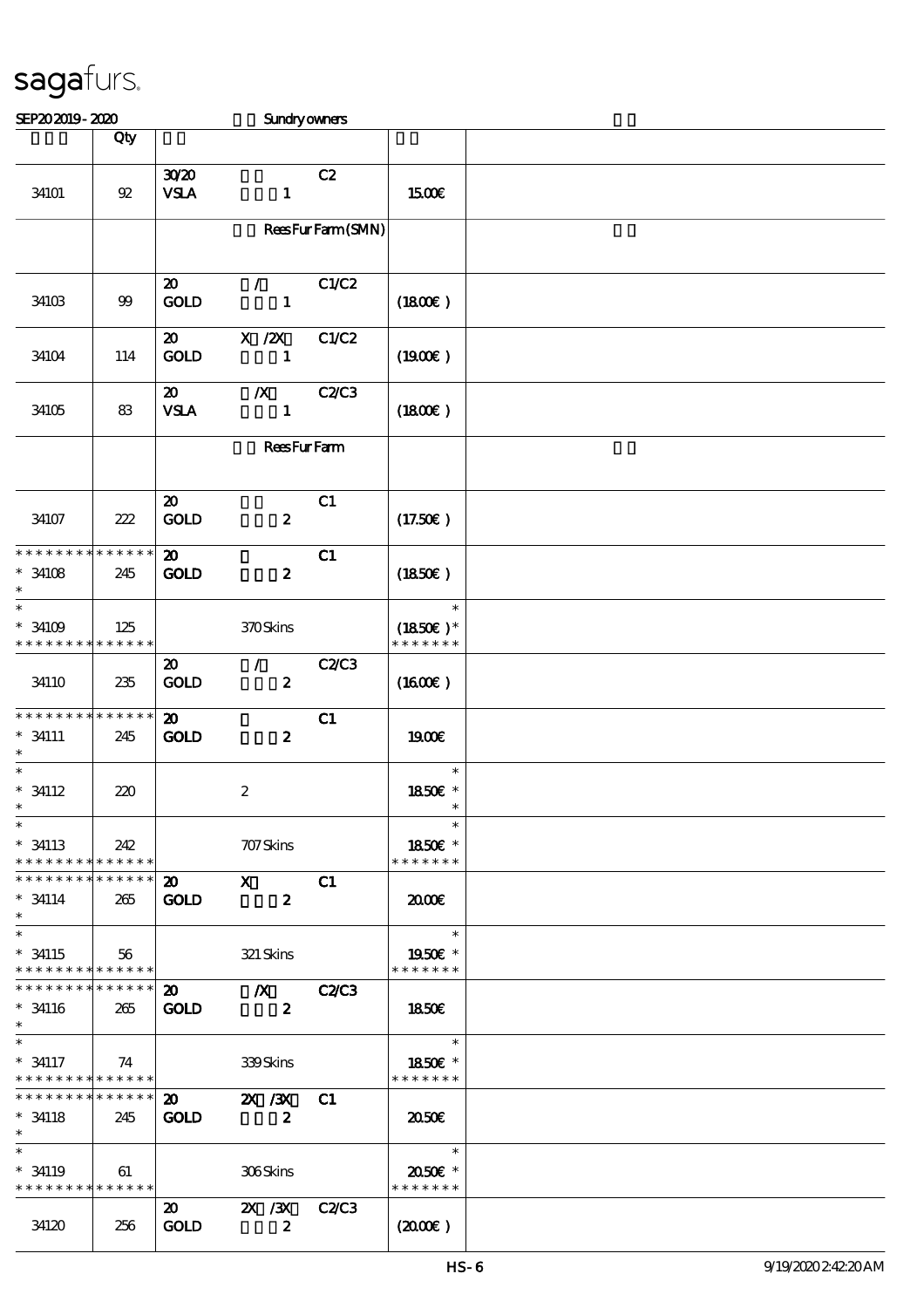| SEP202019-2020                                     |     |                                                         | <b>ReesFurFarm</b>                   |                |                                    |  |
|----------------------------------------------------|-----|---------------------------------------------------------|--------------------------------------|----------------|------------------------------------|--|
|                                                    | Qty |                                                         |                                      |                |                                    |  |
| 34121                                              | 149 | $\boldsymbol{\mathfrak{D}}$<br><b>SLVR</b>              | $\mathbf x$<br>$\boldsymbol{z}$      | C2/C3          | 1300€                              |  |
| 34122                                              | 227 | $\boldsymbol{\mathfrak{D}}$<br><b>SLVR</b>              | $\mathcal{L}$<br>$\boldsymbol{z}$    | C1/C2          | (17.00)                            |  |
| * * * * * * * * * * * * * *<br>$*34123$<br>$\ast$  | 245 | $\boldsymbol{\mathsf{a}}$<br><b>SLVR</b>                | $\boldsymbol{X}$<br>$\boldsymbol{z}$ | C1/C2          | 1800E                              |  |
| $\ast$<br>$* 34124$<br>* * * * * * * * * * * * * * | 45  |                                                         | 290Skins                             |                | $\ast$<br>1800E *<br>* * * * * * * |  |
| 34125                                              | 118 | $\boldsymbol{\mathfrak{D}}$<br>$S\!L\!VR$               | 2X / 3X<br>$\boldsymbol{2}$          | C1/C2          | 1950€                              |  |
| 34126                                              | 67  | $\boldsymbol{\mathfrak{D}}$<br>${\bf S\!L}\!{\bf V\!R}$ | 4XP<br>$\boldsymbol{z}$              | C2C3           | (1800)                             |  |
| 34127                                              | 197 | $\boldsymbol{\mathfrak{D}}$<br><b>VSLA</b>              | $\mathcal{L}$<br>$\boldsymbol{z}$    | C2C3           | 1550€                              |  |
| 34128                                              | 244 | 20<br><b>VSLA</b>                                       | $\boldsymbol{X}$<br>$\boldsymbol{z}$ | <b>C2/C3</b>   | (1800E)                            |  |
| 34129                                              | 10B | $\boldsymbol{\mathfrak{D}}$<br><b>VSLA</b>              | $\boldsymbol{X}$<br>$\boldsymbol{z}$ | C <sub>4</sub> | 1550€                              |  |
| 34130                                              | 141 | $\boldsymbol{\mathfrak{D}}$<br><b>VSLA</b>              | $\chi$ / $\chi$<br>$\boldsymbol{z}$  | C2C3           | (1800)                             |  |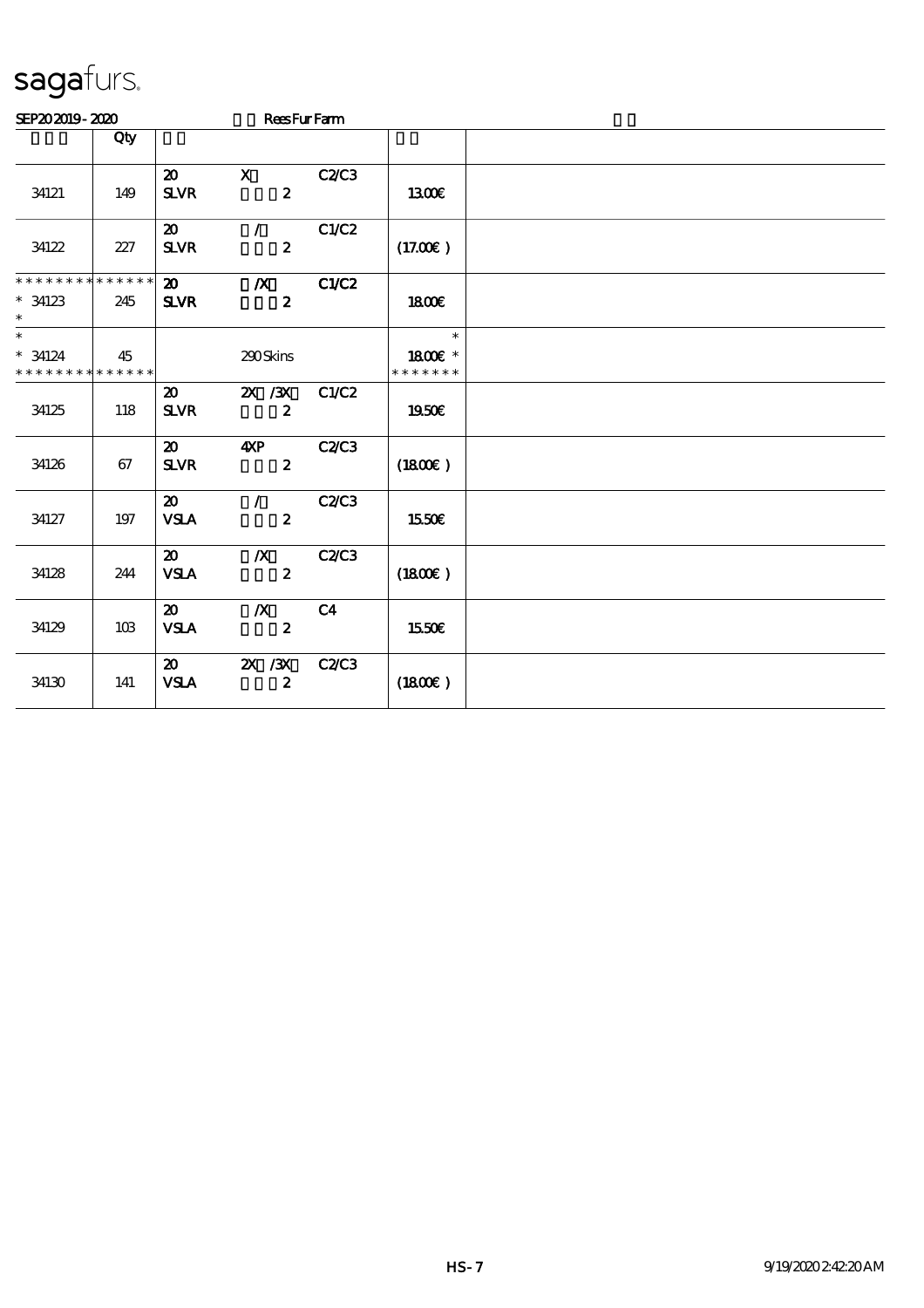| SEP202019-2020 |                    |                                    | <b>Sundryowners</b>                  |      |                     |  |  |  |  |  |
|----------------|--------------------|------------------------------------|--------------------------------------|------|---------------------|--|--|--|--|--|
|                | Qty                |                                    |                                      |      |                     |  |  |  |  |  |
| 34141          | $\boldsymbol{\pi}$ | 200<br>${\bf S\!L}\!{\bf V\!R}$    |                                      | C2   | $(1400\varepsilon)$ |  |  |  |  |  |
| 34142          | $5\!7$             | 200<br><b>BRNZ</b>                 | $\mathbf{1}$                         | C2   | (1200E)             |  |  |  |  |  |
|                |                    |                                    | Unicom                               |      |                     |  |  |  |  |  |
| 34144          | 144                | 200<br>GOLD                        | $\mathbf{1}$                         | C2   | 1500€               |  |  |  |  |  |
| 34145          | 67                 | 200<br><b>SLVR</b>                 | $\mathbf{1}$                         | C2   | $(1400\varepsilon)$ |  |  |  |  |  |
|                |                    |                                    | <b>ReesFurFarm</b>                   |      |                     |  |  |  |  |  |
| 34147          | 172                | $\mathbf{o}$<br>GOD                | $\mathcal{L}$<br>$\boldsymbol{z}$    | C1   | (1500E)             |  |  |  |  |  |
| 34148          | $175\,$            | $\mathbf{O}$<br>$\mathop{\rm GOD}$ | $\boldsymbol{X}$<br>$\boldsymbol{z}$ | C1   | 1600E               |  |  |  |  |  |
| 34149          | $105\,$            | $\mathbf{O}$<br>GOLD               | $2X$ / $3X$<br>$\boldsymbol{z}$      | C1   | 17.00E              |  |  |  |  |  |
| 34150          | 74                 | $\mathbf{O}$<br>${\bf VSA}$        | $\mathcal{L}$<br>$\boldsymbol{z}$    | C2C3 | 1400€               |  |  |  |  |  |
| 34151          | 110                | $\mathbf{O}$<br><b>VSLA</b>        | $\pmb{X}$<br>$\boldsymbol{2}$        | C2C3 | (1500E)             |  |  |  |  |  |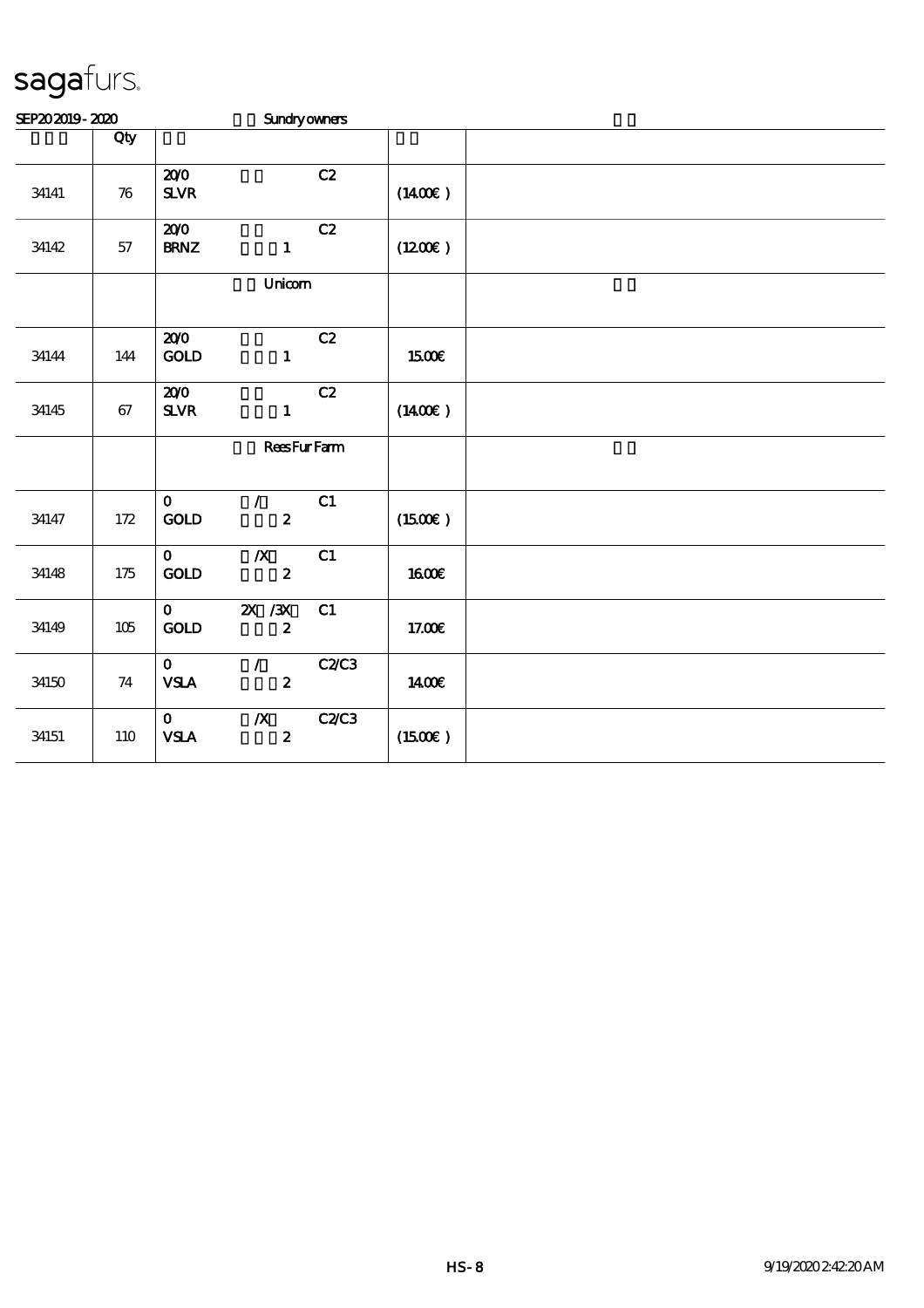| SEP202019-2020 |            |                                                                  |                               | <b>Sundryowners</b>           |         |  |  |  |  |  |
|----------------|------------|------------------------------------------------------------------|-------------------------------|-------------------------------|---------|--|--|--|--|--|
|                | Qty        |                                                                  |                               |                               |         |  |  |  |  |  |
| 34161          | 140        | 3020<br>$\mathbf{L}\mathbf{C}\mathbf{C}$                         | $\boldsymbol{z}$              | C2                            | 11.00E  |  |  |  |  |  |
| 34162          | 129        | 1/2<br>LG/G                                                      | $\boldsymbol{z}$              | C2                            | 500E    |  |  |  |  |  |
| 34163          | $107$      | 200<br>$\mathbf{LG}\mathbf{\mathcal{S}}$                         | $\boldsymbol{4}$              | C2                            | 400€    |  |  |  |  |  |
| 34164          | 167        | 40'30<br>LG/G                                                    | $\mathbf{1}$                  | C2<br>$\overline{\mathbf{2}}$ | 1350€   |  |  |  |  |  |
| 34165          | $71\,$     | 200<br>$\mathbf{LG}\mathbf{G}$                                   | $\mathbf{1}$                  | C2<br>$\overline{\mathbf{2}}$ | 900E    |  |  |  |  |  |
| 34166          | 169        | $\boldsymbol{\mathfrak{D}}$<br>LG/S                              | $\mathcal{L}$<br>$\mathbf{1}$ | C1/C2<br>$\blacksquare$       | (1500E) |  |  |  |  |  |
| 34167          | <b>110</b> | $\boldsymbol{\mathfrak{D}}$<br>$\mathbf{L}\mathbf{C} \mathbf{S}$ | $\mathcal{L}$<br>$\mathbf{1}$ | C1/C2<br>$\boldsymbol{z}$     | 1200E   |  |  |  |  |  |
| $34168\,$      | 107        | $\boldsymbol{\mathfrak{D}}$<br>LG/S                              | $\mathcal{L}$<br>$\mathbf{1}$ | C1/C2<br>$\mathbf{1}$         | 11.00E  |  |  |  |  |  |
| 34169          | 128        | $\boldsymbol{\omega}$<br>$\mathbf{LG}\mathcal{S}$                | $\mathcal{L}$<br>$\mathbf{1}$ | C1/C2<br>$\boldsymbol{z}$     | 850E    |  |  |  |  |  |
| 34170          | 122        | $\boldsymbol{\mathfrak{D}}$<br>LCS                               | $\mathcal{L}$<br>$\mathbf{1}$ | C1/C2<br>$\mathbf{3}$         | 550€    |  |  |  |  |  |
| 34171          | 143        | $\mathbf{1}$<br>LG/S                                             | $\mathcal{L}$<br>$\mathbf{1}$ | C1/C2<br>$\boldsymbol{z}$     | 550E    |  |  |  |  |  |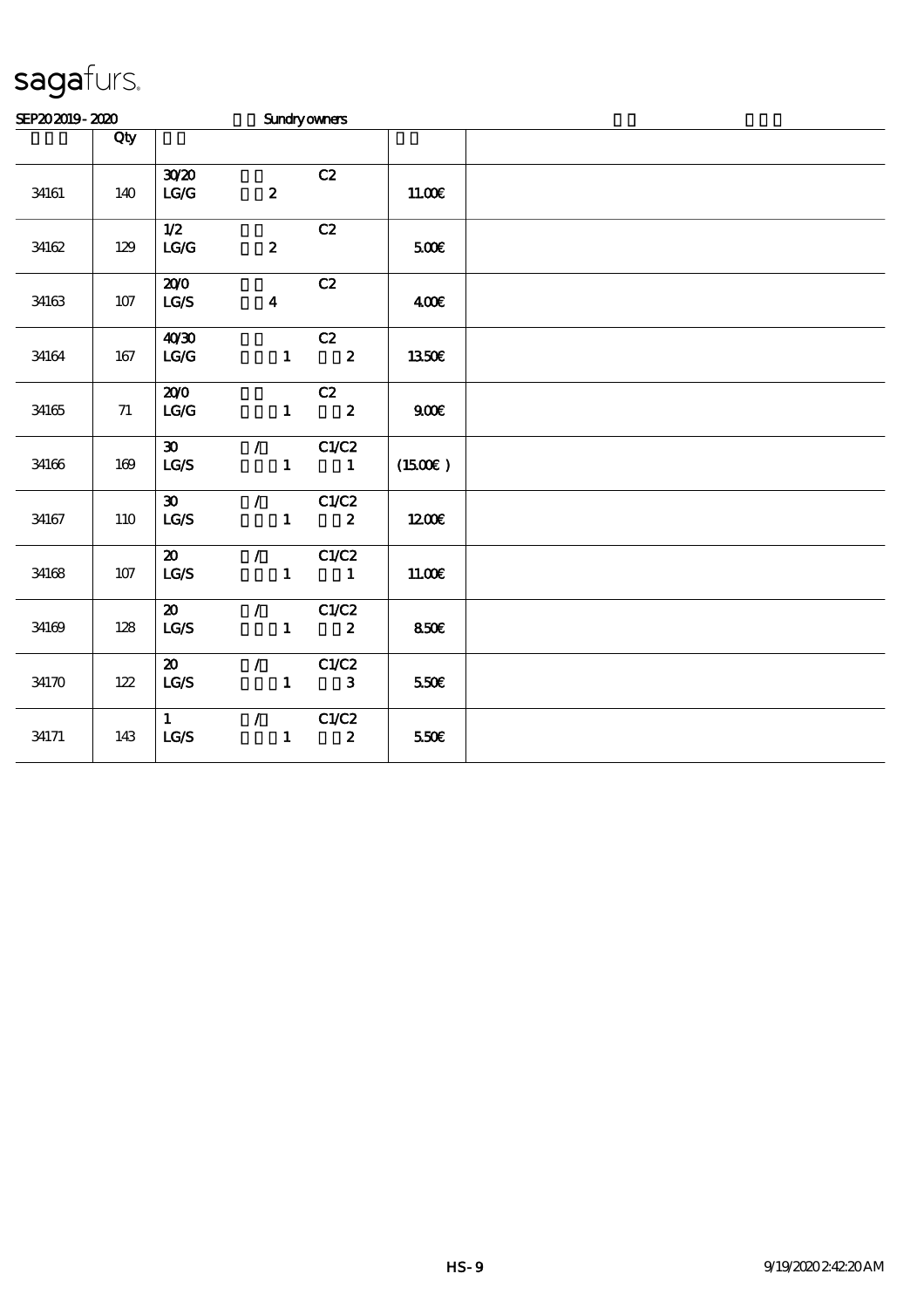| SEP202019-2020                                                   |                       |                                            | <b>Sundryowners</b>               |              |                                                  |  |
|------------------------------------------------------------------|-----------------------|--------------------------------------------|-----------------------------------|--------------|--------------------------------------------------|--|
|                                                                  | Qty                   |                                            |                                   |              |                                                  |  |
| 34181                                                            | $93$                  | 40 <sup>20</sup><br><b>BR/G</b>            |                                   | C2           | <b>1650€</b>                                     |  |
| * * * * * * * *<br>$*34182$<br>$\ast$                            | * * * * * *<br>205    | $\boldsymbol{\omega}$<br><b>BR/G</b>       | $\mathbf{1}$                      | C2           | 1950E                                            |  |
| $\ast$<br>$* 34183$<br>* * * * * * * * <mark>* * * * * *</mark>  | 104                   |                                            | <b>309Skins</b>                   |              | $\ast$<br>1900E *<br>* * * * * * *               |  |
| * * * * * * * *<br>$* 34184$<br>$\ast$                           | * * * * * *<br>225    | 30 <sub>o</sub><br><b>BR/G</b>             | $\mathbf{1}$                      | C2           | 17.50E                                           |  |
| $\overline{\phantom{0}}$<br>$* 34185$<br>$\ast$                  | 200                   |                                            | $\boldsymbol{2}$                  |              | $\ast$<br>17.00€ *<br>$\ast$                     |  |
| $\ast$<br>$^\ast$ 34186<br>* * * * * * * * * * * * * *           | ${\bf \tau}$          |                                            | 502Skins                          |              | $\ast$<br>1650E *<br>* * * * * * *               |  |
| 34187                                                            | $\boldsymbol{\omega}$ | $\boldsymbol{\mathfrak{D}}$<br><b>BR/G</b> | $\mathcal{L}$<br>$\mathbf{1}$     | C1/C2<br>WB1 | 1550€                                            |  |
| 34188                                                            | 137                   | 30 <sub>o</sub><br><b>BR/G</b>             | $\mathcal{T}$<br>$\boldsymbol{z}$ | C1/C2        | 1800E                                            |  |
| * * * * * * * *<br>$* 34189$<br>$\ast$                           | * * * * * *<br>205    | $\boldsymbol{\mathfrak{D}}$<br><b>BR/G</b> | $\boldsymbol{z}$                  | C2           | 17.50€                                           |  |
| $\ast$<br>$*34190$<br>* * * * * * * * <mark>* * * * * * *</mark> | 68                    |                                            | 273Skins                          |              | $\ast$<br>17.00€ *<br>* * * * * * *              |  |
| 34191                                                            | 147                   | $\boldsymbol{\mathfrak{D}}$<br><b>BR/G</b> | $\mathcal{L}$<br>$\mathbf{1}$     | C1/C2        | 11.50€                                           |  |
| * * * * * * * * * * * * * *<br>$*$ 34192<br>$*$                  | 245                   | $\boldsymbol{\mathfrak{D}}$<br><b>BR/G</b> | $\mathbf{1}$                      | C2           | 11.50E                                           |  |
| $\ast$<br>$*$ 34193<br>* * * * * * * * <mark>* * * * * *</mark>  | 213                   |                                            | 458Skins                          |              | $\ast$<br>11.50 $\varepsilon$ *<br>* * * * * * * |  |
| * * * * * * * *<br>$* 34194$<br>$\ast$                           | * * * * * *<br>245    | <b>BR/G</b>                                | 20 / C1/C2<br>$\mathbf{2}$        |              | $1600$ $\varepsilon$                             |  |
| $\overline{\ast}$<br>$* 34195$<br>* * * * * * * * * * * * * *    | 37                    |                                            | 282Skins                          |              | $\ast$<br>1550E *<br>* * * * * * *               |  |
| 34196                                                            | 210                   | $\boldsymbol{\mathfrak{D}}$<br><b>BR/G</b> | $\boldsymbol{2}$                  | C2           | 1550€                                            |  |
| 34197                                                            | 125                   | $\mathbf{O}$<br><b>BR/G</b>                | $\mathbf{1}$                      | C2           | 900                                              |  |
| 34198                                                            | 112                   | $\mathbf{O}$<br><b>BR/G</b>                | $\mathcal{L}$<br>$\boldsymbol{z}$ | C1/C2        | 1300                                             |  |
| 34199                                                            | 80                    | 40<br><b>BR/S</b>                          | $\mathbf{1}$                      | C2           | 1800E                                            |  |
| 34200                                                            | 152                   | 30 <sup>20</sup><br><b>BR/S</b>            | $\mathbf{1}$                      | C2           | 1300                                             |  |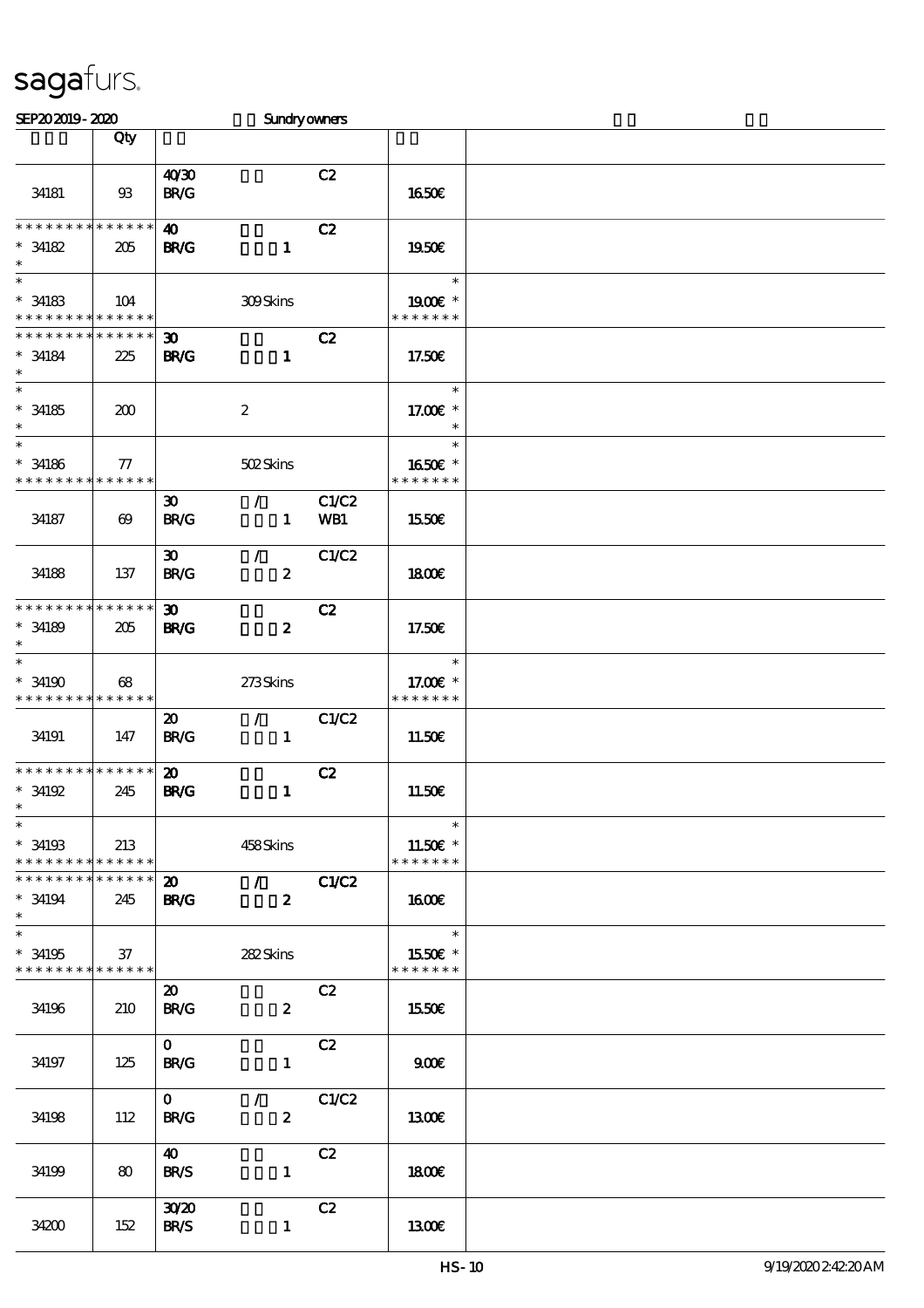| SEP202019-2020                                    |            |                                                    | <b>Sundryowners</b>           |                                               |                                    |  |
|---------------------------------------------------|------------|----------------------------------------------------|-------------------------------|-----------------------------------------------|------------------------------------|--|
|                                                   | Qty        |                                                    |                               |                                               |                                    |  |
| 34201                                             | 148        | $\boldsymbol{\mathfrak{D}}$<br>$\text{BR}\text{V}$ | $\mathcal{L}$<br>$\mathbf{1}$ | C1/C2<br>WB1                                  | 1050€                              |  |
| 34202                                             | $9\!\!3$   | $\mathbf{O}$<br>BR/V                               | $\mathcal{L}$<br>$\mathbf{1}$ | C1/C2                                         | 7.00E                              |  |
|                                                   |            |                                                    | <b>Sundryowners</b>           |                                               |                                    |  |
| 34204                                             | 21         | 40'30<br><b>BL/S</b>                               | $\bf 6$                       | C2                                            | 250E                               |  |
| 34205                                             | 162        | 3020<br><b>BL/S</b>                                | ${\bf 5}$                     | C2                                            | 400                                |  |
| 34206                                             | 96         | O(1)<br>BLS                                        | $\boldsymbol{4}$              | C2                                            | 250 <sup>2</sup>                   |  |
| 34207                                             | 65         | 1/2<br>BLS                                         | $\mathbf{5}$                  | C2                                            | (200)                              |  |
| * * * * * * * * * * * * * *<br>$*34208$<br>$\ast$ | 205        | 3020<br><b>BL/G</b>                                | $\mathbf{1}$                  | C2<br><b>WB2</b>                              | 11.00E                             |  |
| $\ast$<br>$*34209$<br>* * * * * * * * * * * * * * | 90         |                                                    | 295Skins                      |                                               | $\ast$<br>1050E *<br>* * * * * * * |  |
| 34210                                             | ${\bf 38}$ | $\mathbf{O}$<br><b>BL/G</b>                        | $\mathbf{1}$                  | C2<br><b>WB2</b>                              | 550€                               |  |
| 34211                                             | 100        | $\boldsymbol{\omega}$<br>BLG                       | $\mathbf{1}$                  | C2<br>$\overline{\phantom{a}}$                | 17.50€                             |  |
| 34212                                             | 122        | 40<br>BLG                                          | $\mathbf{1}$                  | C2<br>$\boldsymbol{2}$                        | <b>1600€</b>                       |  |
| 34213                                             | 120        | $\boldsymbol{\mathfrak{D}}$<br><b>BL/G</b>         |                               | C2<br>$1 \qquad \qquad 1$                     | 1550€                              |  |
| 34214                                             | 172        | $\infty$<br><b>BL/G</b>                            |                               | $\overline{C}2$<br>$1 \t 2$                   | 1300E                              |  |
| 34215                                             | 115        | $\boldsymbol{\mathfrak{D}}$<br>BLG                 |                               | C2<br>$1 \quad 1$                             | 1250€                              |  |
| 34216                                             | 204        | $\boldsymbol{\mathfrak{D}}$<br><b>BL/G</b>         |                               | C2<br>$1 \t 2$                                | 1050€                              |  |
| 34217                                             | 192        | 30 <sup>20</sup><br>BLG                            |                               | $\begin{array}{cc} & C2 \\ 2 & 2 \end{array}$ | 1200                               |  |
| 34218                                             | 125        | $\mathbf{O}$<br><b>BL/G</b>                        |                               | $\begin{array}{cc} & c2 \\ 1 & 2 \end{array}$ | 650€                               |  |
| 34219                                             | 110        | 5040<br><b>BL/S</b>                                |                               | C2<br>$1 \qquad 3$                            | 11.00E                             |  |
| 34220                                             | 175        | 30 <sup>2</sup><br><b>BLS</b>                      | $\mathbf{1}$                  | C2<br>$\overline{\mathbf{3}}$                 | 650                                |  |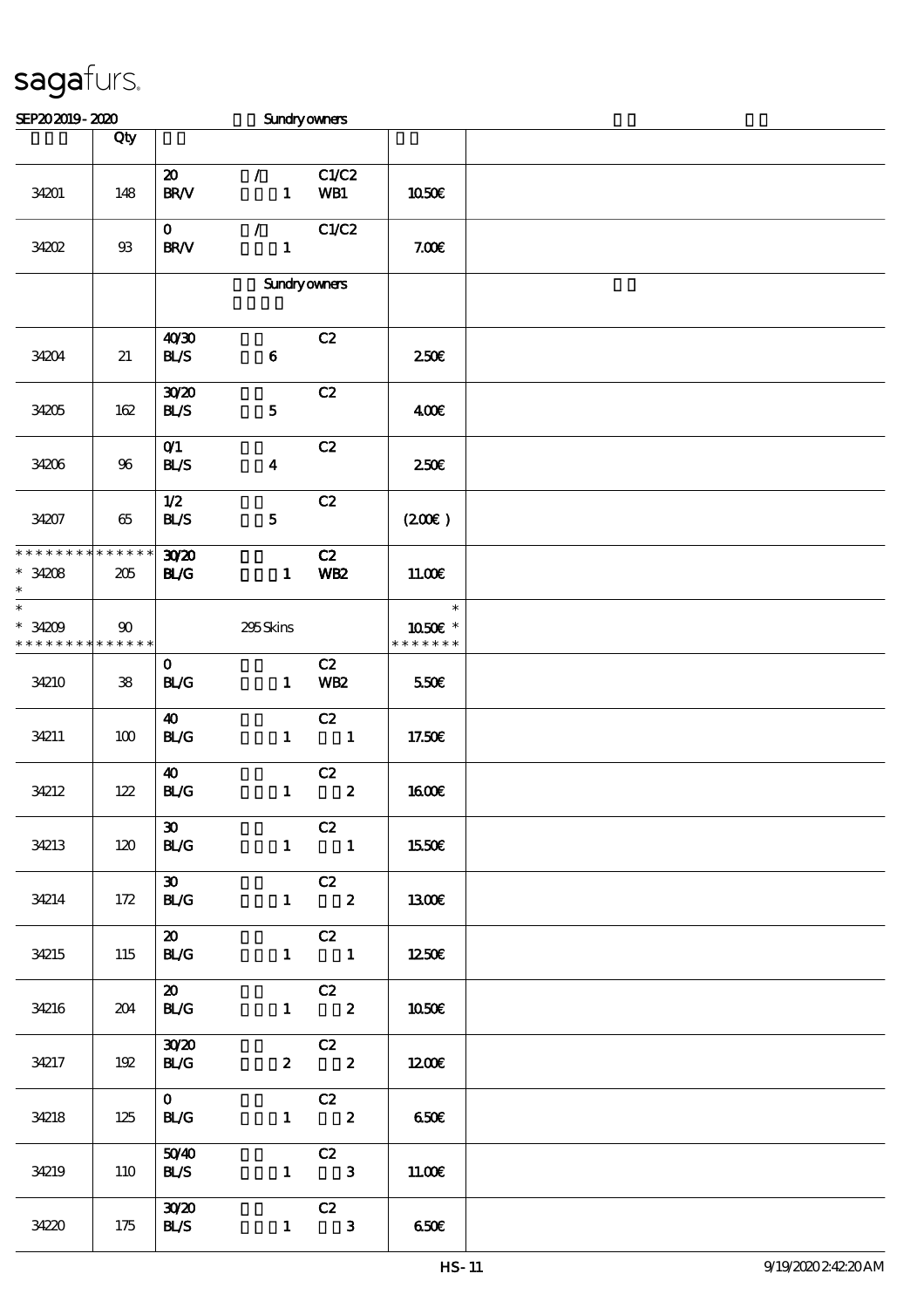| SEP202019-2020 |     | <b>Sundryowners</b>                        |   |                        |              |  |  |  |
|----------------|-----|--------------------------------------------|---|------------------------|--------------|--|--|--|
|                | Qty |                                            |   |                        |              |  |  |  |
| 34221          | 96  | $\boldsymbol{\omega}$<br><b>BL/G</b>       | 1 | C2<br>SHE <sub>2</sub> | 1250E        |  |  |  |
| 34222          | 223 | $\boldsymbol{\mathfrak{D}}$<br><b>BL/G</b> | 1 | C2<br>SHE <sub>2</sub> | 1250         |  |  |  |
| 34223          | 248 | $\boldsymbol{\mathfrak{D}}$<br><b>BL/G</b> | 1 | C2<br>SHE <sub>2</sub> | <b>1050€</b> |  |  |  |
| 34224          | 83  | $\mathbf 0$<br><b>BL/G</b>                 | 1 | C2<br>SHE <sub>3</sub> | 400          |  |  |  |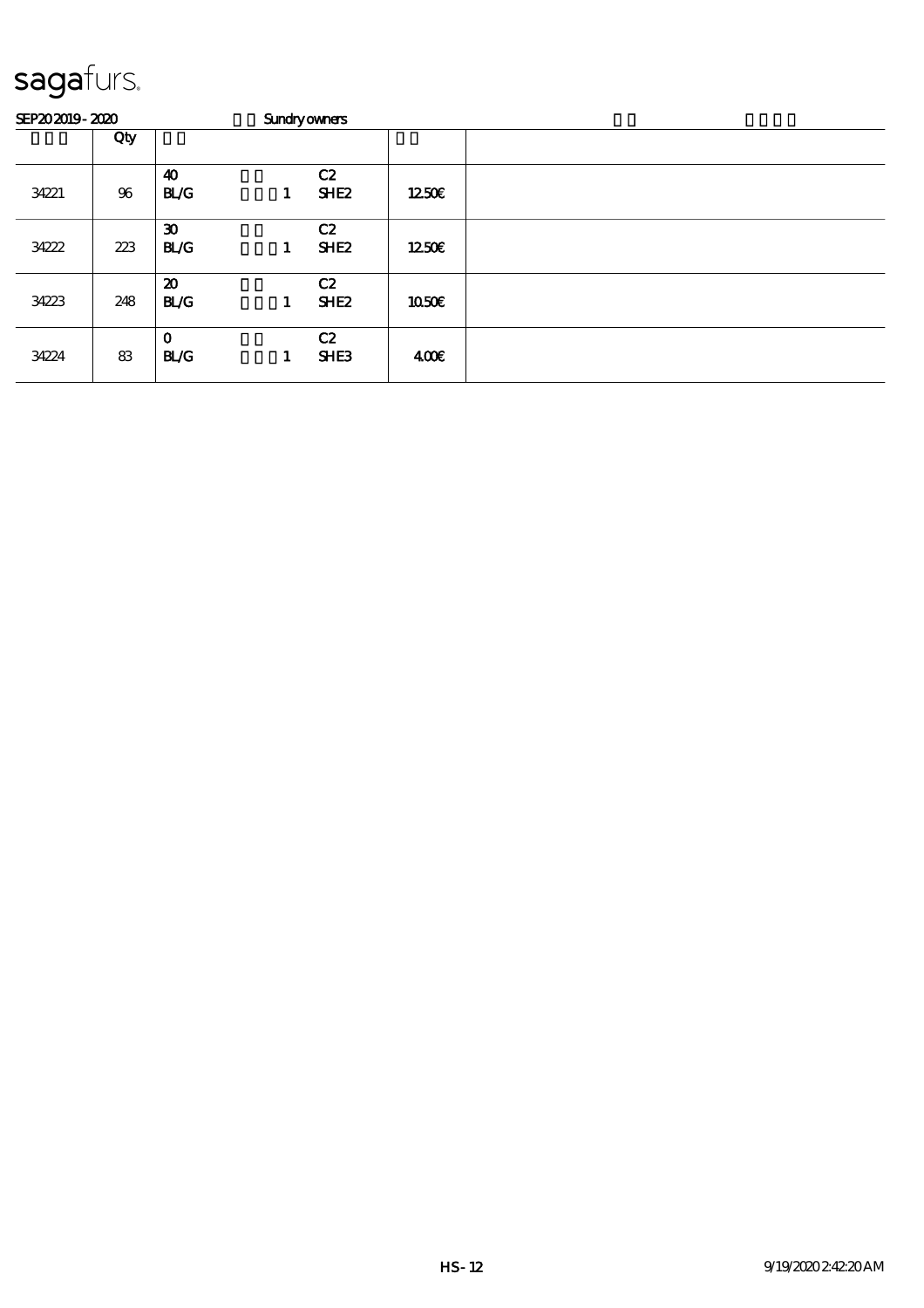| SEP202019-2020 |     |                             |                                      | <b>ReesFurFarm</b> |              | Female |  |  |
|----------------|-----|-----------------------------|--------------------------------------|--------------------|--------------|--------|--|--|
|                | Qty |                             |                                      |                    |              |        |  |  |
| 44001          | 180 | $\mathbf{O}$<br><b>GOLD</b> | $\mathcal{L}$<br>$\boldsymbol{z}$    | C1                 | (17.00)      |        |  |  |
| 4002           | 206 | $\mathbf 0$<br><b>GOLD</b>  | $\boldsymbol{z}$                     | C1                 | 1900E        |        |  |  |
| 44003          | 369 | $\mathbf{O}$<br><b>GOLD</b> | $X \, /ZX$<br>$\boldsymbol{z}$       | C1                 | 1900E        |        |  |  |
| 44004          | 128 | $\mathbf{o}$<br><b>SLVR</b> | $\mathcal{L}$<br>$\boldsymbol{z}$    | C1/C2              | 1550€        |        |  |  |
| 44005          | 173 | $\mathbf 0$<br><b>SLVR</b>  | $\boldsymbol{X}$<br>$\boldsymbol{z}$ | C1/C2              | <b>1850€</b> |        |  |  |
| 44006          | 87  | $\mathbf{O}$<br><b>VSLA</b> | $\mathcal{L}$<br>$\boldsymbol{z}$    | C2C3               | <b>1500€</b> |        |  |  |
| 44007          | 110 | $\mathbf{O}$<br><b>VSLA</b> | $\boldsymbol{X}$<br>$\boldsymbol{z}$ | <b>C2/C3</b>       | 17.50E       |        |  |  |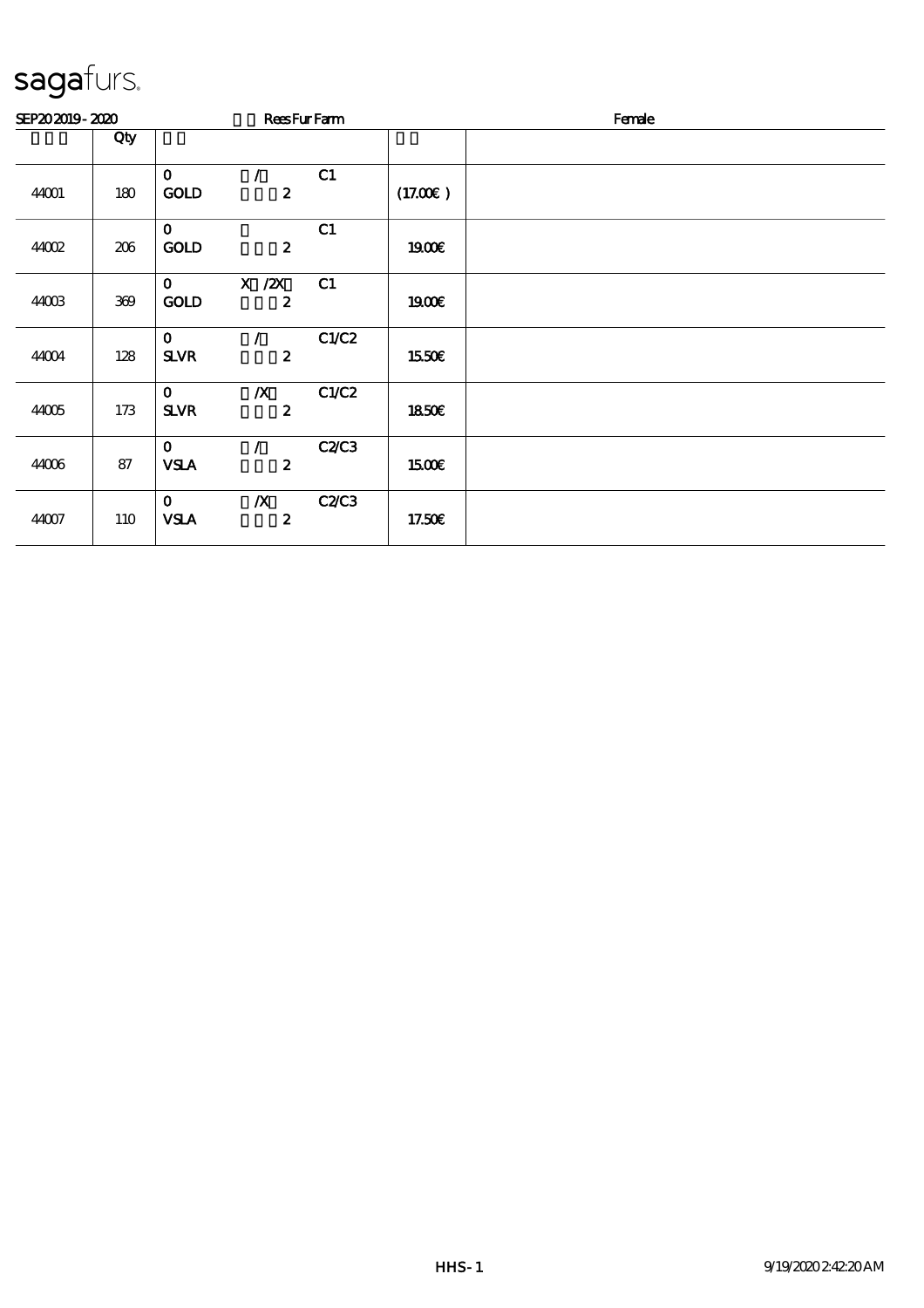| SEP202019-2020                                                              |     |                                       |                                             | ReesFurFarm(SMN) |                                       | Female |
|-----------------------------------------------------------------------------|-----|---------------------------------------|---------------------------------------------|------------------|---------------------------------------|--------|
|                                                                             | Qty |                                       |                                             |                  |                                       |        |
| 44021                                                                       | 10B | $\mathbf{1}$<br><b>GOLD</b>           | X /<br>$\mathbf{1}$                         | C1/C2            | $(1450\varepsilon)$                   |        |
| 44022                                                                       | 125 | $1 \quad \blacksquare$<br><b>GOLD</b> | $\mathcal{F}^{\mathcal{F}}$<br>$\mathbf{1}$ | C1/C2            | (1500)                                |        |
| 44023                                                                       | 72  | $1 \quad$<br><b>GOLD</b>              | $\boldsymbol{X}$<br>$\mathbf{1}$            | C <sub>3</sub>   | (1300)                                |        |
| 44024                                                                       | 165 | 1<br><b>GOLD</b>                      | X / ZX<br>$\mathbf{1}$                      | C1/C2            | $(1600\varepsilon)$                   |        |
| 44025                                                                       | 114 | $\mathbf{1}$<br><b>VSLA</b>           | $\mathcal{L}$<br>$\mathbf{1}$               | <b>C2/C3</b>     | (1300)                                |        |
| 44026                                                                       | 132 | $\mathbf{1}$<br><b>VSLA</b>           | $\boldsymbol{X}$<br>$\mathbf{1}$            | <b>C2/C3</b>     | $(1400\varepsilon)$                   |        |
|                                                                             |     |                                       | <b>ReesFurFam</b>                           |                  |                                       | Female |
| * * * * * * * * * * * * * *<br>$* 4028$<br>$\ast$                           | 445 | $\mathbf{1}$<br><b>GOLD</b>           | $\boldsymbol{z}$                            | C1               | (1450E)                               |        |
| $\overline{\ast}$<br>$* 4029$<br>* * * * * * * * <mark>* * * * * * *</mark> | 85  |                                       | 530Skins                                    |                  | $\ast$<br>$(1450E)*$<br>* * * * * * * |        |
| * * * * * * * * * * * * * *<br>$*4000$<br>$\ast$                            | 465 | $\mathbf{1}$<br><b>GOLD</b>           | $\boldsymbol{z}$                            | C1               | 1550€                                 |        |
| $\ast$<br>$*$ 44031<br>* * * * * * * * <mark>* * * * * * *</mark>           | 382 |                                       | 847 Skins                                   |                  | $\ast$<br>1500€ *<br>* * * * * * *    |        |
| 44032                                                                       | 458 | $\mathbf{1}$<br><b>GOLD</b>           | $\mathcal{F}$<br>$\boldsymbol{z}$           | <b>C2/C3</b>     | 1300€                                 |        |
| * * * * * * * * * * * * * *<br>$* 4003$<br>$\ast$                           | 465 | $\mathbf{1}$<br><b>GOLD</b>           | $\boldsymbol{z}$                            | C1               | 1650E                                 |        |
| $\ast$<br>$* 40034$<br>* * * * * * * * * * * * * *                          | 415 |                                       | 880Skins                                    |                  | $\ast$<br>1650€ *<br>* * * * * * *    |        |
| 44035                                                                       | 472 | $\mathbf{1}$<br><b>GOLD</b>           | $\mathbf{X}$<br>$\boldsymbol{z}$            | <b>C2/C3</b>     | 1500€                                 |        |
| * * * * * * * * * * * * * *<br>$* 4006$<br>$\ast$                           | 465 | $1 \quad \blacksquare$<br><b>GOLD</b> | $\mathbf{X}$<br>$\boldsymbol{z}$            | C1               | 17.00E                                |        |
| $\ast$<br>$* 4037$<br>* * * * * * * * * * * * * *                           | 295 |                                       | 760Skins                                    |                  | $\ast$<br>1650€ *<br>* * * * * * *    |        |
| * * * * * * * * * * * * * * *<br>$* 4008$<br>$\ast$                         | 465 | $\mathbf{1}$<br><b>GOLD</b>           | $\mathbf{z}$<br>$\boldsymbol{z}$            | C1               | $(1800\varepsilon)$                   |        |
| $\ast$<br>$* 4039$<br>* * * * * * * * * * * * * *                           | 159 |                                       | 624 Skins                                   |                  | $\ast$<br>$(1800E)*$<br>* * * * * * * |        |
| 44040                                                                       | 286 | $\mathbf{1}$<br><b>GOLD</b>           | $\mathbf{x}$<br>$\boldsymbol{z}$            | C1               | (17.00)                               |        |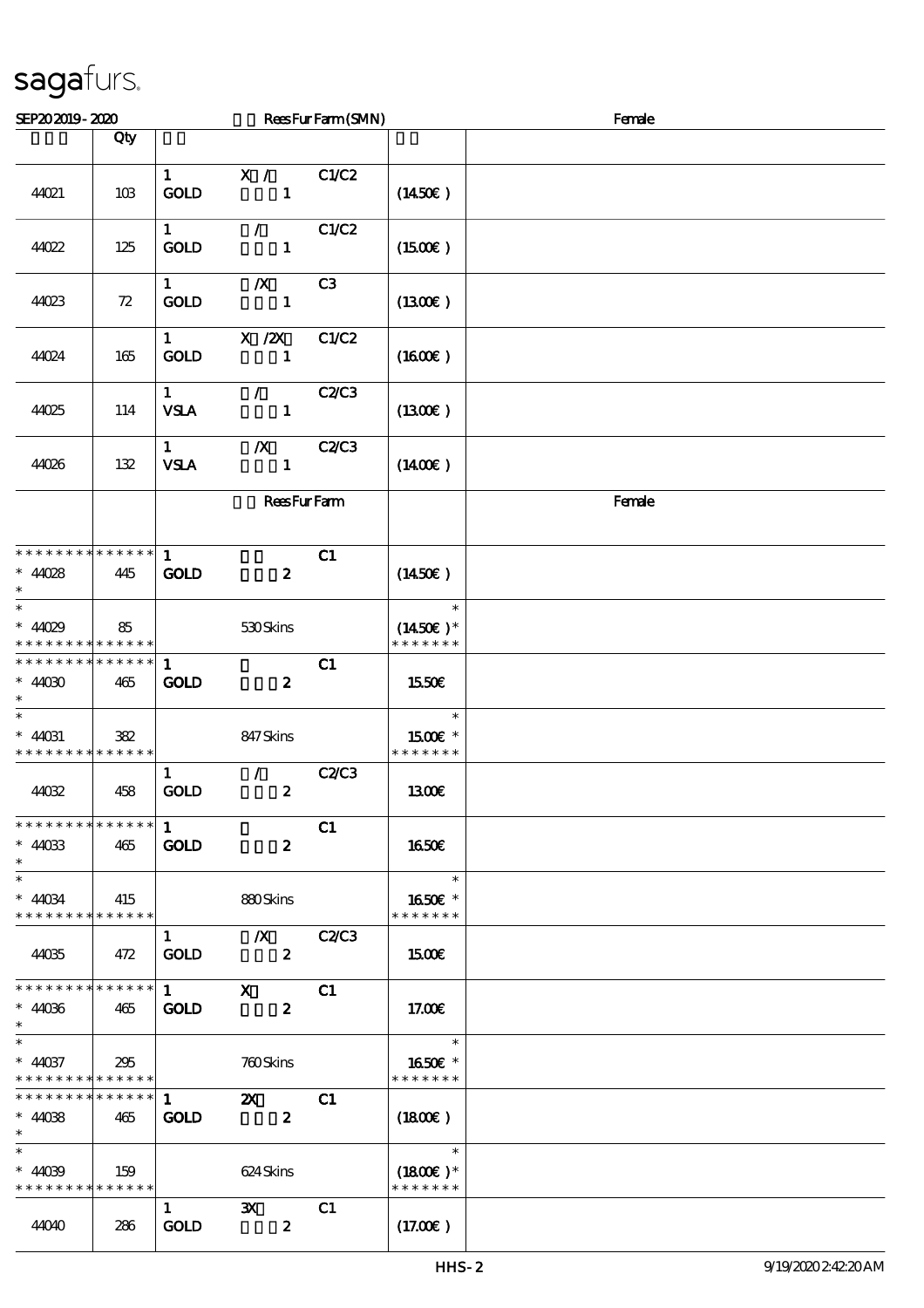|       | SEP202019-2020 |                                               |                                           | <b>ReesFurFarm</b> |         | Female |
|-------|----------------|-----------------------------------------------|-------------------------------------------|--------------------|---------|--------|
|       | Qty            |                                               |                                           |                    |         |        |
| 44041 | 205            | $\mathbf{1}$<br><b>SLVR</b>                   | $\mathbf{X}$<br>$\mathbf{2}$              | C1/C2              | 1200E   |        |
| 44042 | 266            | $1 \quad$<br>$S\!L\!V\!R$                     | $\mathbf{2}$                              | C1/C2              | 1300€   |        |
| 44043 | 290            | 1<br>${\bf S\!L}\!{\bf V\!R}$                 | $\mathbf{z}$                              | C1/C2              | 1400E   |        |
| 44044 | 462            | 1<br>${\bf S\!L}\!{\bf V\!R}$                 | $\boldsymbol{z}$                          | C1/C2              | 1500€   |        |
| 44045 | $307\,$        | $1 \qquad \qquad$<br>${\bf S\!L}\!{\bf V\!R}$ | $X$ / $ZX$<br>$\boldsymbol{2}$            | C1/C2              | 1550€   |        |
| 44046 | 128            | $1 \quad \blacksquare$<br>$S\!L\!V\!R$        | 3X /4X<br>$\boldsymbol{2}$                | <b>C2/C3</b>       | (1450E) |        |
| 44047 | 313            | $1 \quad \blacksquare$<br><b>VSLA</b>         | X / C2C3<br>$\mathbf{z}$                  |                    | 11.00E  |        |
| 44048 | 227            | 1<br><b>VSLA</b>                              | $\mathbf{2}$                              | <b>C2/C3</b>       | 1350E   |        |
| 44049 | 300            | 1<br><b>VSLA</b>                              | $\mathbf{z}$                              | <b>C2C3</b>        | 1500€   |        |
| 44050 | 193            | $1 \quad \blacksquare$<br><b>VSLA</b>         | $\mathbf{X}$<br>$\boldsymbol{2}$          | <b>C2/C3</b>       | 1500€   |        |
| 44051 | 283            | <b>VSLA</b>                                   | $\overline{1}$ 2X /3X<br>$\boldsymbol{z}$ | <b>C2/C3</b>       | 1450E   |        |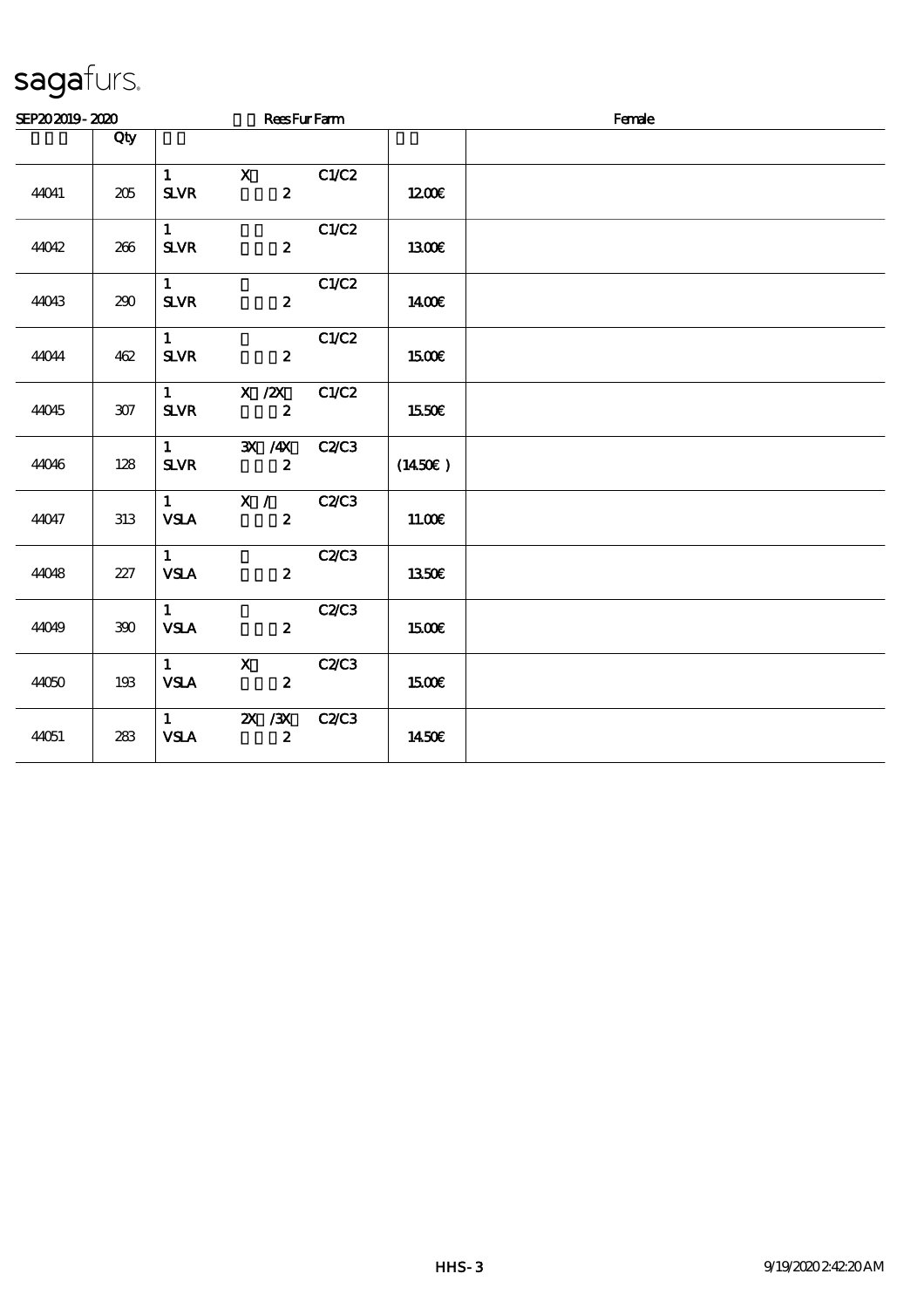| SEP202019-2020                                                   |     |                                 |                                               | ReesFurFarm(SMN) |                                        | Female |
|------------------------------------------------------------------|-----|---------------------------------|-----------------------------------------------|------------------|----------------------------------------|--------|
|                                                                  | Qty |                                 |                                               |                  |                                        |        |
| 44061                                                            | 62  | $\mathbf{z}$<br><b>GOLD</b>     | X /<br>$\mathbf{1}$                           | C1/C2            | $(1200\varepsilon)$                    |        |
| 44062                                                            | 136 | $\mathbf{z}$<br><b>GOLD</b>     | $\mathcal{L}$<br>$\mathbf{1}$                 | C1/C2            | (1300)                                 |        |
| 44063                                                            | 137 | 2 <sup>7</sup><br><b>GOLD</b>   | X / ZX<br>$\mathbf{1}$                        | C1/C2            | (1350E)                                |        |
| 44064                                                            | 82  | $\mathbf{z}$<br><b>VSLA</b>     | $\mathcal{L}$<br>$\mathbf{1}$                 | <b>C2/C3</b>     | (11.00)                                |        |
| 44065                                                            | 97  | $\mathbf{z}$<br><b>VSLA</b>     | $\boldsymbol{X}$<br>$\mathbf{1}$              | C2C3             | (1200E)                                |        |
|                                                                  |     |                                 | <b>ReesFurFarm</b>                            |                  |                                        | Female |
| 44067                                                            | 180 | $\boldsymbol{z}$<br><b>GOLD</b> | $\mathbf{x}$<br>$\boldsymbol{z}$              | C1/C2            | (950)                                  |        |
| 44068                                                            | 383 | $\mathbf{2}$<br><b>GOLD</b>     | $\boldsymbol{2}$                              | C1               | (1200E)                                |        |
| * * * * * * * * * * * * * *<br>$* 4009$<br>$\ast$                | 465 | $\mathbf{2}$<br><b>GOLD</b>     | $\boldsymbol{z}$                              | C1               | (1300)                                 |        |
| $\ast$<br>$* 4070$<br>* * * * * * * * * * * * * *                | 73  |                                 | 538Skins                                      |                  | $\ast$<br>$(1300E)^*$<br>* * * * * * * |        |
| 44071                                                            | 165 | $\mathbf{2}$<br><b>GOLD</b>     | $\mathcal{L}$<br>$\boldsymbol{2}$             | C2C3             | (11.00)                                |        |
| * * * * * * * * * * * * * *<br>$* 4072$<br>$\ast$                | 465 | $\mathbf{z}$<br>GOLD            | $\boldsymbol{z}$                              | C1               | 1350€                                  |        |
| $\ast$<br>$* 4073$<br>* * * * * * * * * * * * * *                | 357 |                                 | 822Skins                                      |                  | $\ast$<br>1350E *<br>* * * * * * *     |        |
| * * * * * * * * <mark>* * * * * * *</mark><br>$* 4074$<br>$\ast$ | 465 | $\mathbf{2}$<br><b>GOLD</b>     | $\mathbf{X}$<br>$\boldsymbol{z}$              | C1               | 1400E                                  |        |
| $\ast$<br>$* 4075$<br>* * * * * * * * * * * * * *                | 183 |                                 | 648Skins                                      |                  | $\ast$<br>1400€ *<br>* * * * * * *     |        |
| 44076                                                            | 201 | $\mathbf{2}$<br><b>GOLD</b>     | $\mathbb{Z}_{X}$<br>$\boldsymbol{z}$          | <b>C2/C3</b>     | (1300)                                 |        |
| 44077                                                            | 232 | $\mathbf{2}$<br><b>GOLD</b>     | $\boldsymbol{\mathsf{Z}}$<br>$\boldsymbol{z}$ | C1               | (1600E)                                |        |
| 44078                                                            | 198 | $\mathbf{2}$<br><b>GOLD</b>     | $\mathbf{x}$<br>$\boldsymbol{z}$              | C1               | $(1600\varepsilon)$                    |        |
| 44079                                                            | 216 | $\mathbf{2}$<br><b>SLVR</b>     | X /<br>$\boldsymbol{z}$                       | C1/C2            | 850€                                   |        |
| 44080                                                            | 288 | $\mathbf{2}$<br><b>SLVR</b>     | $\mathcal{F}$<br>$\boldsymbol{z}$             | C1/C2            | (1200E)                                |        |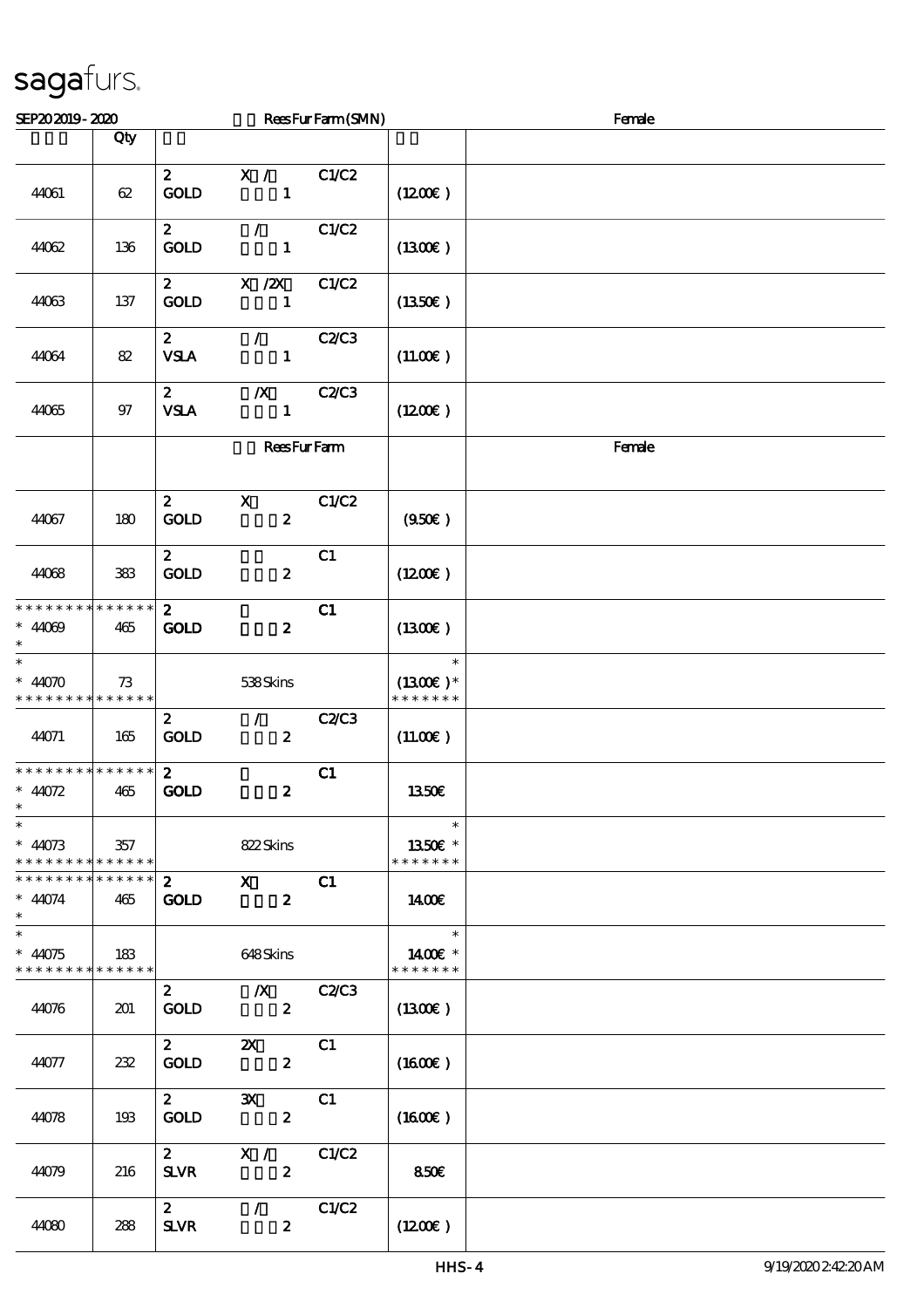| SEP202019-2020 |        |                                 | <b>ReesFurFarm</b>             |                |         | Female |
|----------------|--------|---------------------------------|--------------------------------|----------------|---------|--------|
|                | Qty    |                                 |                                |                |         |        |
| 44081          | 142    | $\boldsymbol{z}$<br><b>SLVR</b> | $X$ / $ZX$<br>$\boldsymbol{z}$ | C1/C2          | (1300E) |        |
| 44082          | $96\,$ | $\boldsymbol{z}$<br><b>SLVR</b> | 3X /4X<br>$\boldsymbol{z}$     | <b>C2/C3</b>   | 11.00E  |        |
| 44083          | 170    | $\boldsymbol{2}$<br><b>VSLA</b> | X /<br>$\boldsymbol{z}$        | C2C3           | 850E    |        |
| 44084          | 271    | $\boldsymbol{z}$<br><b>VSLA</b> | $\boldsymbol{z}$               | C2C3           | 1000E   |        |
| 44085          | 214    | $\boldsymbol{z}$<br><b>VSLA</b> | $X$ / $ZX$<br>$\boldsymbol{2}$ | <b>C2/C3</b>   | 11.00E  |        |
| 44086          | 116    | 1/2<br><b>VSLA</b>              | $\boldsymbol{z}$               | C <sub>4</sub> | 1000E   |        |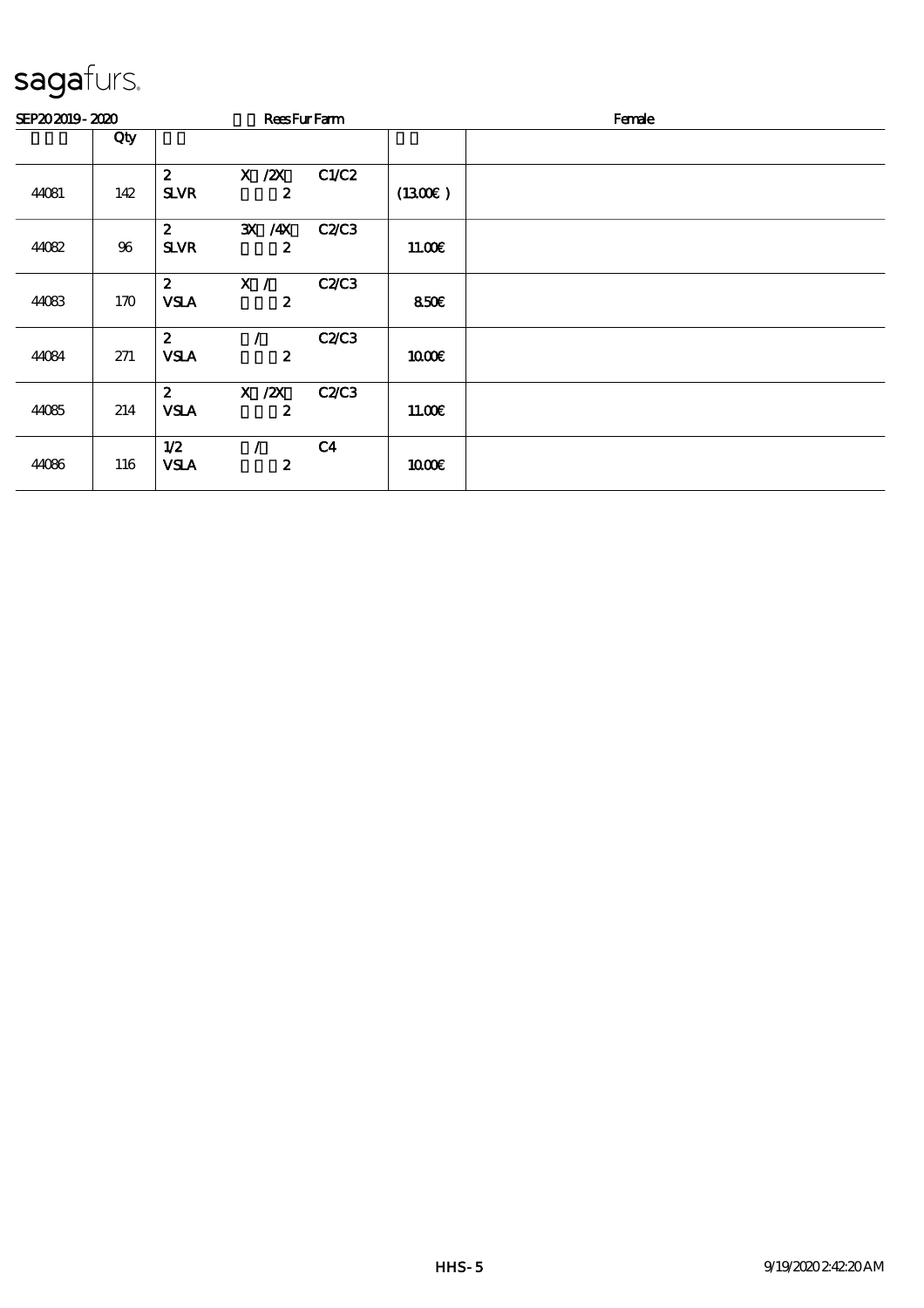| SEP202019-2020 |     |                  |                       | <b>ReesFurFarm</b> |       | Female |
|----------------|-----|------------------|-----------------------|--------------------|-------|--------|
|                | Qty |                  |                       |                    |       |        |
| 44101          | 129 | З<br><b>VSLA</b> |                       | C2C3               | 7.00E |        |
| 44102          | 75  | З<br><b>VSLA</b> | $\boldsymbol{X}$      | C2C3               | 800E  |        |
| 44103          | 132 | 3<br><b>GOLD</b> | $\boldsymbol{X}$<br>2 | C <sub>1</sub>     | 950E  |        |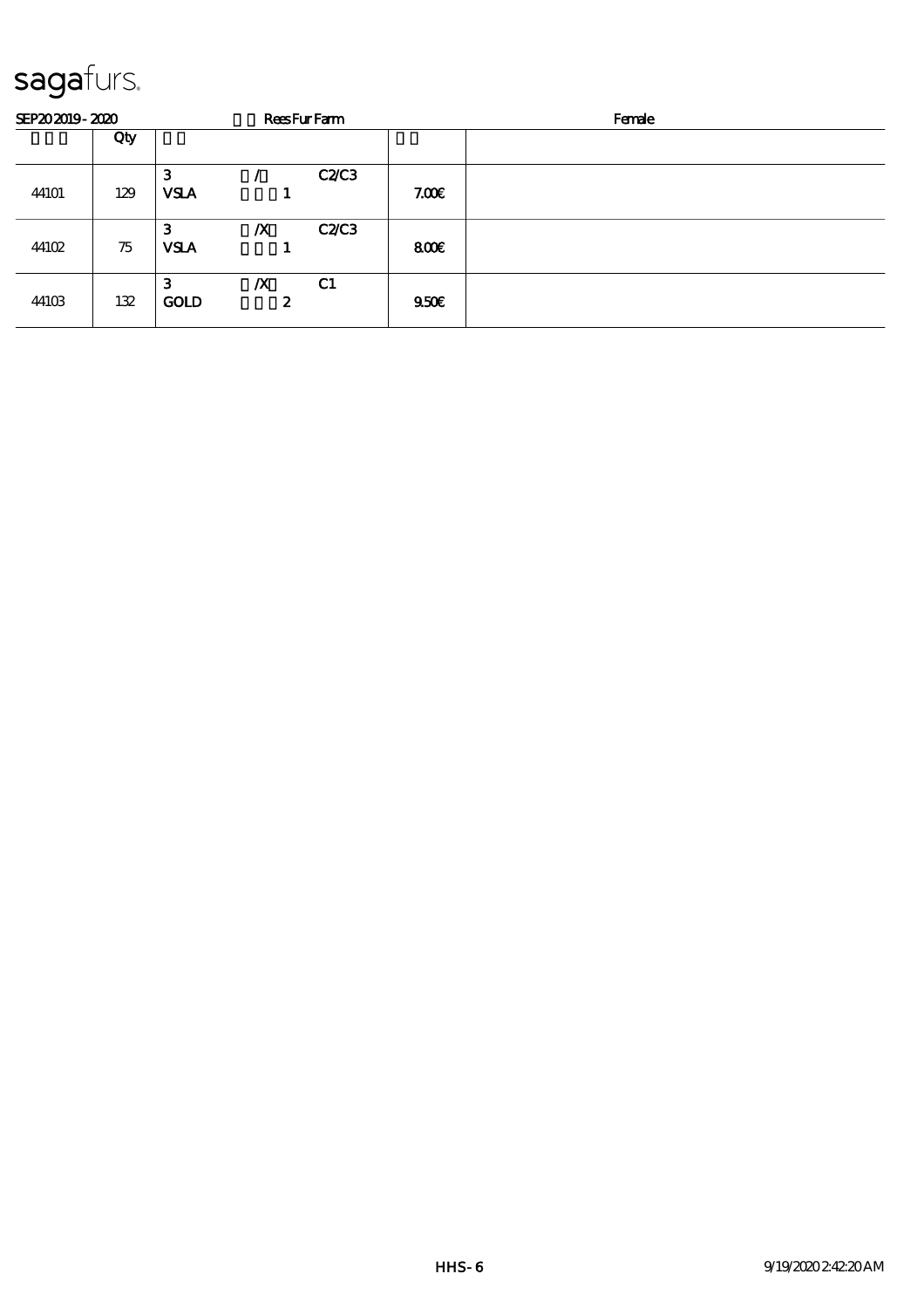| SEP202019-2020 |                  |                          |               |   | <b>Sundryowners</b>       |                  | Female |  |  |
|----------------|------------------|--------------------------|---------------|---|---------------------------|------------------|--------|--|--|
|                | Qty              |                          |               |   |                           |                  |        |  |  |
| 44121          | 164              | LG/S                     |               | 1 | C1/C2<br>1                | 1100E            |        |  |  |
| 44122          | ${\mathfrak{A}}$ | LG/S                     | $\mathcal{L}$ | 1 | C1/C2<br>$\boldsymbol{z}$ | <b>1050€</b>     |        |  |  |
| 44123          | 10B              | $\boldsymbol{z}$<br>LG/S |               | 1 | C1/C2<br>1                | 950 <sub>E</sub> |        |  |  |
| 44124          | 108              | $\boldsymbol{z}$<br>LCS  |               | 1 | C1/C2<br>$\boldsymbol{z}$ | 850E             |        |  |  |
| 44125          | 116              | $\boldsymbol{z}$<br>LG/S |               | 1 | C1/C2<br>4                | 300E             |        |  |  |
| 44126          | 150              | 3<br>LG/S                | $\prime$      | 1 | C1/C2<br>$\boldsymbol{z}$ | 400              |        |  |  |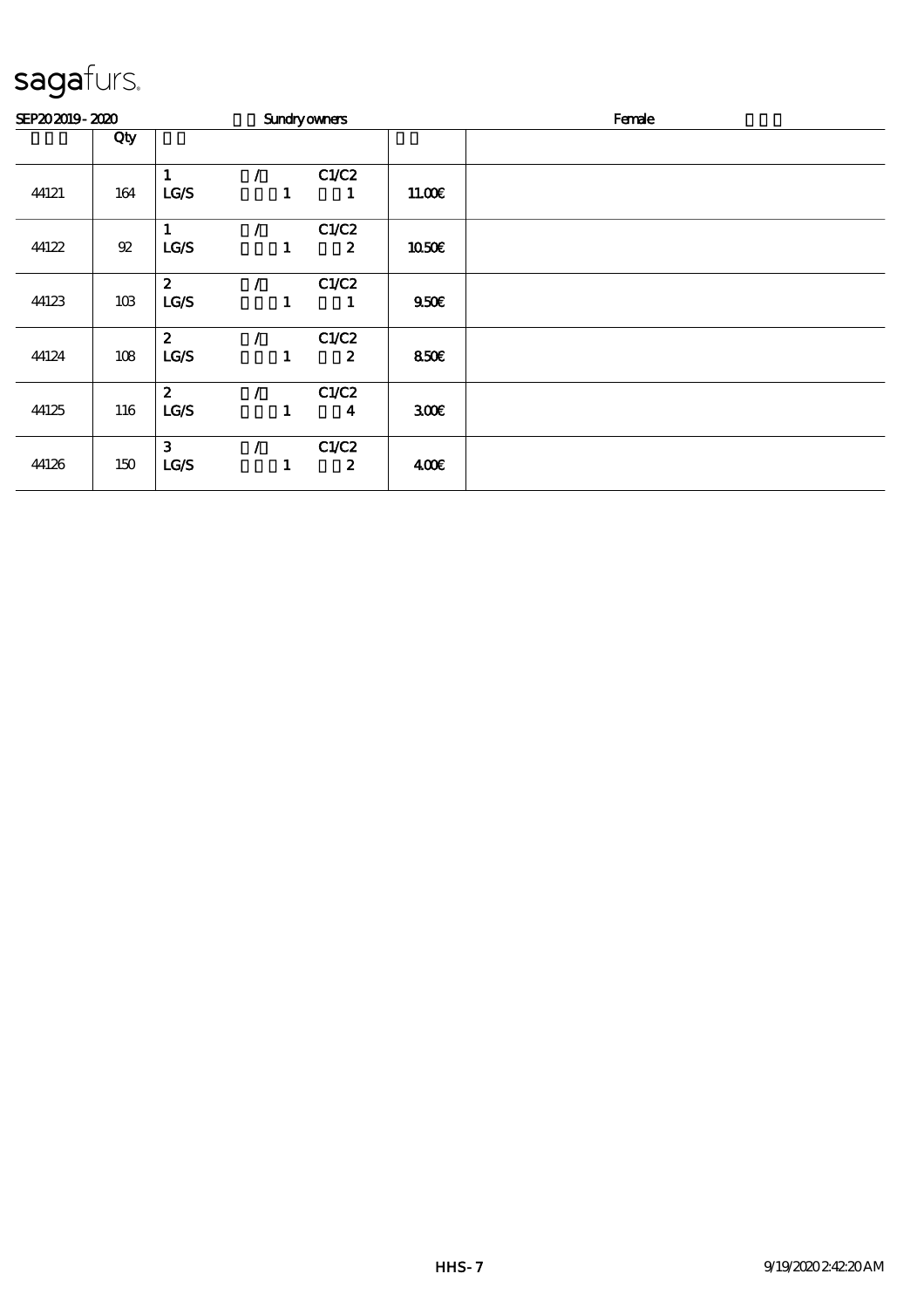| SEP202019-2020 |     |                  | <b>Sundryowners</b> | Female |  |  |
|----------------|-----|------------------|---------------------|--------|--|--|
|                | Qty |                  |                     |        |  |  |
| 44141          | 149 | <b>BR/S</b>      | C1/C2<br>2          | 1200   |  |  |
| 44142          | 178 | 2<br><b>BR/S</b> | C1/C2<br>2          | 900    |  |  |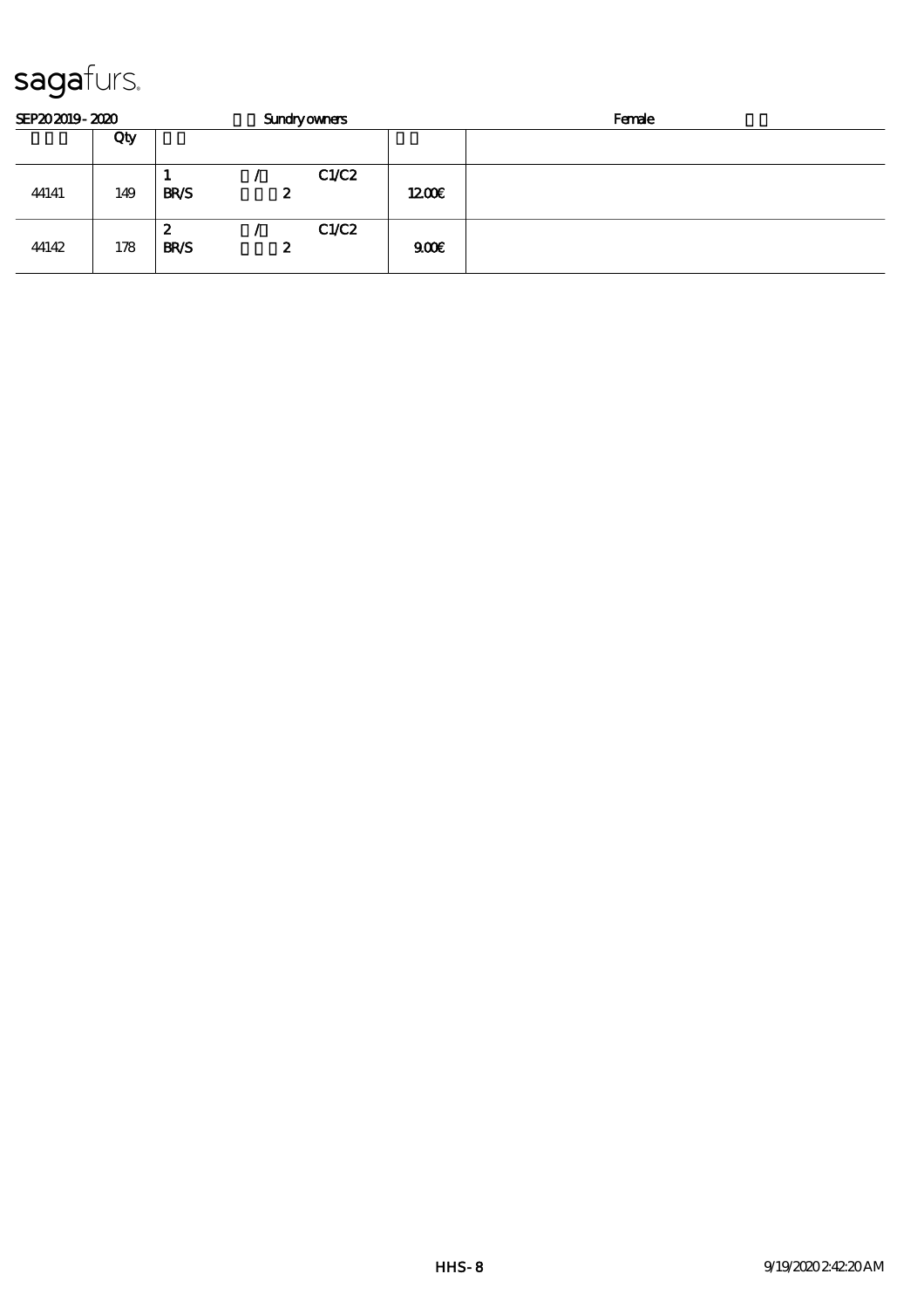#### SEP202019-2020

|        | Qty<br>Cert% |           |   |    |        |  |
|--------|--------------|-----------|---|----|--------|--|
|        |              | 50        |   | C2 |        |  |
| 377001 | 73           | ${\bf s}$ |   |    | (220)  |  |
|        | (19%)        |           |   |    |        |  |
|        |              | 50        |   | C2 |        |  |
| 37002  | 137          | SI        |   |    | 2300€  |  |
|        | (5%)         |           |   |    |        |  |
|        |              | 50        | X | C2 |        |  |
| 377003 | 141          | Я         |   |    | (2350) |  |
|        | (4%)         |           |   |    |        |  |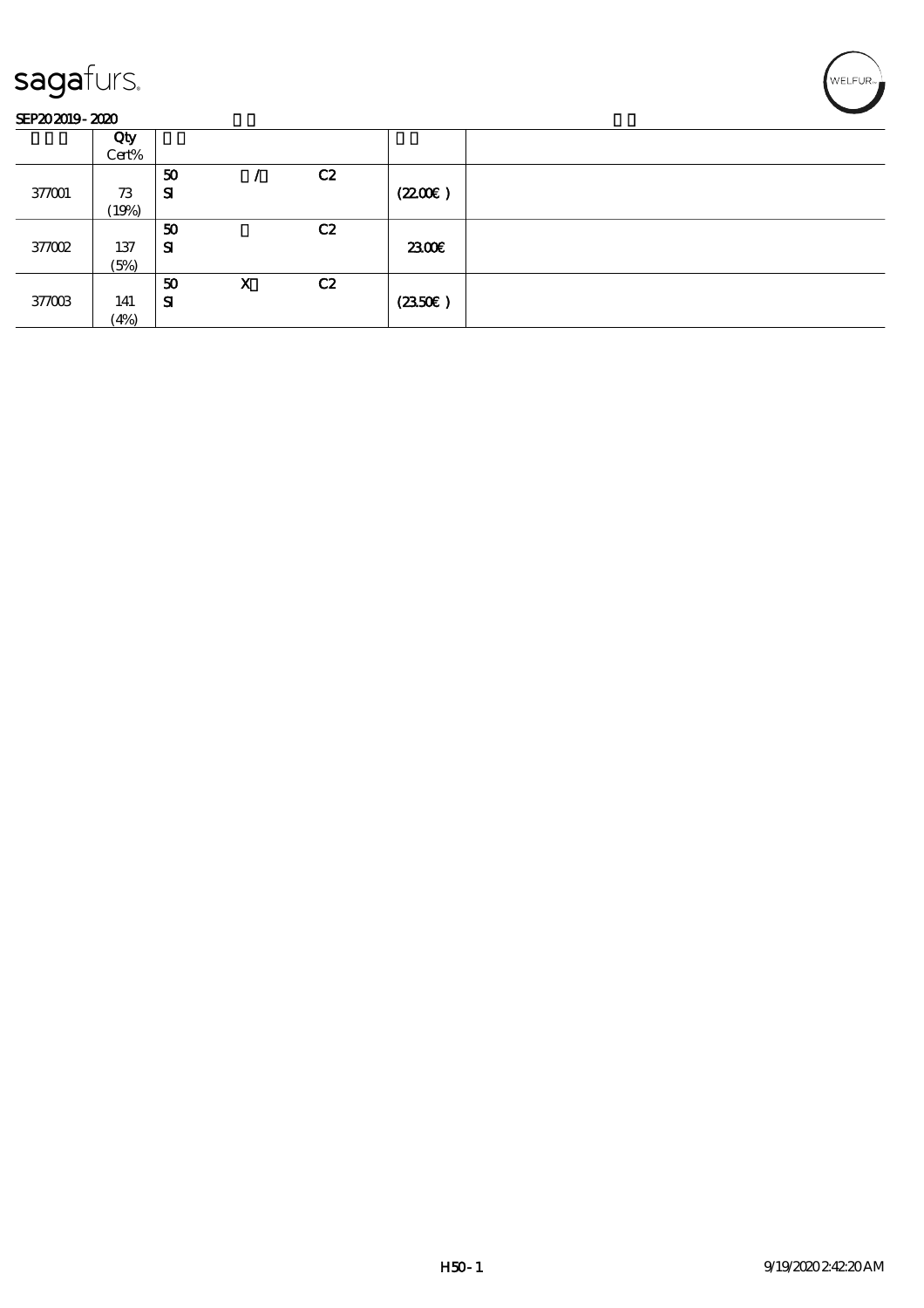#### SEP202019-2020

|        | Qty           |                                |                           |       |                  |  |
|--------|---------------|--------------------------------|---------------------------|-------|------------------|--|
|        | $Cert\%$      |                                |                           |       |                  |  |
|        |               | $\boldsymbol{\omega}$          | $\mathcal{L}$             | C1/C2 |                  |  |
| 377041 | 146           | ${\bf s}$                      |                           |       | ææ               |  |
|        | (32%)         |                                |                           |       |                  |  |
|        |               | $\boldsymbol{\omega}$          |                           | C1/C2 |                  |  |
| 37042  | 94            | ${\bf s}$                      |                           |       | (220E)           |  |
|        | (20%)         |                                |                           |       |                  |  |
|        |               | $\boldsymbol{\Lambda}$         | $\boldsymbol{X}$          | C2    |                  |  |
| 37043  | 139           | ${\bf S\!I}$                   |                           |       | (220E)           |  |
|        | (8%)          |                                |                           |       |                  |  |
|        |               | $\boldsymbol{\omega}$          | $\boldsymbol{X}$          | C3    |                  |  |
| 37044  | 144           | ${\bf S}$                      |                           |       | (21.00)          |  |
|        | (7%)          |                                |                           |       |                  |  |
|        |               | $\boldsymbol{\Lambda}$         | $\boldsymbol{\mathrm{X}}$ | C1/C2 |                  |  |
| 37045  | 85            | ${\bf s}$                      |                           |       | $(2250\epsilon)$ |  |
|        | (9%)          |                                |                           |       |                  |  |
|        |               | 5040                           | $\mathbf{x}$              | C1/C2 |                  |  |
| 37046  | 88            | ${\bf S}$                      |                           |       | (2250)           |  |
|        | (14%)         |                                |                           |       |                  |  |
|        |               | 40                             |                           | C1/C2 |                  |  |
| 377047 | 168           | <b>SAGA</b>                    |                           |       | 2300E            |  |
|        | (10%)         |                                |                           |       |                  |  |
|        |               | $\boldsymbol{\omega}$          | $X$ / $ZX$                | C1/C2 |                  |  |
| 37048  | 215           | <b>SAGA</b>                    |                           |       | 2350E            |  |
|        | (7%)          | $\boldsymbol{\omega}$          |                           | C3    |                  |  |
|        |               |                                | $X$ / $ZX$                |       |                  |  |
| 37049  | $127$<br>(7%) | $\operatorname{\mathsf{SAGA}}$ |                           |       | (2250)           |  |
|        |               | $\boldsymbol{\omega}$          | $\overline{\mathbf{X}}$   | C1/C2 |                  |  |
| 37050  | 116           | <b>SAGA</b>                    | <b>INAP</b>               |       | (1950)           |  |
|        | $(\Theta)$    |                                |                           |       |                  |  |
|        |               | $\boldsymbol{\omega}$          | $\mathcal{L}$             | C1/C2 |                  |  |
| 377051 | 150           | <b>SROY</b>                    |                           |       | 2300E            |  |
|        | (24%)         |                                |                           |       |                  |  |
|        |               | $\boldsymbol{\omega}$          | $\boldsymbol{X}$          | C1/C2 |                  |  |
| 377052 | ${\bf 78}$    | <b>SROY</b>                    |                           |       | 2400E            |  |
|        | (5%)          |                                |                           |       |                  |  |
|        |               |                                |                           |       |                  |  |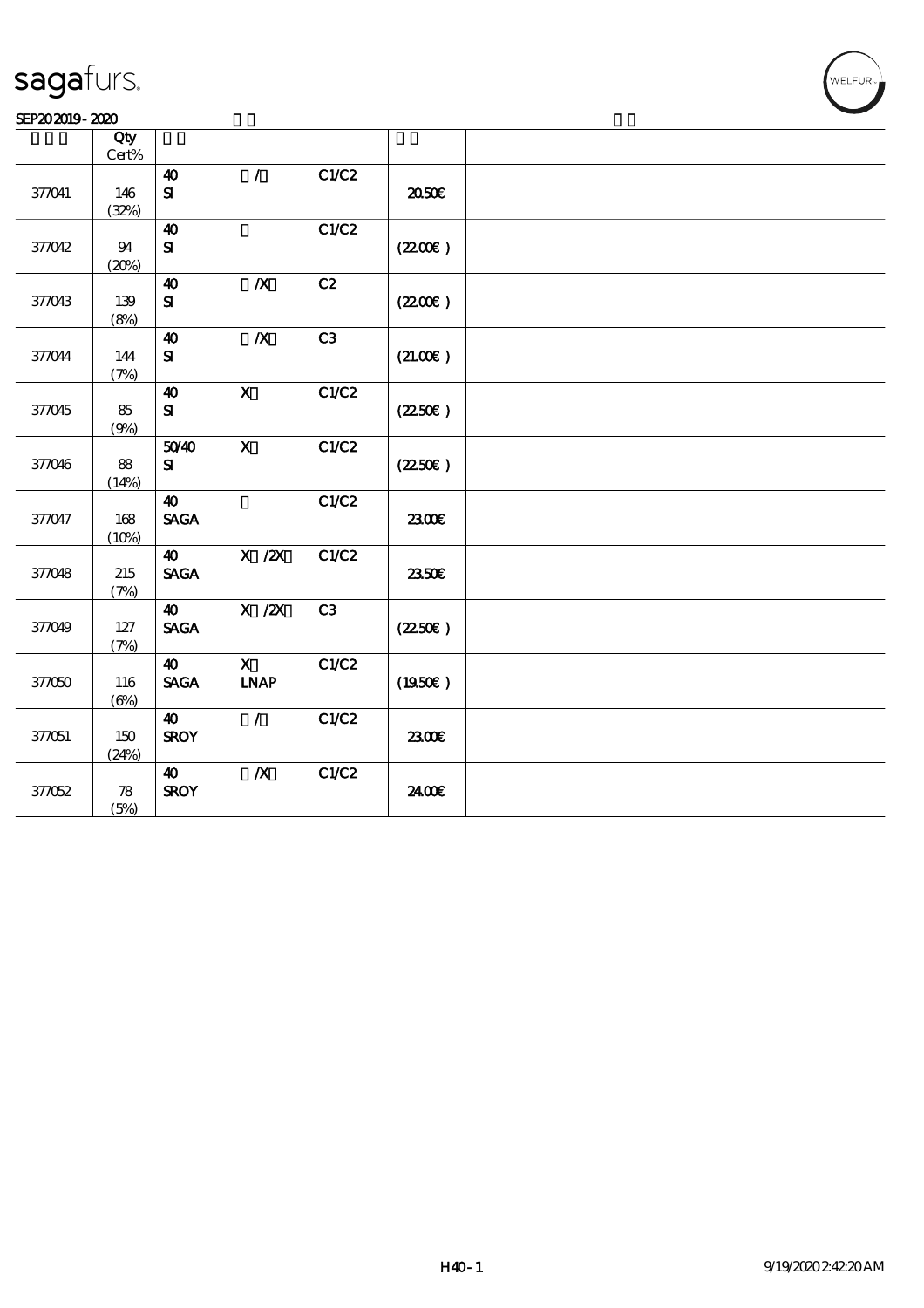#### $SEP202019 - 2020$

|                                            | Qty<br>Cert%         |                                             |                       |                |                              |  |
|--------------------------------------------|----------------------|---------------------------------------------|-----------------------|----------------|------------------------------|--|
|                                            |                      | $\boldsymbol{\mathfrak{D}}$                 |                       | C2             |                              |  |
| 377081                                     | $91\,$<br>(71%)      | $\mathbf{S}$                                |                       |                | (1650)                       |  |
|                                            |                      | $\boldsymbol{\mathfrak{D}}$                 |                       | C1             |                              |  |
| 37082                                      | 104<br>(85%)         | ${\bf s}$                                   |                       |                | (1800)                       |  |
|                                            |                      | $\boldsymbol{\mathfrak{D}}$                 |                       | C1/C2          |                              |  |
| 377083                                     | 158<br>(31%)         | ${\bf s}$                                   |                       |                | $(1800\varepsilon)$          |  |
| * * * * * * *                              | * * * * * *          | $\boldsymbol{\mathfrak{D}}$                 |                       | C2             |                              |  |
| * 37084<br>*                               | 246<br>(91%)         | ${\bf s}$                                   |                       |                | (17.50)                      |  |
| $\ast$                                     | 116                  |                                             |                       |                | $\ast$                       |  |
| $* 37085$<br>* * * * * * * *               | (85%)<br>* * * * * * |                                             | 362Skins              |                | $(17.50)$ *<br>* * * * * * * |  |
|                                            |                      | $\boldsymbol{\mathfrak{D}}$                 |                       | C3             |                              |  |
| 377086                                     | 189                  | ${\bf s}$                                   |                       |                | (1650)                       |  |
|                                            | (80%)                |                                             |                       | C1/C2          |                              |  |
| 377087                                     | 235                  | $\boldsymbol{\mathfrak{D}}$<br>$\mathbf{S}$ |                       |                | (1900)                       |  |
|                                            | (57%)                | $\boldsymbol{\mathfrak{D}}$                 | $\mathcal{L}$         | C3             |                              |  |
| 377088                                     | 188<br>(23%)         | ${\bf s}$                                   |                       |                | (17.50)                      |  |
|                                            |                      | $\boldsymbol{\mathfrak{D}}$                 | $\mathbf x$           | C1/C2          |                              |  |
| 377089                                     | 123<br>(8%)          | ${\bf s}$                                   |                       |                | $(1900\epsilon)$             |  |
|                                            |                      | $\boldsymbol{\mathfrak{D}}$                 | $\mathbf X$           | C3             |                              |  |
| 377090                                     | 124<br>(15%)         | $\mathbf{S}$                                |                       |                | (17.50)                      |  |
|                                            |                      | 40'30                                       |                       | C <sub>4</sub> |                              |  |
| 377091                                     | 213<br>(9%)          | ${\bf s}$                                   |                       |                | (1500E)                      |  |
|                                            |                      | $\boldsymbol{\mathfrak{D}}$                 |                       | C1             |                              |  |
| $37002$                                    | 110                  | <b>SAGA</b>                                 |                       |                | æœ                           |  |
|                                            | (21%)                | $\boldsymbol{\mathfrak{D}}$                 | $\mathbf{X}$          | C1             |                              |  |
| 37008                                      | 113                  | <b>SAGA</b>                                 |                       |                | 21.00E                       |  |
| * * * * * * * *                            | (13%)<br>* * * * * * |                                             |                       |                |                              |  |
| * 377094<br>$\ast$                         | 225<br>(12%)         | 30<br><b>SAGA</b>                           | $\mathbf{X}$          | C2             | 2050E                        |  |
| $\overline{\ast}$                          | 169                  |                                             |                       |                | $\ast$                       |  |
| * 377095                                   | (15%)                |                                             | 394Skins              |                | 2050E *                      |  |
| * * * * * * * *                            | $* * * * * * *$      |                                             |                       |                | * * * * * * *                |  |
|                                            |                      | $\boldsymbol{\mathfrak{D}}$                 | $\mathbf{X}$          | C <sub>3</sub> |                              |  |
| 377096                                     | 96<br>(13%)          | <b>SAGA</b>                                 |                       |                | (1900E)                      |  |
|                                            |                      | $\boldsymbol{\mathfrak{D}}$                 | $\boldsymbol{\alpha}$ | C2             |                              |  |
| 377097                                     | 106<br>(11%)         | <b>SAGA</b>                                 |                       |                | 2450E                        |  |
| * * * * * * * *                            | $******$             | $\boldsymbol{\mathfrak{D}}$                 | $\mathbf{X}$          | C1/C2          |                              |  |
| * 37008                                    | 225                  | <b>SAGA</b>                                 | INAP                  |                | $(1600\varepsilon)$          |  |
| $\ast$                                     | (4%)                 |                                             |                       |                |                              |  |
| $\ast$                                     | 181                  |                                             |                       |                | $\ast$                       |  |
| * 37099                                    | (3%)                 |                                             | 406Skins              |                | $(1600E)*$                   |  |
| * * * * * * * * <mark>* * * * * * *</mark> |                      |                                             |                       |                | * * * * * * *                |  |
| * * * * * * * *                            | $* * * * * * *$      | 40'30                                       |                       | C2             |                              |  |
| $* 377100$                                 | 225                  | IA                                          | WB1                   |                | (17.00)                      |  |
| $\ast$                                     | $(\Theta)$           |                                             |                       |                |                              |  |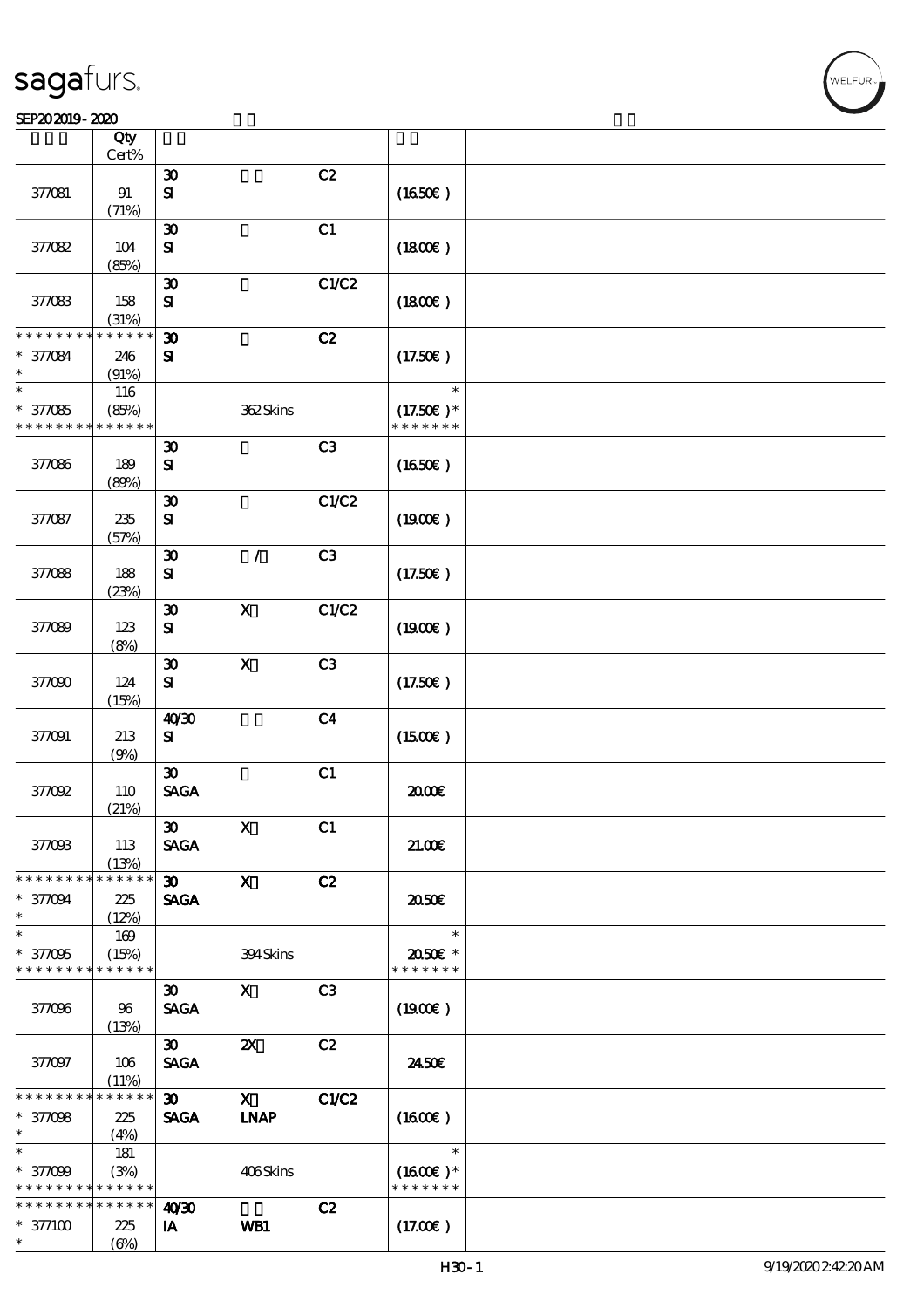#### SEP202019-2020

|                               | Qty<br>Cert% |                             |          |       |               |  |
|-------------------------------|--------------|-----------------------------|----------|-------|---------------|--|
| $\ast$                        | 68           | 40'30                       |          | C2    | $\ast$        |  |
| $*$ 377101                    | (1%)         | IA                          | WB1      |       | $(17.00)$ *   |  |
| * * * * * * * * * * * * * *   |              |                             |          |       | *******       |  |
| * * * * * * * * * * * * * * * |              | $\boldsymbol{\mathfrak{D}}$ |          | C2    |               |  |
| $* 377102$                    | 225          | IA                          |          |       | (17.00)       |  |
| $\ast$                        | (21%)        |                             |          |       |               |  |
| $\ast$                        | 81           |                             |          |       | $\ast$        |  |
| $* 37710B$                    | (12%)        |                             | 306Skins |       | $(17.00)$ *   |  |
| * * * * * * * * * * * * * *   |              |                             |          |       | * * * * * * * |  |
|                               |              | $\boldsymbol{\mathfrak{D}}$ |          | C1/C2 |               |  |
| 377104                        | 219          | <b>SROY</b>                 |          |       | 21.00         |  |
|                               | (30%)        |                             |          |       |               |  |

WELFUR<sub>7</sub>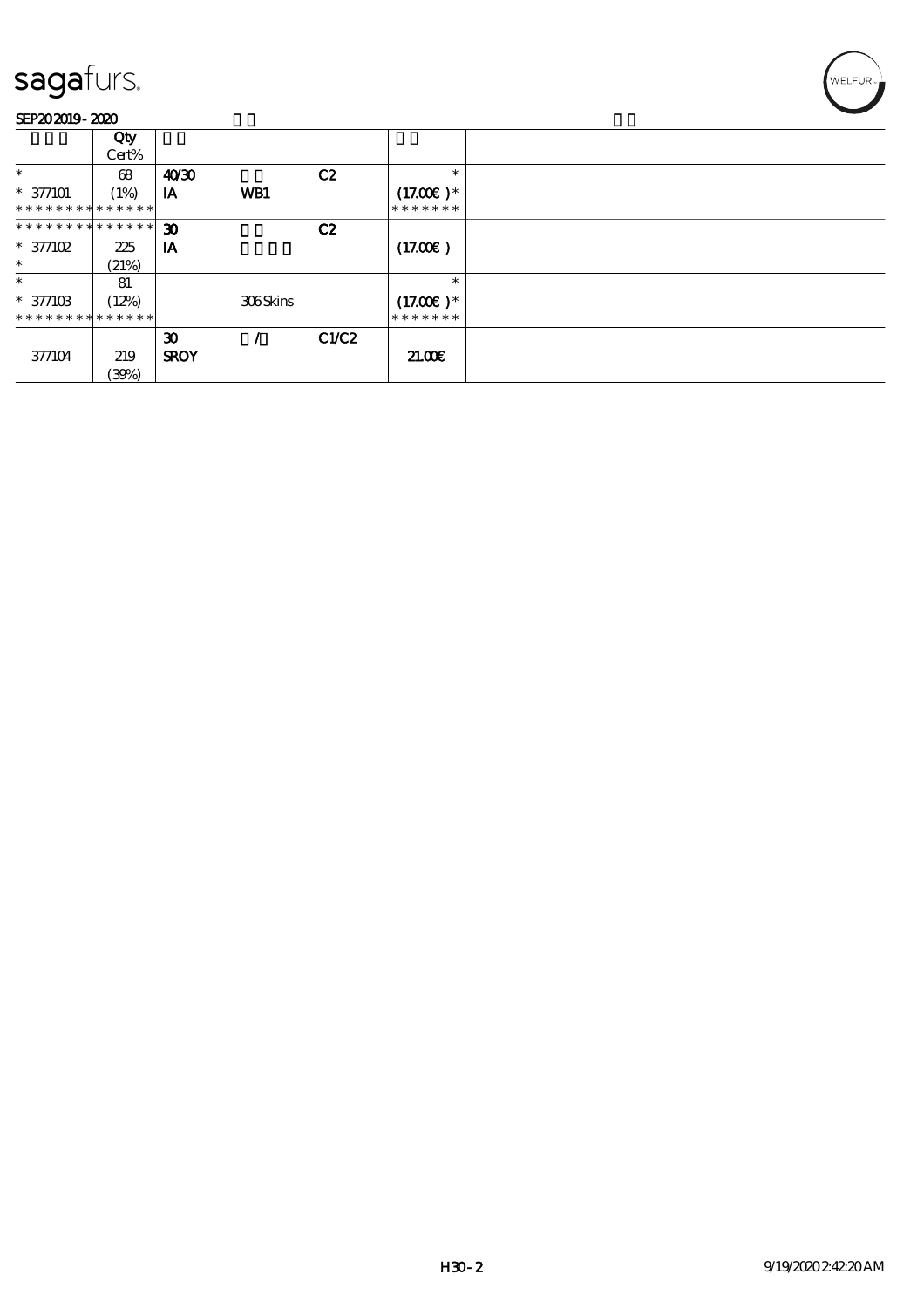#### SEP202019-2020

|                               | Qty<br>$Cert\%$      |                                     |                                                                         |               |                             |  |
|-------------------------------|----------------------|-------------------------------------|-------------------------------------------------------------------------|---------------|-----------------------------|--|
|                               |                      | $\boldsymbol{\mathbf{z}}$           |                                                                         | C1/C2         |                             |  |
| 377161                        | 99<br>(78%)          | ${\bf s}$                           |                                                                         |               | 800€                        |  |
|                               |                      | $\boldsymbol{\boldsymbol{\lambda}}$ |                                                                         | C1/C2         |                             |  |
| 377162                        | 219<br>(15%)         | ${\bf s}$                           |                                                                         |               | 7.50E                       |  |
|                               |                      | $\boldsymbol{\mathbf{z}}$           |                                                                         | C2            |                             |  |
| 377163                        | 284<br>(71%)         | ${\bf s}$                           |                                                                         |               | $(1400\varepsilon)$         |  |
|                               |                      | $\boldsymbol{\mathbf{z}}$           |                                                                         | C1            |                             |  |
| 377164                        | 126<br>(3%)          | ${\bf s}$                           |                                                                         |               | (1450E)                     |  |
|                               |                      | $\boldsymbol{\mathfrak{D}}$         |                                                                         | C1/C2         |                             |  |
| 377165                        | 289<br>(3%)          | ${\bf s}$                           |                                                                         |               | $(1450\epsilon)$            |  |
|                               |                      | $\boldsymbol{\mathbf{z}}$           |                                                                         | C2            |                             |  |
| 377166                        | 257<br>(34%)         | ${\bf s}$                           |                                                                         |               | $(1450\epsilon)$            |  |
|                               |                      | $\boldsymbol{\mathbf{z}}$           |                                                                         | C3            |                             |  |
| 377167                        | 144<br>(12%)         | ${\bf s}$                           |                                                                         |               | (1350)                      |  |
|                               |                      | $\boldsymbol{\mathfrak{D}}$         | $X$ / $ZX$                                                              | C1            |                             |  |
| 377168                        | 131<br>(5%)          | ${\bf S}$                           |                                                                         |               | (1600E)                     |  |
| * * * * * * * *               | * * * * * *          | $\boldsymbol{\mathbf{z}}$           | $X$ / $ZX$                                                              | C1/C2         |                             |  |
| $* 377169$<br>$\ast$          | 285<br>(5%)          | ${\bf s}$                           |                                                                         |               | (1600E)                     |  |
| $\ast$                        | 85                   |                                     |                                                                         |               | $\ast$                      |  |
| $* 377170$<br>* * * * * * * * | (14%)<br>* * * * * * |                                     | 370Skins                                                                |               | $(1600E)*$<br>* * * * * * * |  |
|                               |                      | $\boldsymbol{\mathbf{z}}$           | $\boldsymbol{\mathrm{X}}$ / <b><math>\boldsymbol{\mathrm{X}}</math></b> | C2            |                             |  |
| 377171                        | 267<br>(4%)          | ${\bf s}$                           |                                                                         |               | (1550E)                     |  |
|                               |                      | $\boldsymbol{\mathbf{z}}$           | $X$ / $ZX$                                                              | C3            |                             |  |
| 377172                        | 161                  | ${\bf s}$                           |                                                                         |               | $(1450\varepsilon)$         |  |
|                               | (10%)                |                                     |                                                                         |               |                             |  |
|                               |                      | $\pmb{\mathcal{Z}}$                 |                                                                         | C1/C2         |                             |  |
| 377173                        | 118<br>(5%)          | ${\bf s}$                           | <b>INAP</b>                                                             |               | (1250E)                     |  |
|                               |                      | $\boldsymbol{\mathsf{20}}$          |                                                                         | C1/C2         |                             |  |
| 377174                        | 163<br>(3%)          | ${\bf s}$                           | <b>INAP</b>                                                             |               | (1300)                      |  |
|                               |                      | $\boldsymbol{\mathbf{z}}$           | $\mathbf{X}$                                                            | C1/C2         |                             |  |
| 377175                        | 215<br>(1%)          | ${\bf s}$                           | <b>INAP</b>                                                             |               | 1350E                       |  |
|                               |                      | $\boldsymbol{\mathfrak{D}}$         | $\mathbf{X}$                                                            | C3            |                             |  |
| 377176                        | 113<br>(2%)          | $\mathbf{S}$                        | <b>INAP</b>                                                             |               | (1250E)                     |  |
|                               |                      | $\boldsymbol{\mathbf{z}}$           | $X$ / $ZX$                                                              | C1/C2         |                             |  |
| 377177                        | 164<br>(3%)          | ${\bf s}$                           | <b>INAP</b>                                                             |               | (1350)                      |  |
|                               |                      | $\boldsymbol{\mathbf{z}}$           |                                                                         | $\mathbf{C2}$ |                             |  |
| 377178                        | 223<br>(17%)         | $\mathbf{B}$                        | WB1                                                                     |               | (1300)                      |  |
|                               |                      | $\boldsymbol{\mathfrak{D}}$         | $\mathcal{L}$                                                           | C2            |                             |  |
| 377179                        | $107$                | $\mathbf{B}$                        |                                                                         |               | (1350)                      |  |
|                               | (10%)                |                                     |                                                                         |               |                             |  |
| * * * * * *                   | $* * * * * *$<br>*   | $\boldsymbol{\mathbf{z}}$           | $\mathcal{L}$                                                           | C1/C2         |                             |  |
| $* 377180$                    | $265\,$              | $\operatorname{\mathsf{SAGA}}$      |                                                                         |               | (1600)                      |  |
| $\ast$                        | (27%)                |                                     |                                                                         |               |                             |  |

.<br>NELFUR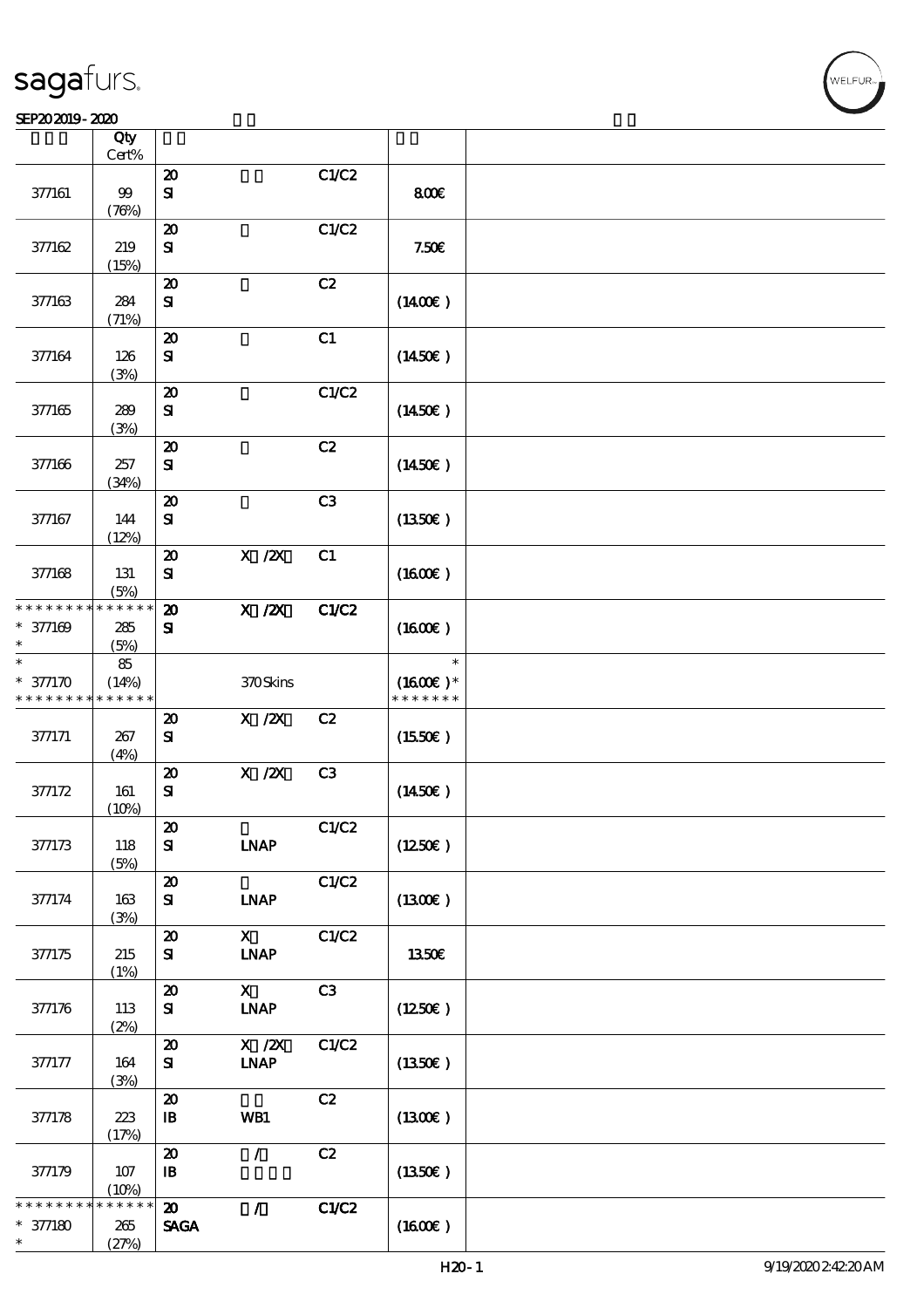#### SEP202019-2020

|                                          | Qty<br>Cert%    |                             |                           |       |                     |  |
|------------------------------------------|-----------------|-----------------------------|---------------------------|-------|---------------------|--|
| $\ast$                                   | 112             | $\boldsymbol{\mathfrak{D}}$ | $\mathcal{L}$             | C1/C2 | $\ast$              |  |
|                                          |                 |                             |                           |       |                     |  |
| $* 377181$                               | (32%)           | <b>SAGA</b>                 |                           |       | $(1600E)*$          |  |
| * * * * * * * *                          | * * * * * *     |                             |                           |       | * * * * * * *       |  |
|                                          |                 | $\boldsymbol{\mathfrak{D}}$ | $\mathcal{L}$             | C3    |                     |  |
| 377182                                   | 275             | <b>SAGA</b>                 |                           |       | $(1400\varepsilon)$ |  |
|                                          | (23%)           |                             |                           |       |                     |  |
|                                          |                 | $\boldsymbol{\mathfrak{D}}$ |                           | C1/C2 |                     |  |
|                                          |                 |                             |                           |       |                     |  |
| 377183                                   | 56              | <b>SAGA</b>                 |                           |       | $(1650\epsilon)$    |  |
|                                          | (3%)            |                             |                           |       |                     |  |
|                                          |                 | $\boldsymbol{\mathfrak{D}}$ |                           | C3    |                     |  |
| 377184                                   | 260             | <b>SAGA</b>                 |                           |       | $(1500\varepsilon)$ |  |
|                                          | (3%)            |                             |                           |       |                     |  |
|                                          |                 | $\boldsymbol{\mathfrak{D}}$ | $\mathbf{x}$              | C1    |                     |  |
|                                          |                 |                             |                           |       |                     |  |
| 377185                                   | 200             | <b>SAGA</b>                 |                           |       | (17.00)             |  |
|                                          | (4%)            |                             |                           |       |                     |  |
| * * * * * * * *                          | * * * * * *     | $\boldsymbol{\mathsf{20}}$  | $\mathbf{x}$              | C1/C2 |                     |  |
| $* 377186$                               | 265             | <b>SAGA</b>                 |                           |       | 17.00E              |  |
| $\ast$                                   | (7%)            |                             |                           |       |                     |  |
| $\ast$                                   | 253             |                             |                           |       | $\ast$              |  |
| * 377187                                 | (5%)            |                             | 518Skins                  |       | 1650€ *             |  |
| * * * * * * * *                          | * * * * * *     |                             |                           |       | * * * * * * *       |  |
|                                          |                 |                             |                           |       |                     |  |
| * * * * * * * * <mark>* * * * * *</mark> |                 | $\boldsymbol{\mathfrak{D}}$ | $\mathbf{x}$              | C2    |                     |  |
| $* 377188$                               | 265             | <b>SAGA</b>                 |                           |       | 17.00E              |  |
| $\ast$                                   | (5%)            |                             |                           |       |                     |  |
| $\ast$                                   |                 |                             |                           |       | $\ast$              |  |
| $* 377189$                               | 240             |                             | $\boldsymbol{2}$          |       | 1650E *             |  |
| $\ast$                                   | (5%)            |                             |                           |       | $\ast$              |  |
| $\ast$                                   |                 |                             |                           |       | $\ast$              |  |
|                                          | 53              |                             |                           |       |                     |  |
| $* 377190$                               | (1%)            |                             | 558Skins                  |       | 1650€ *             |  |
|                                          | * * * * * *     |                             |                           |       | * * * * * * *       |  |
| * * * * * * * *                          |                 |                             |                           |       |                     |  |
|                                          |                 | $\boldsymbol{\mathfrak{D}}$ | $\mathbf{X}$              | C3    |                     |  |
|                                          |                 |                             |                           |       |                     |  |
| 377191                                   | 228             | <b>SAGA</b>                 |                           |       | 1600E               |  |
| * * * * * * * *                          | (5%)            |                             |                           |       |                     |  |
|                                          | $* * * * * * *$ | $\boldsymbol{\mathfrak{D}}$ | $X$ / $ZX$                | C1/C2 |                     |  |
| $* 377192$                               | 265             | <b>SAGA</b>                 |                           |       | 17.50€              |  |
| $\ast$                                   | (12%)           |                             |                           |       |                     |  |
| $\ast$                                   | 211             |                             |                           |       | $\ast$              |  |
| $* 37719B$                               | (9%)            |                             | 476Skins                  |       | 17.00€ *            |  |
| * * * * * * * *                          | * * * * * *     |                             |                           |       | * * * * * * *       |  |
|                                          |                 |                             |                           |       |                     |  |
|                                          |                 | $\boldsymbol{\mathfrak{D}}$ | $\boldsymbol{\mathsf{Z}}$ | C1/C2 |                     |  |
| 377194                                   | 153             | <b>SAGA</b>                 |                           |       | $(17.50\epsilon)$   |  |
|                                          | (5%)            |                             |                           |       |                     |  |
|                                          |                 | $\boldsymbol{\mathsf{20}}$  | $X$ / $ZX$                | C3    |                     |  |
| 377195                                   | 228             | <b>SAGA</b>                 |                           |       | $(1600\varepsilon)$ |  |
|                                          | (9%)            |                             |                           |       |                     |  |
| * * * * * * * *                          | * * * * * *     | $\boldsymbol{\mathfrak{D}}$ | $\mathbf{X}$              | C1/C2 |                     |  |
|                                          |                 |                             |                           |       |                     |  |
| * 377196<br>$\ast$                       | 265             | <b>SAGA</b>                 | <b>LNAP</b>               |       | <b>1400€</b>        |  |
| $\ast$                                   | (2%)            |                             |                           |       | $\ast$              |  |
|                                          |                 |                             |                           |       |                     |  |
| * 377197                                 | 260             |                             | $\boldsymbol{2}$          |       | 1450E *             |  |
| $\ast$                                   | (4%)            |                             |                           |       |                     |  |
| $\overline{\ast}$                        | 68              |                             |                           |       | $\ast$              |  |
| $* 377198$                               | (5%)            |                             | 593Skins                  |       | 1400€ *             |  |
| * * * * * * * *                          | * * * * * *     |                             |                           |       | * * * * * * *       |  |
|                                          |                 |                             |                           |       |                     |  |
|                                          |                 | $\boldsymbol{\mathfrak{D}}$ |                           | C2    |                     |  |
| 377199                                   | 270             | IA                          | WB1                       |       | $(1400\varepsilon)$ |  |
|                                          | (12%)           |                             |                           |       |                     |  |
|                                          |                 | $\boldsymbol{\mathfrak{D}}$ | $\mathcal{L}$             | C1/C2 |                     |  |
| 377200                                   | 107<br>(32%)    | <b>SROY</b>                 |                           |       | (17.50)             |  |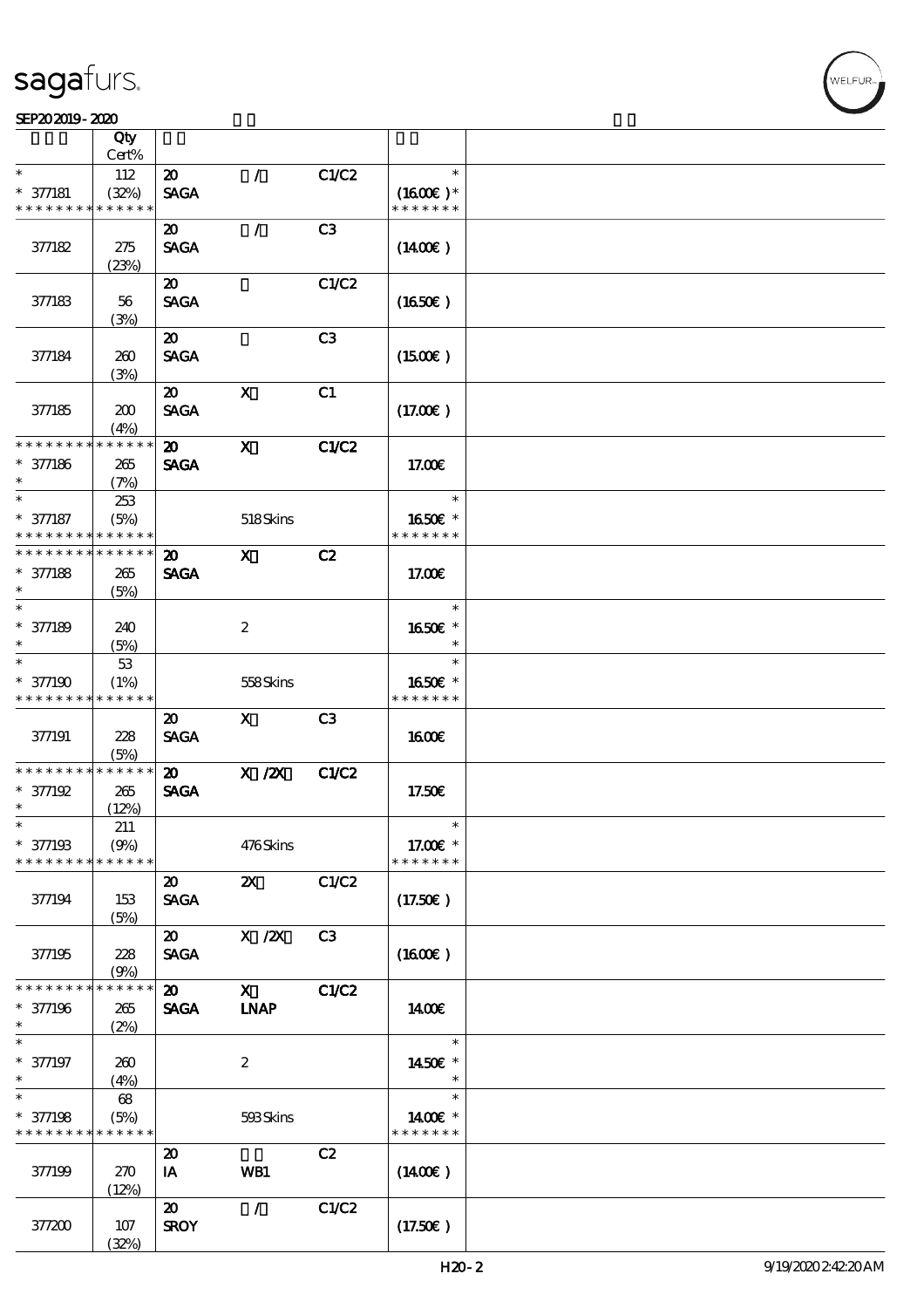

#### SEP202019-2020

|        | Qty<br>Cert% |                                          |                              |    |        |
|--------|--------------|------------------------------------------|------------------------------|----|--------|
| 377201 | 165<br>(1%)  | $\boldsymbol{\mathsf{z}}$<br><b>SROY</b> | $\mathbf{v}$<br>$\mathbf{A}$ | C2 | (1850) |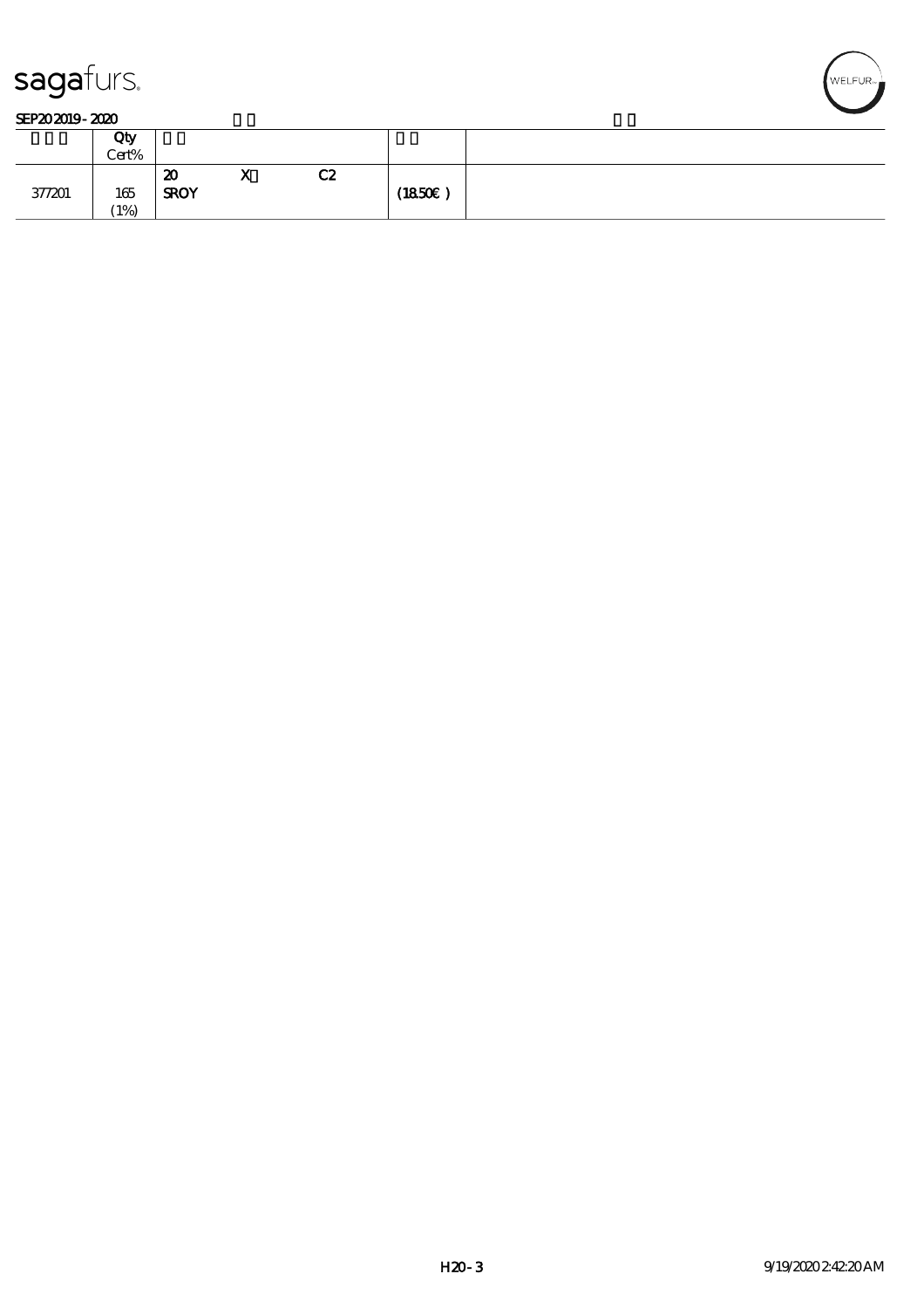### SEP202019-2020

|        | Qty<br>$Cert\%$ |                                |                              |                |              |  |
|--------|-----------------|--------------------------------|------------------------------|----------------|--------------|--|
|        |                 | $\mathbf 0$                    |                              | C1/C2          |              |  |
| 377241 | 129<br>(11%)    | ${\bf S}$                      |                              |                | (1200E)      |  |
|        |                 | $\mathbf{o}$                   |                              | C1/C2          |              |  |
| 377242 | 250<br>(5%)     | ${\bf s}$                      |                              |                | (1250E)      |  |
|        |                 | $\mathbf O$                    | $\mathcal{L}$                | C3             |              |  |
| 377243 | 184<br>(9%)     | ${\bf s}$                      |                              |                | 11.00E       |  |
|        |                 | $\mathbf{o}$                   | $\mathbf X$                  | C1/C2          |              |  |
| 377244 | 182<br>(1%)     | ${\bf s}$                      |                              |                | (1300E)      |  |
|        |                 | $\mathbf{o}$                   | $\boldsymbol{\mathrm{X}}$    | C3             |              |  |
| 377245 | $92\,$<br>(4%)  | ${\bf s}$                      |                              |                | 1200E        |  |
|        |                 | $\mathbf O$                    | $\boldsymbol{\mathsf{X}}$    | C1/C2          |              |  |
| 377246 | 237<br>(5%)     | ${\bf s}$                      | <b>INAP</b>                  |                | (1050)       |  |
|        |                 | $\mathbf O$                    | $\mathbf X$                  | C3             |              |  |
| 377247 | 79<br>(7%)      | $\bf S$                        | $\ensuremath{\mathbf{INAP}}$ |                | 900E         |  |
|        |                 | $\mathbf{o}$                   |                              | C2             |              |  |
| 377248 | 183<br>(13%)    | $\, {\bf I} \! {\bf B} \,$     | WB1                          |                | 1050€        |  |
|        |                 | $\mathbf{O}$                   | $\mathcal{L}$                | C1/C2          |              |  |
| 377249 | 216<br>(27%)    | $\operatorname{\mathsf{SAGA}}$ |                              |                | (1300E)      |  |
|        |                 | $\mathbf{O}$                   |                              | C1/C2          |              |  |
| 377250 | 180<br>(7%)     | <b>SAGA</b>                    |                              |                | (1350E)      |  |
|        |                 | $\mathbf{O}$                   | $\mathcal{L}$                | C3             |              |  |
| 377251 | 159<br>(18%)    | <b>SAGA</b>                    |                              |                | (11.50)      |  |
|        |                 | $\mathbf{O}$                   |                              | C1/C2          |              |  |
| 377252 | 239             | <b>SAGA</b>                    |                              |                | 1350€        |  |
|        | (20%)           |                                |                              |                |              |  |
|        |                 | $\mathbf 0$                    |                              | C2             |              |  |
| 377253 | 216<br>(1%)     | <b>SAGA</b>                    |                              |                | (1350E)      |  |
|        |                 | $\mathbf{O}$                   |                              | C3             |              |  |
| 377254 | 190<br>(20%)    | $\operatorname{\mathsf{SAGA}}$ |                              |                | (1250E)      |  |
|        |                 | $\mathbf{O}$                   | $\mathbf X$                  | C1/C2          |              |  |
| 377255 | 257             | $\ensuremath{\mathsf{SAGA}}$   |                              |                | 1400€        |  |
|        | (19%)           |                                |                              |                |              |  |
|        |                 | $\mathbf{O}$                   | $\boldsymbol{\mathrm{X}}$    | C3             |              |  |
| 377256 | 181<br>(18%)    | $\ensuremath{\mathsf{SAGA}}$   |                              |                | <b>1300€</b> |  |
|        |                 | $\mathbf{O}$                   |                              | C <sub>4</sub> |              |  |
| 377257 | 100             | $\operatorname{\mathsf{SAGA}}$ |                              |                | (1050)       |  |
|        | $(\Theta)$      | $\mathbf{O}$                   |                              | C1/C2          |              |  |
| 377258 | 208             | <b>SAGA</b>                    | <b>INAP</b>                  |                | (11.00)      |  |
|        | (11%)           |                                |                              |                |              |  |
|        |                 | $\mathbf{O}$                   | $\mathbf{X}$                 | C1/C2          |              |  |
| 377259 | 301<br>(3%)     | $\ensuremath{\mathsf{SAGA}}$   | $\ensuremath{\mathbf{INAP}}$ |                | (1200E)      |  |
|        |                 | 200                            |                              | C2             |              |  |
| 377260 | 253             | $\,$ IA                        |                              |                | 1250E        |  |
|        | (11%)           |                                |                              |                |              |  |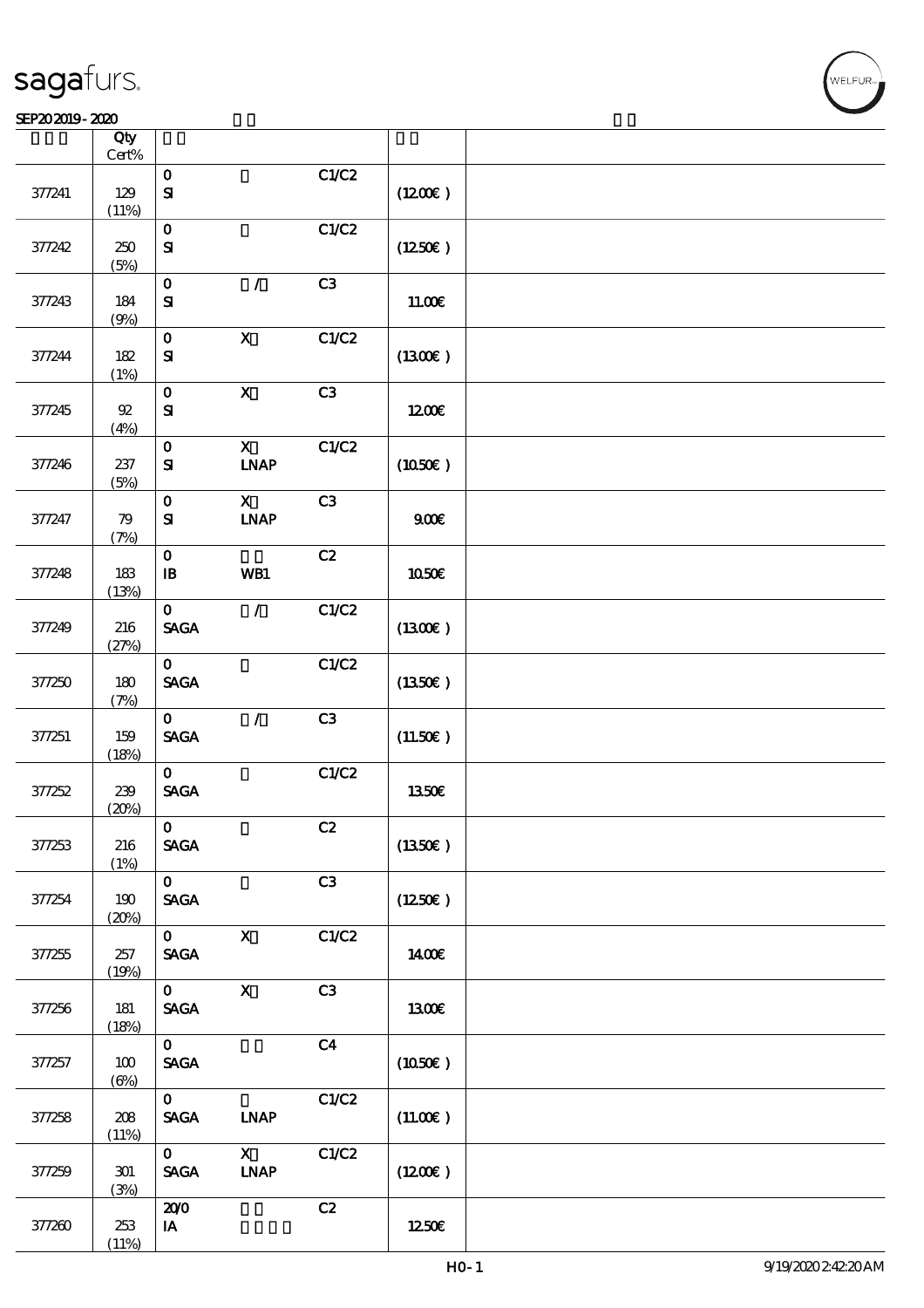

#### SEP202019-2020

|        | Qty   |             |                  |       |              |  |
|--------|-------|-------------|------------------|-------|--------------|--|
|        | Cert% |             |                  |       |              |  |
|        |       | u           | $\boldsymbol{X}$ | C1/C2 |              |  |
| 377261 | 111   | <b>SROY</b> |                  |       | (1450E)      |  |
|        | (27%) |             |                  |       |              |  |
|        |       | О           | X                | C1/C2 |              |  |
| 377262 | 104   | <b>SROY</b> |                  |       | <b>1500€</b> |  |
|        | (2%)  |             |                  |       |              |  |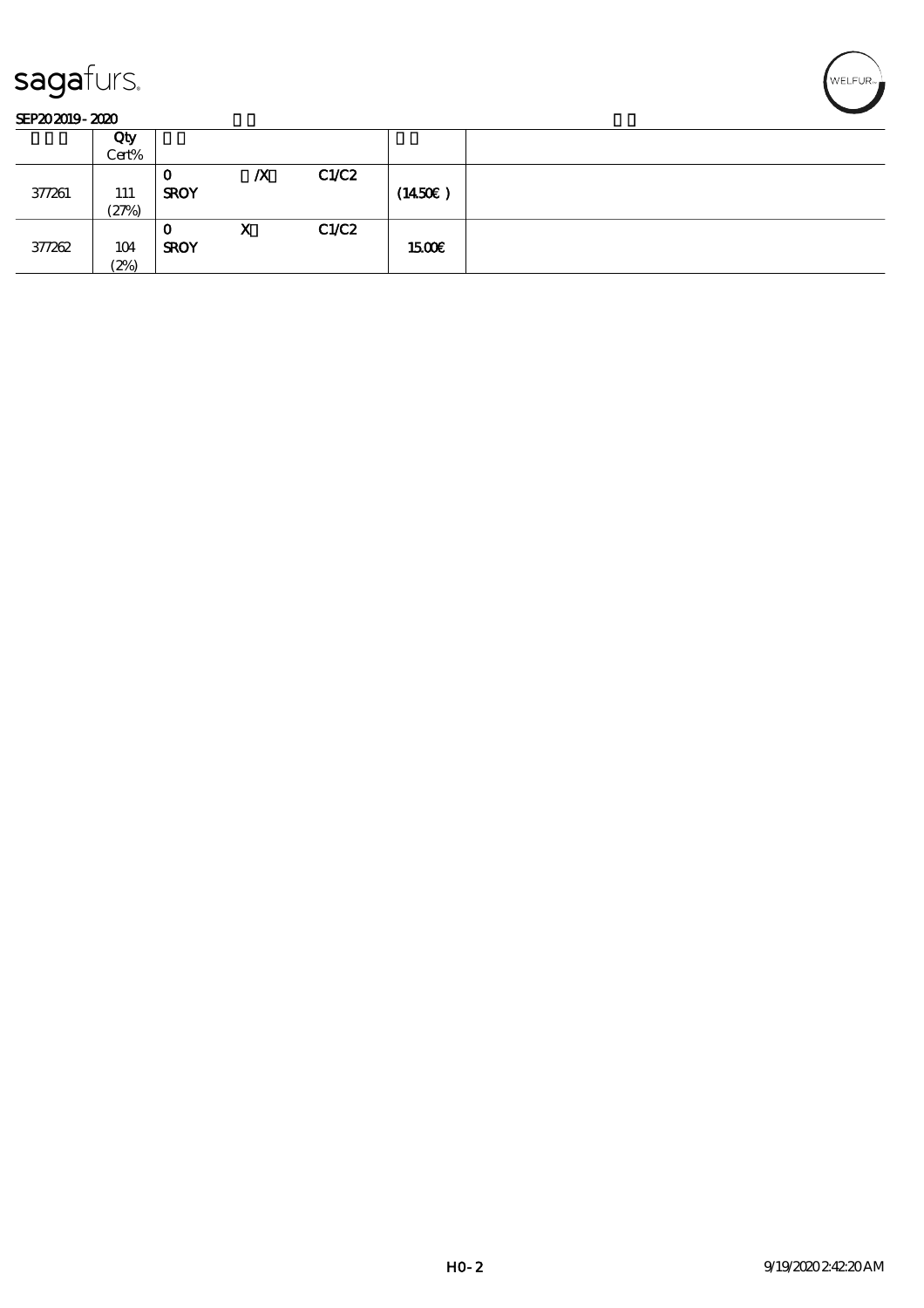#### SEP20 2019 - 2020 米黄 天鹅绒 公皮

| SEP202019-2020                                      |                                |                                            |                                 |                |                                        |  |
|-----------------------------------------------------|--------------------------------|--------------------------------------------|---------------------------------|----------------|----------------------------------------|--|
|                                                     | Qty<br>Cert%                   |                                            |                                 |                |                                        |  |
| 377301                                              | 174<br>(10%)                   | 50<br>${\bf s}$                            | $\mathcal{F}$<br>$\mathbf{1}$   | C1/C2          | $(2550\varepsilon)$                    |  |
| 377302                                              | 176<br>(9%)                    | 50<br>${\bf s}$                            | $\mathbf{1}$                    | C1/C2          | 2650E                                  |  |
| 377303                                              | 122<br>(4%)                    | 50<br>${\bf s}$                            | $\mathbf x$<br>$\mathbf{1}$     | C1/C2          | (27.50)                                |  |
| * * * * * * *<br>$* 377304$<br>$\ast$               | * * * * * *<br>205<br>(15%)    | 50<br>${\bf s}$                            | $\boldsymbol{z}$                | <b>C1/C2</b>   | 2600E                                  |  |
| $\ast$<br>$* 377305$<br>* * * * * * * *             | 50<br>(14%)<br>* * * * * *     |                                            | 255Skins                        |                | $\ast$<br>25.50€ *<br>* * * * * * *    |  |
| 377306                                              | 151<br>(16%)                   | 50<br>${\bf s}$                            | $\pmb{2}$                       | C1/C2          | 2800€                                  |  |
| 377307                                              | 138<br>(14%)                   | 50<br>${\bf s}$                            | $\mathbf x$<br>$\boldsymbol{z}$ | C1/C2          | 2850E                                  |  |
| * * * * * * * *<br>$* 377308$<br>$\ast$             | * * * * * *<br>185<br>(12%)    | 50<br><b>SAGA</b>                          | $\mathbf{1}$                    | <b>C1/C2</b>   | (27.50)                                |  |
| $\ast$<br>$* 377309$<br>* * * * * * * *             | 136<br>(22%)<br>* * * * * *    |                                            | $321$ Skins                     |                | $\ast$<br>$(27.50)$ *<br>* * * * * * * |  |
| 377310                                              | 140<br>(10%)                   | 50 <sub>o</sub><br><b>SAGA</b>             | $\mathbf{1}$                    | C <sub>3</sub> | $(2600\varepsilon)$                    |  |
| * * * * * * * *<br>$* 377311$<br>$\ast$             | * * * * * *<br>185<br>(18%)    | $\boldsymbol{\mathfrak{D}}$<br><b>SAGA</b> | $\mathbf{1}$                    | <b>C1/C2</b>   | $(2850\epsilon)$                       |  |
| $\ast$<br>$* 377312$<br>* * * * * * * * * * * * * * | $\boldsymbol{\omega}$<br>(23%) |                                            | 245Skins                        |                | $\ast$<br>$(2850)$ *<br>* * * * * * *  |  |
| 377313                                              | 130<br>$(10\%)$                | 50 <sub>1</sub><br><b>SAGA</b>             | $\mathbf{1}$                    | C3             | (27.00)                                |  |
| 377314                                              | 194<br>(8%)                    | 50 X<br><b>SAGA</b>                        | $\mathbf{1}$                    | C1/C2          | 29.00E                                 |  |
| 377315                                              | 87<br>(2%)                     | 50 X<br><b>SAGA</b>                        | $\mathbf{1}$                    | C3             | (27.50)                                |  |
| 377316                                              | 106<br>(11%)                   | 50<br><b>SAGA</b>                          | $\mathbf{1}$                    | C <sub>4</sub> | $(2350\epsilon)$                       |  |
| 377317                                              | 161<br>$(10\%)$                | 50<br><b>SAGA</b>                          | $\boldsymbol{z}$                | C1/C2          | 2600E                                  |  |
| * * * * * * * *<br>$* 377318$<br>$\ast$             | * * * * * *<br>185<br>(16%)    | 50<br><b>SAGA</b>                          | $\boldsymbol{z}$                | C1             | 27.50E                                 |  |
| $\ast$<br>$* 377319$<br>$\ast$                      | 160<br>(11%)                   |                                            | $\boldsymbol{2}$                |                | $\ast$<br>27.50€ *<br>$\ast$           |  |
| $\ast$<br>* 377320<br>* * * * * * * * * * * * * *   | 44<br>(36%)                    |                                            | 389Skins                        |                | $\ast$<br>27.00 £*<br>* * * * * * *    |  |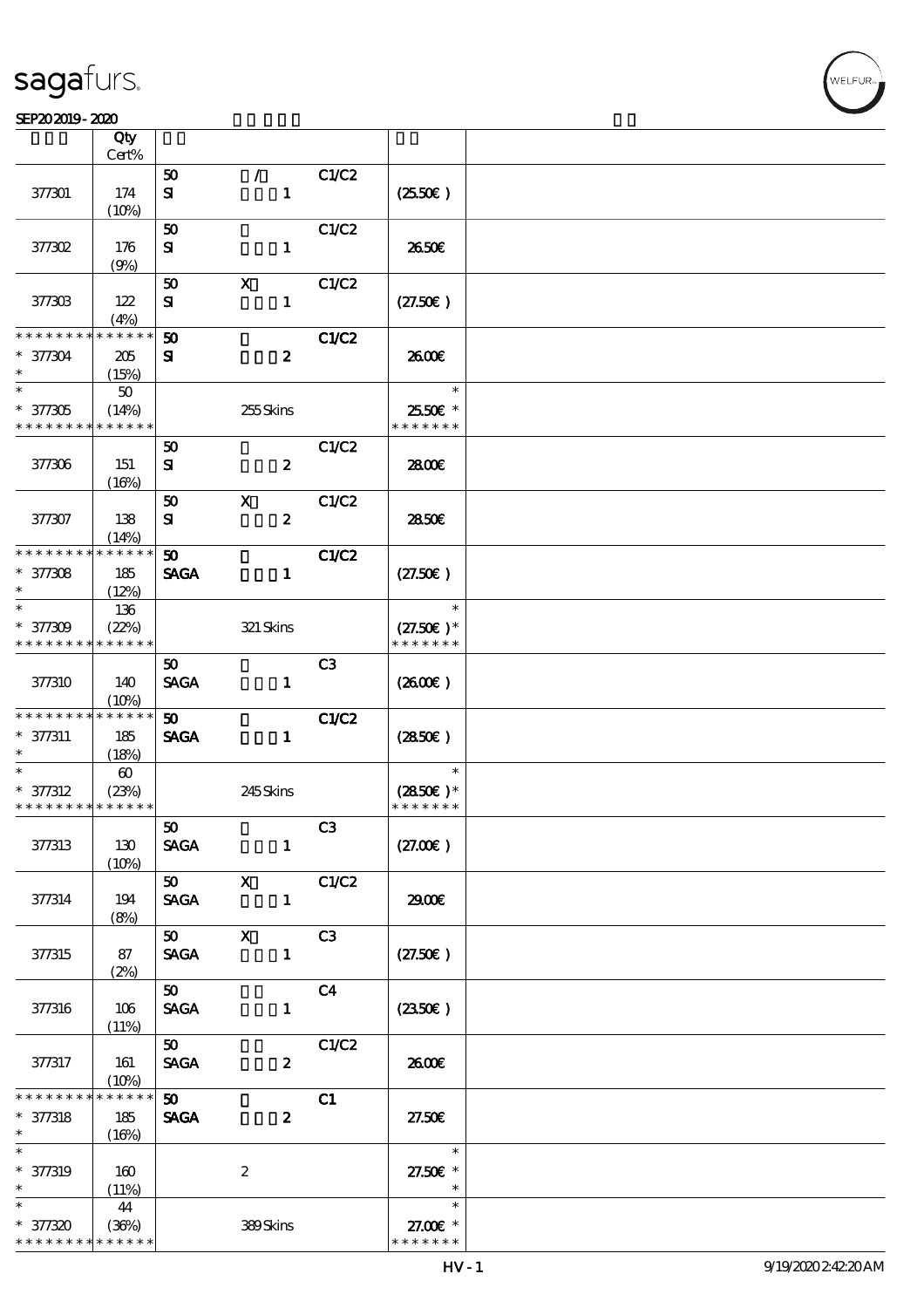

|                             | Qty                  |                       |                           |                |                           |  |
|-----------------------------|----------------------|-----------------------|---------------------------|----------------|---------------------------|--|
| * * * * * * * *             | Cert%<br>* * * * * * |                       |                           |                |                           |  |
|                             |                      | 50 <sub>o</sub>       |                           | C2             |                           |  |
| $* 377321$<br>$\ast$        | 185                  | <b>SAGA</b>           | $\boldsymbol{z}$          |                | 27.50E                    |  |
| $\ast$                      | (19%)                |                       |                           |                | $\ast$                    |  |
|                             |                      |                       |                           |                |                           |  |
| $* 377322$<br>$\ast$        | 160                  |                       | $\boldsymbol{z}$          |                | 27.50€ *<br>$\ast$        |  |
| $\ast$                      | (15%)                |                       |                           |                | $\ast$                    |  |
|                             |                      |                       |                           |                |                           |  |
| $* 377323$<br>$\ast$        | 160                  |                       | $\ensuremath{\mathbf{3}}$ |                | 27.50€ *<br>$\ast$        |  |
| $\ast$                      | (16%)                |                       |                           |                | $\ast$                    |  |
|                             | 169                  |                       |                           |                |                           |  |
| * 377324<br>* * * * * * * * | (14%)<br>* * * * * * |                       | 674Skins                  |                | 27.50€ *<br>* * * * * * * |  |
|                             |                      |                       |                           |                |                           |  |
|                             |                      | 50                    | $\mathcal{L}$             | C <sub>3</sub> |                           |  |
| 377325                      | 201                  | <b>SAGA</b>           | $\boldsymbol{z}$          |                | 2550E                     |  |
|                             | (14%)                |                       |                           |                |                           |  |
|                             |                      | 50                    | $\boldsymbol{X}$          | C <sub>3</sub> | 27.50E                    |  |
| 377326                      | 181                  | <b>SAGA</b>           | $\boldsymbol{z}$          |                |                           |  |
|                             | (14%)                | 50                    |                           | C2             |                           |  |
| 377327                      | 137                  |                       |                           |                |                           |  |
|                             | (10%)                | IA                    | $\mathbf{1}$              | WB1            | (240E)                    |  |
| * * * * * * * *             | * * * * * *          | 50                    |                           | C2             |                           |  |
|                             |                      |                       | $\boldsymbol{z}$          | WB1            | 2450E                     |  |
| $* 377328$<br>$\ast$        | 184<br>(23%)         | IA                    |                           |                |                           |  |
| $\ast$                      | $35\,$               |                       |                           |                | $\ast$                    |  |
| $* 377329$                  | (11%)                |                       | 219Skins                  |                | 2400€ *                   |  |
| * * * * * * * *             | * * * * * *          |                       |                           |                | * * * * * * *             |  |
|                             |                      | 50                    |                           | C2             |                           |  |
| 377330                      | 151                  |                       | $\boldsymbol{z}$          |                | $(2600\varepsilon)$       |  |
|                             |                      | IA                    |                           |                |                           |  |
|                             | (11%)                | 50                    | $\mathcal{L}$             | C <sub>3</sub> |                           |  |
| 377331                      | 102                  | <b>SROY</b>           | $\mathbf{1}$              |                | 2600E                     |  |
|                             | (8%)                 |                       |                           |                |                           |  |
| * * * * * * * *             | * * * * * *          | 50                    | $\mathcal{L}$             | C1/C2          |                           |  |
| $* 377332$                  | 185                  | <b>SROY</b>           | $\boldsymbol{z}$          |                | (27.50)                   |  |
| $\ast$                      | (10%)                |                       |                           |                |                           |  |
| $\ast$                      | 138                  |                       |                           |                | $\ast$                    |  |
| $* 377333$                  | (13%)                |                       | 323Skins                  |                | $(27.50)$ *               |  |
| * * * * * * * *             | * * * * * *          |                       |                           |                | * * * * * * *             |  |
| * * * * * * *               | * * * * * *          | 50 <sub>o</sub>       | $\boldsymbol{X}$          | C1/C2          |                           |  |
| $^\ast$ 377334              | 185                  | <b>SROY</b>           | $\boldsymbol{z}$          |                | 3000                      |  |
| $\ast$                      | (20%)                |                       |                           |                |                           |  |
| $\ast$                      | 48                   |                       |                           |                | $\ast$                    |  |
| $* 377335$                  | (33%)                |                       | 233Skins                  |                | $3000$ $*$                |  |
| * * * * * * * *             | * * * * * *          |                       |                           |                | * * * * * * *             |  |
| * * * * * * * *             | * * * * * *          | $\boldsymbol{\omega}$ |                           | C1/C2          |                           |  |
| $* 377336$                  | 225                  | ${\bf s}$             | $\mathbf{1}$              |                | (2300)                    |  |
| $\ast$                      | (18%)                |                       |                           |                |                           |  |
|                             | 91                   |                       |                           |                | $\ast$                    |  |
| $* 377337$                  | (19%)                |                       | 316Skins                  |                | $(2300)$ *                |  |
| * * * * * * * * * * * * * * |                      |                       |                           |                | * * * * * * *             |  |
|                             |                      | $\boldsymbol{\omega}$ |                           | C <sub>3</sub> |                           |  |
| 377338                      | 134                  | ${\bf s}$             | $\mathbf{I}$              |                | (220)                     |  |
|                             | (16%)                |                       |                           |                |                           |  |
| * * * * * * *               | * * * * * *          | $\boldsymbol{\omega}$ |                           | C1/C2          |                           |  |
| $* 377339$                  | 225                  | ${\bf s}$             | $\mathbf{1}$              |                | 2350E                     |  |
| $\ast$                      | (11%)                |                       |                           |                |                           |  |
| $\ast$                      | 112                  |                       |                           |                | $\ast$                    |  |
| * 377340                    | (12%)                |                       | 337Skins                  |                | 2300€ *                   |  |
| * * * * * * * *             | * * * * * *          |                       |                           |                | * * * * * * *             |  |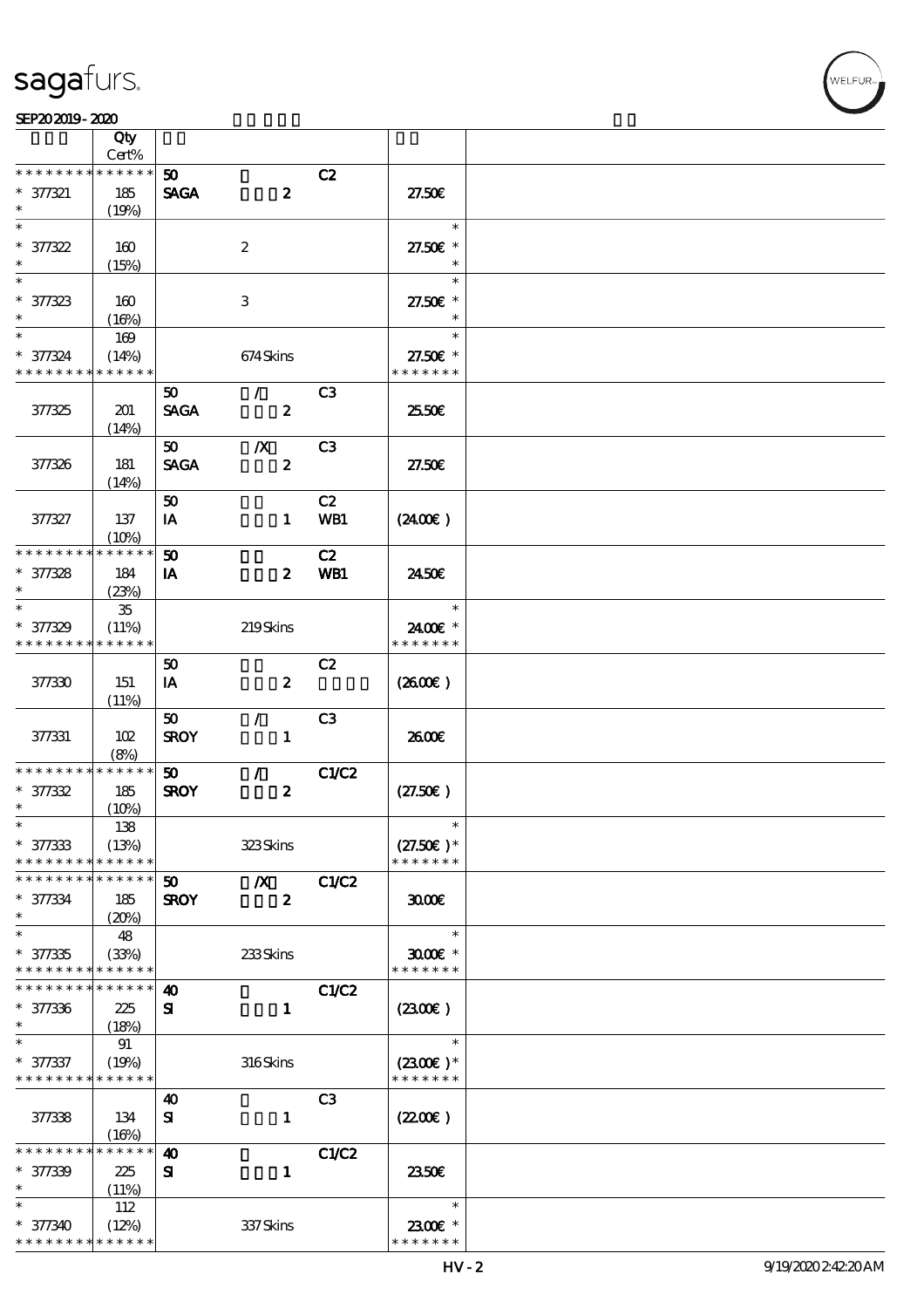#### SEP20 2019 - 2020 米黄 天鹅绒 公皮

|                                           | Qty               |                                     |                  |                |                                     |  |
|-------------------------------------------|-------------------|-------------------------------------|------------------|----------------|-------------------------------------|--|
|                                           | $Cert\%$          |                                     |                  |                |                                     |  |
| 377341                                    | 135               | $\boldsymbol{\omega}$<br>$\bf S\!I$ | $\mathbf{1}$     | C <sub>3</sub> | (2250)                              |  |
|                                           | $(\Theta)$        |                                     |                  |                |                                     |  |
| * * * * * * * *                           | * * * * * *       | $\boldsymbol{\omega}$               | $X$ / $ZX$       | <b>C1/C2</b>   |                                     |  |
| $* 377342$<br>$\ast$                      | 225               | ${\bf s}$                           | $\mathbf{1}$     |                | $(2450\epsilon)$                    |  |
| $\overline{\phantom{0}}$                  | (10%)<br>134      |                                     |                  |                | $\ast$                              |  |
| $* 377343$<br>* * * * * * * * * * * * * * | (8%)              |                                     | 359Skins         |                | $(2450\epsilon)^*$<br>* * * * * * * |  |
|                                           |                   | 40                                  | X / ZX           | C3             |                                     |  |
| 377344                                    | 124<br>(5%)       | ${\bf s}$                           | $\mathbf{1}$     |                | (230E)                              |  |
|                                           |                   | $\boldsymbol{\omega}$               | $\mathcal{L}$    | C1/C2          |                                     |  |
| 377345                                    | 234               | ${\bf s}$                           | $\boldsymbol{z}$ |                | (2250)                              |  |
|                                           | (11%)             | $\boldsymbol{\omega}$               | $\mathcal{L}$    | C <sub>3</sub> |                                     |  |
| 377346                                    | 87<br>(9%)        | ${\bf s}$                           | $\pmb{2}$        |                | (21.50)                             |  |
|                                           |                   | $\boldsymbol{\Lambda}$              |                  | C1             |                                     |  |
| 377347                                    | $92\,$<br>(19%)   | ${\bf s}$                           | $\pmb{2}$        |                | <b>2350€</b>                        |  |
|                                           |                   | $\boldsymbol{\omega}$               |                  | C2             |                                     |  |
| 377348                                    | 121<br>(19%)      | ${\bf s}$                           | $\boldsymbol{2}$ |                | 2300E                               |  |
|                                           |                   | $\boldsymbol{\omega}$               | $\boldsymbol{X}$ | C <sub>3</sub> |                                     |  |
| 377349                                    | 107<br>(11%)      | ${\bf s}$                           | $\boldsymbol{2}$ |                | 22.00 <del>€</del>                  |  |
|                                           |                   | $\boldsymbol{\omega}$               | $X \, /ZX$       | C1             |                                     |  |
| 377350                                    | 177<br>(7%)       | ${\bf s}$                           | $\boldsymbol{2}$ |                | 2450E                               |  |
|                                           |                   | $\boldsymbol{\omega}$               | $\mathbf{X}$ /2X | C2             |                                     |  |
| 377351                                    | 189               | ${\bf s}$                           | $\boldsymbol{2}$ |                | 2400E                               |  |
|                                           | (14%)             | 5040                                |                  | C2             |                                     |  |
| 377352                                    | 141               | ${\bf s}$                           | $\mathbf{1}$     | $CHA+1$        | (200E)                              |  |
|                                           | (12%)             |                                     |                  |                |                                     |  |
|                                           |                   | 5040                                |                  | C2             |                                     |  |
| 377353                                    | 209<br>$(\Theta)$ | $\mathbf{B}$                        | $\mathbf{1}$     | WB1            | (21.00)                             |  |
|                                           |                   | <b>40</b>                           |                  | C1/C2          |                                     |  |
| 377354                                    | 159<br>(18%)      | <b>SAGA</b>                         | $\mathbf{1}$     |                | $(2350\epsilon)$                    |  |
|                                           |                   | $\boldsymbol{\omega}$               |                  | C <sub>3</sub> |                                     |  |
| 377355                                    | 94<br>(11%)       | <b>SAGA</b>                         | $\mathbf{1}$     |                | $(2250\varepsilon)$                 |  |
|                                           |                   | $\boldsymbol{\omega}$               |                  | C1             |                                     |  |
| 377356                                    | 93<br>(25%)       | <b>SAGA</b>                         | $\mathbf{1}$     |                | 2400€                               |  |
| * * * * * * * *                           | * * * * * * *     | $\boldsymbol{\omega}$               |                  | C2             |                                     |  |
| $* 377357$<br>$*$ and $*$                 | 205<br>(24%)      | <b>SAGA</b>                         | $\mathbf{1}$     |                | 2450E                               |  |
|                                           | 42                |                                     |                  |                | $\ast$                              |  |
| $* 377358$                                | (33%)             |                                     | 247 Skins        |                | 2400E *                             |  |
| * * * * * * * * * * * * * *               |                   |                                     |                  |                | * * * * * * *                       |  |
| * * * * * * * *                           | $******$          | $\boldsymbol{40}$                   |                  | C <sub>3</sub> |                                     |  |
| $* 377359$<br>$\ast$                      | 205<br>$(\Theta)$ | <b>SAGA</b>                         | $\mathbf{1}$     |                | 2300                                |  |
| $\ast$                                    |                   |                                     |                  |                | $\ast$                              |  |
| $* 377300$                                | 180               |                                     | $\boldsymbol{z}$ |                | 22.50€ *                            |  |
| $\ast$                                    | (18%)             |                                     |                  |                |                                     |  |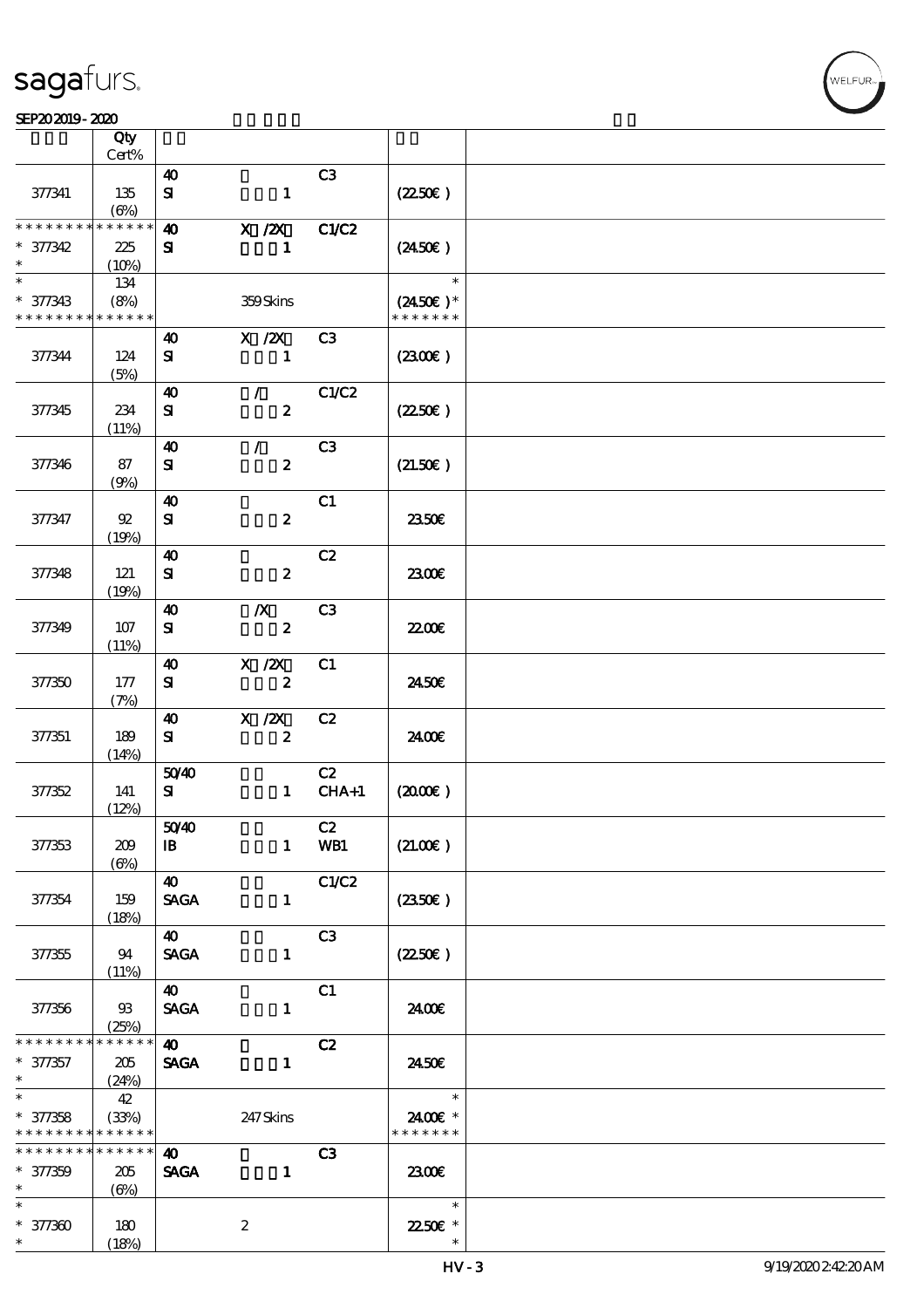#### SEP20 2019 - 2020 米黄 天鹅绒 公皮

|                               | Qty                      |                       |                          |                |                          |  |
|-------------------------------|--------------------------|-----------------------|--------------------------|----------------|--------------------------|--|
| $\ast$                        | Cert%                    |                       |                          |                | $\ast$                   |  |
| $* 377361$                    | 63                       | 40                    |                          | C <sub>3</sub> | 22.50€ *                 |  |
| * * * * * * * *               | (11%)<br>* * * * * *     | <b>SAGA</b>           | $\mathbf{1}$             |                | * * * * * * *            |  |
|                               |                          | 40                    |                          | C1             |                          |  |
| 377362                        | 148                      | <b>SAGA</b>           | $\mathbf{1}$             |                | 2500€                    |  |
|                               | (16%)                    |                       |                          |                |                          |  |
| * * * * * * *                 | * * * * * *              | $\boldsymbol{\omega}$ |                          | C2             |                          |  |
| $* 377363$                    | 205                      | <b>SAGA</b>           | $\mathbf{1}$             |                | 2500€                    |  |
| $\ast$                        | $(\Theta)$               |                       |                          |                |                          |  |
| $\overline{\phantom{0}}$      |                          |                       |                          |                | $\ast$                   |  |
| $* 377364$                    | 180                      |                       | $\boldsymbol{2}$         |                | 2500€ *                  |  |
| $\ast$                        | (5%)                     |                       |                          |                | $\ast$                   |  |
|                               | 117                      |                       |                          |                | $\ast$                   |  |
| $* 377365$<br>* * * * * * * * | (16%)<br>$* * * * * * *$ |                       | 502Skins                 |                | 2500€ *<br>* * * * * * * |  |
| __<br>* * * * * * * *         | * * * * * *              | 40                    |                          | C3             |                          |  |
| $* 377366$                    | 205                      | <b>SAGA</b>           | $\mathbf{1}$             |                | 2350E                    |  |
| $\ast$                        | (2%)                     |                       |                          |                |                          |  |
| $\overline{\ast}$             |                          |                       |                          |                | $\ast$                   |  |
| $* 377367$                    | 160                      |                       | $\boldsymbol{2}$         |                | 2300€ *                  |  |
| $\ast$                        | (13%)                    |                       |                          |                | $\ast$                   |  |
| $\ast$                        | 45                       |                       |                          |                | $\ast$                   |  |
| $* 377368$                    | (11%)                    |                       | 410Skins                 |                | 2300€ *                  |  |
| * * * * * * * *               | * * * * * *              |                       |                          |                | * * * * * * *            |  |
|                               |                          | 40                    | X / ZX                   | C <sub>1</sub> |                          |  |
| 377369                        | 95                       | <b>SAGA</b>           | $\overline{\phantom{0}}$ |                | 2650E                    |  |
|                               | (7%)                     |                       |                          |                |                          |  |
| * * * * * * * *               | * * * * * *              | $\boldsymbol{\omega}$ | $X$ / $ZX$               | C2             |                          |  |
| $* 377370$<br>$\ast$          | 205                      | <b>SAGA</b>           | $\blacksquare$           |                | 2650E                    |  |
| $\ast$                        | (10%)                    |                       |                          |                | $\ast$                   |  |
| $* 377371$                    | 157<br>(5%)              |                       | 362Skins                 |                | 2600€ *                  |  |
| * * * * * * * *               | * * * * * *              |                       |                          |                | * * * * * * *            |  |
| * * * * * * * *               | $* * * * * * *$          | $\boldsymbol{\omega}$ | $X$ / $ZX$               | C3             |                          |  |
| $* 377372$                    | 185                      | <b>SAGA</b>           | $\blacksquare$           |                | $(2450\epsilon)$         |  |
| $\ast$                        | (6%)                     |                       |                          |                |                          |  |
| $*$                           | 48                       |                       |                          |                | $\ast$                   |  |
| $* 377373$                    | (6%)                     |                       | 233Skins                 |                | $(2450\text{E})*$        |  |
| * * * * * * * *               | * * * * * *              |                       |                          |                | * * * * * * *            |  |
| * * * * * * * *               | * * * * * *              | $\boldsymbol{\omega}$ |                          | C <sub>4</sub> |                          |  |
| $* 377374$<br>$\ast$          | 205                      | <b>SAGA</b>           | $\mathbf{1}$             |                | (21.00)                  |  |
| $\ast$                        | (11%)<br>164             |                       |                          |                | $\ast$                   |  |
| $* 377375$                    | (11%)                    |                       | 369Skins                 |                | $(21.00)$ *              |  |
| * * * * * * * *               | * * * * * *              |                       |                          |                | * * * * * * *            |  |
|                               |                          | 40                    |                          | C1/C2          |                          |  |
| 377376                        | 178                      | <b>SAGA</b>           | $\boldsymbol{z}$         |                | (2350)                   |  |
|                               | (8%)                     |                       |                          |                |                          |  |
| * * * * * * *                 | * * * * *                | 40                    |                          | C2             |                          |  |
| $* 377377$                    | 205                      | <b>SAGA</b>           | $\boldsymbol{z}$         |                | 2350E                    |  |
| $\ast$                        | (10%)                    |                       |                          |                |                          |  |
| $\overline{\ast}$             |                          |                       |                          |                | $\ast$                   |  |
| $* 377378$                    | 180                      |                       | $\boldsymbol{2}$         |                | 2450€ *                  |  |
| $\ast$<br>$\ast$              | (7%)                     |                       |                          |                | $\ast$<br>$\ast$         |  |
|                               |                          |                       |                          |                |                          |  |
| * 377379<br>$\ast$            | 180                      |                       | 3                        |                | 2450E *<br>$\ast$        |  |
| $\ast$                        | (2%)                     |                       |                          |                |                          |  |
|                               |                          |                       |                          |                | $\ast$                   |  |
| $* 377380$                    | 58<br>(3%)               |                       | 623Skins                 |                | 2450E *                  |  |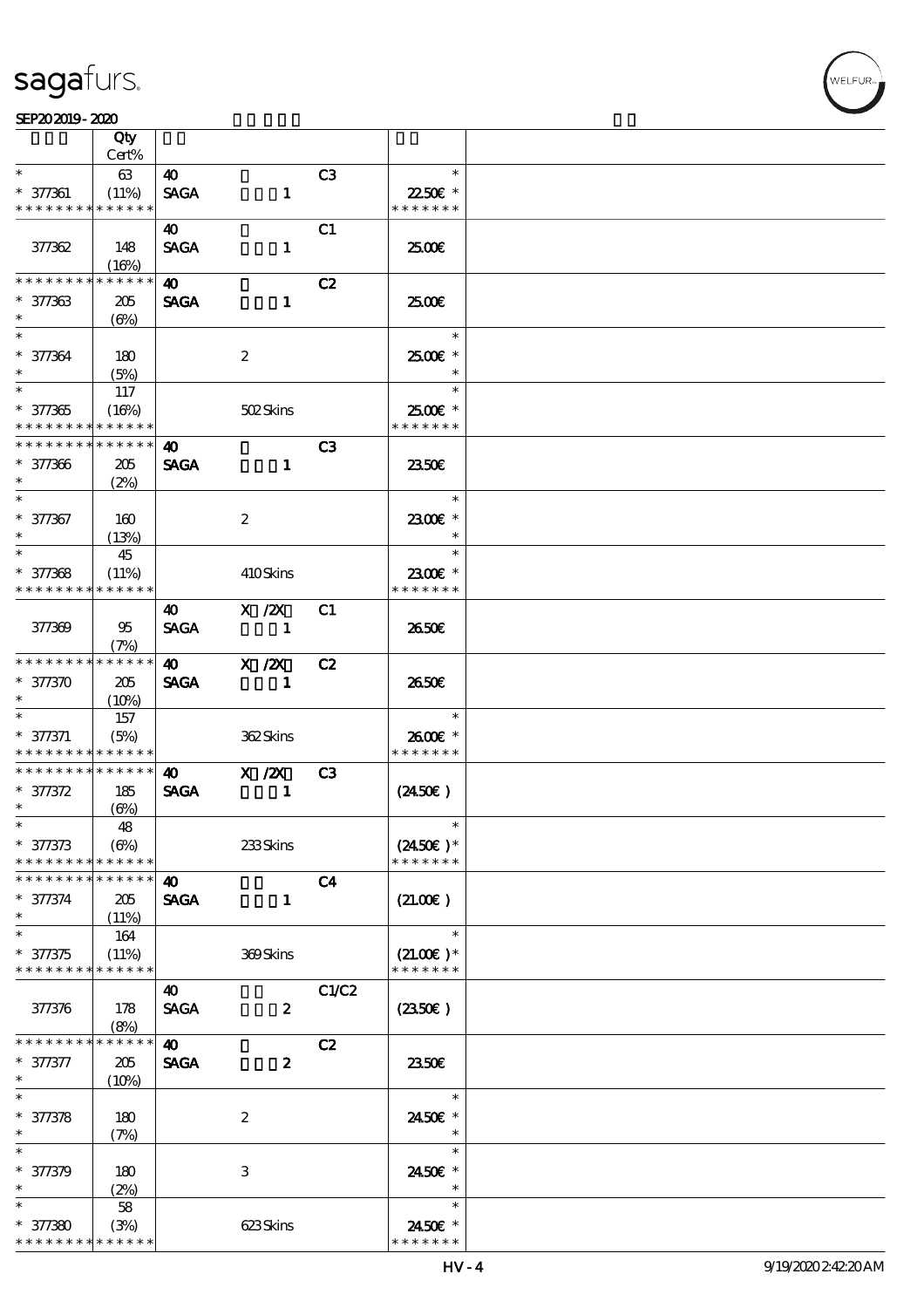#### SEP20 2019 - 2020 米黄 天鹅绒 公皮

|                                           | Qty                  |                       |                                                                              |                |                          |  |
|-------------------------------------------|----------------------|-----------------------|------------------------------------------------------------------------------|----------------|--------------------------|--|
|                                           | Cert%                |                       |                                                                              |                |                          |  |
|                                           |                      | $\boldsymbol{\omega}$ |                                                                              | C <sub>3</sub> |                          |  |
| 377381                                    | 158                  | <b>SAGA</b>           | $\boldsymbol{z}$                                                             |                | 2400€                    |  |
|                                           | (18%)                |                       |                                                                              |                |                          |  |
|                                           |                      | 40                    | $\boldsymbol{\mathrm{X}}$ / $\boldsymbol{\mathrm{Z}}\boldsymbol{\mathrm{X}}$ | C1             |                          |  |
| 377382                                    | 167                  | <b>SAGA</b>           | $\boldsymbol{z}$                                                             |                | 27.50E                   |  |
| * * * * * *                               | (30%)<br>* * * * * * |                       |                                                                              |                |                          |  |
|                                           |                      | $\boldsymbol{\omega}$ | $X$ / $ZX$                                                                   | C2             |                          |  |
| $* 377383$<br>$\ast$                      | 205                  | <b>SAGA</b>           | $\boldsymbol{z}$                                                             |                | 2600E                    |  |
| $\ast$                                    | (23%)                |                       |                                                                              |                | $\ast$                   |  |
|                                           | 163                  |                       |                                                                              |                |                          |  |
| $* 377384$<br>* * * * * * * * * * * * * * | (17%)                |                       | 368Skins                                                                     |                | 2600€ *<br>* * * * * * * |  |
|                                           |                      |                       | $X$ / $ZX$                                                                   | C <sub>3</sub> |                          |  |
| 377385                                    |                      | 40<br><b>SAGA</b>     | $\boldsymbol{z}$                                                             |                | 2500€                    |  |
|                                           | 145<br>(15%)         |                       |                                                                              |                |                          |  |
| * * * * * * * *                           | * * * * * *          | 40                    |                                                                              | C2             |                          |  |
| $* 377386$                                | 205                  | <b>SAGA</b>           | $\mathbf{1}$                                                                 | $CHA+1$        | (21.00)                  |  |
| $\ast$                                    | (12%)                |                       |                                                                              |                |                          |  |
| $\ast$                                    | 44                   |                       |                                                                              |                | $\ast$                   |  |
| $* 377387$                                | (9%)                 |                       | 249Skins                                                                     |                | $(21.00)$ *              |  |
| * * * * * * * *                           | * * * * * *          |                       |                                                                              |                | * * * * * * *            |  |
| * * * * * * * * * * * * * *               |                      | 40                    |                                                                              | C2             |                          |  |
| $* 377388$                                | 205                  | IA                    | $\mathbf{1}$                                                                 | WB1            | (220)                    |  |
| $\ast$                                    | (5%)                 |                       |                                                                              |                |                          |  |
| $\ast$                                    | 42                   |                       |                                                                              |                | $\ast$                   |  |
| $* 377389$                                | (2%)                 |                       | 247 Skins                                                                    |                | $(2200)$ *               |  |
| * * * * * * * *                           | ******               |                       |                                                                              |                | * * * * * * *            |  |
| * * * * * * * *                           | * * * * * *          | $\boldsymbol{\omega}$ |                                                                              | C2             |                          |  |
| * 377390                                  | 205                  | IA                    | $\boldsymbol{z}$                                                             | WB1            | 2250€                    |  |
| $\ast$                                    | (22%)                |                       |                                                                              |                |                          |  |
| $\ast$                                    | $99$                 |                       |                                                                              |                | $\ast$                   |  |
| $* 377391$                                | (11%)                |                       | 304Skins                                                                     |                | 22.00€ *                 |  |
| * * * * * * * * * * * * * *               |                      |                       |                                                                              |                | * * * * * * *            |  |
| * * * * * * * * * * * * * *               |                      | $\boldsymbol{\omega}$ |                                                                              | C2             |                          |  |
| $* 377392$                                | 205                  | IA                    | $\mathbf{1}$                                                                 |                | $(2250\varepsilon)$      |  |
| $\ast$                                    | (14%)                |                       |                                                                              |                |                          |  |
| $\ast$                                    | 132                  |                       |                                                                              |                | $\ast$                   |  |
| * 377393                                  | (9%)                 |                       | 337 Skins                                                                    |                | $(2250\epsilon)^*$       |  |
| * * * * * * * *                           | * * * * * *          |                       |                                                                              |                | * * * * * * *            |  |
| * * * * * * * *                           | * * * * * *          | 40                    |                                                                              | C2             |                          |  |
| $* 377394$<br>$\ast$                      | 205                  | IA                    | $\boldsymbol{z}$                                                             |                | 2250E                    |  |
| $\ast$                                    | (6%)                 |                       |                                                                              |                | $\ast$                   |  |
|                                           | $52\,$               |                       |                                                                              |                | 22.00€ *                 |  |
| $* 377395$<br>* * * * * * * * * * * * * * | (3%)                 |                       | 257Skins                                                                     |                | * * * * * * *            |  |
|                                           |                      | 40                    |                                                                              | C1/C2          |                          |  |
| 377396                                    | 168                  | <b>SROY</b>           | $\mathbf{1}$                                                                 |                | $(2450\epsilon)$         |  |
|                                           | (16%)                |                       |                                                                              |                |                          |  |
| * * * * * * *                             | * * * * * *          | $\boldsymbol{\omega}$ |                                                                              | <b>C1/C2</b>   |                          |  |
| $* 377397$                                | 205                  | <b>SROY</b>           | $\mathbf{1}$                                                                 |                | 2550€                    |  |
| $\ast$                                    | (20%)                |                       |                                                                              |                |                          |  |
| $\overline{\ast}$                         | 132                  |                       |                                                                              |                | $\ast$                   |  |
| $* 377398$                                | (13%)                |                       | 337Skins                                                                     |                | 2500€ *                  |  |
| * * * * * * * * * * * * * *               |                      |                       |                                                                              |                | * * * * * * *            |  |
|                                           |                      | 40                    | $\boldsymbol{X}$                                                             | C1/C2          |                          |  |
| 377399                                    | 127                  | <b>SROY</b>           | $\mathbf{1}$                                                                 |                | 27.00E                   |  |
|                                           | (10%)                |                       |                                                                              |                |                          |  |
|                                           |                      | 40                    | $\mathcal{L}$                                                                | C1             |                          |  |
| 377400                                    | 151                  | <b>SROY</b>           | $\boldsymbol{z}$                                                             |                | $(2450\epsilon)$         |  |
|                                           | (3%)                 |                       |                                                                              |                |                          |  |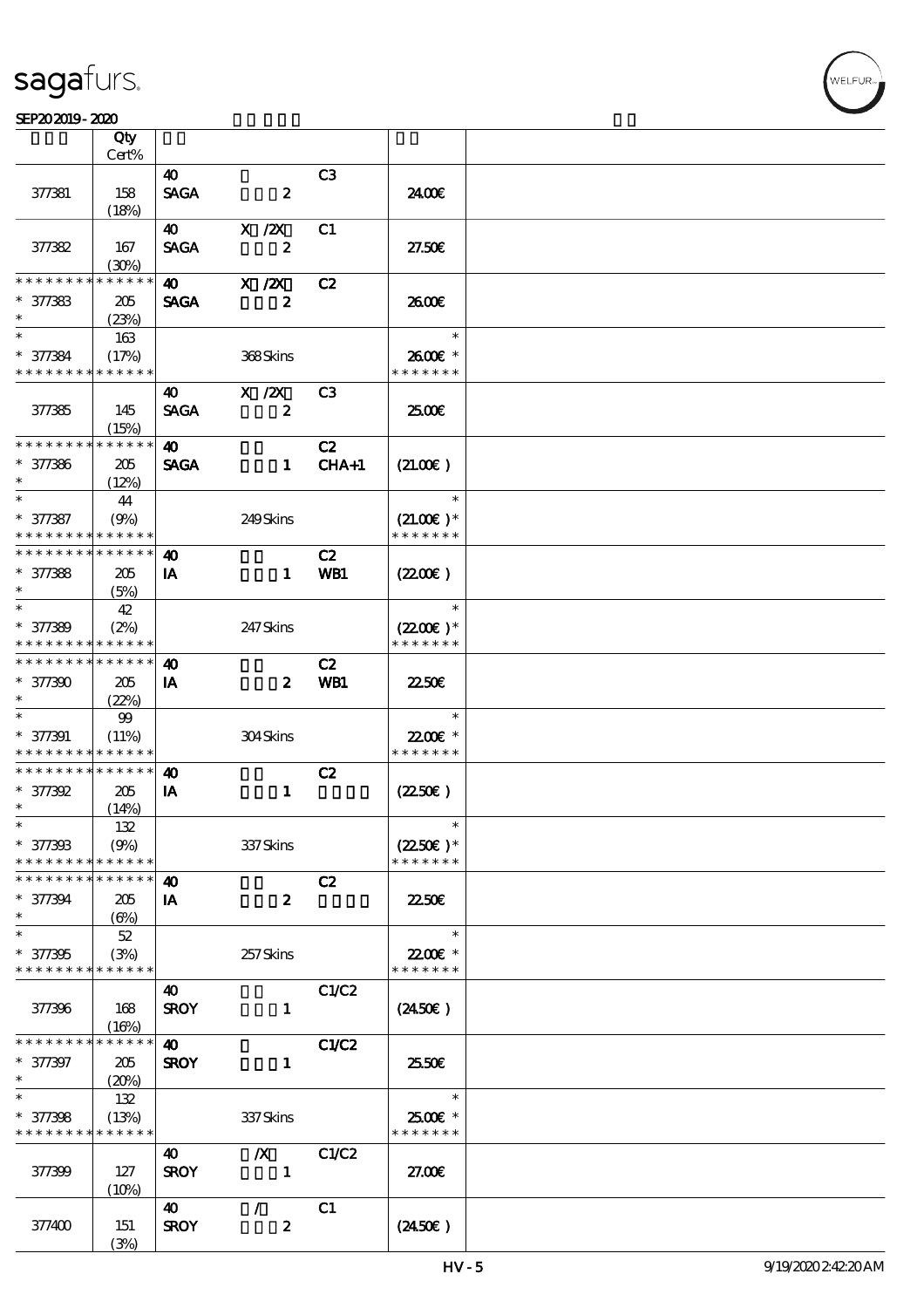| SEPAJAJIY-ALAU                             |              |                             |                  |                |                      |  |
|--------------------------------------------|--------------|-----------------------------|------------------|----------------|----------------------|--|
|                                            | Qty<br>Cert% |                             |                  |                |                      |  |
| * * * * * * * *                            | * * * * * *  |                             |                  |                |                      |  |
|                                            |              | 40                          | $\mathcal{L}$    | C2             |                      |  |
| $* 377401$                                 | 205          | <b>SROY</b>                 | $\boldsymbol{z}$ |                | $(2400\varepsilon)$  |  |
| $\ast$                                     | (5%)         |                             |                  |                |                      |  |
| $\ast$                                     | $93$         |                             |                  |                | $\ast$               |  |
| $*$ 377402                                 |              |                             |                  |                |                      |  |
|                                            | (10%)        |                             | 298Skins         |                | $(2400)$ *           |  |
| * * * * * * * *                            | * * * * * *  |                             |                  |                | * * * * * * *        |  |
| * * * * * * * * * * * * * *                |              | 40                          |                  | C2             |                      |  |
| $* 37740B$                                 | 185          | <b>SROY</b>                 | $\boldsymbol{z}$ |                | 2450E                |  |
| $\ast$                                     |              |                             |                  |                |                      |  |
|                                            | (31%)        |                             |                  |                |                      |  |
| $\ast$                                     | 46           |                             |                  |                | $\ast$               |  |
| $* 377404$                                 | (19%)        |                             | 231 Skins        |                | 2400€ *              |  |
| * * * * * * * * <mark>* * * * * * *</mark> |              |                             |                  |                | * * * * * * *        |  |
| * * * * * * * * <mark>* * * * * *</mark>   |              | 40                          |                  | C1/C2          |                      |  |
|                                            |              |                             |                  |                |                      |  |
| $* 377405$                                 | 205          | <b>SROY</b>                 | $\boldsymbol{z}$ |                | 2650E                |  |
| $\ast$                                     | (15%)        |                             |                  |                |                      |  |
| $\ast$                                     | 87           |                             |                  |                | $\ast$               |  |
| $* 377406$                                 | (18%)        |                             | 292Skins         |                | 2600E *              |  |
| * * * * * * * *                            | * * * * * *  |                             |                  |                | * * * * * * *        |  |
|                                            |              |                             |                  |                |                      |  |
|                                            |              | 40                          | $\mathbf{x}$     | C1/C2          |                      |  |
| 377407                                     | 135          | <b>SROY</b>                 | $\boldsymbol{z}$ |                | 2800E                |  |
|                                            | (23%)        |                             |                  |                |                      |  |
|                                            |              | 40                          | $\boldsymbol{X}$ | C <sub>3</sub> |                      |  |
|                                            |              |                             |                  |                |                      |  |
| 377408                                     | 115          | <b>SROY</b>                 | $\pmb{2}$        |                | 2500€                |  |
|                                            | (14%)        |                             |                  |                |                      |  |
| * * * * * * * *                            | $******$     | $\boldsymbol{\mathfrak{D}}$ | $\mathcal{L}$    | C1/C2          |                      |  |
| $* 377409$                                 | 245          | ${\bf s}$                   | $\mathbf{1}$     |                | $(1900\varepsilon)$  |  |
| $\ast$                                     |              |                             |                  |                |                      |  |
|                                            | (21%)        |                             |                  |                |                      |  |
| $\ast$                                     | 76           |                             |                  |                | $\ast$               |  |
| $* 377410$                                 | (19%)        |                             | 321 Skins        |                | $(1900E)*$           |  |
| * * * * * * * *                            | * * * * * *  |                             |                  |                | * * * * * * *        |  |
|                                            |              |                             | $\mathcal{L}$    | C3             |                      |  |
|                                            |              | $\boldsymbol{\mathfrak{D}}$ |                  |                |                      |  |
| 377411                                     | 101          | ${\bf s}$                   | $\mathbf{1}$     |                | $(17.50\epsilon)$    |  |
|                                            | (29%)        |                             |                  |                |                      |  |
|                                            |              | $\boldsymbol{\mathfrak{D}}$ |                  | C1             |                      |  |
| 377412                                     | 102          | ${\bf s}$                   | $\mathbf{1}$     |                | $(2050\epsilon)$     |  |
|                                            |              |                             |                  |                |                      |  |
|                                            | (8%)         |                             |                  |                |                      |  |
| * * * * * * * * <mark>* * * * * * *</mark> |              | $\boldsymbol{\mathfrak{D}}$ |                  | C2             |                      |  |
| * 377413                                   | 245          | ${\bf s}$                   | $\mathbf{1}$     |                | $(2000\varepsilon)$  |  |
|                                            | (11%)        |                             |                  |                |                      |  |
|                                            | 39           |                             |                  |                | $\ast$               |  |
|                                            |              |                             |                  |                |                      |  |
| $* 377414$                                 | (7%)         |                             | 284Skins         |                | $(2000\varepsilon)*$ |  |
| * * * * * * * * <mark>* * * * * *</mark>   |              |                             |                  |                | * * * * * * *        |  |
|                                            |              | $\boldsymbol{\mathfrak{D}}$ |                  | C3             |                      |  |
| 377415                                     | 130          | ${\bf s}$                   | $\mathbf{1}$     |                | $(1850\epsilon)$     |  |
|                                            | (10%)        |                             |                  |                |                      |  |
|                                            |              |                             |                  |                |                      |  |
|                                            |              | $\boldsymbol{\mathfrak{D}}$ | $\mathbf{x}$     | C1/C2          |                      |  |
| 377416                                     | 199          | ${\bf s}$                   | $\mathbf{1}$     |                | (21.50)              |  |
|                                            | (10%)        |                             |                  |                |                      |  |
|                                            |              | $\boldsymbol{\mathfrak{D}}$ | $X$ / $ZX$       | C1             |                      |  |
| 377417                                     | 123          | ${\bf s}$                   | 1                |                | (21.50)              |  |
|                                            |              |                             |                  |                |                      |  |
|                                            | (8%)         |                             |                  |                |                      |  |
| * * * * * * *                              | * * * * * *  | $\boldsymbol{\mathfrak{D}}$ | $X$ / $ZX$       | C2             |                      |  |
| $* 377418$                                 | 245          | ${\bf s}$                   | 1                |                | (21.00)              |  |
|                                            | (15%)        |                             |                  |                |                      |  |
|                                            | 91           |                             |                  |                | $\ast$               |  |
|                                            |              |                             |                  |                |                      |  |
| * 377419                                   | (10%)        |                             | 336Skins         |                | $(21.00)$ *          |  |
| * * * * * * * *                            | * * * * * *  |                             |                  |                | * * * * * * *        |  |
|                                            |              | $\boldsymbol{\mathfrak{D}}$ | $X \, /ZX$       | C3             |                      |  |
| 377420                                     | 112          | ${\bf s}$                   | 1                |                | (200E)               |  |
|                                            |              |                             |                  |                |                      |  |
|                                            | (16%)        |                             |                  |                |                      |  |

WELFUR<sub>1</sub>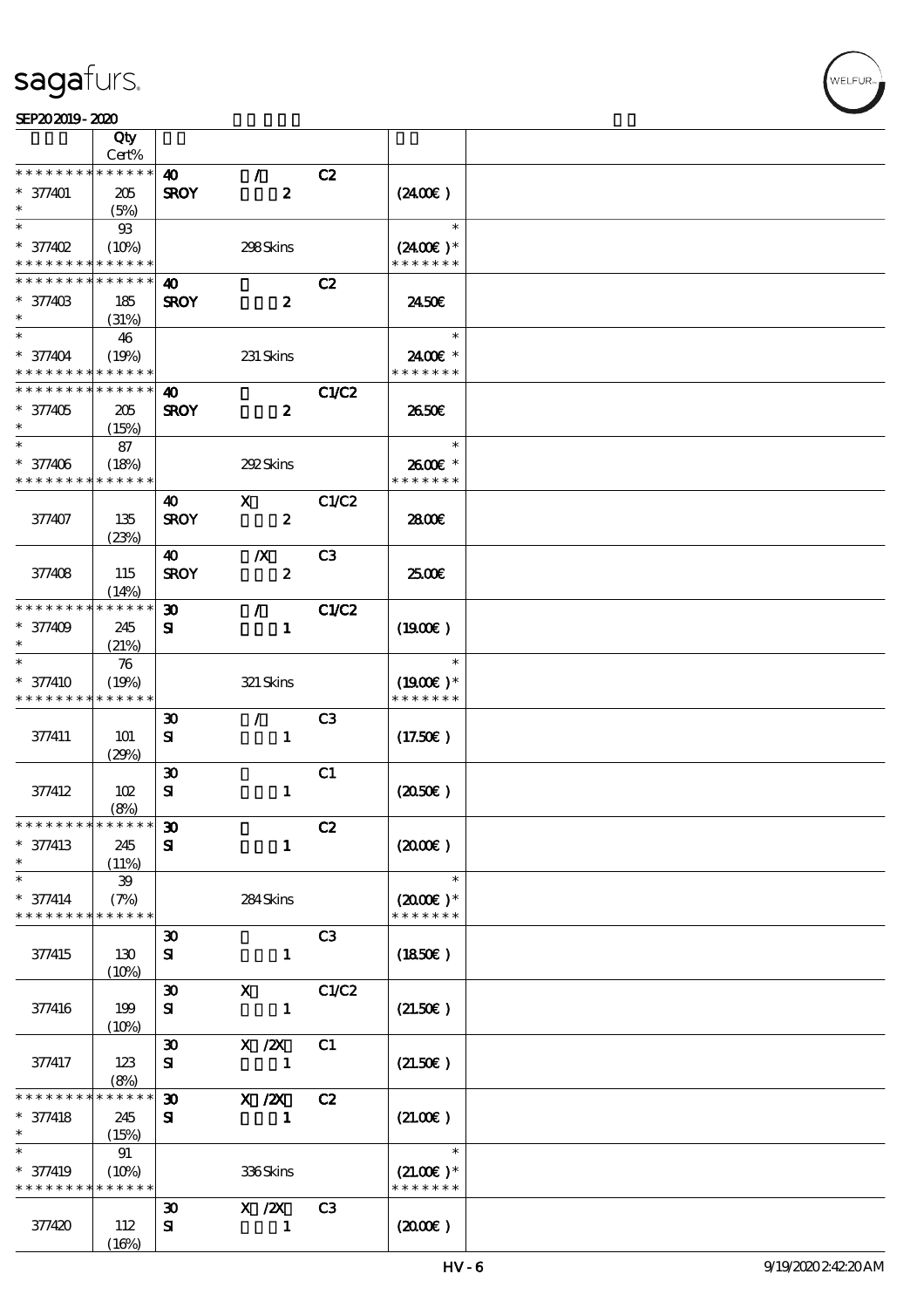#### $SEP202019 - 2020$  $\overline{\phantom{a}}$  Qty  $\overline{\phantom{a}}$

|                                          | Qty<br>Cert%         |                             |                       |                |                           |  |
|------------------------------------------|----------------------|-----------------------------|-----------------------|----------------|---------------------------|--|
|                                          |                      |                             |                       |                |                           |  |
|                                          |                      | $\boldsymbol{\mathfrak{D}}$ | $\mathcal{L}$         | C <sub>3</sub> |                           |  |
| 377421                                   | 125                  | ${\bf s}$                   | $\boldsymbol{z}$      |                | 1900€                     |  |
|                                          | (7%)                 |                             |                       |                |                           |  |
|                                          |                      | $\boldsymbol{\mathfrak{D}}$ | $\mathbf{x}$          | C2             |                           |  |
| 377422                                   | 213                  | ${\bf s}$                   | $\boldsymbol{z}$      |                | 21.50E                    |  |
|                                          | (13%)                |                             |                       |                |                           |  |
|                                          |                      | $\boldsymbol{\mathfrak{D}}$ | $\boldsymbol{\alpha}$ | C2             |                           |  |
| 377423                                   | 150                  | ${\bf s}$                   | $\boldsymbol{z}$      |                | 21.50E                    |  |
|                                          | $(\Theta)$           |                             |                       |                |                           |  |
|                                          |                      | $\boldsymbol{\mathfrak{D}}$ |                       | C2             |                           |  |
| 377424                                   | 159                  | $\mathbf{B}$                | $\mathbf{1}$          | WB1            | (17.00)                   |  |
|                                          | (20%)                |                             |                       |                |                           |  |
|                                          |                      | $\boldsymbol{\mathfrak{D}}$ |                       | C1/C2          |                           |  |
|                                          |                      | <b>SAGA</b>                 |                       |                |                           |  |
| 37425                                    | 209                  |                             | $\mathbf{1}$          |                | $(2000\varepsilon)$       |  |
|                                          | (31%)                |                             |                       |                |                           |  |
|                                          |                      | $\boldsymbol{\mathfrak{D}}$ |                       | C3             |                           |  |
| 377426                                   | 83                   | <b>SAGA</b>                 | $\mathbf{1}$          |                | (1850)                    |  |
|                                          | (20%)                |                             |                       |                |                           |  |
|                                          |                      | $\boldsymbol{\mathfrak{D}}$ |                       | C1             |                           |  |
| 377427                                   | 112                  | <b>SACA</b>                 | $\mathbf{1}$          |                | 21.00                     |  |
|                                          | (11%)                |                             |                       |                |                           |  |
| * * * * * * * * * * * * * *              |                      | $\infty$                    |                       | C1/C2          |                           |  |
| $* 377428$                               | 215                  | <b>SAGA</b>                 | $\mathbf{1}$          |                | 21.00                     |  |
| $\ast$                                   | (23%)                |                             |                       |                |                           |  |
| $\overline{\phantom{0}}$                 | 48                   |                             |                       |                | $\ast$                    |  |
| $* 377429$                               | (58%)                |                             | 263Skins              |                | 2050E *                   |  |
| * * * * * * * * <mark>* * * * * *</mark> |                      |                             |                       |                | * * * * * * *             |  |
| * * * * * * * * * * * * * * *            |                      | $\boldsymbol{\mathfrak{D}}$ |                       | C2             |                           |  |
| $* 377430$                               | 225                  | <b>SAGA</b>                 | $\mathbf{1}$          |                | 21.50E                    |  |
| $\ast$                                   | (7%)                 |                             |                       |                |                           |  |
| $\ast$                                   |                      |                             |                       |                | $\ast$                    |  |
| $* 377431$                               | 200                  |                             | $\boldsymbol{2}$      |                | $21.00$ $*$               |  |
| $\ast$                                   | (25%)                |                             |                       |                | $\ast$                    |  |
| $\ast$                                   |                      |                             |                       |                | $\ast$                    |  |
| * 377432                                 | 200                  |                             | 3                     |                | $21.005*$                 |  |
| $\ast$                                   |                      |                             |                       |                | $\ast$                    |  |
| $\ast$                                   | (20%)                |                             |                       |                | $\ast$                    |  |
|                                          | 118                  |                             |                       |                |                           |  |
| * 377433                                 | (8%)                 |                             | 743Skins              |                | $21.00E$ *                |  |
| * * * * * * * *                          | * * * * * *          |                             |                       |                | * * * * * * *             |  |
|                                          |                      | $\boldsymbol{\mathfrak{D}}$ |                       | C1             |                           |  |
| 377434                                   | 143                  | <b>SAGA</b>                 | $\mathbf{1}$          |                | 2250E                     |  |
|                                          | (17%)                |                             |                       |                |                           |  |
| * * * * * * * *                          | * * * * * *          | $\boldsymbol{\mathfrak{D}}$ |                       | C2             |                           |  |
| $* 377435$                               | 225                  | <b>SAGA</b>                 | $\mathbf{1}$          |                | 2200                      |  |
| $\ast$                                   | (8%)                 |                             |                       |                |                           |  |
| $\ast$                                   | 101                  |                             |                       |                | $\ast$                    |  |
| $* 377436$                               | (16%)                |                             | 326Skins              |                | 22.00€ *                  |  |
| * * * * * * * *                          | * * * * * *          |                             |                       |                | * * * * * * *             |  |
|                                          |                      | $\boldsymbol{\mathfrak{D}}$ | $\mathbf X$           | C1             |                           |  |
| 377437                                   | 207                  | <b>SAGA</b>                 | $\blacksquare$        |                | 2250E                     |  |
|                                          | (5%)                 |                             |                       |                |                           |  |
| * * * * * * * *                          | $* * * * * *$        | $\infty$                    | $\mathbf{x}$          | C2             |                           |  |
| $* 377438$                               | 225                  | <b>SAGA</b>                 | $\blacksquare$        |                | 2250E                     |  |
| $\ast$                                   | (15%)                |                             |                       |                |                           |  |
| $\ast$                                   |                      |                             |                       |                | $\ast$                    |  |
| $* 377439$                               | 200                  |                             | $\boldsymbol{2}$      |                | 22.50€ *                  |  |
| $\ast$                                   | (18%)                |                             |                       |                | $\ast$                    |  |
| $\ast$                                   | 220                  |                             |                       |                | $\ast$                    |  |
|                                          |                      |                             |                       |                |                           |  |
| $* 377440$<br>* * * * * * * *            | (15%)<br>* * * * * * |                             | 645Skins              |                | 22.50€ *<br>* * * * * * * |  |
|                                          |                      |                             |                       |                |                           |  |

**NELFUR**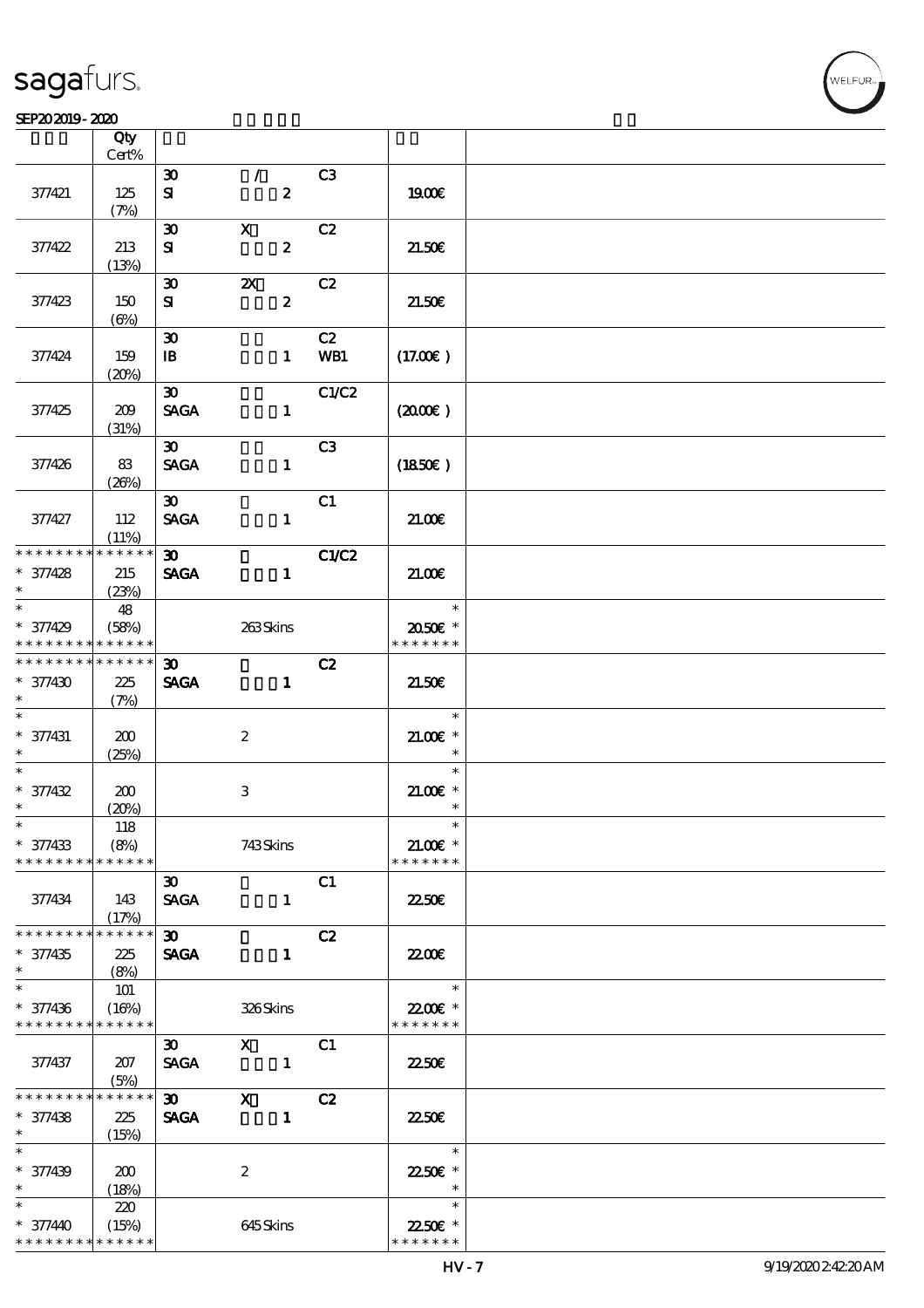#### SEP202019-2020

|                                           | Qty                  |                             |                  |                |                             |  |
|-------------------------------------------|----------------------|-----------------------------|------------------|----------------|-----------------------------|--|
|                                           | Cert%                |                             |                  |                |                             |  |
|                                           |                      | $\boldsymbol{\infty}$       | $\mathbf{X}$     | C1/C2          |                             |  |
| 377441                                    | 112                  | <b>SAGA</b>                 | $\blacksquare$   |                | 2250E                       |  |
| * * * * * * * * * * * * * *               | (3%)                 |                             |                  |                |                             |  |
|                                           |                      | $\boldsymbol{\mathfrak{D}}$ | $X$ / $ZX$       | C <sub>3</sub> |                             |  |
| $* 377442$                                | 225                  | <b>SAGA</b>                 | 1                |                | (21.00)                     |  |
| $\ast$<br>$\ast$                          | (8%)                 |                             |                  |                |                             |  |
|                                           | 117                  |                             |                  |                | $\ast$                      |  |
| $* 377443$                                | (2%)                 |                             | 342Skins         |                | $(21.00)$ *                 |  |
| * * * * * * * * * * * * * *               |                      |                             |                  |                | * * * * * * *               |  |
|                                           |                      | $\boldsymbol{\mathfrak{D}}$ |                  | C <sub>4</sub> |                             |  |
| 377444                                    | 192                  | <b>SAGA</b>                 | $\mathbf{1}$     |                | (1850)                      |  |
|                                           | (14%)                |                             |                  |                |                             |  |
|                                           |                      | $\boldsymbol{\mathfrak{D}}$ |                  | C <sub>3</sub> |                             |  |
| 377445                                    | 152                  | <b>SAGA</b>                 | $\boldsymbol{z}$ |                | 21.00                       |  |
|                                           | (14%)                |                             |                  |                |                             |  |
|                                           |                      | $\boldsymbol{\mathfrak{D}}$ | $X$ / $ZX$       | C1             |                             |  |
| 377446                                    | 167                  | <b>SAGA</b>                 | $\boldsymbol{z}$ |                | 2350E                       |  |
|                                           | (20%)                |                             |                  |                |                             |  |
|                                           |                      | $\infty$                    | $X$ / $ZX$       | C <sub>3</sub> |                             |  |
| 377447                                    | 166                  | <b>SAGA</b>                 | $\boldsymbol{z}$ |                | 21.50E                      |  |
| * * * * * * * *                           | (15%)<br>* * * * * * |                             |                  |                |                             |  |
|                                           |                      | $\boldsymbol{\mathfrak{D}}$ |                  | C2             |                             |  |
| $* 377448$<br>$\ast$                      | 225                  | IA                          | $\mathbf{1}$     | WB1            | $(1800\epsilon)$            |  |
| $\ast$                                    | $(10\%)$             |                             |                  |                | $\ast$                      |  |
|                                           | 176                  |                             |                  |                |                             |  |
| $* 377449$<br>* * * * * * * * * * * * * * | (19%)                |                             | 401 Skins        |                | $(1800E)*$<br>* * * * * * * |  |
|                                           |                      |                             |                  |                |                             |  |
|                                           |                      | $\boldsymbol{\mathfrak{D}}$ |                  | C2             |                             |  |
| 377450                                    | 247                  | IA                          | $\boldsymbol{z}$ | WB1            | 1800                        |  |
| * * * * * * * *                           | (20%)<br>* * * * * * | $\boldsymbol{\mathfrak{D}}$ |                  |                |                             |  |
|                                           |                      |                             |                  | C2             | (1900)                      |  |
| $* 377451$<br>$\ast$                      | 225                  | IA                          | $\mathbf{1}$     |                |                             |  |
| $\ast$                                    | (16%)                |                             |                  |                | $\ast$                      |  |
| $* 377452$                                | 200                  |                             | $\boldsymbol{2}$ |                | $(1900E)*$                  |  |
| $\ast$                                    | (17%)                |                             |                  |                | $\ast$                      |  |
| $*$                                       | 146                  |                             |                  |                | $\ast$                      |  |
| $* 377453$                                | (6%)                 |                             | $571$ Skins      |                | $(1900E)*$                  |  |
| * * * * * * * *                           | * * * * * *          |                             |                  |                | * * * * * * *               |  |
| * * * * * * * *                           | * * * * * *          | $\boldsymbol{\mathfrak{D}}$ |                  | C2             |                             |  |
| $* 377454$                                | 225                  | IA                          | $\boldsymbol{z}$ |                | 1900                        |  |
| $\ast$                                    | (32%)                |                             |                  |                |                             |  |
| $\ast$                                    | 175                  |                             |                  |                | $\ast$                      |  |
| $* 377455$                                | (25%)                |                             | 400Skins         |                | 1900E *                     |  |
| * * * * * * * * * * * * * *               |                      |                             |                  |                | * * * * * * *               |  |
|                                           |                      | $\boldsymbol{\mathfrak{D}}$ |                  | C1             |                             |  |
| 377456                                    | 206                  | <b>SROY</b>                 | $\mathbf{1}$     |                | <b>2200</b> €               |  |
|                                           | (46%)                |                             |                  |                |                             |  |
| * * * * * * * *                           | * * * * * *          | $\boldsymbol{\mathfrak{D}}$ |                  | C1/C2          |                             |  |
| $* 377457$                                | 205                  | <b>SROY</b>                 | $\mathbf{1}$     |                | <b>2200E</b>                |  |
| $\ast$                                    | (28%)                |                             |                  |                |                             |  |
| $\ast$                                    | 45                   |                             |                  |                | $\ast$                      |  |
| $* 377458$                                | (13%)                |                             | 250Skins         |                | 2200€ *                     |  |
| * * * * * * * * * * * * * *               |                      |                             |                  |                | * * * * * * *               |  |
| * * * * * * * *                           | $******$             | $\boldsymbol{\mathfrak{D}}$ |                  | C2             |                             |  |
| $* 377459$                                | 205                  | <b>SROY</b>                 | $\mathbf{1}$     |                | 21.50E                      |  |
| $\ast$                                    | (36%)                |                             |                  |                |                             |  |
| $\ast$                                    |                      |                             |                  |                | $\ast$                      |  |
| $* 377400$                                | 180                  |                             | $\boldsymbol{z}$ |                | $21.50E$ *                  |  |
| $\ast$                                    | (21%)                |                             |                  |                |                             |  |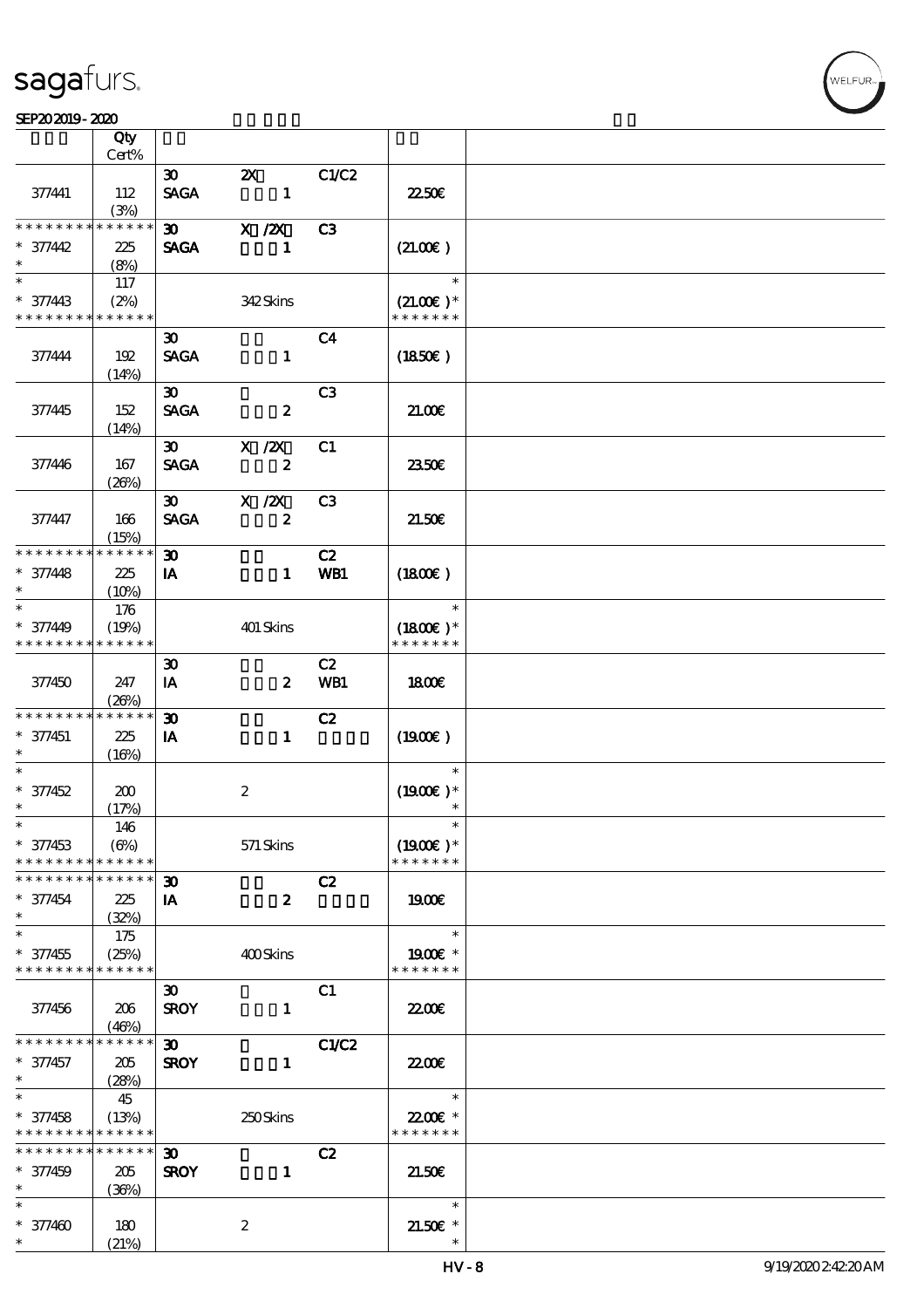#### SEP20 2019 - 2020 米黄 天鹅绒 公皮

|                                          | Qty<br>Cert%         |                             |                  |                |                     |  |
|------------------------------------------|----------------------|-----------------------------|------------------|----------------|---------------------|--|
| $\ast$                                   |                      |                             |                  |                | $\ast$              |  |
|                                          | 114                  | $\boldsymbol{\mathfrak{D}}$ |                  | C2             |                     |  |
| $* 377461$                               | (16%)                | <b>SROY</b>                 | $\mathbf{1}$     |                | $21.50E$ *          |  |
| * * * * * * * *                          | * * * * * *          |                             |                  |                | * * * * * * *       |  |
|                                          |                      | $\boldsymbol{\mathfrak{D}}$ |                  | C3             |                     |  |
| 377462                                   | 107                  | <b>SROY</b>                 | $\mathbf{1}$     |                | 2000                |  |
|                                          | (14%)                |                             |                  |                |                     |  |
|                                          |                      | $\boldsymbol{\mathfrak{D}}$ |                  | C1/C2          |                     |  |
| 377463                                   | 173                  | <b>SROY</b>                 | $\mathbf{1}$     |                | 2350E               |  |
|                                          | (9%)                 |                             |                  |                |                     |  |
|                                          |                      | $\boldsymbol{\mathfrak{D}}$ |                  | C <sub>3</sub> |                     |  |
|                                          |                      |                             |                  |                |                     |  |
| 377464                                   | 83                   | <b>SROY</b>                 | $\mathbf{1}$     |                | 21.00               |  |
| * * * * * * * *                          | (12%)<br>* * * * * * |                             |                  |                |                     |  |
|                                          |                      | $\boldsymbol{\mathfrak{D}}$ |                  | C1/C2          |                     |  |
| $* 377465$                               | 185                  | <b>SROY</b>                 | $\boldsymbol{z}$ |                | 2250E               |  |
| $\ast$                                   | $(\Theta)$           |                             |                  |                |                     |  |
| $\ast$                                   | 54                   |                             |                  |                | $\ast$              |  |
| $* 377466$                               | (7%)                 |                             | 239Skins         |                | 22.00 *             |  |
| * * * * * * * *                          | * * * * * *          |                             |                  |                | * * * * * * *       |  |
| * * * * * * * *                          | * * * * * *          | $\boldsymbol{\mathfrak{D}}$ |                  | C2             |                     |  |
| * 377467                                 | 205                  | <b>SROY</b>                 | $\boldsymbol{z}$ |                | <b>2250€</b>        |  |
| $\ast$                                   | (36%)                |                             |                  |                |                     |  |
| $\ast$                                   | 203                  |                             |                  |                | $\ast$              |  |
| $* 377468$                               | (43%)                |                             | 408Skins         |                | 22.00€ *            |  |
| * * * * * * * *                          | * * * * * *          |                             |                  |                | * * * * * * *       |  |
|                                          |                      |                             |                  |                |                     |  |
|                                          |                      | $\boldsymbol{\mathbf{z}}$   |                  | C1             |                     |  |
| 377469                                   | 105                  | ${\bf s}$                   | $\mathbf{1}$     |                | $(1600\varepsilon)$ |  |
|                                          | (4%)                 |                             |                  |                |                     |  |
|                                          |                      | $\boldsymbol{\mathsf{20}}$  |                  | C1/C2          |                     |  |
| 377470                                   | 304                  | ${\bf s}$                   | $\mathbf{1}$     |                | $(1600\varepsilon)$ |  |
|                                          | (71%)                |                             |                  |                |                     |  |
|                                          |                      | $\boldsymbol{\mathbf{z}}$   |                  | C1/C2          |                     |  |
| 377471                                   | 279                  | ${\bf s}$                   | $\mathbf{1}$     |                | 1650E               |  |
|                                          | (5%)                 |                             |                  |                |                     |  |
| * * * * * * * *                          | ******               | $\boldsymbol{\mathfrak{D}}$ |                  | C2             |                     |  |
| $* 377472$                               | 285                  | ${\bf s}$                   | $\mathbf{1}$     |                | <b>1600€</b>        |  |
| $\ast$                                   | (2%)                 |                             |                  |                |                     |  |
| $\ast$                                   | $63\,$               |                             |                  |                | $\ast$              |  |
|                                          |                      |                             |                  |                |                     |  |
| $* 377473$                               | (1%)                 |                             | 348Skins         |                | 1550€ *             |  |
| * * * * * * * *                          | * * * * * *          |                             |                  |                | * * * * * * *       |  |
|                                          |                      | $\boldsymbol{\mathfrak{D}}$ | $\mathbf{X}$     | C1             |                     |  |
| 377474                                   | 137                  | ${\bf s}$                   | $\mathbf{1}$     |                | (17.50)             |  |
|                                          | (2%)                 |                             |                  |                |                     |  |
|                                          |                      | $\boldsymbol{\mathsf{20}}$  | $\mathbf{x}$     | C1/C2          |                     |  |
| 377475                                   | 284                  | ${\bf s}$                   | $\mathbf{1}$     |                | (17.50)             |  |
|                                          | (5%)                 |                             |                  |                |                     |  |
| * * * * * * * *                          | * * * * * *          | $\boldsymbol{\mathfrak{D}}$ | $\mathbf{x}$     | C2             |                     |  |
| $* 377476$                               | 285                  | ${\bf s}$                   | $\mathbf{1}$     |                | (17.00)             |  |
| $\ast$                                   | (4%)                 |                             |                  |                |                     |  |
| $\ast$                                   |                      |                             |                  |                | $\ast$              |  |
|                                          | 31                   |                             |                  |                |                     |  |
| * 377477                                 | (3%)                 |                             | 316Skins         |                | $(17.00)$ *         |  |
| * * * * * * * * <mark>* * * * * *</mark> |                      |                             |                  |                | * * * * * * *       |  |
|                                          |                      | $\boldsymbol{\mathfrak{D}}$ | $X$ / $ZX$       | C1             |                     |  |
| 377478                                   | $99$                 | ${\bf s}$                   | $\blacksquare$   |                | (1850)              |  |
|                                          | $(\Theta)$           |                             |                  |                |                     |  |
|                                          |                      | $\boldsymbol{\mathfrak{D}}$ | $X$ / $ZX$       | C2             |                     |  |
| 377479                                   | 282                  | ${\bf s}$                   | $\mathbf{1}$     |                | (17.50E)            |  |
|                                          | (8%)                 |                             |                  |                |                     |  |
|                                          |                      | $\boldsymbol{\mathfrak{D}}$ | $X$ / $ZX$       | C <sub>3</sub> |                     |  |
| 377480                                   | 81                   | ${\bf s}$                   | 1                |                | (1650)              |  |
|                                          |                      |                             |                  |                |                     |  |
|                                          | (11%)                |                             |                  |                |                     |  |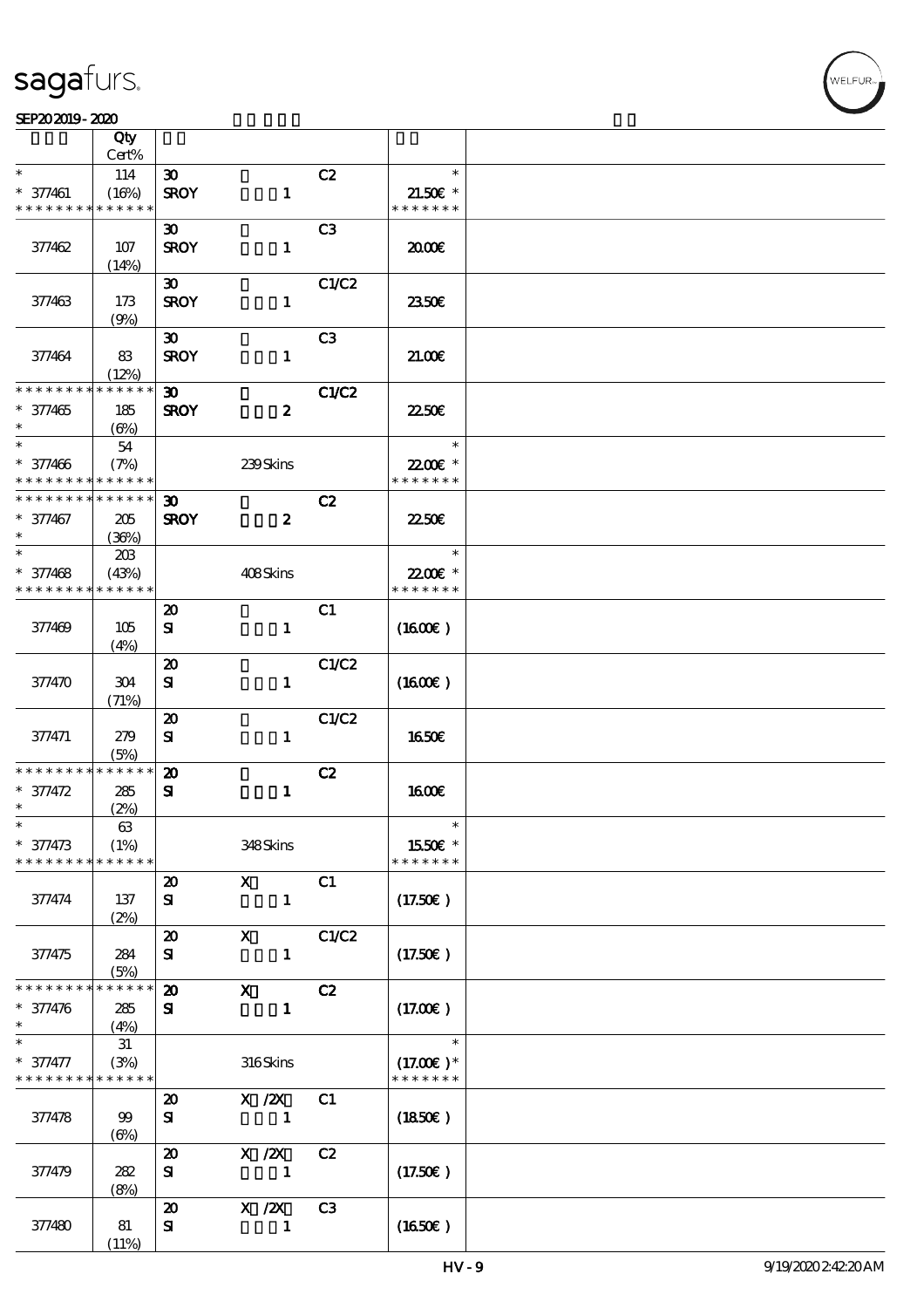#### SEP20 2019 - 2020 米黄 天鹅绒 公皮

| SEP202019-2020                          |                       |                                            |                                           |                |                          |  |
|-----------------------------------------|-----------------------|--------------------------------------------|-------------------------------------------|----------------|--------------------------|--|
|                                         | Qty                   |                                            |                                           |                |                          |  |
|                                         | Cert%                 |                                            |                                           |                |                          |  |
|                                         |                       | $\boldsymbol{\mathbf{z}}$                  | $\boldsymbol{\mathsf{Z}}$<br>$\mathbf{1}$ | C2             |                          |  |
| 377481                                  | 56<br>(8%)            | ${\bf s}$                                  |                                           |                | (17.00)                  |  |
|                                         |                       | $\boldsymbol{\mathfrak{D}}$                | $\mathcal{F}$                             | C1/C2          |                          |  |
| 37482                                   | 184                   | ${\bf s}$                                  | $\boldsymbol{z}$                          |                | 17.00E                   |  |
|                                         | (13%)                 |                                            |                                           |                |                          |  |
|                                         |                       | $\boldsymbol{\mathbf{z}}$                  | $X$ / $ZX$                                | C1/C2          |                          |  |
| 377483                                  | 198                   | ${\bf s}$                                  | $\pmb{2}$                                 |                | 1800E                    |  |
|                                         | (5%)                  |                                            |                                           |                |                          |  |
|                                         | 167                   | $\boldsymbol{\mathbf{z}}$                  | $\mathbf{1}$                              | C2             | $(1450\epsilon)$         |  |
| 377484                                  | (13%)                 | $\mathbf{B}$                               |                                           |                |                          |  |
|                                         |                       | $\boldsymbol{\mathfrak{D}}$                |                                           | C1/C2          |                          |  |
| 377485                                  | 95                    | <b>SAGA</b>                                | $\mathbf{1}$                              |                | 1650€                    |  |
|                                         | (42%)                 |                                            |                                           |                |                          |  |
|                                         |                       | $\boldsymbol{\mathfrak{D}}$                |                                           | C1             |                          |  |
| 377486                                  | 222                   | <b>SAGA</b>                                | $\mathbf{1}$                              |                | 1850€                    |  |
| * * * * * * * *                         | (30%)<br>* * * * * *  | $\boldsymbol{\mathfrak{D}}$                |                                           |                |                          |  |
| * 377487                                | 265                   | <b>SAGA</b>                                | $\mathbf{1}$                              | C1/C2          | 17.50€                   |  |
| $\ast$                                  | (18%)                 |                                            |                                           |                |                          |  |
| $\ast$                                  | 82                    |                                            |                                           |                | $\ast$                   |  |
| $* 377488$                              | (24%)                 |                                            | 347 Skins                                 |                | 17.50€ *                 |  |
| * * * * * * * *                         | * * * * * *           |                                            |                                           |                | * * * * * * *            |  |
|                                         |                       | $\boldsymbol{\mathfrak{D}}$                |                                           | C <sub>3</sub> |                          |  |
| 377489                                  | 215                   | <b>SAGA</b>                                | $\mathbf{1}$                              |                | 17.50€                   |  |
|                                         | (18%)                 | $\boldsymbol{\mathfrak{D}}$                |                                           | C1             |                          |  |
| 377490                                  | 89                    | <b>SAGA</b>                                | $\mathbf{1}$                              |                | $(1850\epsilon)$         |  |
|                                         | (11%)                 |                                            |                                           |                |                          |  |
| * * * * * * * *                         | * * * * * *           | $\boldsymbol{\mathfrak{D}}$                |                                           | C2             |                          |  |
| $* 377491$                              | $265\,$               | <b>SAGA</b>                                | $\mathbf{1}$                              |                | 1850E                    |  |
| $\ast$                                  | (13%)                 |                                            |                                           |                |                          |  |
| $\ast$                                  | 256                   |                                            |                                           |                | $\ast$                   |  |
| * 377492<br>* * * * * * * * * * * * * * | (8%)                  |                                            | 521 Skins                                 |                | 1850E *<br>* * * * * * * |  |
|                                         |                       | $\boldsymbol{\mathfrak{D}}$                |                                           | C3             |                          |  |
| 377493                                  | 280                   | SAGA                                       | $\mathbf{1}$                              |                | 17.00€                   |  |
|                                         | (8%)                  |                                            |                                           |                |                          |  |
|                                         |                       | $\boldsymbol{\mathsf{20}}$ X               |                                           | C1             |                          |  |
| 377494                                  | 128                   | <b>SAGA</b>                                | $\mathbf{1}$                              |                | $(1950\epsilon)$         |  |
|                                         | (3%)<br>$* * * * * *$ |                                            |                                           |                |                          |  |
| $* 377495$                              | 265                   | $\boldsymbol{\mathfrak{D}}$<br><b>SAGA</b> | $\mathbf x$<br>$\blacksquare$             | C2             | $(1900\epsilon)$         |  |
| $\ast$                                  | (6%)                  |                                            |                                           |                |                          |  |
| $\overline{\phantom{0}}$                | 156                   |                                            |                                           |                | $\ast$                   |  |
| $* 377496$                              | (3%)                  |                                            | 421 Skins                                 |                | $(1900E)*$               |  |
| * * * * * * * *                         | * * * * * *           |                                            |                                           |                | * * * * * * *            |  |
|                                         |                       | $\boldsymbol{\omega}$                      | X / ZX                                    | C1             |                          |  |
| 377497                                  | 241                   | <b>SAGA</b>                                | $\overline{\phantom{a}}$                  |                | 1900E                    |  |
| * * * * * * * *                         | (6%)<br>* * * * * *   |                                            | 20 X /2X                                  | C2             |                          |  |
| $* 377498$                              | 265                   | <b>SAGA</b>                                | - 1                                       |                | 1850 <sub>E</sub>        |  |
| $\ast$                                  | (14%)                 |                                            |                                           |                |                          |  |
|                                         | 240                   |                                            |                                           |                | $\ast$                   |  |
| * 377499                                | (7%)                  |                                            | 505Skins                                  |                | 1850E *                  |  |
| * * * * * * * *                         | * * * * * *           |                                            |                                           |                | * * * * * * *            |  |
|                                         |                       | $\boldsymbol{\mathsf{20}}$<br><b>SAGA</b>  | $X$ / $ZX$<br>$\sim$ 1                    | C <sub>3</sub> |                          |  |
| 377500                                  | 198<br>(13%)          |                                            |                                           |                | $(17.50\epsilon)$        |  |
|                                         |                       |                                            |                                           |                |                          |  |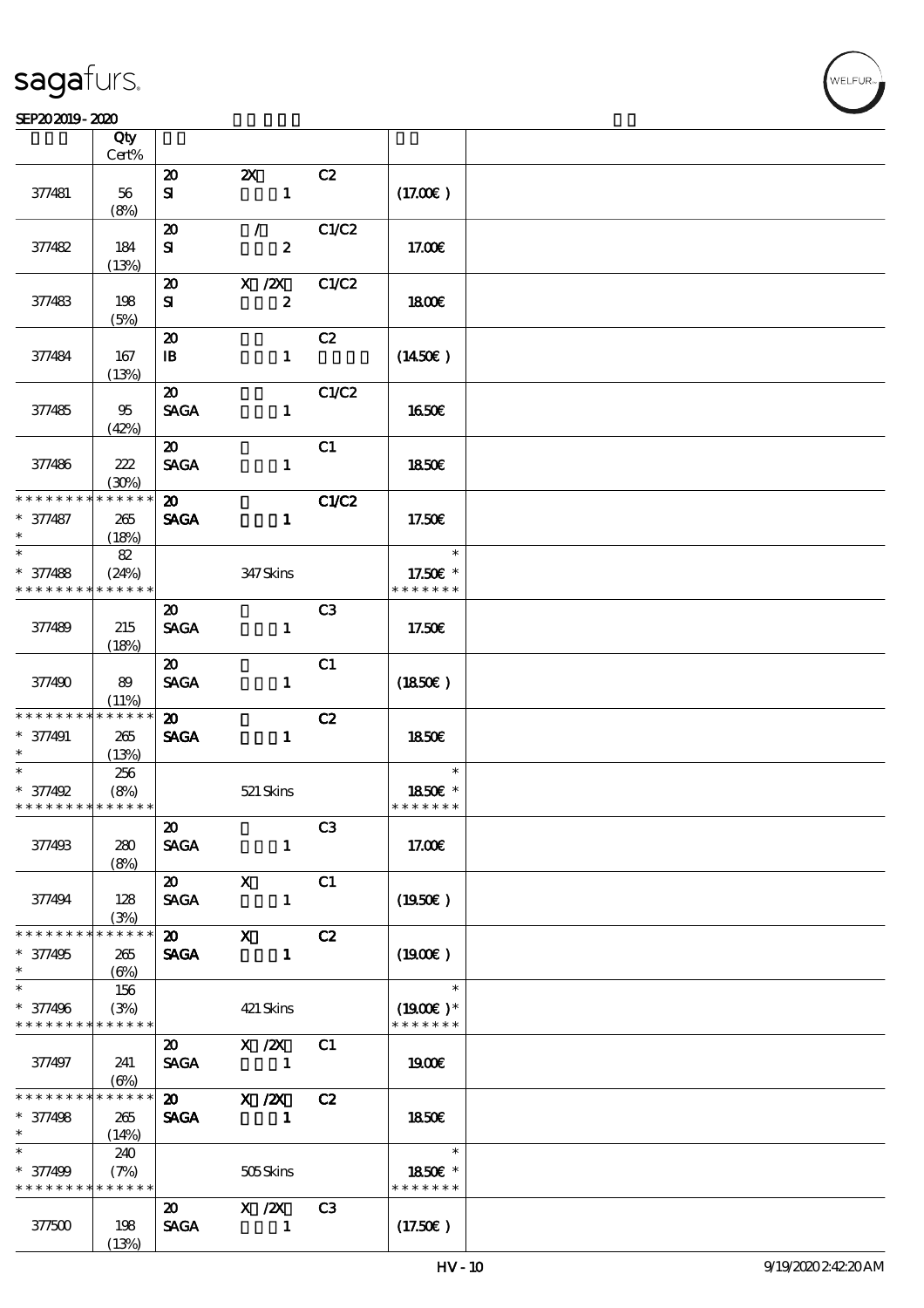#### SEP202019-2020

|                                           | Qty<br>$Cert\%$ |                                            |                                           |                |                             |  |
|-------------------------------------------|-----------------|--------------------------------------------|-------------------------------------------|----------------|-----------------------------|--|
|                                           |                 |                                            |                                           |                |                             |  |
| 377501                                    | 128<br>(5%)     | $\boldsymbol{\mathfrak{D}}$<br><b>SAGA</b> | $\boldsymbol{\mathsf{Z}}$<br>$\mathbf{1}$ | C2             | (1850)                      |  |
|                                           |                 | $\boldsymbol{\mathfrak{D}}$                |                                           | C <sub>4</sub> |                             |  |
| 377502                                    | 250<br>(13%)    | <b>SAGA</b>                                | $\mathbf{1}$                              |                | $(1450\epsilon)$            |  |
|                                           |                 | $\boldsymbol{\mathfrak{D}}$                |                                           | C1/C2          |                             |  |
| 377503                                    | 280<br>(23%)    | <b>SAGA</b>                                | $\boldsymbol{z}$                          |                | 1800E                       |  |
|                                           |                 | $\boldsymbol{\mathfrak{D}}$                | $X$ / $ZX$                                | C1             |                             |  |
| 377504                                    | 85<br>(10%)     | <b>SAGA</b>                                | $\boldsymbol{z}$                          |                | 1900E                       |  |
|                                           |                 | $\boldsymbol{\mathfrak{D}}$                | $X \, /ZX$                                | C <sub>3</sub> |                             |  |
| 377505                                    | 139<br>(14%)    | <b>SAGA</b>                                | $\boldsymbol{z}$                          |                | <b>1850€</b>                |  |
| * * * * * * * *                           | * * * * * *     | $\boldsymbol{\mathfrak{D}}$                |                                           | C2             |                             |  |
| $* 377506$<br>$\ast$                      | 265<br>(9%)     | IA                                         | $\mathbf{1}$                              | WB1            | (1550E)                     |  |
| $\ast$                                    | 79              |                                            |                                           |                | $\ast$                      |  |
| $* 377507$<br>* * * * * * * * * * * * * * | (7%)            |                                            | 344Skins                                  |                | $(1550E)*$<br>* * * * * * * |  |
|                                           |                 | $\boldsymbol{\mathfrak{D}}$                |                                           | C2             |                             |  |
| 377508                                    | 144<br>(20%)    | IA                                         | $\boldsymbol{z}$                          | WB1            | (1550E)                     |  |
| * * * * * * * *                           | * * * * * *     | $\boldsymbol{\mathbf{z}}$                  |                                           | C2             |                             |  |
| $* 377509$<br>$\ast$                      | 265<br>(9%)     | IA                                         | $\mathbf{1}$                              |                | (1650)                      |  |
| $\ast$                                    | 195             |                                            |                                           |                | $\ast$                      |  |
| $* 377510$                                | (7%)            |                                            | 460Skins                                  |                | $(1650)$ *                  |  |
| * * * * * * * *                           | * * * * * *     |                                            |                                           |                | * * * * * * *               |  |
|                                           |                 | $\boldsymbol{\mathfrak{D}}$                |                                           | C2             |                             |  |
| 377511                                    | 161<br>(17%)    | IA                                         | $\boldsymbol{z}$                          |                | $(1650\epsilon)$            |  |
|                                           |                 | $\boldsymbol{\mathfrak{D}}$                | $\mathcal{L}$                             | C1/C2          |                             |  |
| 377512                                    | 176<br>(38%)    | <b>SROY</b>                                | $\mathbf{1}$                              |                | (1800)                      |  |
|                                           |                 | $\boldsymbol{\mathfrak{D}}$                | $\mathcal{L} = \mathcal{L}$               | C3             |                             |  |
| 377513                                    | 73<br>(32%)     | <b>SROY</b>                                | $\mathbf{1}$                              |                | 17.00E                      |  |
|                                           |                 | $\boldsymbol{\omega}$                      |                                           | C1/C2          |                             |  |
| 377514                                    | 134<br>(34%)    | <b>SROY</b>                                | $\mathbf{1}$                              |                | 1850€                       |  |
|                                           |                 | $\boldsymbol{\omega}$                      |                                           | C1/C2          |                             |  |
| 377515                                    | 81<br>(24%)     | <b>SROY</b>                                | $\mathbf{1}$                              |                | 1950E                       |  |
|                                           |                 | $\boldsymbol{\mathfrak{D}}$                | $\mathbf{x}$                              | C1/C2          |                             |  |
| 377516                                    | $95\,$<br>(9%)  | <b>SROY</b>                                | $\mathbf{1}$                              |                | 2050E                       |  |
|                                           |                 | $\boldsymbol{\mathsf{20}}$                 | $\mathbf{X}$                              | C3             |                             |  |
| 377517                                    | 159             | <b>SROY</b>                                | $\mathbf{1}$                              |                | 1950€                       |  |
|                                           | $(\Theta)$      |                                            |                                           |                |                             |  |
|                                           |                 | $\boldsymbol{\omega}$                      |                                           | C1/C2          |                             |  |
| 377518                                    | 217             | <b>SROY</b>                                | $\boldsymbol{2}$                          |                | <b>1900€</b>                |  |
|                                           | (33%)           |                                            |                                           |                |                             |  |
|                                           |                 | $\boldsymbol{\omega}$                      | $\mathcal{L}_{\mathcal{L}}$               | C1/C2          |                             |  |
| 377519                                    | 160<br>(16%)    | <b>SROY</b>                                | $\mathbf{2}$                              |                | 1900€                       |  |
|                                           |                 | $\mathbf{O}$                               | $\sqrt{C1/C2}$                            |                |                             |  |
| 377520                                    | 153             | ${\bf S\hspace{-.075ex}I}$                 | $\mathbf{1}$                              |                | (1250E)                     |  |
|                                           | (11%)           |                                            |                                           |                |                             |  |

.<br>FLEUR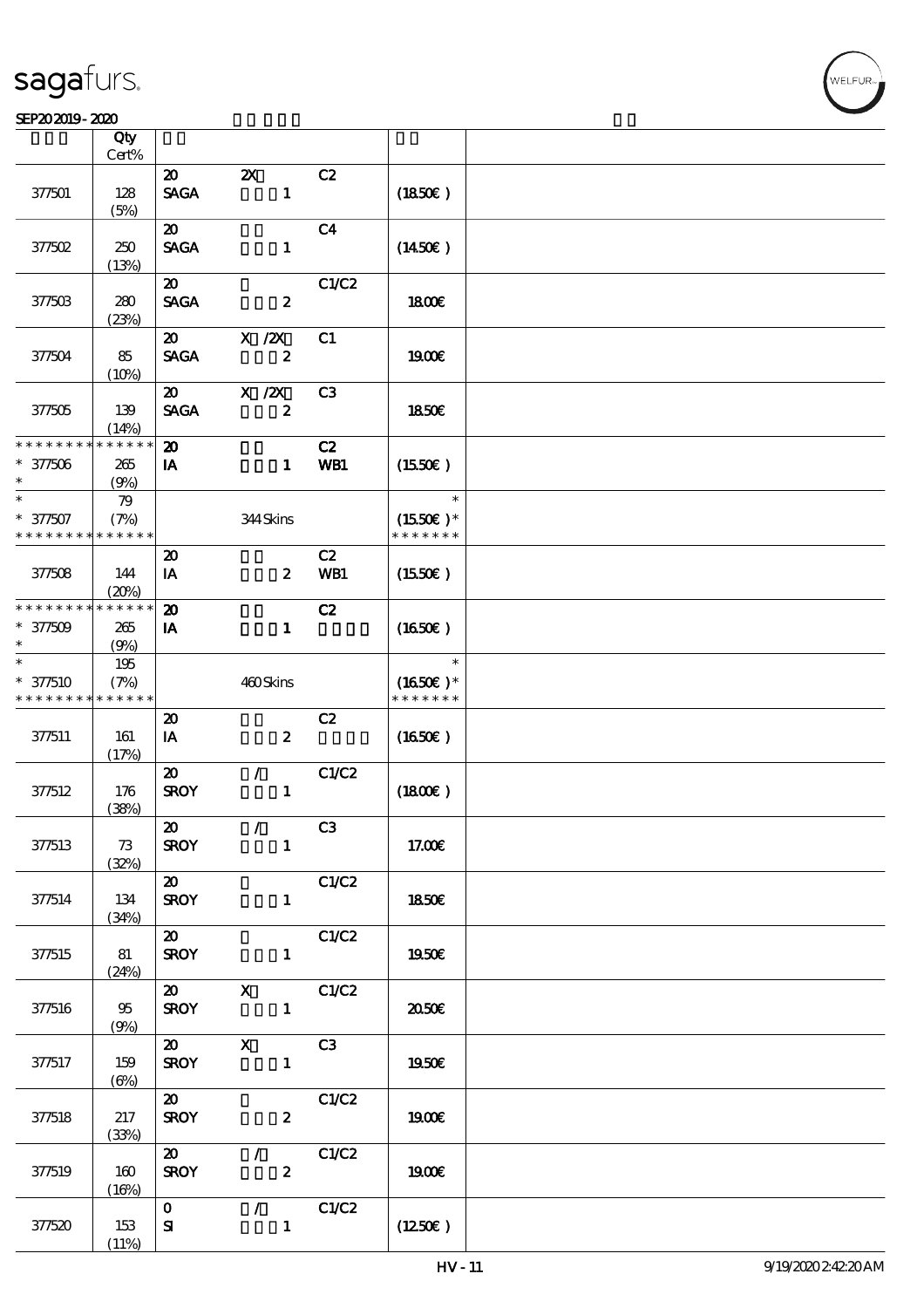#### SEP20 2019 - 2020 米黄 天鹅绒 公皮

|        | Qty<br>$Cert\%$   |                                                |                                      |                           |              |  |
|--------|-------------------|------------------------------------------------|--------------------------------------|---------------------------|--------------|--|
| 377521 | 198<br>(5%)       | $\mathbf 0$<br>${\bf s}$                       |                                      | C1/C2<br>$\mathbf{1}$     | 1350€        |  |
| 377522 | 290<br>$(\Theta)$ | $\mathbf{O}$<br>${\bf s}$                      | $\mathbf{X}$                         | C1/C2<br>$\mathbf{1}$     | 1400E        |  |
| 377523 | 205<br>$(\Theta)$ | $\mathbf{O}$<br>${\bf s}$                      | $\boldsymbol{z}$                     | C2                        | (1300)       |  |
| 377524 | 178<br>(7%)       | $\mathbf{o}$<br><b>SAGA</b>                    |                                      | C1/C2<br>$\mathbf{1}$     | 1400€        |  |
| 377525 | 188<br>(23%)      | $\mathbf{O}$<br><b>SAGA</b>                    |                                      | C3<br>$\mathbf{1}$        | 1400€        |  |
| 377526 | 272<br>(17%)      | $\mathbf{O}$<br><b>SAGA</b>                    |                                      | C1/C2<br>$\mathbf{1}$     | 1500€        |  |
| 377527 | 176<br>(13%)      | $\mathbf{O}$<br><b>SAGA</b>                    |                                      | C3<br>$\mathbf{1}$        | <b>1350€</b> |  |
| 377528 | 94<br>$(O\!/\!o)$ | $\mathbf{O}$<br>$\operatorname{\mathbf{SAGA}}$ | $\mathbf{x}$                         | C1<br>$\mathbf{1}$        | 1550€        |  |
| 377529 | 202<br>(11%)      | $\mathbf{O}$<br>$\operatorname{\mathsf{SAGA}}$ | $\mathbf X$                          | C1/C2<br>$\mathbf{1}$     | 1650€        |  |
| 377530 | 183<br>$(0\%)$    | $\mathbf{O}$<br><b>SAGA</b>                    | $\mathbf x$                          | C2<br>$\mathbf{1}$        | 17.50€       |  |
| 377531 | 138<br>(9%)       | $\mathbf{0}$<br><b>SAGA</b>                    | $\mathbf{x}$                         | C3<br>$\mathbf{1}$        | 1550€        |  |
| 377532 | 181<br>(23%)      | $\mathbf{O}$<br><b>SAGA</b>                    | $\overline{\phantom{a}}$             | C1/C2<br>$\boldsymbol{z}$ | <b>1600€</b> |  |
| 377533 | 112<br>(15%)      | $\mathbf{0}$<br><b>SAGA</b>                    | $\overline{1}$<br>$\boldsymbol{z}$   | C <sub>3</sub>            | 1550€        |  |
| 377534 | 148<br>(12%)      | $\mathbf{O}$<br>IA                             |                                      | C2<br>WB1<br>$1 -$        | (1300E)      |  |
| 377535 | 107<br>(14%)      | $\mathbf{O}$<br>IA                             |                                      | C2<br>$\mathbf{1}$        | 1350E        |  |
| 377536 | 96<br>(27%)       | $\mathbf{O}$<br><b>SROY</b>                    |                                      | C1/C2<br>$\mathbf{1}$     | 1550€        |  |
| 377537 | 109<br>(34%)      | $\mathbf{O}$<br><b>SROY</b>                    | $\mathcal{F}$ and $\mathcal{F}$      | C1/C2<br>$\mathbf{1}$     | 1600E        |  |
| 377538 | 124<br>(11%)      | $\mathbf{0}$<br><b>SROY</b>                    | $\mathbf{X}$                         | C1/C2<br>$\mathbf{1}$     | <b>1850€</b> |  |
| 377539 | 154<br>(20%)      | $\mathbf{O}$<br><b>SROY</b>                    | $\boldsymbol{X}$<br>$\boldsymbol{2}$ | C1/C2                     | 17.50€       |  |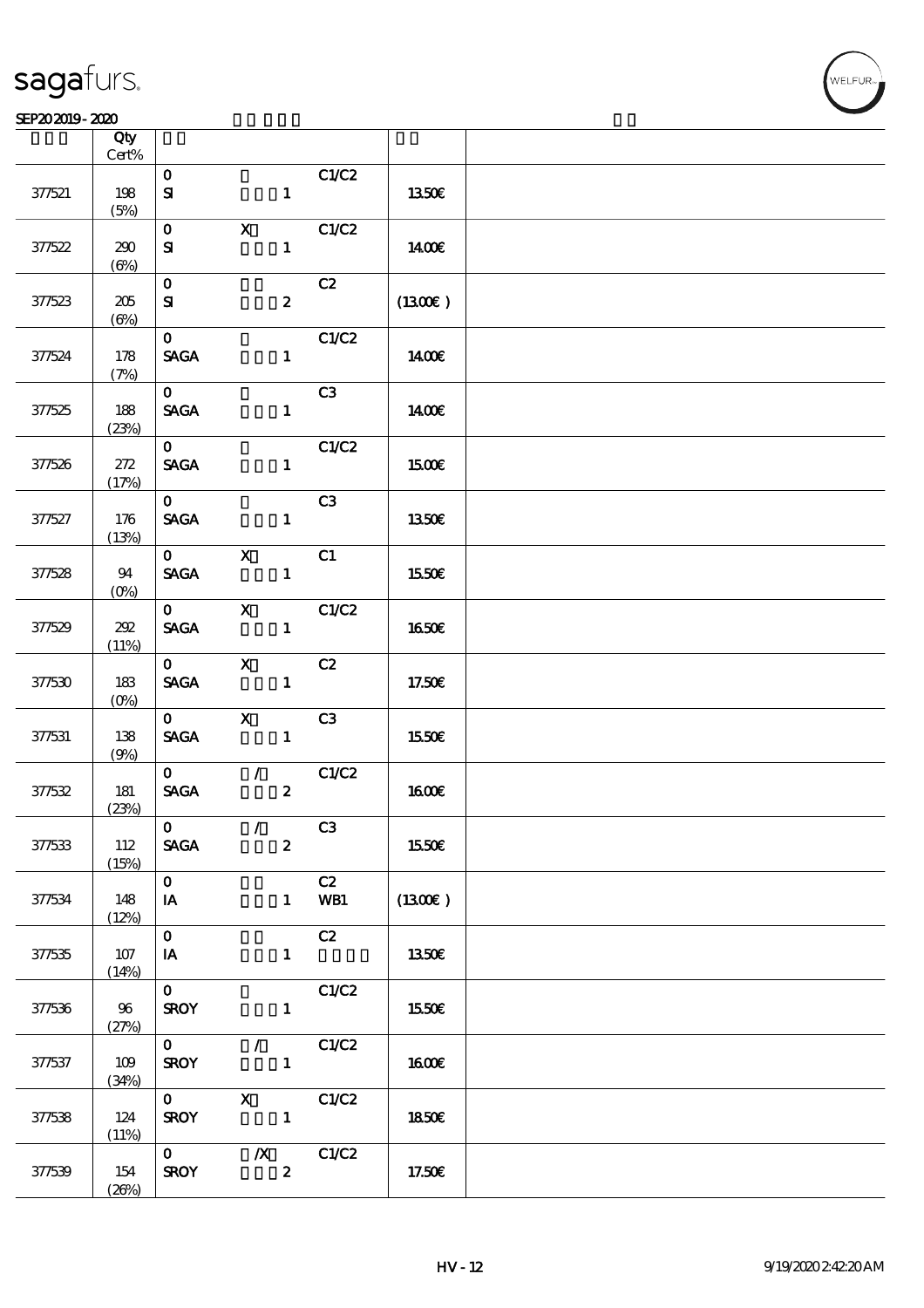|                               | Qty<br>Cert%          |                             |                  |                               |                  |               |  |
|-------------------------------|-----------------------|-----------------------------|------------------|-------------------------------|------------------|---------------|--|
| * * * * * * * *               | * * * * * *           | 50                          |                  |                               |                  |               |  |
|                               |                       |                             |                  | C2                            |                  |               |  |
| $* 377561$                    | 185                   | $\boldsymbol{\mathrm{(S)}}$ | $\mathbf{1}$     | $\blacksquare$                |                  | 2400€         |  |
| $\ast$                        | (12%)                 |                             |                  |                               |                  |               |  |
| $\ast$                        | $\boldsymbol{\pi}$    |                             |                  |                               |                  | $\ast$        |  |
| $* 377562$                    | (5%)                  |                             | 255Skins         |                               |                  | 2350€ *       |  |
| * * * * * * * *               | * * * * * *           |                             |                  |                               |                  | * * * * * * * |  |
| * * * * * * *                 | * * * * * *           | 50                          |                  | C2                            |                  |               |  |
| $* 377563$                    | 185                   | $\boldsymbol{\mathcal{S}}$  | $\boldsymbol{z}$ | $\blacksquare$                |                  | 2500€         |  |
| $\ast$                        | (22%)                 |                             |                  |                               |                  |               |  |
| $*$                           | 170                   |                             |                  |                               |                  | $\ast$        |  |
| $* 377564$                    | (16%)                 |                             | 355Skins         |                               |                  | 2450€ *       |  |
| * * * * * * * *               | * * * * * *           |                             |                  |                               |                  | * * * * * * * |  |
|                               |                       | 50                          |                  | C2                            |                  |               |  |
| 377565                        | 197                   | (SI)                        | $\mathbf{1}$     | $\overline{\mathbf{2}}$       |                  | (17.00)       |  |
|                               |                       |                             |                  |                               |                  |               |  |
|                               | (12%)                 |                             |                  |                               |                  |               |  |
|                               |                       | 50                          |                  | C2<br>$\overline{\mathbf{z}}$ |                  |               |  |
| 377566                        | 109                   | $\boldsymbol{S}$            | $\mathbf{1}$     |                               |                  | 1900E         |  |
|                               | (11%)                 |                             |                  |                               |                  |               |  |
|                               |                       | 50                          |                  | C2                            |                  |               |  |
| 377567                        | 122                   | (S)                         | $\boldsymbol{z}$ | $\overline{\phantom{a}}$      |                  | 1950€         |  |
|                               | (23%)                 |                             |                  |                               |                  |               |  |
| * * * * * * * *               | * * * * * *           | $\boldsymbol{\omega}$       |                  | C2                            |                  |               |  |
| $* 377568$                    | 205                   | $\boldsymbol{\mathcal{S}}$  | $\mathbf{1}$     | $\blacksquare$                |                  | 21.00E        |  |
| $\ast$                        | (17%)                 |                             |                  |                               |                  |               |  |
|                               |                       |                             |                  |                               |                  | $\ast$        |  |
| $* 377569$                    | 180                   |                             | $\boldsymbol{2}$ |                               |                  | $21.00$ $*$   |  |
| $\ast$                        | (13%)                 |                             |                  |                               |                  | $\ast$        |  |
| $\overline{\ast}$             |                       |                             |                  |                               |                  | $\ast$        |  |
| $* 3750$                      | 180                   |                             | 3                |                               |                  | $21.00E$ *    |  |
| $\ast$                        | (3%)                  |                             |                  |                               |                  | $\ast$        |  |
| $\ast$                        | 109                   |                             |                  |                               |                  | $\ast$        |  |
|                               |                       |                             |                  |                               |                  | $21.00E$ *    |  |
| $* 377571$<br>* * * * * * * * | (12%)<br>* * * * * *  |                             | 674Skins         |                               |                  | * * * * * * * |  |
| * * * * * * * *               | * * * * * *           |                             |                  |                               |                  |               |  |
|                               |                       | $\boldsymbol{\omega}$       |                  | C2                            |                  |               |  |
| $* 37572$                     | 205                   | $\boldsymbol{\mathcal{S}}$  | $\boldsymbol{z}$ |                               | $\blacksquare$   | 2250E         |  |
| $\ast$                        | (48%)                 |                             |                  |                               |                  |               |  |
| $\ast$                        |                       |                             |                  |                               |                  | $\ast$        |  |
| $* 37573$                     | 180                   |                             | $\boldsymbol{2}$ |                               |                  | 22.50€ *      |  |
| $\ast$                        | (28%)                 |                             |                  |                               |                  | $\ast$        |  |
| $\ast$                        |                       |                             |                  |                               |                  | $\ast$        |  |
| $* 377574$                    | 180                   |                             | 3                |                               |                  | 22.00 *       |  |
| $\ast$                        | (17%)                 |                             |                  |                               |                  | $\ast$        |  |
| $\ast$                        | 181                   |                             |                  |                               |                  | $\ast$        |  |
| $* 37575$                     | (8%)                  |                             | 746Skins         |                               |                  | 22.00E *      |  |
| * * * * * * * *               | * * * * * *           |                             |                  |                               |                  | * * * * * * * |  |
| * * * * * * *                 | * * * * * *           | $\boldsymbol{\omega}$       |                  | C2                            |                  |               |  |
| $* 37576$                     | 225                   | (S)                         | $\mathbf{1}$     |                               | $\boldsymbol{z}$ | 1400          |  |
| $\ast$                        | (14%)                 |                             |                  |                               |                  |               |  |
| $\ast$                        | 216                   |                             |                  |                               |                  | $\ast$        |  |
| $* 37577$                     | (7%)                  |                             | 441 Skins        |                               |                  | 1400€ *       |  |
| * * * * * * * *               | * * * * * *           |                             |                  |                               |                  | * * * * * * * |  |
| * * * * * * * *               | * * * * * *           |                             |                  |                               |                  |               |  |
|                               |                       | $\boldsymbol{\omega}$       |                  | C2                            |                  |               |  |
| $* 37578$                     | 205                   | $\boldsymbol{S}$            | $\mathbf{1}$     |                               | $\boldsymbol{z}$ | 1500E         |  |
| $\ast$                        | (12%)                 |                             |                  |                               |                  |               |  |
| $\ast$                        | $\boldsymbol{\omega}$ |                             |                  |                               |                  | $\ast$        |  |
| $* 37579$                     | (4%)                  |                             | 274Skins         |                               |                  | 1500€ *       |  |
| * * * * * * * *               | * * * * * *           |                             |                  |                               |                  | * * * * * * * |  |
|                               |                       | $\boldsymbol{\omega}$       |                  | C2                            |                  |               |  |
| 377580                        | 208                   | $\boldsymbol{S}$            | $\boldsymbol{z}$ |                               | $\boldsymbol{z}$ | 17.00E        |  |
|                               | (24%)                 |                             |                  |                               |                  |               |  |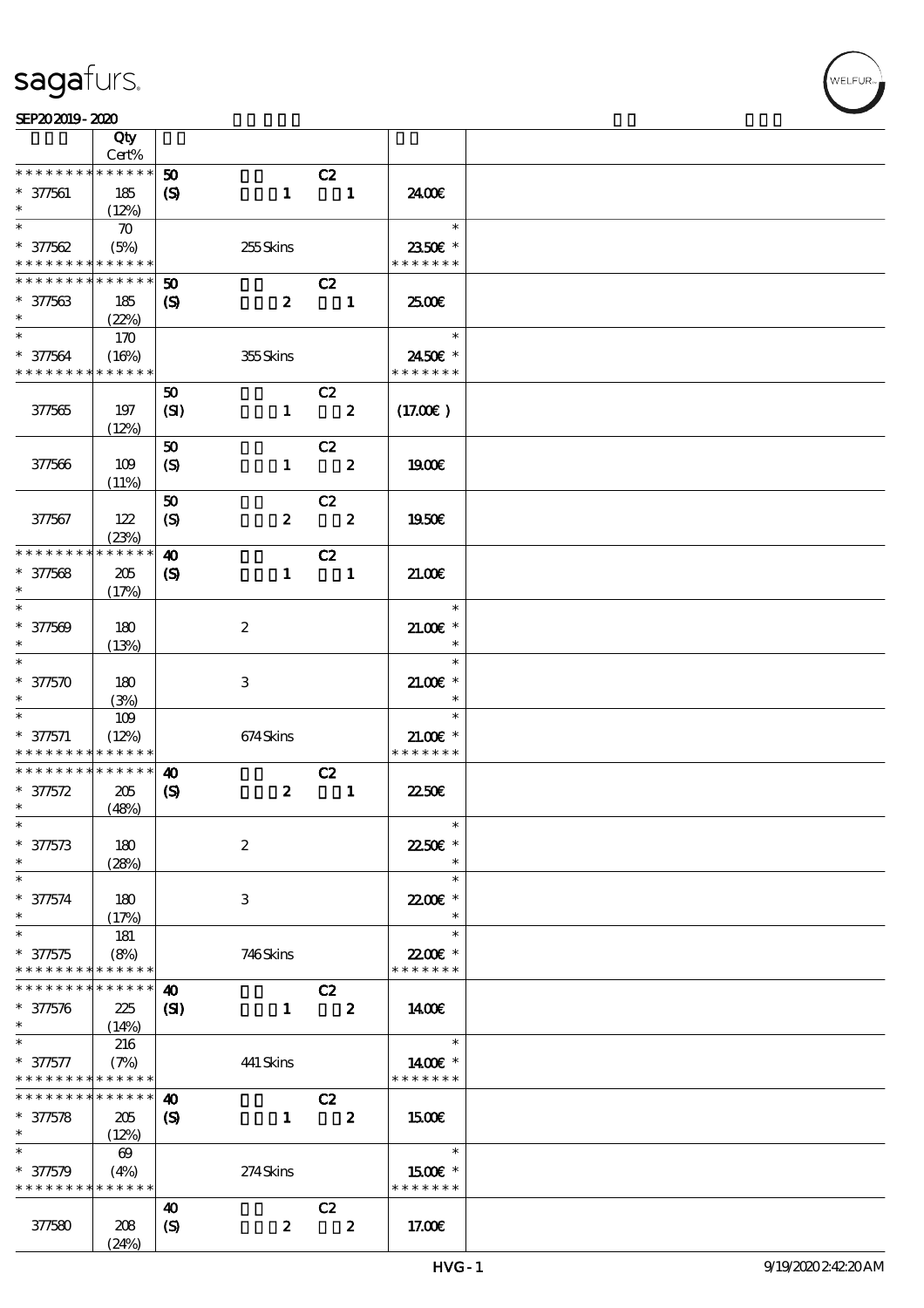$\top$ 

#### SEP20 2019 - 2020 米黄 天鹅绒 公皮 等外皮

|                               | Qty                  |                             |                  |                                |                         |                          |  |
|-------------------------------|----------------------|-----------------------------|------------------|--------------------------------|-------------------------|--------------------------|--|
|                               | Cert%                |                             |                  |                                |                         |                          |  |
|                               |                      | 5040                        |                  | C2                             |                         |                          |  |
| 377581                        | 184                  | $\boldsymbol{S}$            | $\mathbf{1}$     |                                | $\mathbf{3}$            | 1300€                    |  |
| * * * * * * * *               | (21%)<br>* * * * * * |                             |                  |                                |                         |                          |  |
| $* 377582$                    |                      | $\boldsymbol{\mathfrak{D}}$ | $\mathbf{1}$     | C2<br>$\overline{\phantom{a}}$ |                         |                          |  |
| $\ast$                        | 245<br>(10%)         | (S)                         |                  |                                |                         | 1500                     |  |
|                               | 20B                  |                             |                  |                                |                         | $\ast$                   |  |
| $* 377583$                    | (14%)                |                             | 448Skins         |                                |                         | 1500E *                  |  |
| * * * * * * * *               | * * * * * *          |                             |                  |                                |                         | * * * * * * *            |  |
| * * * * * * * *               | * * * * * *          | $\boldsymbol{\mathfrak{D}}$ |                  | C2                             |                         |                          |  |
| * 377584                      | 225                  | $\boldsymbol{\mathrm{(S)}}$ | $\mathbf{1}$     | $\blacksquare$                 |                         | 1650€                    |  |
| $\ast$                        | (17%)                |                             |                  |                                |                         |                          |  |
|                               |                      |                             |                  |                                |                         | $\ast$                   |  |
| $* 377585$                    | 200                  |                             | $\boldsymbol{2}$ |                                |                         | 1650€ *                  |  |
| $\ast$                        | (11%)                |                             |                  |                                |                         | $\ast$                   |  |
| $\overline{\phantom{0}}$      |                      |                             |                  |                                |                         | $\ast$                   |  |
| $* 377586$                    | 200                  |                             | 3                |                                |                         | 1650E *                  |  |
| $\ast$                        | (9%)                 |                             |                  |                                |                         | $\ast$                   |  |
| $\ast$                        | 185                  |                             |                  |                                |                         | $\ast$                   |  |
| $* 377587$                    | (12%)                |                             | 810Skins         |                                |                         | 1650€ *                  |  |
| * * * * * * * *               | * * * * * *          |                             |                  |                                |                         | * * * * * * *            |  |
| * * * * * * * *               | * * * * * *          | $\boldsymbol{\mathfrak{D}}$ |                  | C2                             |                         |                          |  |
| $* 377588$                    | 225                  | $\boldsymbol{\mathcal{S}}$  | $\boldsymbol{z}$ |                                | $\blacksquare$          | 1900E                    |  |
| $\ast$                        | (35%)                |                             |                  |                                |                         |                          |  |
| $\overline{\phantom{0}}$      |                      |                             |                  |                                |                         | $\ast$                   |  |
| $* 377589$                    | 200                  |                             | $\boldsymbol{2}$ |                                |                         | 1900E *                  |  |
| $\ast$                        | (45%)                |                             |                  |                                |                         | $\ast$                   |  |
| $\ast$                        |                      |                             |                  |                                |                         | $\ast$                   |  |
| $* 377500$                    | 200                  |                             | $\,3$            |                                |                         | 1900€ *<br>$\ast$        |  |
| $\ast$<br>$\ast$              | (15%)                |                             |                  |                                |                         | $\ast$                   |  |
|                               | $99\,$               |                             |                  |                                |                         |                          |  |
| $* 377591$<br>* * * * * * * * | (9%)<br>* * * * * *  |                             | 724 Skins        |                                |                         | 1850E *<br>* * * * * * * |  |
|                               |                      | $\boldsymbol{\mathfrak{D}}$ |                  | C2                             |                         |                          |  |
| 377592                        | 223                  | (SI)                        | $\mathbf{1}$     |                                | $\boldsymbol{z}$        | 11.50E                   |  |
|                               | (15%)                |                             |                  |                                |                         |                          |  |
| * * * * * * * * * * * * * * * |                      | $\boldsymbol{\mathfrak{D}}$ |                  | C2                             |                         |                          |  |
| $* 377508$                    | 225                  | $\boldsymbol{S}$            | $\mathbf{1}$     |                                | $\overline{\mathbf{2}}$ | 1350E                    |  |
| $\ast$                        | (23%)                |                             |                  |                                |                         |                          |  |
| $\ast$                        | 153                  |                             |                  |                                |                         | $\ast$                   |  |
| $* 377594$                    | (18%)                |                             | $378S\!$         |                                |                         | 1350E *                  |  |
| * * * * * * * *               | * * * * * *          |                             |                  |                                |                         | * * * * * * *            |  |
| * * * * * * *                 | * * * * * *          | $\boldsymbol{\mathfrak{D}}$ |                  | C2                             |                         |                          |  |
| $* 377595$                    | 225                  | $\boldsymbol{\mathrm{(S)}}$ | $\boldsymbol{z}$ | $\overline{\mathbf{2}}$        |                         | 1450€                    |  |
| $\ast$                        | (30%)                |                             |                  |                                |                         |                          |  |
| $\ast$                        | 49                   |                             |                  |                                |                         | $\ast$                   |  |
| $* 377596$                    | (34%)                |                             | $274$ Skins      |                                |                         | 1400€ *                  |  |
| * * * * * * * *               | * * * * * *          |                             |                  |                                |                         | * * * * * * *            |  |
|                               |                      | $\boldsymbol{\mathfrak{D}}$ |                  | C2                             |                         |                          |  |
| 377597                        | 128                  | $\boldsymbol{\mathcal{S}}$  | $\mathbf{1}$     |                                | $\mathbf{3}$            | 11.00E                   |  |
| * * * * * * *                 | (22%)<br>* * * * *   |                             |                  |                                |                         |                          |  |
|                               |                      | $\boldsymbol{\mathfrak{D}}$ |                  | C2                             |                         |                          |  |
| $* 377598$<br>$\ast$          | 265                  | $\boldsymbol{S}$            | $\mathbf{1}$     |                                | $\blacksquare$          | 1450E                    |  |
| $\ast$                        | (12%)                |                             |                  |                                |                         | $\ast$                   |  |
| $* 377509$                    | 240                  |                             | $\boldsymbol{2}$ |                                |                         | 1400€ *                  |  |
| $\ast$                        | (10%)                |                             |                  |                                |                         | $\ast$                   |  |
| $\ast$                        | $\boldsymbol{\pi}$   |                             |                  |                                |                         | $\ast$                   |  |
| $* 377000$                    | (15%)                |                             | 575Skins         |                                |                         | 1400€ *                  |  |
| * * * * * * * *               | * * * * * *          |                             |                  |                                |                         | * * * * * * *            |  |

 $\top$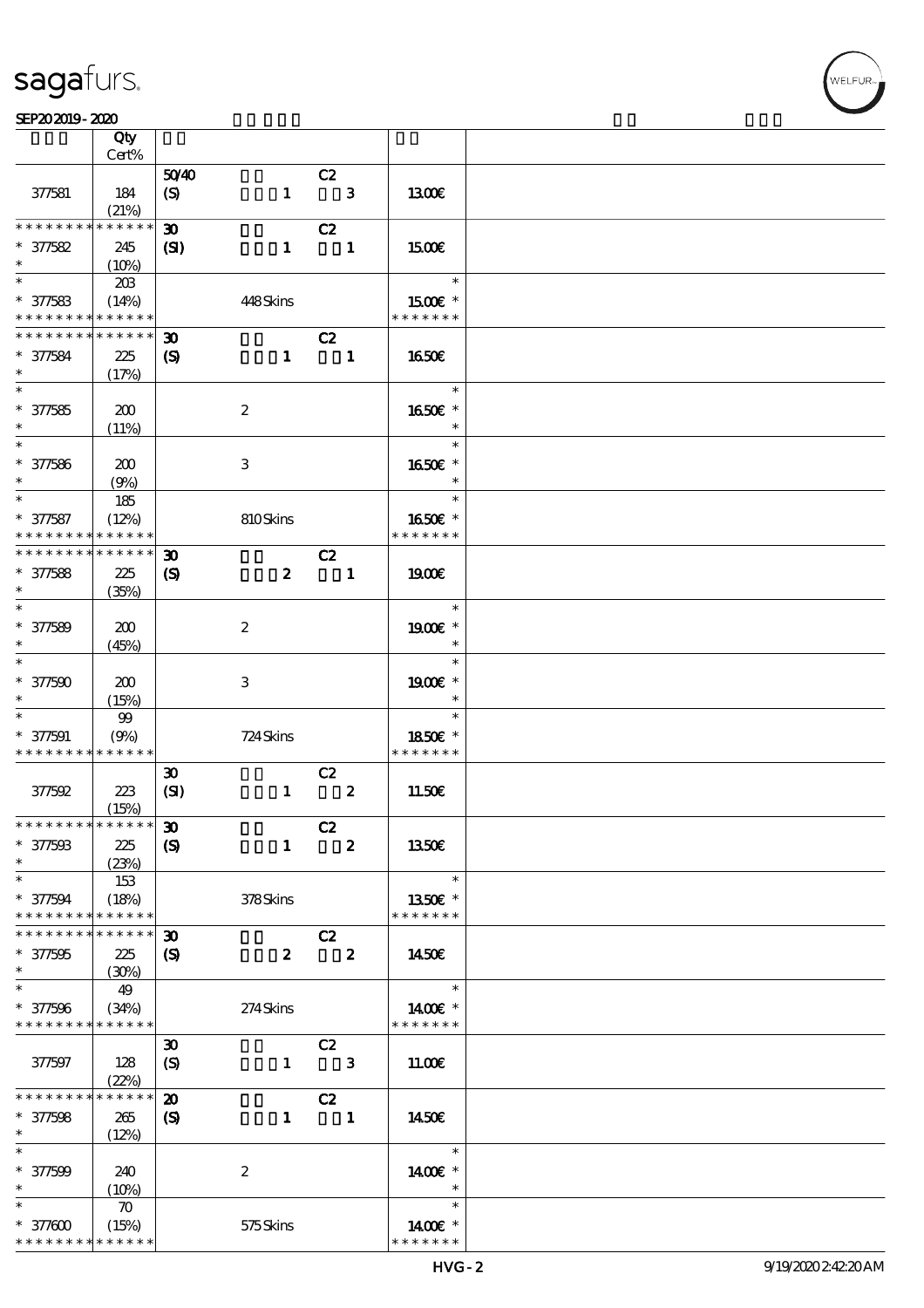| SEP202019-2020 |  |  |
|----------------|--|--|

|                                          | Qty                  |                                    |                  |                                  |               |  |
|------------------------------------------|----------------------|------------------------------------|------------------|----------------------------------|---------------|--|
| * * * * * * *                            | Cert%<br>* * * * * * |                                    |                  |                                  |               |  |
| $* 377001$                               |                      | $\boldsymbol{\mathfrak{D}}$<br>(S) | $\mathbf{1}$     | C2<br>$\overline{\phantom{a}}$ 2 | 1000E         |  |
| $\ast$                                   | 285<br>(14%)         |                                    |                  |                                  |               |  |
| $\ast$                                   | 147                  |                                    |                  |                                  | $\ast$        |  |
| $*$ 377602                               | (12%)                |                                    | 432Skins         |                                  | $1000E$ *     |  |
| * * * * * * * * * * * * * *              |                      |                                    |                  |                                  | * * * * * * * |  |
| * * * * * * * *                          | * * * * * *          | $\boldsymbol{\mathbf{z}}$          |                  | C2                               |               |  |
| * 377603                                 | 265                  | $\boldsymbol{\mathcal{S}}$         | $\mathbf{1}$     | $\boldsymbol{z}$                 | 1050E         |  |
| $\ast$                                   | (15%)                |                                    |                  |                                  |               |  |
| $\ast$                                   | 53                   |                                    |                  |                                  | $\ast$        |  |
| * 377604                                 | (9%)                 |                                    | 318Skins         |                                  | 1050E *       |  |
| * * * * * * * * <mark>* * * * * *</mark> |                      |                                    |                  |                                  | * * * * * * * |  |
| * * * * * * * * * * * * * *              |                      | $\boldsymbol{\mathbf{z}}$          |                  | C2                               |               |  |
| $* 377005$                               | 265                  | $\boldsymbol{\mathcal{S}}$         | $\boldsymbol{z}$ | $\boldsymbol{z}$                 | 11.50€        |  |
| $\ast$                                   | (18%)                |                                    |                  |                                  |               |  |
| $\ast$                                   | 184                  |                                    |                  |                                  | $\ast$        |  |
| $* 377606$                               | (14%)                |                                    | 449Skins         |                                  | 11.50€ *      |  |
| * * * * * * * *                          | * * * * * *          |                                    |                  |                                  | * * * * * * * |  |
|                                          |                      | $\mathbf{O}$                       |                  | C2                               |               |  |
| 377607                                   | 202                  | (SI)                               | $\mathbf{1}$     | $\overline{\mathbf{2}}$          | 850€          |  |
| * * * * * * * *                          | (9%)<br>* * * * * *  |                                    |                  |                                  |               |  |
|                                          |                      | $\mathbf{O}$                       | $\mathbf{1}$     | C2<br>$\boldsymbol{z}$           |               |  |
| $* 377008$<br>$\ast$                     | 285<br>(11%)         | $\boldsymbol{S}$                   |                  |                                  | 850E          |  |
| $\ast$                                   | 176                  |                                    |                  |                                  | $\ast$        |  |
| $* 377009$                               | (16%)                |                                    | $461\,$ Skins    |                                  | 850€ *        |  |
| * * * * * * * *                          | * * * * * *          |                                    |                  |                                  | * * * * * * * |  |
|                                          |                      | $\mathbf 0$                        |                  | C2                               |               |  |
| 377610                                   | 136                  | (S)                                | $\boldsymbol{z}$ | $\boldsymbol{z}$                 | 900E          |  |
|                                          | (22%)                |                                    |                  |                                  |               |  |
|                                          |                      | 200                                |                  | C2                               |               |  |
| 377611                                   | 170                  | $\boldsymbol{S}$                   | $\mathbf{1}$     | $\mathbf{3}$                     | 7.00E         |  |
|                                          | (25%)                |                                    |                  |                                  |               |  |

WELFUR<sub>m</sub>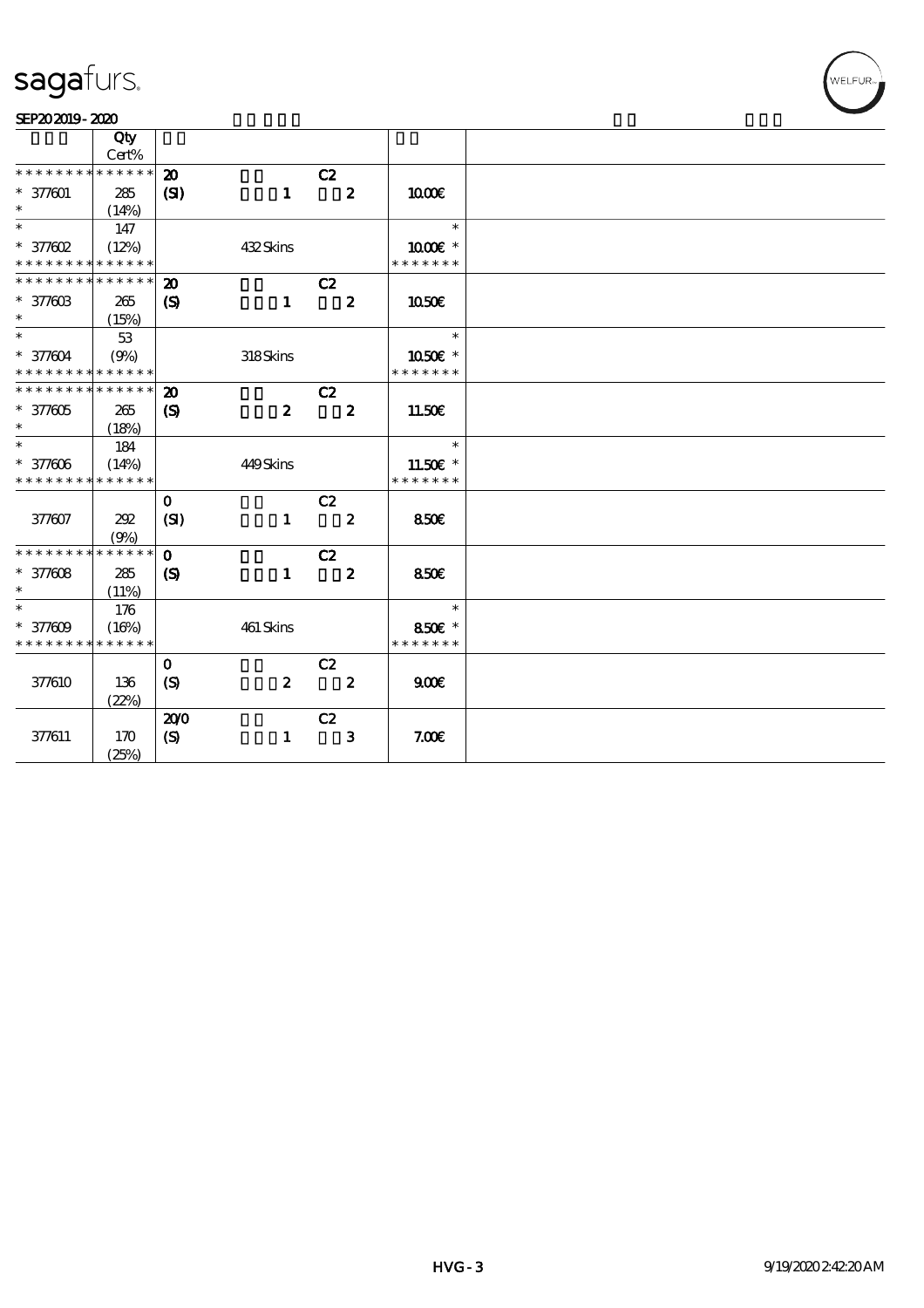|                               | Qty<br>$Cert\%$       |                             |                         |               |                             |  |
|-------------------------------|-----------------------|-----------------------------|-------------------------|---------------|-----------------------------|--|
|                               |                       |                             |                         |               |                             |  |
| 377641                        | 149<br>(12%)          | 40<br>(SI)                  | $\pmb{2}$               | C2            | 11.50E                      |  |
| * * * * * * * *               | * * * * * *           | $\boldsymbol{\omega}$       |                         | C2            |                             |  |
|                               |                       |                             |                         |               |                             |  |
| $* 37642$<br>$\ast$           | $205\,$<br>(12%)      | $\boldsymbol{S}$            | $\boldsymbol{z}$        |               | <b>1350€</b>                |  |
| $\ast$                        | 128                   |                             |                         |               | $\ast$                      |  |
|                               |                       |                             |                         |               |                             |  |
| $* 377643$                    | (10%)                 |                             | 333Skins                |               | 1350E *                     |  |
| * * * * * * * *               | * * * * * *           |                             |                         |               | * * * * * * *               |  |
|                               |                       | 5040                        |                         | C2            |                             |  |
| 377644                        | 87                    | (SI)                        | $\mathbf{3}$            |               | 900E                        |  |
|                               | (13%)                 |                             |                         |               |                             |  |
|                               |                       | 5040                        |                         | C2            |                             |  |
| 377645                        | 138                   | (SI)                        | $\boldsymbol{4}$        |               | 7.00E                       |  |
|                               | (23%)                 |                             |                         |               |                             |  |
|                               |                       | 5040                        |                         | C2            |                             |  |
|                               |                       |                             |                         |               |                             |  |
| 377646                        | $\boldsymbol{\omega}$ | (SI)                        | ${\bf 5}$               |               | 400                         |  |
|                               | (27%)                 |                             |                         |               |                             |  |
| * * * * * * *                 | * * * * * *           | $\boldsymbol{\mathfrak{D}}$ |                         | C2            |                             |  |
| * 377647                      | 225                   | $\boldsymbol{S}$            | $\mathbf{1}$            |               | (1600E)                     |  |
| $\ast$                        | (15%)                 |                             |                         |               |                             |  |
| $\ast$                        |                       |                             |                         |               | $\ast$                      |  |
|                               |                       |                             |                         |               |                             |  |
| $* 377648$                    | 200                   |                             | $\boldsymbol{2}$        |               | $(1600E)*$                  |  |
| $\ast$                        | (11%)                 |                             |                         |               |                             |  |
| $\ast$                        | 91                    |                             |                         |               | $\ast$                      |  |
| $* 377649$                    | (13%)                 |                             | 516Skins                |               | $(1600E)*$                  |  |
| * * * * * * * *               | * * * * * *           |                             |                         |               | * * * * * * *               |  |
|                               | * * * * * *           |                             |                         |               |                             |  |
| * * * * * * * *               |                       | $\boldsymbol{\mathfrak{D}}$ |                         | C2            |                             |  |
| $* 377650$                    | 245                   | (S)                         | $\boldsymbol{z}$        |               | 11.00E                      |  |
| $\ast$                        | (20%)                 |                             |                         |               |                             |  |
| $\ast$                        | ${\bf 33}$            |                             |                         |               | $\ast$                      |  |
| $* 377651$                    | (9%)                  |                             | 278Skins                |               | $11.00E$ *                  |  |
| * * * * * * * *               | * * * * * *           |                             |                         |               | * * * * * * *               |  |
|                               |                       |                             |                         |               |                             |  |
|                               |                       | $\boldsymbol{\mathfrak{D}}$ |                         | C2            |                             |  |
| 377652                        | 164                   | $\boldsymbol{S}$            | $\boldsymbol{z}$        |               | 11.00E                      |  |
|                               | (12%)                 |                             |                         |               |                             |  |
|                               |                       | $\boldsymbol{\mathfrak{D}}$ |                         | C2            |                             |  |
| 377653                        | 175                   | $\boldsymbol{S}$            | $\boldsymbol{z}$        | <b>LNAP</b>   | 900E                        |  |
|                               | (10%)                 |                             |                         |               |                             |  |
|                               |                       | $\boldsymbol{\mathfrak{D}}$ |                         | C2            |                             |  |
|                               |                       |                             |                         |               |                             |  |
| 377654                        | 115                   | (SI)                        | ${\bf 3}$               |               | 650€                        |  |
|                               | (17%)                 |                             |                         |               |                             |  |
|                               |                       | $\boldsymbol{\mathfrak{D}}$ |                         | C2            |                             |  |
| 377655                        | 157                   | (SI)                        | $\overline{\mathbf{4}}$ |               | 650E                        |  |
|                               | (24%)                 |                             |                         |               |                             |  |
| * * * * * * * *               | * * * * * *           | $\boldsymbol{\mathbf{z}}$   |                         | C2            |                             |  |
|                               |                       |                             |                         |               |                             |  |
| $\ast$<br>377656              | 265                   | $\boldsymbol{S}$            | $\mathbf{1}$            |               | (1300)                      |  |
| $\ast$                        | (15%)                 |                             |                         |               |                             |  |
| $\ast$                        |                       |                             |                         |               | $\ast$                      |  |
| $* 377657$                    | 240                   |                             | $\boldsymbol{2}$        |               | $(1300E)*$                  |  |
| $\ast$                        | (14%)                 |                             |                         |               |                             |  |
| $\ast$                        | $95\,$                |                             |                         |               | $\ast$                      |  |
|                               |                       |                             |                         |               |                             |  |
| $* 377658$<br>* * * * * * * * | (15%)<br>* * * * * *  |                             | 600Skins                |               | $(1300E)*$<br>* * * * * * * |  |
|                               |                       |                             |                         |               |                             |  |
|                               |                       | $\boldsymbol{\mathfrak{D}}$ |                         | C2            |                             |  |
| 377659                        | 191                   | $\boldsymbol{S}$            | $\pmb{2}$               |               | 900E                        |  |
|                               | (17%)                 |                             |                         |               |                             |  |
|                               |                       | 3020                        |                         | $\mathbf{C2}$ |                             |  |
| 377660                        | 117                   | (SI)                        | 3                       | MD1           | 550€                        |  |
|                               |                       |                             |                         |               |                             |  |
|                               | (8%)                  |                             |                         |               |                             |  |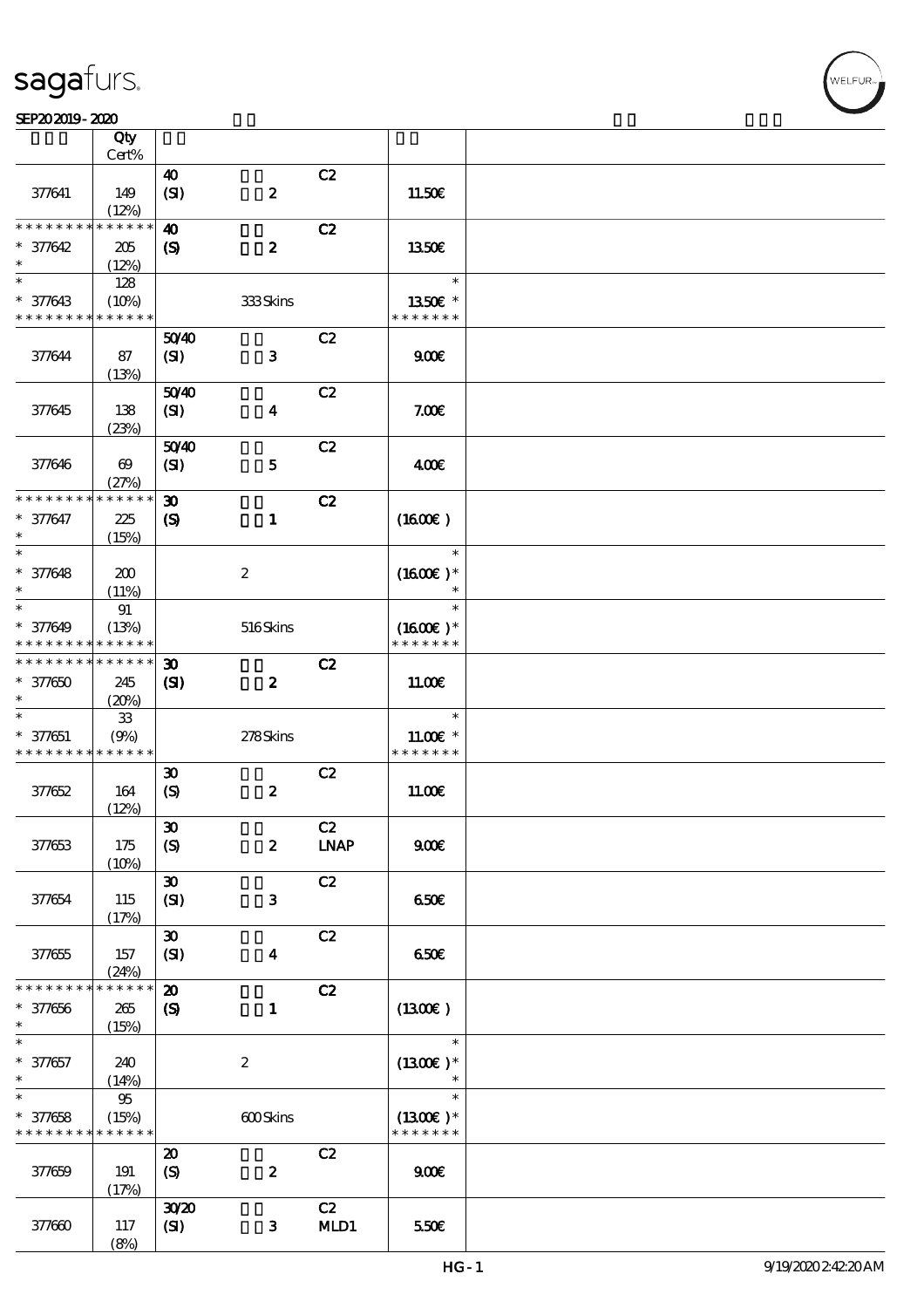#### SEP202019-2020

|                             | Qty          |                            |                  |             |               |  |
|-----------------------------|--------------|----------------------------|------------------|-------------|---------------|--|
|                             | Cert%        |                            |                  |             |               |  |
|                             |              | 3020                       |                  | C2          |               |  |
| 377661                      | 84           | $\mathbf{C}$               | ${\bf 5}$        |             | 200           |  |
|                             | (15%)        |                            |                  |             |               |  |
| * * * * * * * *             | * * * * * *  | 200                        |                  | C2          |               |  |
| $* 377662$                  | 305          | $\mathbf{C}$               | $\boldsymbol{z}$ |             | 600           |  |
| $\ast$                      | (19%)        |                            |                  |             |               |  |
| $\ast$                      | $95\,$       |                            |                  |             | $\ast$        |  |
| $* 377663$                  | (14%)        |                            | 400Skins         |             | 550€ *        |  |
| * * * * * * * * * * * * * * |              |                            |                  |             | * * * * * * * |  |
|                             |              | $\mathbf 0$                |                  | C2          |               |  |
| 377664                      | 305          | (S)                        | $\boldsymbol{z}$ |             | 7.00E         |  |
|                             | (17%)        |                            |                  |             |               |  |
| * * * * * * * *             | * * * * * *  | 200                        |                  | C2          |               |  |
| $* 377665$                  | 285          | $\boldsymbol{\mathcal{S}}$ | $\boldsymbol{z}$ | <b>LNAP</b> | 60E           |  |
| $\ast$                      | (11%)        |                            |                  |             |               |  |
| $\ast$                      | 278          |                            |                  |             | $\ast$        |  |
| $* 377000$                  | $(\Theta_0)$ |                            | 563Skins         |             | $600$ $*$     |  |
| * * * * * * * *             | * * * * * *  |                            |                  |             | * * * * * * * |  |
|                             |              | 200                        |                  | C2          |               |  |
| 377667                      | 184          | (S)                        | ${\bf 3}$        |             | 500           |  |
|                             | (9%)         |                            |                  |             |               |  |
|                             |              | 200                        |                  | C2          |               |  |
| 377668                      | 111          | (S)                        | $\mathbf{3}$     |             | 550E          |  |
|                             | (14%)        |                            |                  |             |               |  |
|                             |              | 200                        |                  | C2          |               |  |
| 377669                      | 194          | (SI)                       | $\boldsymbol{4}$ |             | 450€          |  |
|                             | (15%)        |                            |                  |             |               |  |

WELFUR<sub>™</sub>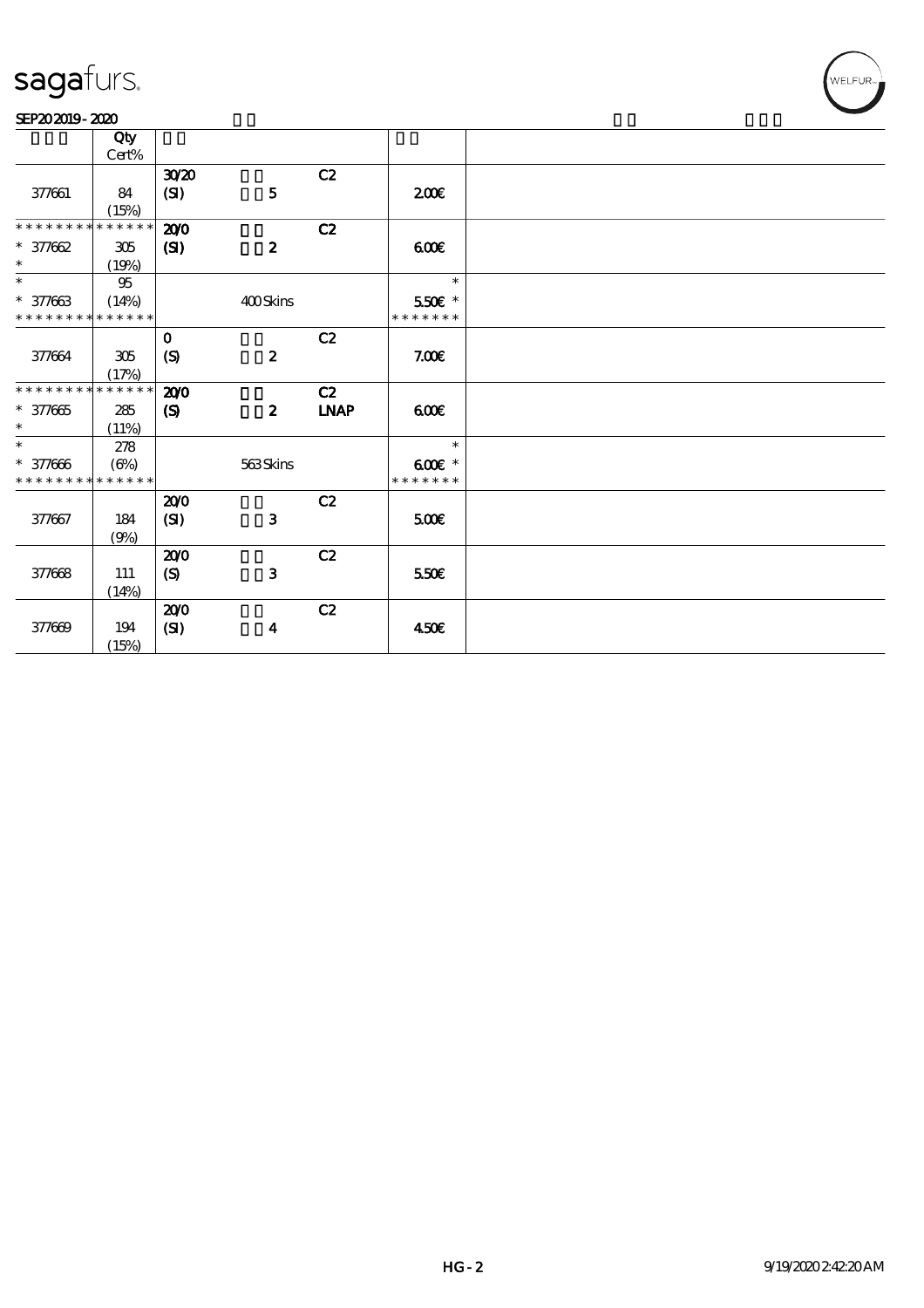|                             | Qty                        |                             |                  |             |                      |  |
|-----------------------------|----------------------------|-----------------------------|------------------|-------------|----------------------|--|
|                             | Cert%                      |                             |                  |             |                      |  |
|                             |                            | $\boldsymbol{\omega}$       |                  | C2          |                      |  |
| 377701                      | 94                         | $\boldsymbol{S}$            |                  |             | 1800E                |  |
| * * * * * * * *             | (7%)<br>* * * * * *        |                             |                  |             |                      |  |
|                             |                            | 40 <sup>20</sup>            |                  | C2          |                      |  |
| * 377702<br>$\ast$          | $205\,$                    | (S)                         |                  |             | 1500€                |  |
| $\ast$                      | (2%)                       |                             |                  |             | $\ast$               |  |
| $* 3770B$                   | 180                        |                             | $\boldsymbol{2}$ |             | 1450€ *              |  |
| $\ast$                      | (4%)                       |                             |                  |             | $\ast$               |  |
| $\ast$                      | 173                        |                             |                  |             | $\ast$               |  |
| * 37704                     | (2%)                       |                             | 558Skins         |             | 1450€ *              |  |
| * * * * * * * * * * * * * * |                            |                             |                  |             | * * * * * * *        |  |
|                             |                            | $\boldsymbol{\mathfrak{D}}$ |                  | C2          |                      |  |
| 377705                      | 107                        | (SI)                        | WB1              | <b>LNAP</b> | 1000E                |  |
|                             | $(O\%)$                    |                             |                  |             |                      |  |
| * * * * * * * *             | * * * * * *                | $\boldsymbol{\mathfrak{D}}$ |                  | C2          |                      |  |
| $* 37706$                   | 205                        | $\boldsymbol{\mathcal{S}}$  |                  |             | <b>1500€</b>         |  |
| $\ast$                      | $(\Theta)$                 |                             |                  |             |                      |  |
| $\ast$                      |                            |                             |                  |             | $\ast$               |  |
| $* 37707$                   | 180                        |                             | $\boldsymbol{2}$ |             | 1450€ *              |  |
| $\ast$                      | (10%)                      |                             |                  |             | $\ast$               |  |
| $\overline{\ast}$           | 72                         |                             |                  |             | $\ast$               |  |
| $* 37708$                   | (12%)                      |                             | 457Skins         |             | 1450€ *              |  |
| * * * * * * * *             | * * * * * *                |                             |                  |             | * * * * * * *        |  |
|                             |                            | 40'30                       |                  | C2          |                      |  |
| 377709                      | 105                        | $\boldsymbol{S}$            | WB1              |             | 1350E                |  |
|                             | $(O\%)$                    |                             |                  |             |                      |  |
| * * * * * * * *             | * * * * * *                | $\boldsymbol{\mathfrak{D}}$ |                  | C2          |                      |  |
| $* 377710$                  | 265                        | (S)                         |                  |             | 1000E                |  |
| $\ast$                      | $(O\%)$                    |                             |                  |             |                      |  |
| $\ast$                      | 189                        |                             |                  |             | $\ast$               |  |
| $* 377711$                  | $(0\%)$                    |                             | 454 Skins        |             | 950€ *               |  |
| * * * * * * * *             | * * * * * *                |                             |                  |             | * * * * * * *        |  |
| * * * * * * * *             | * * * * * *                | $\boldsymbol{\mathfrak{D}}$ |                  | C2          |                      |  |
| $* 377712$                  | 265                        | (S)                         | <b>INAP</b>      |             | 850E                 |  |
| $\ast$                      | $(0\%)$                    |                             |                  |             |                      |  |
| $\ast$                      | 98                         |                             |                  |             |                      |  |
| $* 377713$                  | $(O\%)$                    |                             | 363Skins         |             | 800€ *               |  |
| * * * * * * * * * * * * * * |                            |                             |                  |             | * * * * * * *        |  |
| * * * * * * * * * * * * * * |                            | 3020                        |                  | C2          |                      |  |
| $* 377714$                  | 265                        | $\mathbf{I}$                |                  |             | 7.00E                |  |
| $\ast$                      | $(O\%)$                    |                             |                  |             |                      |  |
| $\ast$                      | 193                        |                             |                  |             | $\ast$               |  |
| $* 377715$                  | $(O\!/\!\!\delta)$         |                             | 458Skins         |             | $7.00E$ *            |  |
| * * * * * * * *             | * * * * * *<br>* * * * * * |                             |                  |             | * * * * * * *        |  |
| * * * * * * * *             |                            | $\boldsymbol{\mathbf{z}}$   |                  | C2          |                      |  |
| $* 377716$<br>$\ast$        | 245                        | $\boldsymbol{S}$            |                  |             | 11.50€               |  |
| $\ast$                      | $(O\%)$                    |                             |                  |             | $\ast$               |  |
|                             |                            |                             |                  |             |                      |  |
| $* 377717$<br>$\ast$        | 220                        |                             | $\boldsymbol{2}$ |             | $11.00E$ *<br>$\ast$ |  |
| $\ast$                      | $(O\!/\!\!\delta)$<br>107  |                             |                  |             | $\ast$               |  |
| $* 377718$                  | $(O\%)$                    |                             | 572Skins         |             | $11.50E$ *           |  |
| * * * * * * * *             | * * * * * *                |                             |                  |             | * * * * * * *        |  |
| * * * * * * * *             | * * * * * *                | $\boldsymbol{\mathbf{z}}$   |                  | C2          |                      |  |
| * 377719                    | 245                        | $\boldsymbol{S}$            | <b>LNAP</b>      |             | 900E                 |  |
| $\ast$                      | (O <sub>0</sub> )          |                             |                  |             |                      |  |
| $\ast$                      | 37                         |                             |                  |             | $\ast$               |  |
| $* 377720$                  | $(O\%)$                    |                             | 282Skins         |             | 850€ *               |  |
| * * * * * * * * * * * * * * |                            |                             |                  |             | * * * * * * *        |  |
|                             |                            |                             |                  |             |                      |  |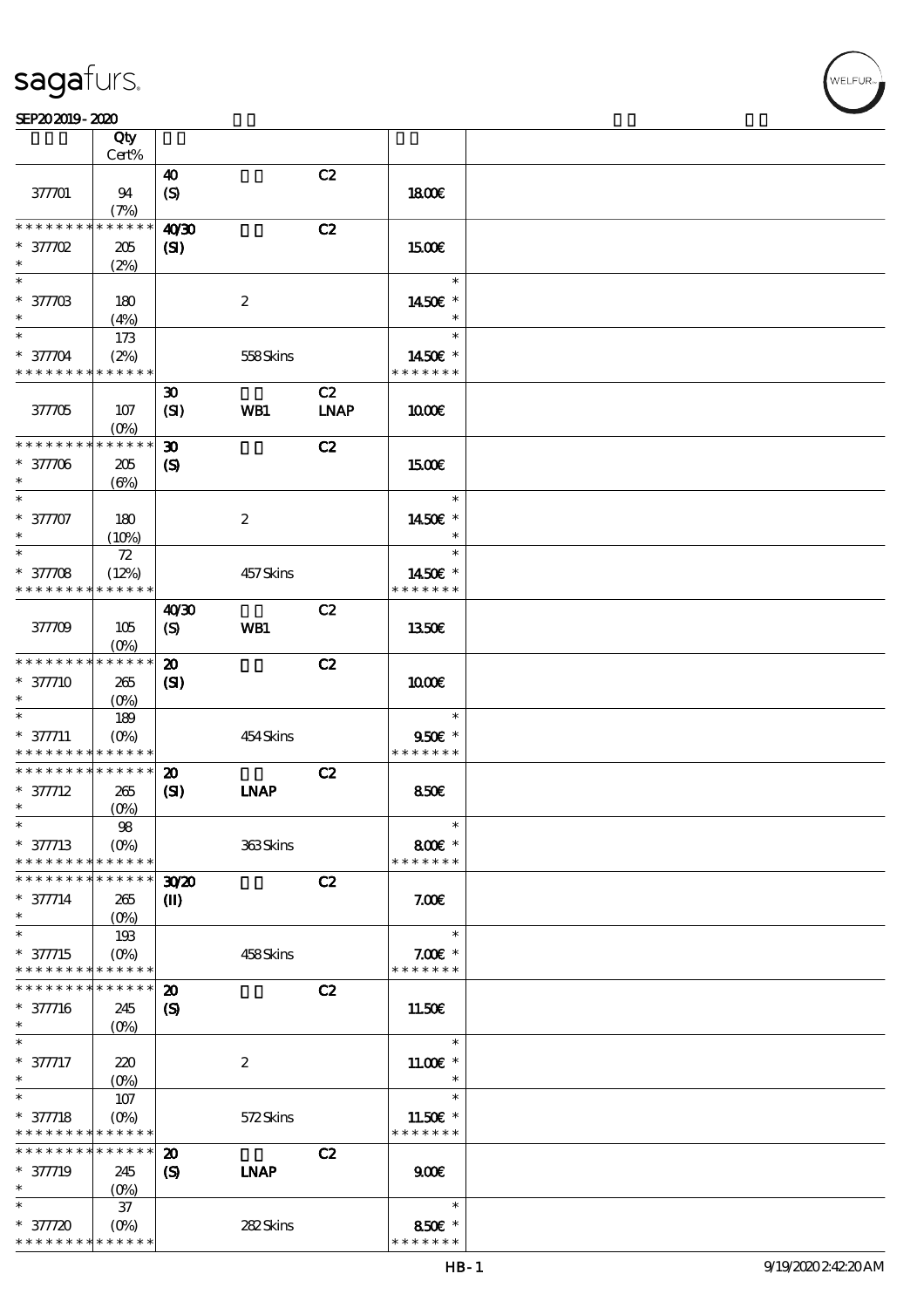WELFUR

|                                            | Qty                |                             |                  |                              |               |  |
|--------------------------------------------|--------------------|-----------------------------|------------------|------------------------------|---------------|--|
|                                            | Cert%              |                             |                  |                              |               |  |
| * * * * * * * *                            | * * * * * *        | $\boldsymbol{\mathfrak{D}}$ |                  | C2                           |               |  |
| $* 377721$                                 | 245                | $\boldsymbol{S}$            | WB1              |                              | 950E          |  |
| $\ast$                                     | $(O\!/\!\!\delta)$ |                             |                  |                              |               |  |
| $\ast$                                     | ${\bf 36}$         |                             |                  |                              | $\ast$        |  |
| $* 377722$                                 | $(O\%)$            |                             | 281 Skins        |                              | 950€ *        |  |
| * * * * * * * * <mark>* * * * * *</mark> * |                    |                             |                  |                              | * * * * * * * |  |
| * * * * * * * *                            | * * * * * *        | $\mathbf 0$                 |                  | C2                           |               |  |
| $* 377723$                                 | 285                | $\mathbf{C}$                |                  |                              | 500€          |  |
| $\ast$                                     | $(0\%)$            |                             |                  |                              |               |  |
| $\ast$                                     | 124                |                             |                  |                              | $\ast$        |  |
| $* 377724$                                 | $(O\%)$            |                             | 409Skins         |                              | 500€ *        |  |
| * * * * * * * * * * * * * *                |                    |                             |                  |                              | * * * * * * * |  |
| * * * * * * * * * * * * * *                |                    | $\mathbf 0$                 |                  | C2                           |               |  |
|                                            |                    |                             |                  |                              |               |  |
| $* 377725$                                 | 265                | $\boldsymbol{\mathcal{S}}$  |                  |                              | 7.50E         |  |
| $\ast$                                     | (O <sub>0</sub> )  |                             |                  |                              |               |  |
| $\ast$                                     | $5\!3$             |                             |                  |                              | $\ast$        |  |
| $* 377726$                                 | $(O\%)$            |                             | 318Skins         |                              | $7.00E$ *     |  |
| * * * * * * * *                            | * * * * * *        |                             |                  |                              | * * * * * * * |  |
|                                            |                    |                             |                  |                              |               |  |
|                                            |                    | 40'30                       |                  | C2                           |               |  |
| 377728                                     | 158                | (SI)                        | $\pmb{2}$        |                              | 950E          |  |
|                                            | (O <sub>0</sub> )  |                             |                  |                              |               |  |
|                                            |                    | 40'30                       |                  | C2                           |               |  |
| 377729                                     | 144                | $\boldsymbol{\mathrm{(S)}}$ | $\pmb{2}$        |                              | 11.00E        |  |
|                                            | $(O\%)$            |                             |                  |                              |               |  |
| * * * * * * * *                            | * * * * * *        | $\boldsymbol{\mathfrak{D}}$ |                  | C2                           |               |  |
| $* 377730$                                 | 265                | (S)                         | $\boldsymbol{z}$ |                              | 7.00E         |  |
| $\ast$                                     | $(O\%)$            |                             |                  |                              |               |  |
| $\ast$                                     | 113                |                             |                  |                              | $\ast$        |  |
| $* 377731$                                 | $(O\%)$            |                             | 378Skins         |                              | $7.00E$ *     |  |
| * * * * * * * * <mark>* * * * * *</mark>   |                    |                             |                  |                              | * * * * * * * |  |
|                                            |                    | $\boldsymbol{\mathbf{z}}$   |                  | C2                           |               |  |
|                                            |                    |                             |                  |                              |               |  |
| 377732                                     | 118                | (SI)                        | $\mathbf{3}$     | $\ensuremath{\mathbf{INAP}}$ | 400           |  |
|                                            | $(O\!/\!o)$        |                             |                  |                              |               |  |
|                                            |                    | $\boldsymbol{\mathfrak{D}}$ |                  | C2                           |               |  |
| 377733                                     | $255\,$            | (SI)                        | $\boldsymbol{4}$ |                              | 400E          |  |
|                                            | $(0\%)$            |                             |                  |                              |               |  |
|                                            |                    | ${\bf 20}$                  |                  | C2                           |               |  |
| 377734                                     | 99                 | (SI)                        | ${\bf 5}$        |                              | 300E          |  |
|                                            | $(0\%)$            |                             |                  |                              |               |  |
|                                            |                    | $\pmb{\mathcal{Z}}$         |                  | $\mathbf{C2}$                |               |  |
| 37735                                      | 156                | (S)                         | $\boldsymbol{2}$ |                              | 850E          |  |
|                                            | $(0\%)$            |                             |                  |                              |               |  |
|                                            |                    | $\pmb{\mathfrak{D}}$        |                  | C2                           |               |  |
| 377736                                     | 148                | (SI)                        | SHE <sub>2</sub> | $\ensuremath{\mathbf{INAP}}$ | 400E          |  |
|                                            | $(O\%)$            |                             |                  |                              |               |  |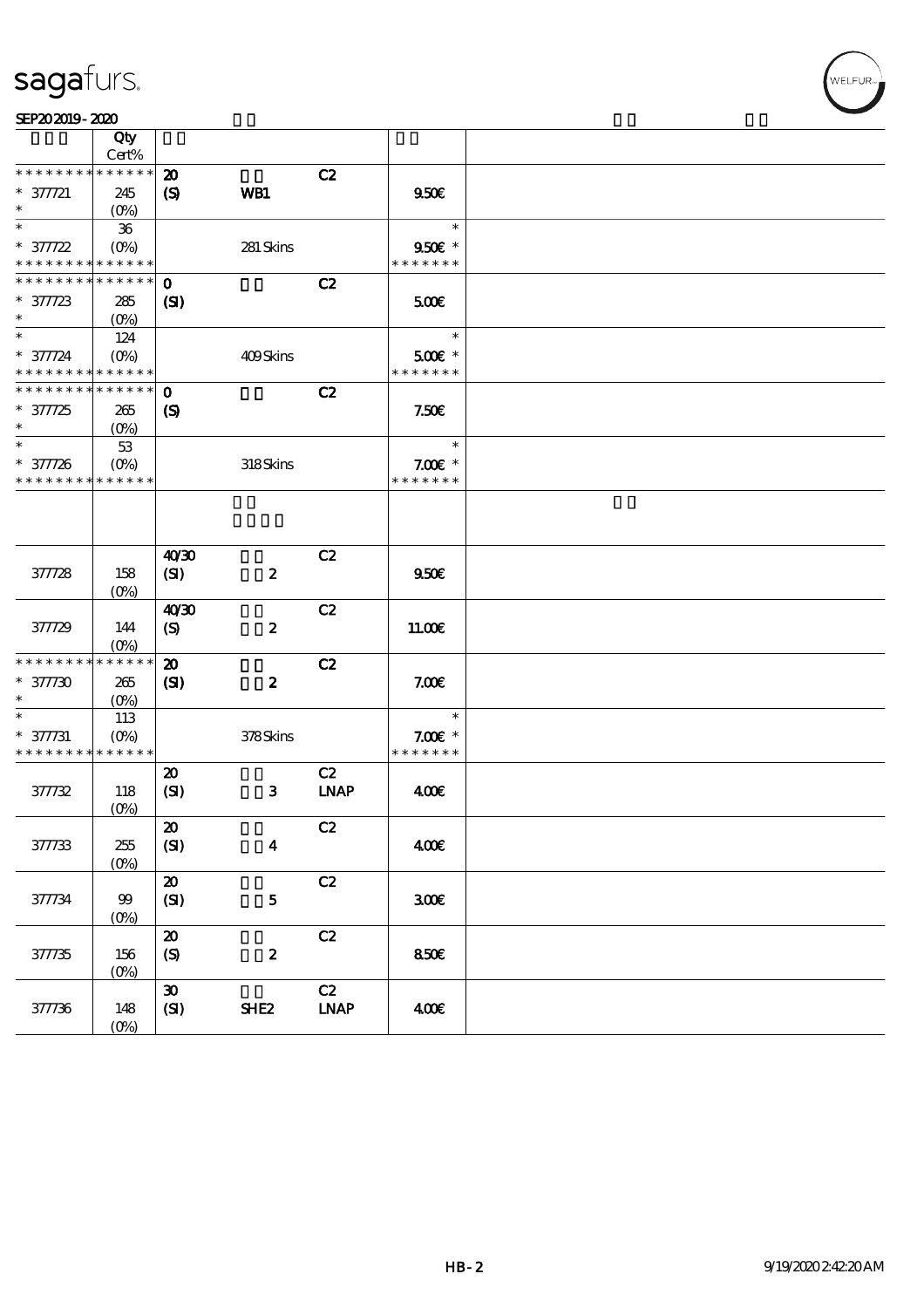|                                          | Qty             |                             |                           |     |                    |  |
|------------------------------------------|-----------------|-----------------------------|---------------------------|-----|--------------------|--|
|                                          | Cert%           |                             |                           |     |                    |  |
| * * * * * * *                            | * * * * * *     | 5040                        |                           | C2  |                    |  |
| $* 377761$                               | 205             | (S)                         | $\mathbf{1}$              |     | 2000€              |  |
| $\ast$                                   | (4%)            |                             |                           |     |                    |  |
| $\ast$                                   | 127             |                             |                           |     | $\ast$             |  |
| $* 377762$                               | (2%)            |                             | 332Skins                  |     | $2000$ $*$         |  |
| * * * * * * * * <mark>* * * * * *</mark> |                 |                             |                           |     | * * * * * * *      |  |
| * * * * * * * *                          | $* * * * * * *$ | 5040                        |                           | C2  |                    |  |
| $* 377763$                               | 205             | $\boldsymbol{\mathcal{S}}$  | $\mathbf{1}$              |     | 22.00E             |  |
| $\ast$                                   | (2%)            |                             |                           |     |                    |  |
| $\ast$                                   |                 |                             |                           |     | $\ast$             |  |
| $* 377764$                               | 180             |                             | $\boldsymbol{2}$          |     | 2200E *            |  |
|                                          | (10%)           |                             |                           |     | $\ast$             |  |
| $\overline{\ast}$                        | 174             |                             |                           |     | $\ast$             |  |
| $* 377765$                               | (9%)            |                             | 559Skins                  |     | 22.00€ *           |  |
| * * * * * * * *                          | * * * * * *     |                             |                           |     | * * * * * * *      |  |
| * * * * * * * *                          | * * * * * *     | 5040                        |                           | C2  |                    |  |
| $* 377766$                               | 205             | $\boldsymbol{\mathcal{S}}$  | $\boldsymbol{z}$          |     | 2300E              |  |
| $\ast$                                   | (9%)            |                             |                           |     |                    |  |
| $\ast$                                   | 65              |                             |                           |     | $\ast$             |  |
| $* 377767$                               | (7%)            |                             | 270Skins                  |     | 22.50€ *           |  |
| * * * * * * * *                          | * * * * * *     |                             |                           |     | * * * * * * *      |  |
|                                          |                 | 5040                        |                           | C2  |                    |  |
| 377768                                   | 159             | $\boldsymbol{S}$            | $\mathbf{1}$              | WB1 | 2000               |  |
|                                          | $(O\%)$         |                             |                           |     |                    |  |
| * * * * * * * * * * * * * *              |                 | $\boldsymbol{\mathfrak{D}}$ |                           | C2  |                    |  |
| $* 377709$                               | 225             | $\mathbf{C}$                | $\mathbf{1}$              |     | 17.00E             |  |
| $\ast$                                   | (3%)            |                             |                           |     |                    |  |
| $\ast$                                   |                 |                             |                           |     | $\ast$             |  |
| $* 37770$                                | 200             |                             | $\boldsymbol{2}$          |     | 17.00 £*           |  |
|                                          | (3%)            |                             |                           |     | $\ast$             |  |
|                                          | $99$            |                             |                           |     | $\ast$             |  |
| $* 377771$                               | (1%)            |                             | 524Skins                  |     | 1650E *            |  |
| * * * * * * * * * * * * * *              |                 |                             |                           |     | * * * * * * *      |  |
|                                          |                 | $\boldsymbol{\mathfrak{D}}$ |                           | C2  |                    |  |
| 37772                                    | 153             | (SI)                        | $\mathbf{1}$              | WB1 | 1550€              |  |
|                                          | $(0\%)$         |                             |                           |     |                    |  |
| ******** <mark>******</mark>             |                 | $\boldsymbol{\mathfrak{D}}$ |                           | C2  |                    |  |
| $^*$ 377773                              | 205             | $\boldsymbol{S}$            | $\mathbf{1}$              |     | 17.00E             |  |
| $\ast$                                   |                 |                             |                           |     |                    |  |
| $\ast$                                   | (3%)            |                             |                           |     | $\ast$             |  |
|                                          |                 |                             |                           |     |                    |  |
| $* 377774$<br>$\ast$                     | 180             |                             | $\boldsymbol{2}$          |     | 17.00 £*<br>$\ast$ |  |
| $\ast$                                   | $(O\%)$         |                             |                           |     | $\ast$             |  |
|                                          |                 |                             |                           |     |                    |  |
| $* 37775$<br>$\ast$                      | 180             |                             | $\ensuremath{\mathbf{3}}$ |     | 17.00 £*<br>$\ast$ |  |
|                                          | (2%)            |                             |                           |     |                    |  |
| $\ast$                                   | 162             |                             |                           |     | $\ast$             |  |
| $* 377776$                               | (3%)            |                             | 727 Skins                 |     | 17.00€ *           |  |
| * * * * * * * * * * * * * *              |                 |                             |                           |     | * * * * * * *      |  |
| * * * * * * * *                          | * * * * * *     | $\boldsymbol{\mathfrak{D}}$ |                           | C2  |                    |  |
| $* 377777$                               | 205             | $\boldsymbol{\mathcal{S}}$  | $\boldsymbol{z}$          |     | 1900E              |  |
| $\ast$                                   | (6%)            |                             |                           |     |                    |  |
| $\ast$                                   | 200             |                             |                           |     | $\ast$             |  |
| $* 37778$                                | (4%)            |                             | 405Skins                  |     | 1900€ *            |  |
| * * * * * * * * <mark>* * * * * *</mark> |                 |                             |                           |     | * * * * * * *      |  |
| * * * * * * * *                          | * * * * * *     | $\boldsymbol{\mathfrak{D}}$ |                           | C2  |                    |  |
| $* 37779$                                | 205             | $\boldsymbol{\mathrm{(S)}}$ | $\mathbf{1}$              | WB1 | 1600E              |  |
| $\ast$                                   | $(0\%)$         |                             |                           |     |                    |  |
| $\ast$                                   |                 |                             |                           |     | $\ast$             |  |
| $* 37780$                                | 180             |                             | $\boldsymbol{2}$          |     | 1600 *             |  |
| $\ast$                                   | $(O\%)$         |                             |                           |     | $\ast$             |  |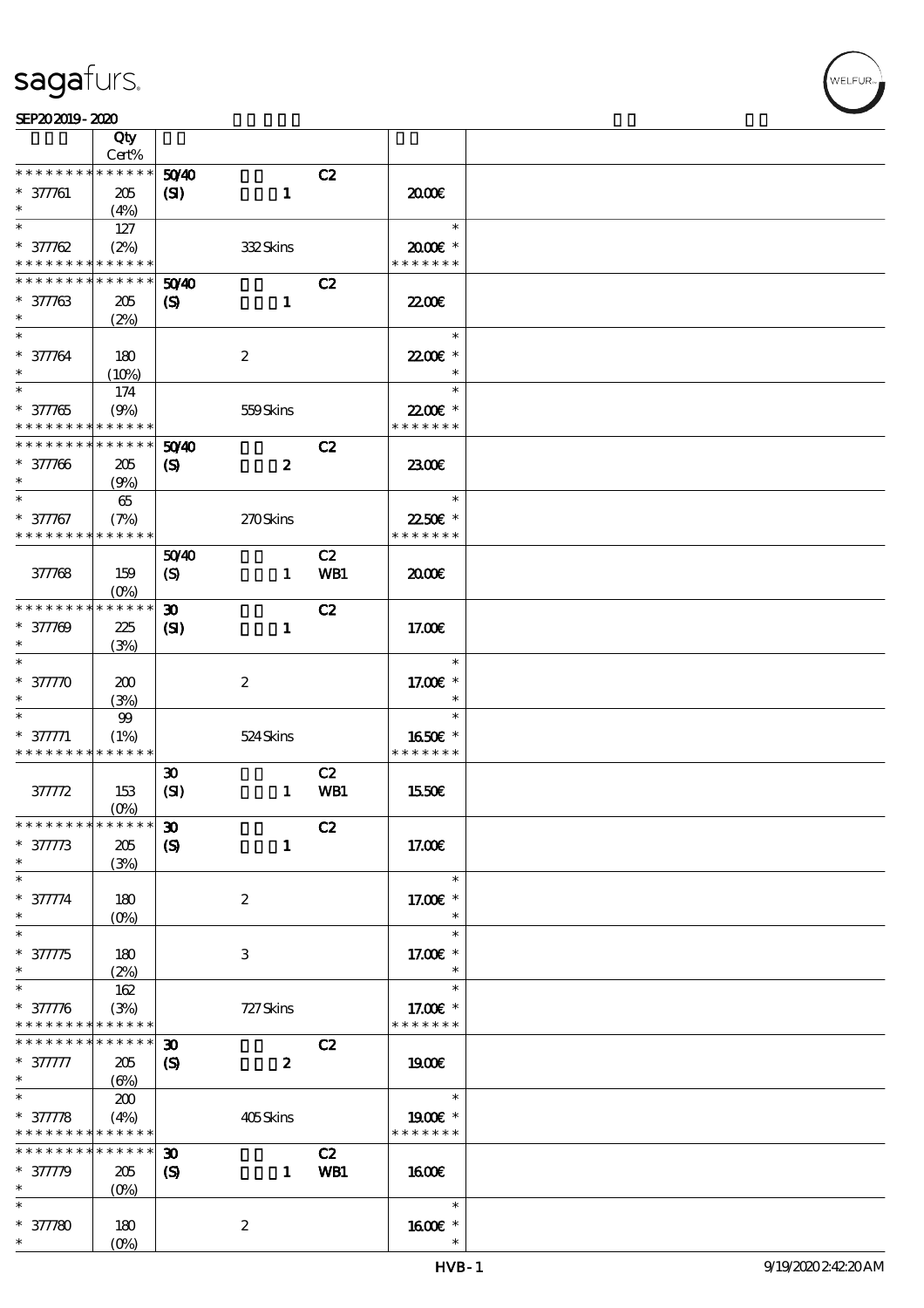|                                                                | Qty<br>Cert%       |                                                          |                  |                        |                                    |  |
|----------------------------------------------------------------|--------------------|----------------------------------------------------------|------------------|------------------------|------------------------------------|--|
| $\ast$                                                         |                    | $\boldsymbol{\mathfrak{D}}$                              |                  | C2                     | $\ast$                             |  |
| $* 377781$<br>$\ast$                                           | 180<br>$(0\%)$     | (S)                                                      | $\mathbf{1}$     | WB1                    | 1600€ *<br>$\ast$                  |  |
| $\ast$                                                         | 58                 |                                                          |                  |                        | $\ast$                             |  |
| $* 37782$                                                      | $(0\%)$            |                                                          | 623Skins         |                        | 1550€ *                            |  |
| * * * * * * * * * * * * * *                                    |                    |                                                          |                  |                        | * * * * * * *                      |  |
| 377783                                                         | 285<br>$(O\%)$     | $\boldsymbol{\mathbf{z}}$<br>(SI)                        | $\mathbf{1}$     | C2                     | 1350E                              |  |
| * * * * * * * * * * * * * *<br>$* 377784$<br>$\ast$            | 245<br>$(O\%)$     | $\boldsymbol{\mathfrak{D}}$<br>$\boldsymbol{S}$          | $\mathbf{1}$     | C2                     | 1450E                              |  |
| $\overline{\ast}$<br>$* 377785$<br>$\ast$                      | 220<br>$(0\%)$     |                                                          | $\boldsymbol{2}$ |                        | $\ast$<br>1450€ *<br>$\ast$        |  |
| $\ast$<br>$* 377786$<br>$\ast$                                 | 220<br>$(O\!/\!o)$ |                                                          | $\,3$            |                        | $\ast$<br>1450E *<br>$\ast$        |  |
| $\ast$<br>$* 377787$<br>$\ast$                                 | 220<br>$(O\!/\!o)$ |                                                          | $\boldsymbol{4}$ |                        | $\ast$<br>1450€ *<br>$\ast$        |  |
| $\ast$<br>$* 377788$<br>$\ast$                                 | 220<br>$(0\%)$     |                                                          | $\mathbf 5$      |                        | $\ast$<br>1450€ *<br>$\ast$        |  |
| $\ast$<br>$* 377789$<br>$\ast$                                 | 220<br>$(O\%)$     |                                                          | $\boldsymbol{6}$ |                        | $\ast$<br>1400€ *<br>$\ast$        |  |
| $\ast$<br>$* 377790$<br>* * * * * * * * * * * * * *            | 127<br>$(O\%)$     |                                                          | 1472Skins        |                        | $\ast$<br>1400€ *<br>* * * * * * * |  |
| * * * * * * * * * * * * * *<br>$* 377791$<br>$*$               | 245<br>(0%)        | $\boldsymbol{\mathbf{z}}$<br>$\boldsymbol{\mathrm{(S)}}$ | $\boldsymbol{z}$ | C2                     | <b>1650€</b>                       |  |
| $\ast$<br>$* 377792$<br>* * * * * * * * * * * * * *            | 225<br>$(O\%)$     |                                                          | 470Skins         |                        | $\ast$<br>1600E *<br>* * * * * * * |  |
| *************** 0<br>$* 377798$<br>$\ast$                      | 245<br>$(0\%)$     | $\boldsymbol{\mathrm{(S)}}$                              | $\mathbf{1}$     | C2                     | 11.00E                             |  |
| $\ast$<br>$* 377794$<br>$\ast$                                 | 220<br>$(O\%)$     |                                                          | $\boldsymbol{2}$ |                        | $\ast$<br>$11.00E$ *<br>$\ast$     |  |
| $\ast$<br>$* 377795$<br>* * * * * * * * * * * * * *            | 91<br>$(O\!/\!o)$  |                                                          | 556Skins         |                        | $\ast$<br>1050E *<br>* * * * * * * |  |
|                                                                |                    |                                                          |                  |                        |                                    |  |
| * * * * * * * * * * * * * *<br>$* 377797$<br>$*$               | 205<br>$(0\%)$     | 40'30<br>$\boldsymbol{\mathrm{(S)}}$                     | $\mathbf{1}$     | C2<br>WB <sub>2</sub>  | 1400E                              |  |
| $\overline{\ast}$<br>$* 377798$<br>* * * * * * * * * * * * * * | $31\,$<br>$(O\%)$  |                                                          | 236Skins         |                        | $\ast$<br>1350€ *<br>* * * * * * * |  |
| 377799                                                         | 218<br>$(0\%)$     | 40'30<br>(S)                                             | $\mathbf{1}$     | C2<br>$\blacksquare$   | 17.50€                             |  |
| 377800                                                         | 213<br>$(O\%)$     | 40'30<br>(SI)                                            | $\mathbf{1}$     | C2<br>$\boldsymbol{z}$ | 1300E                              |  |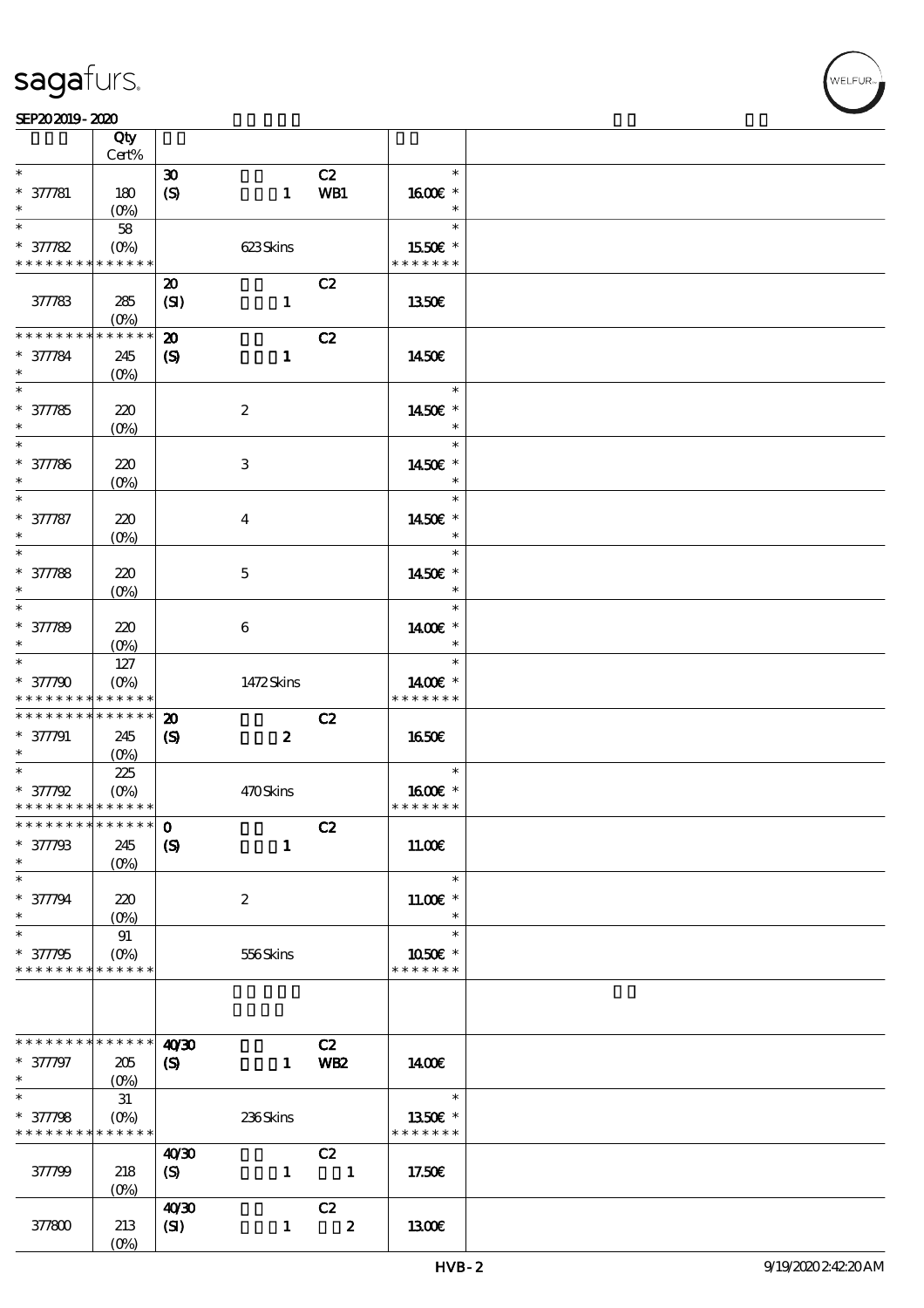#### SEP202019-2020

|                             | Qty                        |                             |          |                  |               |
|-----------------------------|----------------------------|-----------------------------|----------|------------------|---------------|
|                             | Cert%                      |                             |          |                  |               |
|                             |                            | 40'30                       |          | C2               |               |
| 377801                      | 117                        | (S)                         | 1        | $\boldsymbol{z}$ | 1450E         |
|                             | $(0\%)$                    |                             |          |                  |               |
| * * * * * * *               | * * * * * *                |                             |          |                  |               |
|                             |                            | $\boldsymbol{\mathfrak{D}}$ |          | C2               |               |
| * 377802                    | 245                        | $\boldsymbol{S}$            | 1        | 1                | 1300          |
| $\ast$                      | $(0\%)$                    |                             |          |                  |               |
| $\ast$                      | 180                        |                             |          |                  | $\ast$        |
| $* 37780B$                  |                            |                             | 425Skins |                  | 1300E *       |
| * * * * * * * * * * * * * * |                            |                             |          |                  | * * * * * * * |
|                             |                            |                             |          |                  |               |
|                             |                            | $\boldsymbol{\mathfrak{D}}$ |          | C2               |               |
| 377804                      | 149                        | (S)                         | 1        | 3                | 7.00E         |
|                             | $(0\%)$                    |                             |          |                  |               |
| * * * * * * * *             | $\ast\ast\ast\ast\ast\ast$ | 40'30                       |          | C2               |               |
| $* 377805$                  | 205                        | $\boldsymbol{\mathcal{S}}$  | 1        | SHE <sub>2</sub> | 1400€         |
| $\ast$                      |                            |                             |          |                  |               |
|                             | $(0\%)$                    |                             |          |                  |               |
| $\ast$                      | 117                        |                             |          |                  | $\ast$        |
| $* 377806$                  |                            |                             | 322Skins |                  | 1350E *       |
| * * * * * * * * * * * * * * |                            |                             |          |                  | * * * * * * * |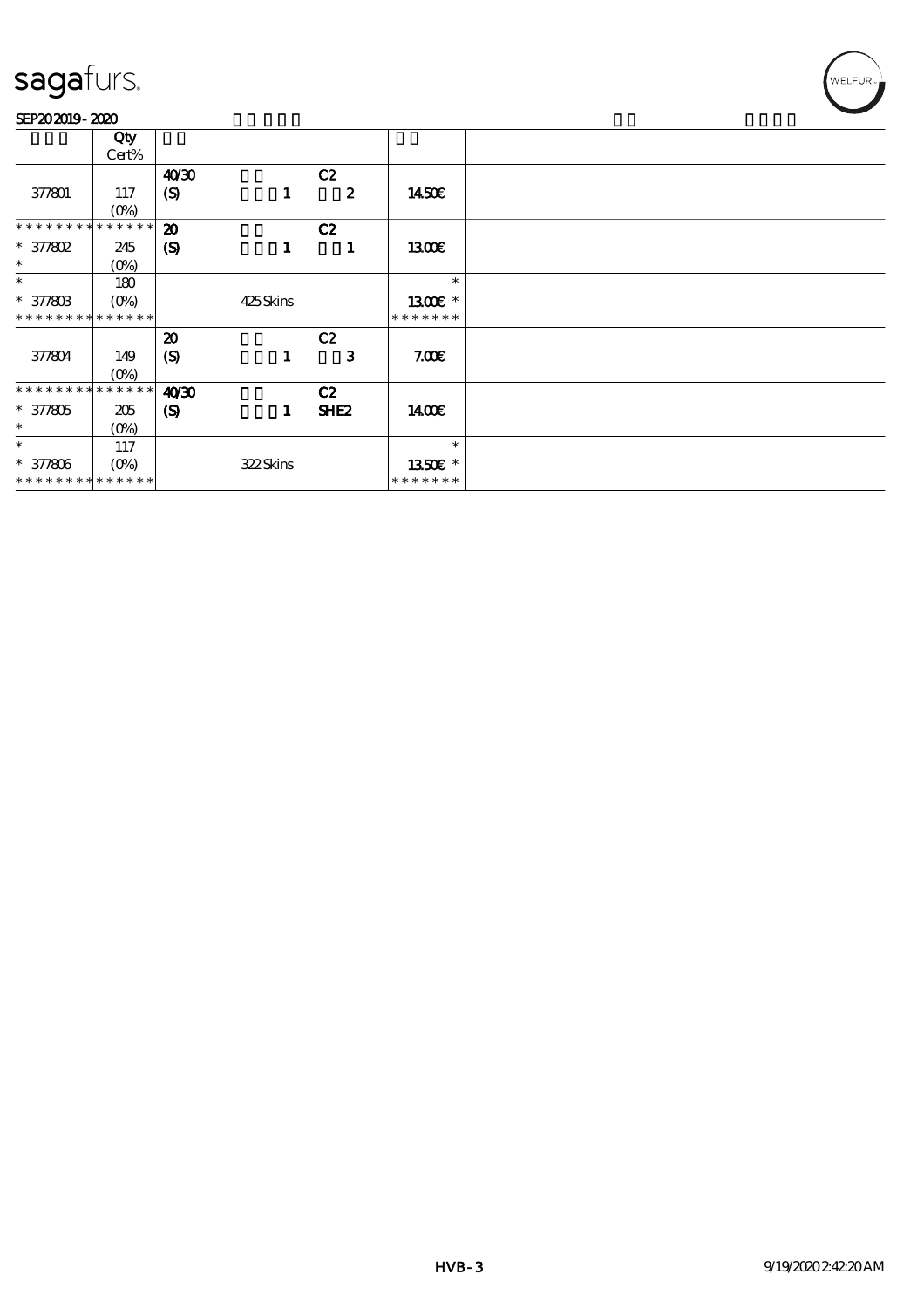| sagafurs.      |              |                             |                  |                |              | WELFUR <sub>™</sub> |
|----------------|--------------|-----------------------------|------------------|----------------|--------------|---------------------|
| SEP202019-2020 |              |                             |                  |                |              | Female              |
|                | Qty<br>Cert% |                             |                  |                |              |                     |
|                |              | $\boldsymbol{\mathfrak{D}}$ | $\boldsymbol{X}$ | C1/C2          |              |                     |
| 477001         | 130          | ${\bf s}$                   |                  |                | 1600E        |                     |
|                | (5%)         |                             |                  |                |              |                     |
|                |              | $\boldsymbol{\mathfrak{D}}$ |                  | C <sub>3</sub> |              |                     |
| 477002         | 121          | <b>SAGA</b>                 |                  |                | 1650E        |                     |
|                | (10%)        |                             |                  |                |              |                     |
|                |              | $\boldsymbol{\mathbf{z}}$   |                  | C2             |              |                     |
| 477003         | 238          | IA                          |                  | <b>LNAP</b>    | <b>1350€</b> |                     |
|                | (10%)        |                             |                  |                |              |                     |

╭  $\overline{\phantom{0}}$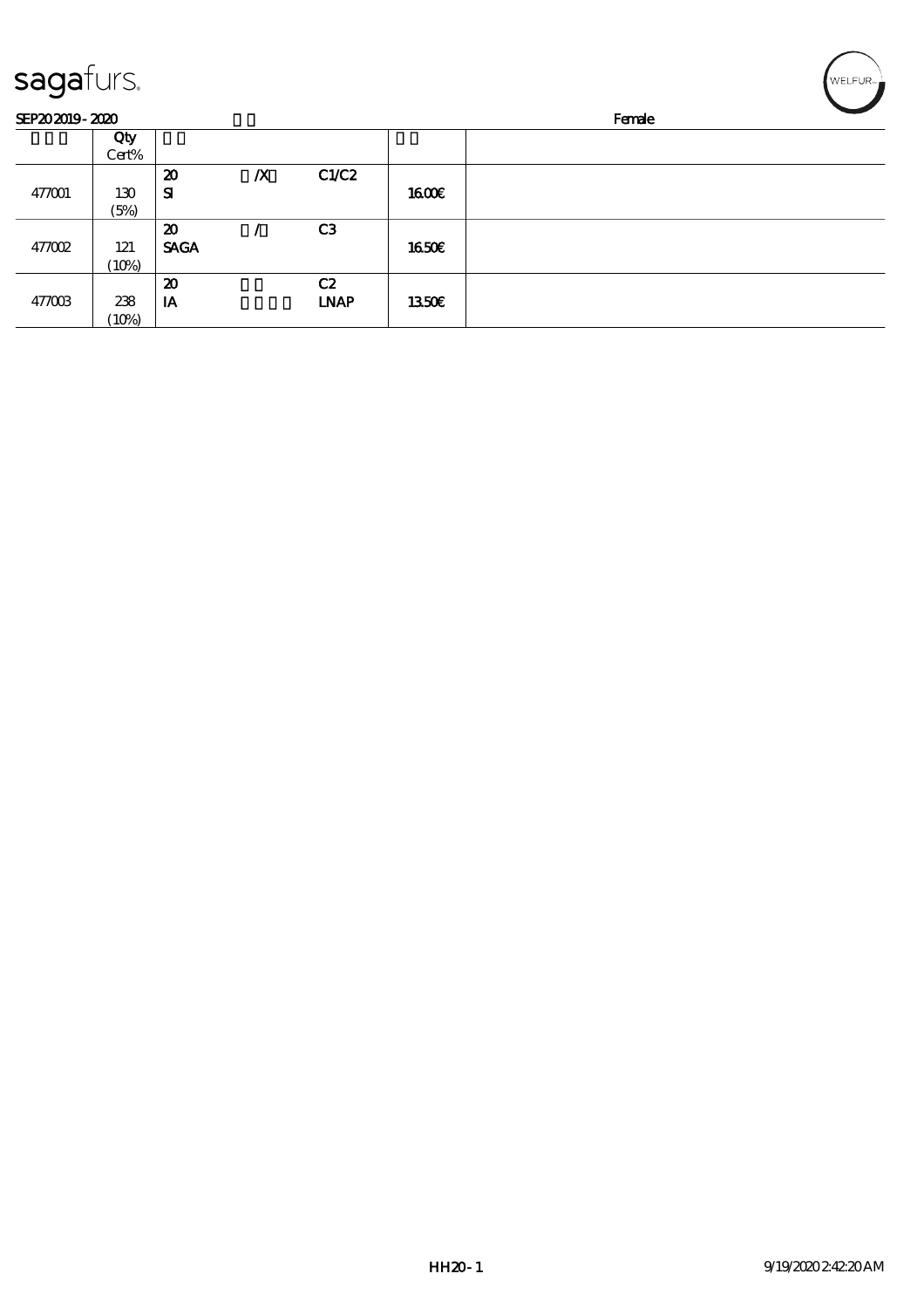|                              | Qty          |                                       |                  |             |               |  |
|------------------------------|--------------|---------------------------------------|------------------|-------------|---------------|--|
|                              | Cert%        |                                       |                  |             |               |  |
| 477041                       | 10B          | $\mathbf O$<br>${\bf S}$              |                  | C2          | 1050€         |  |
|                              | (3%)         |                                       |                  |             |               |  |
|                              |              | $\mathbf 0$                           | $\mathcal{L}$    | C1/C2       |               |  |
| 477042                       | $312\,$      | ${\bf S}$                             |                  |             | 1250€         |  |
|                              | (9%)         |                                       |                  |             |               |  |
|                              |              | $\mathbf O$                           |                  | C1/C2       |               |  |
| 477043                       | 289          | ${\bf s}$                             |                  |             | 1350€         |  |
|                              | (8%)         |                                       |                  |             |               |  |
| 477044                       | 167          | $\mathbf{o}$<br>${\bf s}$             | $\mathcal{T}$    | C3          | 11.50E        |  |
|                              | (34%)        |                                       |                  |             |               |  |
|                              |              | $\mathbf 0$                           |                  | C1/C2       |               |  |
| 477045                       | $93\,$       | ${\bf s}$                             |                  |             | 1400€         |  |
|                              | (16%)        |                                       |                  |             |               |  |
|                              |              | $\mathbf O$                           | $\boldsymbol{X}$ | C3          |               |  |
| 477046                       | 141          | ${\bf s}$                             |                  |             | 1400€         |  |
|                              | (8%)         |                                       | X / ZX           | C1/C2       |               |  |
| 477047                       | 142          | $\mathbf{o}$<br>${\bf s}$             |                  |             | 1450€         |  |
|                              | (5%)         |                                       |                  |             |               |  |
|                              |              | $\mathbf 0$                           |                  | C2          |               |  |
| 477048                       | 101          | $\rm I\hspace{-.1em}I\hspace{-.1em}I$ |                  |             | 950E          |  |
|                              | (27%)        |                                       |                  |             |               |  |
|                              |              | $\mathbf{O}$                          | $\mathbf x$      | C2          |               |  |
| 477049                       | 11           | <b>SAGA</b>                           |                  |             | 11.50€        |  |
|                              | (9%)         | $\mathbf{O}$                          |                  | C1/C2       |               |  |
| 477050                       | 200          | <b>SAGA</b>                           |                  |             | <b>140€</b>   |  |
|                              | (16%)        |                                       |                  |             |               |  |
|                              |              | $\mathbf{O}$                          | $\mathcal{F}$    | C3          |               |  |
| 477051                       | 399          | <b>SAGA</b>                           |                  |             | 1350€         |  |
|                              | (18%)        |                                       |                  |             |               |  |
| * * * * * * * *<br>$* 47052$ | * * * * * *  | $\mathbf{o}$                          | $\mathcal{L}$    | C2          |               |  |
| $\ast$                       | 445<br>(15%) | $\mathbf{I} \mathbf{A}$               |                  |             | 1300E         |  |
| $*$ $*$                      | 67           |                                       |                  |             | $\ast$        |  |
| $* 47063$                    | (19%)        |                                       | 512Skins         |             | 1250E *       |  |
| * * * * * * * *              | * * * * * *  |                                       |                  |             | * * * * * * * |  |
| * * * * * * * *              | ******       | $\mathbf 0$                           | $\boldsymbol{X}$ | C2          |               |  |
| $* 47054$<br>$\ast$          | 445          | IA                                    |                  |             | 1550€         |  |
| $\ast$                       | (9%)<br>106  |                                       |                  |             | $\ast$        |  |
| $* 47055$                    | (7%)         |                                       | 551 Skins        |             | 1550E *       |  |
| * * * * * * * *              | * * * * * *  |                                       |                  |             | * * * * * * * |  |
|                              |              | $\mathbf 0$                           |                  | C2          |               |  |
| 477056                       | 265          | IA                                    |                  | <b>LNAP</b> | 1000E         |  |
|                              | (13%)        |                                       |                  |             |               |  |
|                              |              | $\mathbf{O}$                          | $\mathcal{L}$    | C1/C2       |               |  |
| 477057                       | 335          | <b>SROY</b>                           |                  |             | 1450€         |  |
|                              | (20%)        | $\mathbf{O}$                          | $\mathcal{L}$    | C3          |               |  |
| 477058                       | 243          | <b>SROY</b>                           |                  |             | 1450€         |  |
|                              | (23%)        |                                       |                  |             |               |  |
|                              |              | $\mathbf{0}$                          | $X$ / $ZX$       | C1/C2       |               |  |
| 477059                       | 190          | <b>SROY</b>                           |                  |             | 1650€         |  |
|                              | (8%)         |                                       |                  |             |               |  |

 $SEP202019 - 2020$ 

sagafurs.

VELFUR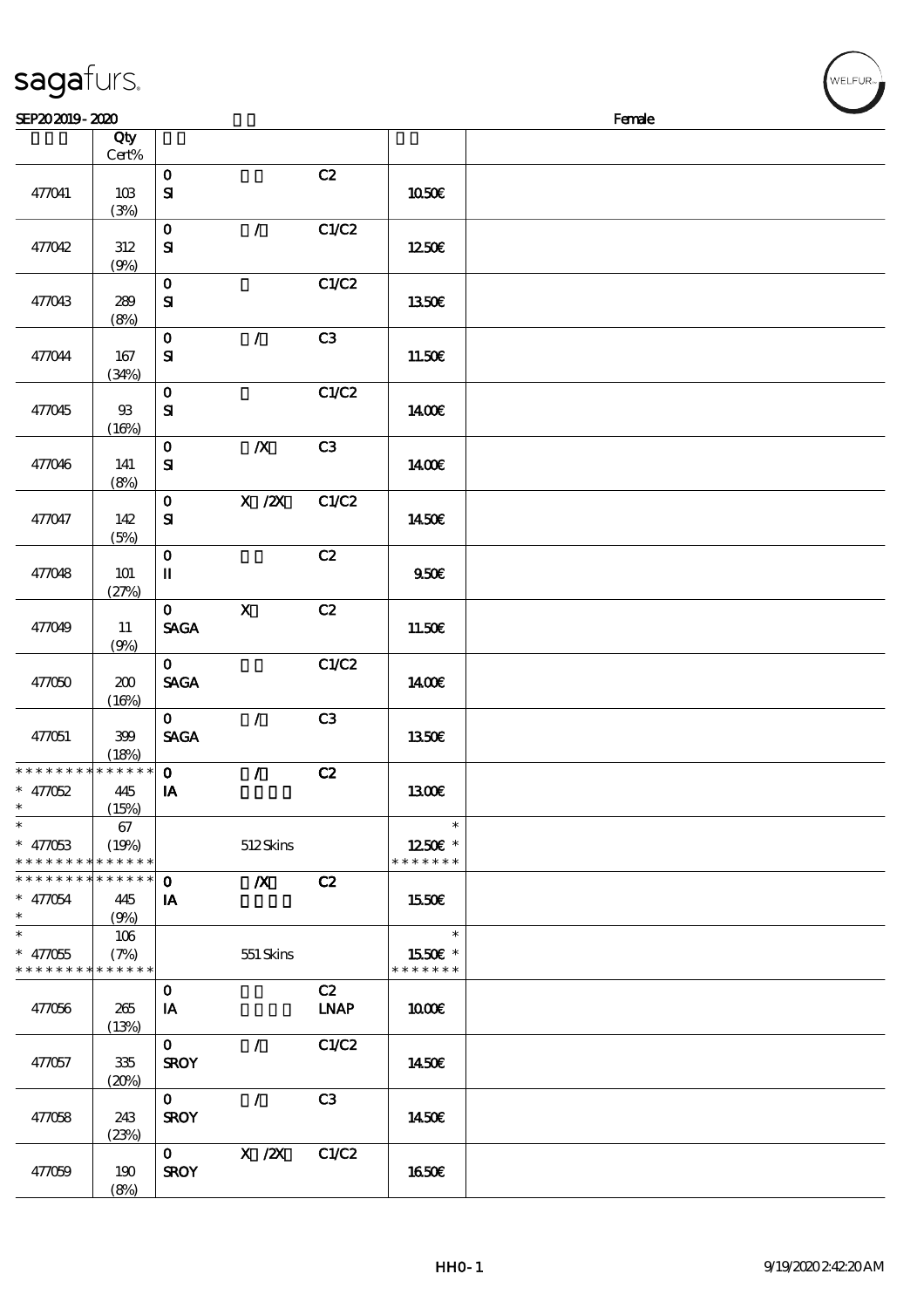| SEP202019-2020                                        |                   |                              |                  |                |                                    | Female |
|-------------------------------------------------------|-------------------|------------------------------|------------------|----------------|------------------------------------|--------|
|                                                       | Qty<br>$Cert\%$   |                              |                  |                |                                    |        |
| 477081                                                | 193<br>(91%)      | $\mathbf{1}$<br>${\bf s}$    |                  | C1/C2          | <b>1000€</b>                       |        |
| 477082                                                | 276<br>(14%)      | $\mathbf{1}$<br>${\bf s}$    | $\mathcal{L}$    | C1/C2          | 1050€                              |        |
| 477083                                                | 148<br>(15%)      | $\mathbf 1$<br>${\bf s}$     |                  | C1             | 11.00E                             |        |
| 477084                                                | 502<br>(6%)       | $\mathbf 1$<br>${\bf s}$     |                  | C1/C2          | 11.00E                             |        |
| 477085                                                | 441<br>(10%)      | $\mathbf{1}$<br>${\bf s}$    |                  | C2             | (11.00)                            |        |
| 477086                                                | 135<br>(40%)      | $\mathbf{1}$<br>${\bf S}$    | $\mathcal{L}$    | C3             | 950E                               |        |
| 477087                                                | 271<br>(5%)       | $\mathbf{1}$<br>${\bf s}$    |                  | C1/C2          | 1200E                              |        |
| 477088                                                | 105<br>(7%)       | $\mathbf{1}$<br>${\bf s}$    | $\boldsymbol{X}$ | C3             | 1050€                              |        |
| 477089                                                | 190<br>$(\Theta)$ | $\mathbf{1}$<br>$\bf S\!I$   | X / ZX           | C1/C2          | (1250E)                            |        |
| 477090                                                | 255<br>(63%)      | $O$ $1$<br>$\mathbf{S}$      |                  | C <sub>4</sub> | 7.00E                              |        |
| 477091                                                | 396<br>(9%)       | $\mathbf{1}$<br>$\mathbf{B}$ | $\mathcal{L}$    | C2             | (950)                              |        |
| 477092                                                | 386<br>(27%)      | $\mathbf{1}$<br>$\mathbf{B}$ |                  | $\mathbf{C2}$  | 950E                               |        |
| 477093                                                | 330<br>(43%)      | $\mathbf{1}$<br>П            |                  | C2             | 60E                                |        |
| 477094                                                | 159<br>(42%)      | $\mathbf{1}$<br><b>SAGA</b>  | $\mathbf{x}$     | C2             | (950)                              |        |
| 477095                                                | 382<br>(30%)      | 1<br><b>SAGA</b>             |                  | C1/C2          | 11.00E                             |        |
| 477096                                                | 130<br>(54%)      | 1<br><b>SAGA</b>             |                  | C3             | 1000E                              |        |
| 477097                                                | 172<br>(14%)      | 1<br><b>SAGA</b>             |                  | C1             | 1250E                              |        |
| * * * * * * * * * * * * * * *<br>$* 47008$<br>$\ast$  | 485<br>(15%)      | 1<br><b>SAGA</b>             |                  | C1/C2          | 1250E                              |        |
| $\ast$<br>* $47099$<br>* * * * * * * * * * * * * *    | 374<br>(14%)      |                              | 859Skins         |                | $\ast$<br>1200E *<br>* * * * * * * |        |
| * * * * * * * * * * * * * * *<br>$* 477100$<br>$\ast$ | 485<br>(16%)      | $\mathbf{1}$<br><b>SAGA</b>  |                  | C2             | 1250E                              |        |

,<br>WELFUR-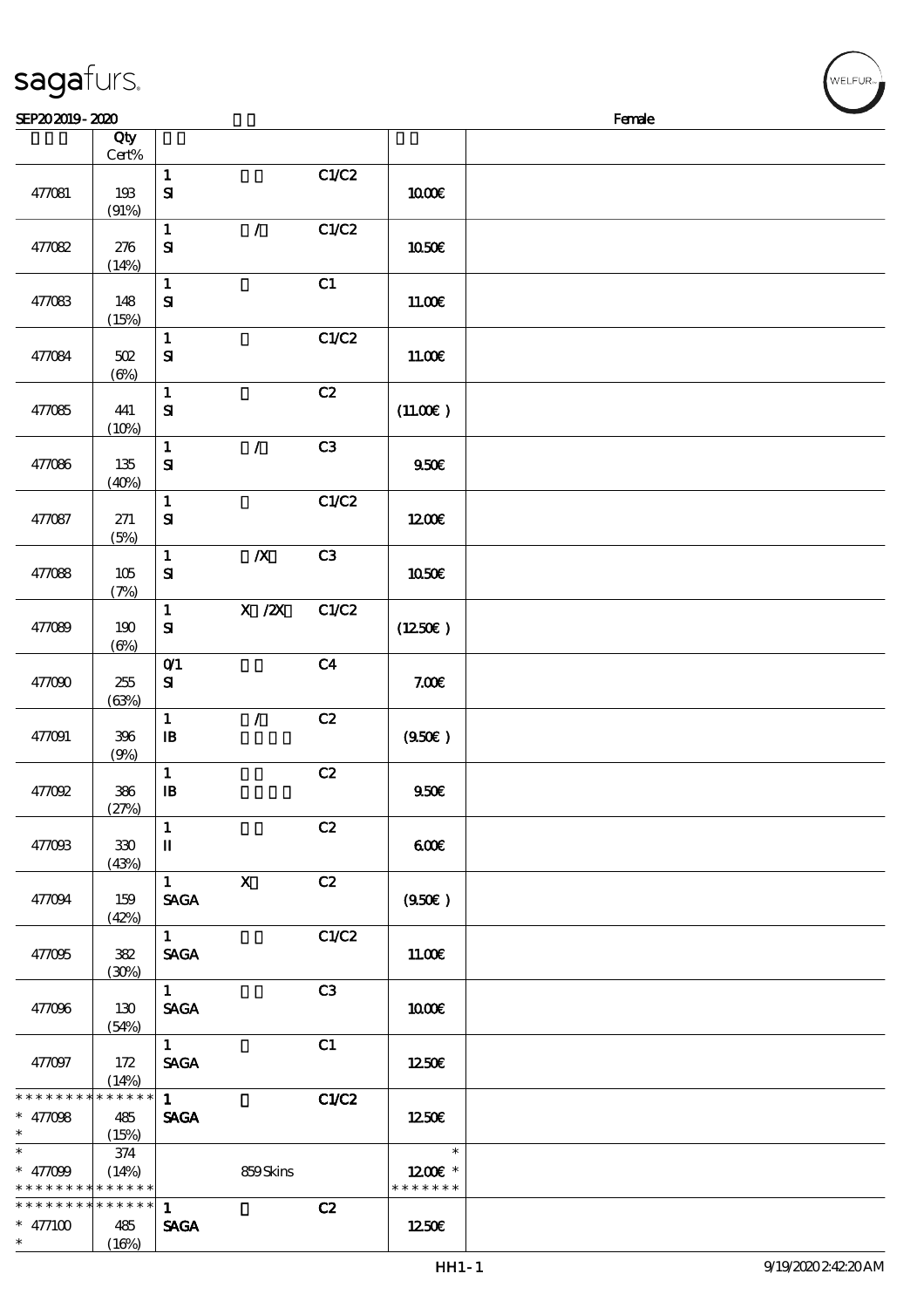| sagafurs. |  |
|-----------|--|
|-----------|--|

| SEP202019-2020                                                     |                                 |                             |                  |                |                                       | Female |
|--------------------------------------------------------------------|---------------------------------|-----------------------------|------------------|----------------|---------------------------------------|--------|
|                                                                    | Qty<br>Cert%                    |                             |                  |                |                                       |        |
| $\ast$<br>$* 477101$<br>* * * * * * * *                            | $363\,$<br>(14%)<br>* * * * * * | $\mathbf{1}$<br><b>SAGA</b> |                  | C2             | $\ast$<br>1200E *<br>* * * * * * *    |        |
| 477102                                                             | 471<br>(15%)                    | $\mathbf{1}$<br><b>SAGA</b> | $\mathcal{L}$    | C3             | 1000E                                 |        |
| 477103                                                             | 107<br>(11%)                    | $\mathbf{1}$<br><b>SAGA</b> |                  | C1             | 1350€                                 |        |
| 477104                                                             | 40<br>(7%)                      | $\mathbf{1}$<br><b>SAGA</b> |                  | C1/C2          | 1350€                                 |        |
| * * * * * * * * * * * * * *<br>$*$ 477105<br>$\ast$                | 485<br>(8%)                     | $\mathbf{1}$<br><b>SAGA</b> |                  | C2             | 1400€                                 |        |
| $\ast$<br>$* 477106$<br>* * * * * * * * * * * * * *                | 67<br>(19%)                     |                             | 552Skins         |                | $\ast$<br>1350E *<br>* * * * * * *    |        |
| 477107                                                             | 146<br>(11%)                    | $\mathbf{1}$<br><b>SAGA</b> | X / ZX           | C1             | 1350€                                 |        |
| 477108                                                             | 448<br>(8%)                     | $1 \quad$<br><b>SAGA</b>    | $X$ / $ZX$       | C2             | 1350E                                 |        |
| 477109                                                             | 170<br>(17%)                    | O(1)<br><b>SAGA</b>         |                  | C <sub>4</sub> | 1000E                                 |        |
| 477110                                                             | 87<br>(21%)                     | O(1)<br><b>SAGA</b>         | $CHA+1$          | C2             | 950E                                  |        |
| 477111                                                             | 135<br>(14%)                    | $\mathbf{1}$<br>IA          | X /              | C2             | 850E                                  |        |
| * * * * * * * * * * * * * *<br>$*$ 477112<br>$*$ $*$               | 485<br>(24%)                    | $\mathbf{1}$<br>IA          | $\mathcal{L}$    | C2             | 11.50€                                |        |
| $\ast$<br>$*$ 477113<br>* * * * * * * * <mark>* * * * * *</mark> * | 223<br>(17%)                    |                             | 708Skins         |                | $\ast$<br>$11.00E$ *<br>* * * * * * * |        |
| * * * * * * * * * * * * * * *<br>$*$ 477114<br>$\ast$              | 485<br>(8%)                     | $\mathbf{1}$<br>IA          | $\boldsymbol{X}$ | C2             | 1300E                                 |        |
| $\ast$<br>$*$ 477115<br>* * * * * * * * * * * * * *                | 276<br>(14%)                    |                             | 761 Skins        |                | $\ast$<br>1250E *<br>* * * * * * *    |        |
| 477116                                                             | 113<br>(23%)                    | $\mathbf{1}$<br>IA          | $X \, /ZX$       | C2             | 1300E                                 |        |
| 477117                                                             | 96<br>(44%)                     | $\mathbf{1}$<br><b>SROY</b> |                  | C1/C2          | (1200E)                               |        |
| 477118                                                             | 266<br>(24%)                    | 1<br><b>SROY</b>            | $\mathcal{L}$    | C1/C2          | (1250E)                               |        |
| 477119                                                             | 186<br>(30%)                    | $\mathbf{1}$<br><b>SROY</b> |                  | C1/C2          | 1400€                                 |        |
| 477120                                                             | 280<br>(24%)                    | $\mathbf{1}$<br><b>SROY</b> | $\mathcal{L}$    | C3             | 11.50E                                |        |

LFUR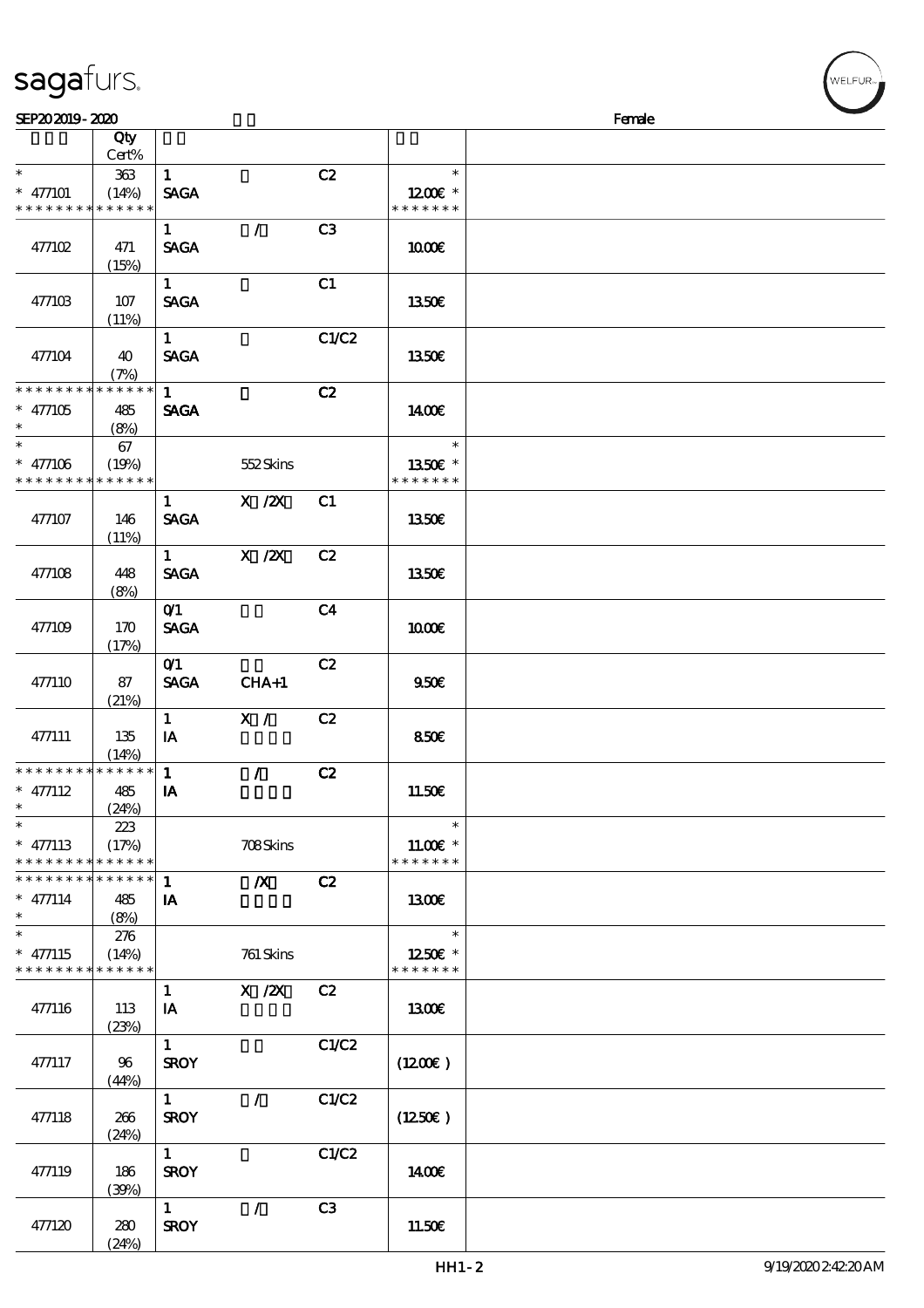| sagafurs.      |              |                  |                           |                |              | WELFUR <sub>™</sub> |
|----------------|--------------|------------------|---------------------------|----------------|--------------|---------------------|
| SEP202019-2020 |              |                  |                           |                |              | Female              |
|                | Qty<br>Cert% |                  |                           |                |              |                     |
| 477121         | 327<br>(18%) | 1<br><b>SROY</b> |                           | C1/C2          | <b>1550€</b> |                     |
| 477122         | 161<br>(12%) | 1<br><b>SROY</b> |                           | C <sub>3</sub> | 1400€        |                     |
| 477123         | 173<br>(27%) | 1<br><b>SROY</b> | Z                         | C3             | 11.50€       |                     |
| 477124         | 275<br>(9%)  | 1<br><b>SROY</b> | $\mathbf X$               | C1/C2          | 1550€        |                     |
| 477125         | 104<br>(7%)  | 1<br><b>SROY</b> | $\boldsymbol{\mathrm{X}}$ | C <sub>3</sub> | 1400€        |                     |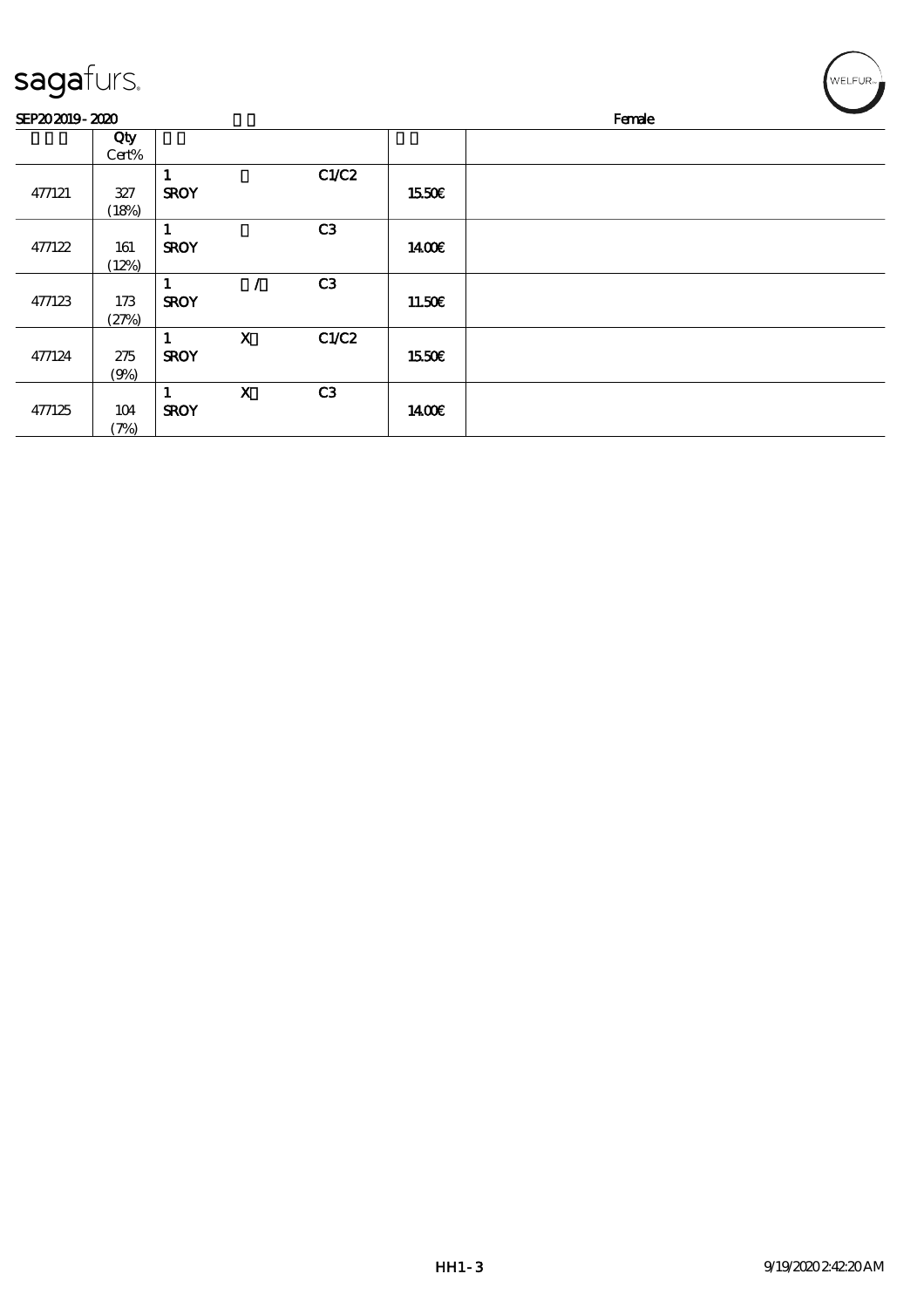|        | Qty<br>$Cert\%$     |                                                |                  |       |                     |  |
|--------|---------------------|------------------------------------------------|------------------|-------|---------------------|--|
|        |                     | $\boldsymbol{2}$                               | $\mathcal{L}$    | C1/C2 |                     |  |
| 477161 | $312\,$<br>(18%)    | ${\bf S}$                                      |                  |       | (850)               |  |
|        |                     | $\boldsymbol{2}$                               | $\mathcal{L}$    | C3    |                     |  |
| 477162 | $95\,$<br>(16%)     | ${\bf S}$                                      |                  |       | (7.50)              |  |
|        |                     | $\boldsymbol{2}$                               |                  | C1/C2 |                     |  |
| 477163 | ${\bf 3\!}$<br>(7%) | ${\bf S\hspace{-.075ex}I}$                     |                  |       | (1000E)             |  |
|        |                     | $\pmb{2}$                                      | $\mathbf X$      | C1/C2 |                     |  |
| 477164 | 282<br>$(\Theta)$   | $\mathbf{S}$                                   |                  |       | $(1000\varepsilon)$ |  |
|        |                     | $\pmb{2}$                                      | $\boldsymbol{X}$ | C3    |                     |  |
| 477165 | 153<br>(13%)        | ${\bf S}$                                      |                  |       | 800                 |  |
|        |                     | $\mathbf{z}$                                   |                  | C2    |                     |  |
| 477166 | 100<br>(12%)        | $\mathbf I$                                    | <b>INAP</b>      |       | (500)               |  |
|        |                     | $\mathbf{z}$                                   | $\mathbf X$      | C2    |                     |  |
| 477167 | 31<br>(25%)         | <b>SAGA</b>                                    |                  |       | (800)               |  |
|        |                     | $\mathbf{z}$                                   |                  | C1/C2 |                     |  |
| 477168 | 128                 | <b>SAGA</b>                                    |                  |       | (900)               |  |
|        | (30%)               |                                                |                  |       |                     |  |
|        |                     | $\mathbf{z}$                                   |                  | C3    |                     |  |
| 477169 | $98\,$              | <b>SAGA</b>                                    |                  |       | 7.50E               |  |
|        | (24%)               |                                                |                  |       |                     |  |
|        | 141                 | $\boldsymbol{z}$<br><b>SAGA</b>                |                  | C1    |                     |  |
| 477170 | (13%)               |                                                |                  |       | $(1000\varepsilon)$ |  |
|        |                     | $\mathbf{z}$                                   |                  | C1/C2 |                     |  |
| 477171 | 485                 | <b>SAGA</b>                                    |                  |       | $(1000\varepsilon)$ |  |
|        | (18%)               |                                                |                  |       |                     |  |
|        |                     | $\mathbf{2}$                                   |                  | C2    |                     |  |
| 477172 | $318\,$<br>(14%)    | $\operatorname{\mathbf{SAGA}}$                 |                  |       | $(1000\varepsilon)$ |  |
|        |                     | $\mathbf{z}$                                   |                  | C3    |                     |  |
| 477173 | 112                 | <b>SAGA</b>                                    |                  |       | (900)               |  |
|        | (18%)               |                                                |                  |       |                     |  |
|        |                     | $\mathbf{z}$                                   |                  | C1    |                     |  |
| 477174 | 112<br>(8%)         | $\operatorname{\mathsf{SAGA}}$                 |                  |       | (11.00)             |  |
|        |                     | $\mathbf{z}$                                   |                  | C1/C2 |                     |  |
| 477175 | 359                 | <b>SAGA</b>                                    |                  |       | 11.00E              |  |
|        | (8%)                |                                                |                  |       |                     |  |
| 477176 | 423                 | $\boldsymbol{2}$<br><b>SAGA</b>                |                  | C2    | 11.00E              |  |
|        | (8%)                |                                                |                  |       |                     |  |
|        |                     | $\mathbf{z}$                                   |                  | C3    |                     |  |
| 477177 | 226                 | $\operatorname{\mathsf{SAGA}}$                 |                  |       | 950E                |  |
|        | (14%)               |                                                |                  |       |                     |  |
| 477178 | 119                 | $\mathbf{z}$<br><b>SAGA</b>                    | X / ZX           | C1    | (11.50)             |  |
|        | (10%)               |                                                |                  |       |                     |  |
|        |                     | $\mathbf{2}$                                   | $X$ / $ZX$       | C1/C2 |                     |  |
| 477179 | 284                 | $\pmb{\text{SAGA}}$                            |                  |       | (11.00)             |  |
|        | (9%)                |                                                |                  |       |                     |  |
|        |                     | $\mathbf{2}$<br>$\operatorname{\mathsf{SAGA}}$ | $X$ / $ZX$       | C2    |                     |  |
| 477180 | 414<br>(7%)         |                                                |                  |       | (1050)              |  |
|        |                     |                                                |                  |       |                     |  |

 $SEP202019 - 2020$ 

#### sagafurs.

.<br>FUR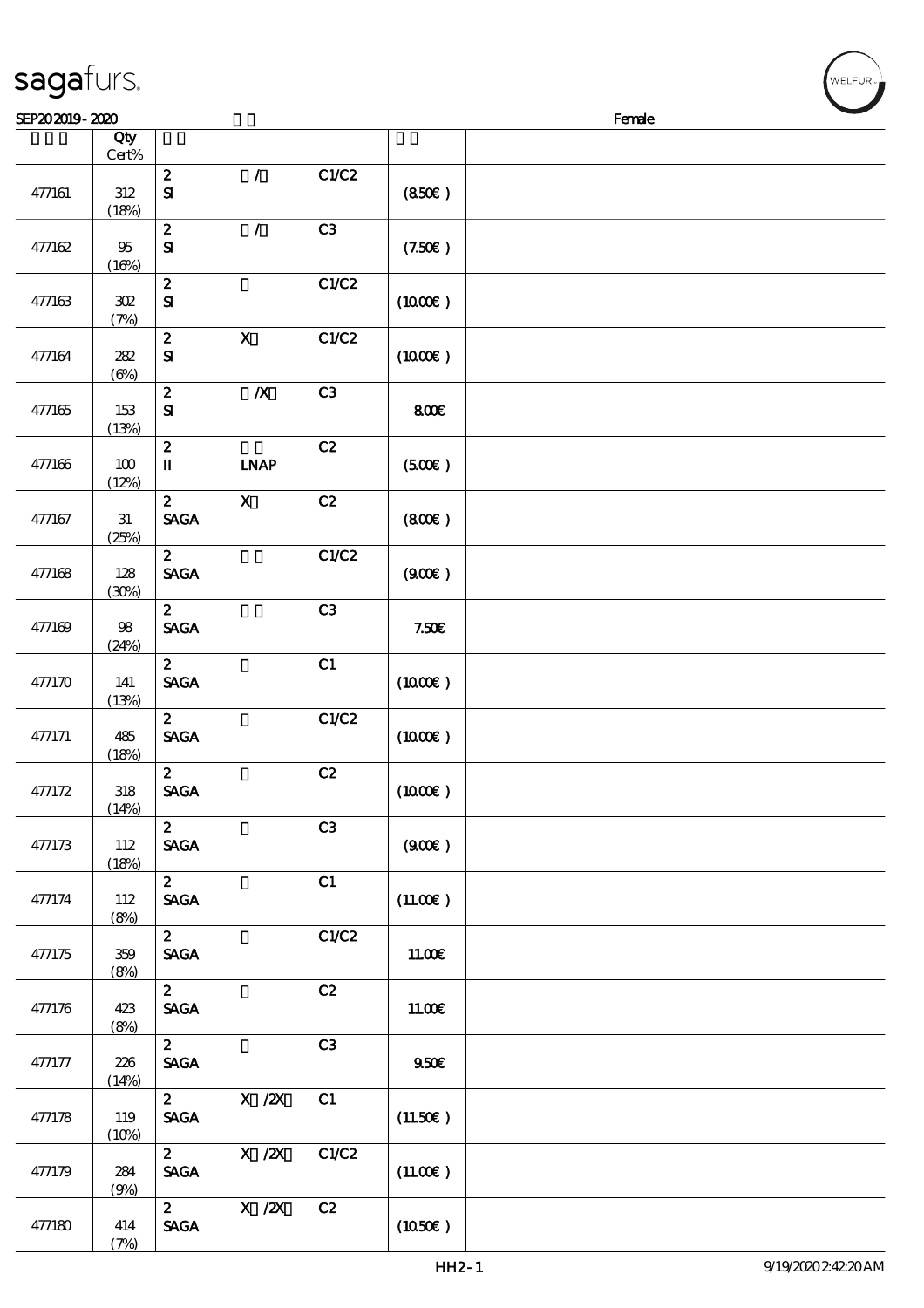| sagafurs.                                                      |              |                                 |                  |                   |                                     |        | WELFUR <sub>™</sub> |
|----------------------------------------------------------------|--------------|---------------------------------|------------------|-------------------|-------------------------------------|--------|---------------------|
| SEP202019-2020                                                 |              |                                 |                  |                   |                                     | Female |                     |
|                                                                | Qty<br>Cert% |                                 |                  |                   |                                     |        |                     |
| 477181                                                         | 126<br>(14%) | $\mathbf{z}$<br><b>SAGA</b>     | $X$ / $ZX$       | C <sub>3</sub>    | $(1000\varepsilon)$                 |        |                     |
| 477182                                                         | 289<br>(12%) | $\boldsymbol{z}$<br>IA          | $\mathcal{L}$    | C2                | 800€                                |        |                     |
| * * * * * * * * * * * * * * *<br>$* 477183$<br>$\ast$          | 485<br>(7%)  | $\mathbf{z}$<br>IA              | $\boldsymbol{X}$ | C2                | 950E                                |        |                     |
| $\overline{\ast}$<br>$* 477184$<br>* * * * * * * * * * * * * * | 106<br>(10%) |                                 | 591 Skins        |                   | $\ast$<br>$900E$ *<br>* * * * * * * |        |                     |
| 477185                                                         | 176<br>(9%)  | $\boldsymbol{z}$<br>IA          | X / ZX           | C2                | 950E                                |        |                     |
| 477186                                                         | 164<br>(15%) | $\boldsymbol{z}$<br>IA          | $X$ / $ZX$       | C2<br><b>LNAP</b> | 650                                 |        |                     |
| 477187                                                         | 156<br>(20%) | $\mathbf{z}$<br><b>SROY</b>     | $\mathcal{L}$    | C1/C2             | (1050)                              |        |                     |
| 477188                                                         | 106<br>(14%) | $\mathbf{z}$<br><b>SROY</b>     |                  | C1/C2             | (11.00)                             |        |                     |
| 477189                                                         | 132          | $\boldsymbol{z}$<br><b>SROY</b> | $\boldsymbol{X}$ | C1/C2             | 11.50E                              |        |                     |

 $\frac{132}{(6%)}$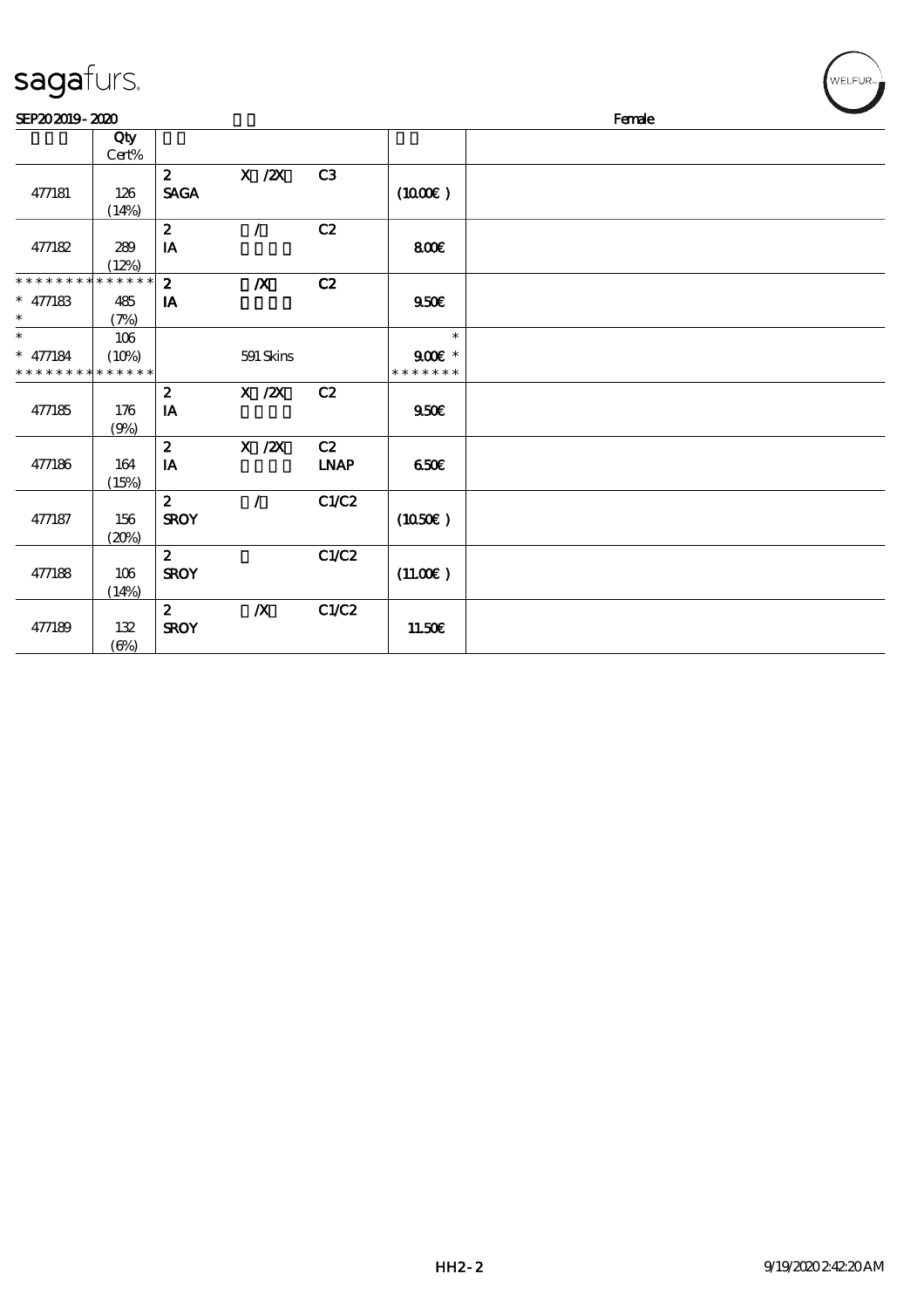|  |  | sagafurs. |  |
|--|--|-----------|--|
|--|--|-----------|--|

(7%)

| SEP202019-2020 |                   |                                            |                  |              |                |              | Female |
|----------------|-------------------|--------------------------------------------|------------------|--------------|----------------|--------------|--------|
|                | Qty<br>Cert%      |                                            |                  |              |                |              |        |
| 477221         | 80<br>(7%)        | $\boldsymbol{\mathbf{z}}$<br>${\bf s}$     |                  | $\mathbf{1}$ | C2             | <b>1650€</b> |        |
| 477222         | 97<br>$(\Theta)$  | $\boldsymbol{\mathfrak{D}}$<br>${\bf s}$   | $\mathbf X$      | $\mathbf{1}$ | C1/C2          | 21.006       |        |
| 477223         | 224<br>$(\Theta)$ | $\boldsymbol{\mathbf{z}}$<br>$\mathbf{B}$  |                  | $\mathbf{1}$ | C2             | 1850E        |        |
| 477224         | 273<br>(7%)       | $\boldsymbol{\mathfrak{D}}$<br><b>SAGA</b> |                  | $\mathbf{1}$ | C1/C2          | 1850E        |        |
| 477225         | 351<br>(12%)      | $\boldsymbol{\mathsf{20}}$<br>IA           | $\mathcal{L}$    | $\mathbf{1}$ | C2             | 1600E        |        |
| 477226         | 94<br>(5%)        | $\boldsymbol{\mathfrak{D}}$<br><b>SROY</b> |                  | $\mathbf{1}$ | C2             | 17.00E       |        |
| 477227         | 322<br>(34%)      | $\boldsymbol{\mathfrak{D}}$<br><b>SROY</b> |                  | $\mathbf{1}$ | C1/C2          | 21.50E       |        |
| 477228         | 117<br>(12%)      | $\mathbf 0$<br>${\bf s}$                   |                  | $\mathbf{1}$ | C1/C2          | <b>1350€</b> |        |
| 477229         | 387<br>(22%)      | $\mathbf 0$<br>${\bf s}$                   | $\mathcal{F}$    | $\mathbf{1}$ | C1/C2          | 1400E        |        |
| 477230         | 114<br>(8%)       | $\mathbf 0$<br>${\bf s}$                   | $\mathcal{L}$    | $\mathbf{1}$ | C3             | <b>1350€</b> |        |
| 477231         | 161<br>(3%)       | $\mathbf 0$<br>${\bf s}$                   |                  | $\mathbf{1}$ | C1/C2          | 17.00E       |        |
| 477232         | 144<br>(3%)       | $\mathbf 0$<br>${\bf S}$                   | $\boldsymbol{X}$ | $\mathbf{1}$ | C <sub>3</sub> | 1650E        |        |
| 477233         | 118<br>(7%)       | $\mathbf{0}$<br>${\bf s}$                  |                  | $\mathbf{z}$ | C3             | 1500€        |        |
| 477234         | 200<br>(6%)       | $\mathbf{0}$<br>$\mathbf{B}$               |                  | $\mathbf{1}$ | C2             | 1500€        |        |
| 477235         | 83<br>(13%)       | $0$ X<br><b>SAGA</b>                       |                  | $\mathbf{1}$ | C2             | 1300E        |        |
| 477236         | 259<br>(23%)      | $\mathbf{O}$<br><b>SAGA</b>                |                  | $\mathbf{1}$ | C1/C2          | 1600€        |        |
| 477237         | 274<br>(24%)      | $\mathbf{0}$<br><b>SAGA</b>                |                  | $\mathbf{1}$ | C2             | 1600E        |        |
| 477238         | 94<br>(25%)       | $\mathbf{O}$<br><b>SAGA</b>                |                  | $\mathbf{1}$ | C3             | 1500€        |        |
| 477239         | 93<br>(6%)        | $\mathbf{O}$<br><b>SAGA</b>                |                  | $\mathbf{1}$ | C1             | 1850E        |        |
| 477240         | $307$             | $0$ X                                      | SAGA 1           |              | C1/C2          | 2000         |        |

**NELFUR**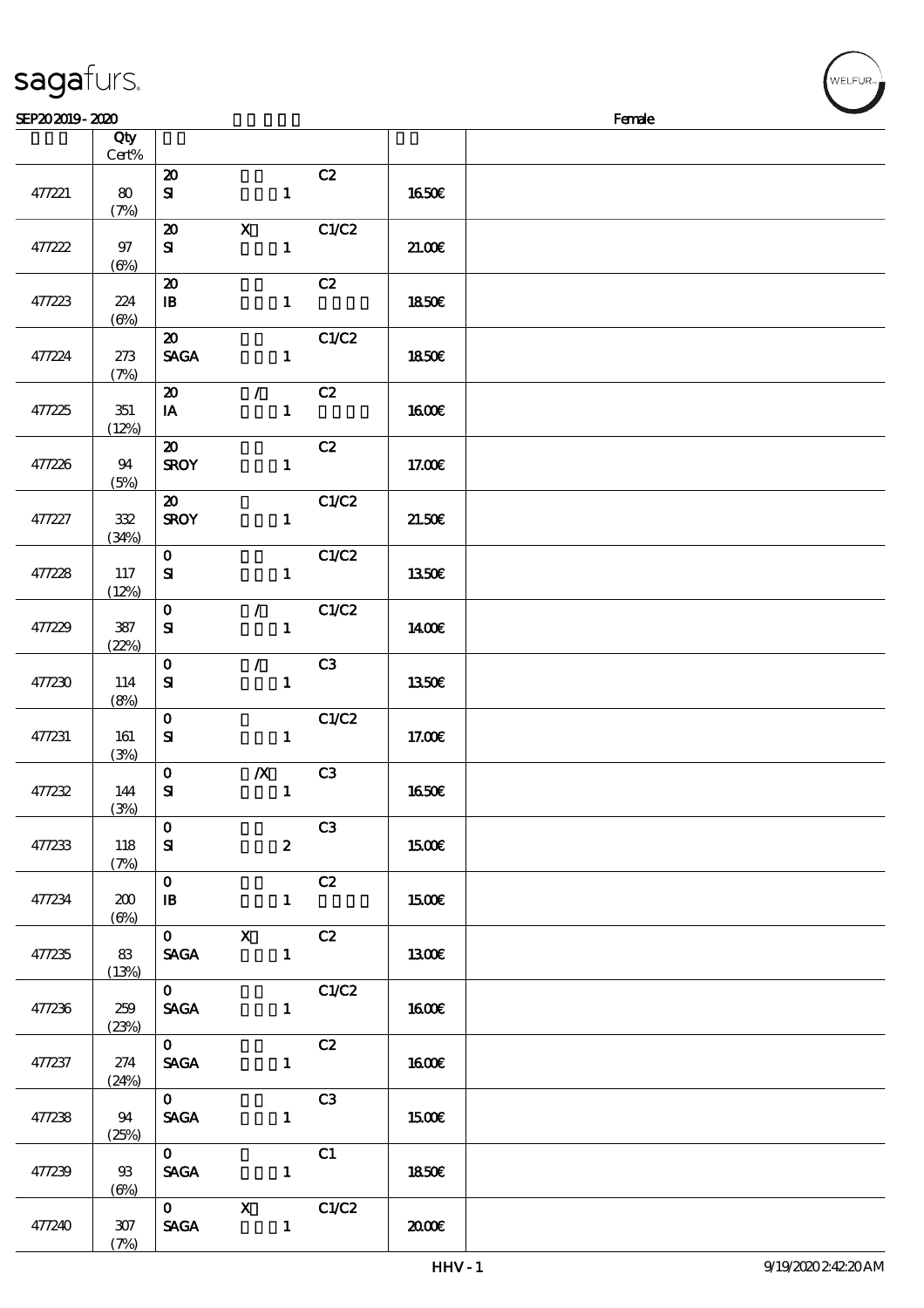| 477241 | 131<br>(7%)  | $\mathbf{o}$<br><b>SROY</b>         | $\mathbf{1}$                       | C1/C2          | <b>1600€</b>        |  |
|--------|--------------|-------------------------------------|------------------------------------|----------------|---------------------|--|
| 477242 | 85<br>(24%)  | $\mathbf 0$<br><b>SROY</b>          | $\mathbf{1}$                       | C3             | 1550€               |  |
| 477243 | 326<br>(24%) | $\mathbf{O}$<br><b>SROY</b>         | $\mathcal{L}$<br>$\mathbf{1}$      | C1/C2          | 1600E               |  |
| 477244 | 99<br>(20%)  | $\mathbf{O}$<br><b>SROY</b>         | $\mathbf{1}$                       | C1             | <b>1650€</b>        |  |
| 477245 | 190<br>(13%) | $\mathbf{O}$<br><b>SROY</b>         | $\mathbf X$<br>$\mathbf{1}$        | C1/C2          | 2000€               |  |
| 477246 | 157<br>(20%) | $\mathbf{O}$<br><b>SROY</b>         | $\boldsymbol{z}$                   | C1/C2          | 17.00E              |  |
| 477247 | 166<br>(31%) | $\mathbf{O}$<br><b>SROY</b>         | $\boldsymbol{z}$                   | C1             | <b>1900€</b>        |  |
| 477248 | 174<br>(28%) | $\mathbf{O}$<br><b>SROY</b>         | $\mathcal{L}$<br>$\boldsymbol{z}$  | C <sub>3</sub> | 17.00E              |  |
| 477249 | 95<br>(20%)  | $\mathbf{O}$<br><b>SROY</b>         | $\pmb{2}$                          | C3             | 1900E               |  |
| 477250 | 104<br>(14%) | $\mathbf{1}$<br>$\mathbf{S}$        | $\mathbf{1}$                       | C1/C2          | 1200                |  |
| 477251 | 279<br>(17%) | $\mathbf{1}$<br>${\bf S}$           | $\mathcal{F}$<br>$\mathbf{1}$      | C1/C2          | 1250E               |  |
| 477252 | 183<br>(29%) | $\mathbf{1}$<br>$\mathbf{S}$        | $\mathcal{L}$<br>$\mathbf{1}$      | C3             | 1250E               |  |
| 477253 | 270<br>(17%) | $\mathbf{1}$<br>${\bf S}$           | $\mathbf{1}$                       | C1/C2          | 1400€               |  |
| 477254 | 143<br>(13%) | $\mathbf{1}$<br>${\bf s}$           | $\mathcal{F}$<br>$\mathbf{1}$      | C3             | 1300€               |  |
| 477255 | 189<br>(2%)  | $\mathbf{1}$<br>${\bf s}$           | $X$ $C1/C2$<br>$\mathbf{1}$        |                | 1500E               |  |
| 477256 | 151<br>(9%)  | $\mathbf{1}$<br>${\bf s}$           | $X$ C3<br>$\blacksquare$           |                | 1400€               |  |
| 477257 | 212<br>(5%)  | $1 \quad \blacksquare$<br>${\bf s}$ | $X / ZX$ $C1/C2$<br>$\blacksquare$ |                | 1600E               |  |
| 477258 | 86<br>(9%)   | $\mathbf{1}$<br>${\bf s}$           | $X / ZX$ C3<br>$\mathbf{1}$        |                | 1300                |  |
| 477259 | 143<br>(21%) | $\mathbf{1}$<br>${\bf s}$           | $\mathcal{L}$<br>$\boldsymbol{z}$  | C2             | $(1400\varepsilon)$ |  |
| 477260 | 139<br>(33%) | $\mathbf{1}$<br>${\bf s}$           | $\boldsymbol{z}$                   | C2             | 1600E               |  |

 $SFP202019 - 2020$ 

说明 价格

顺序号 Qty

sagafurs.

Cert%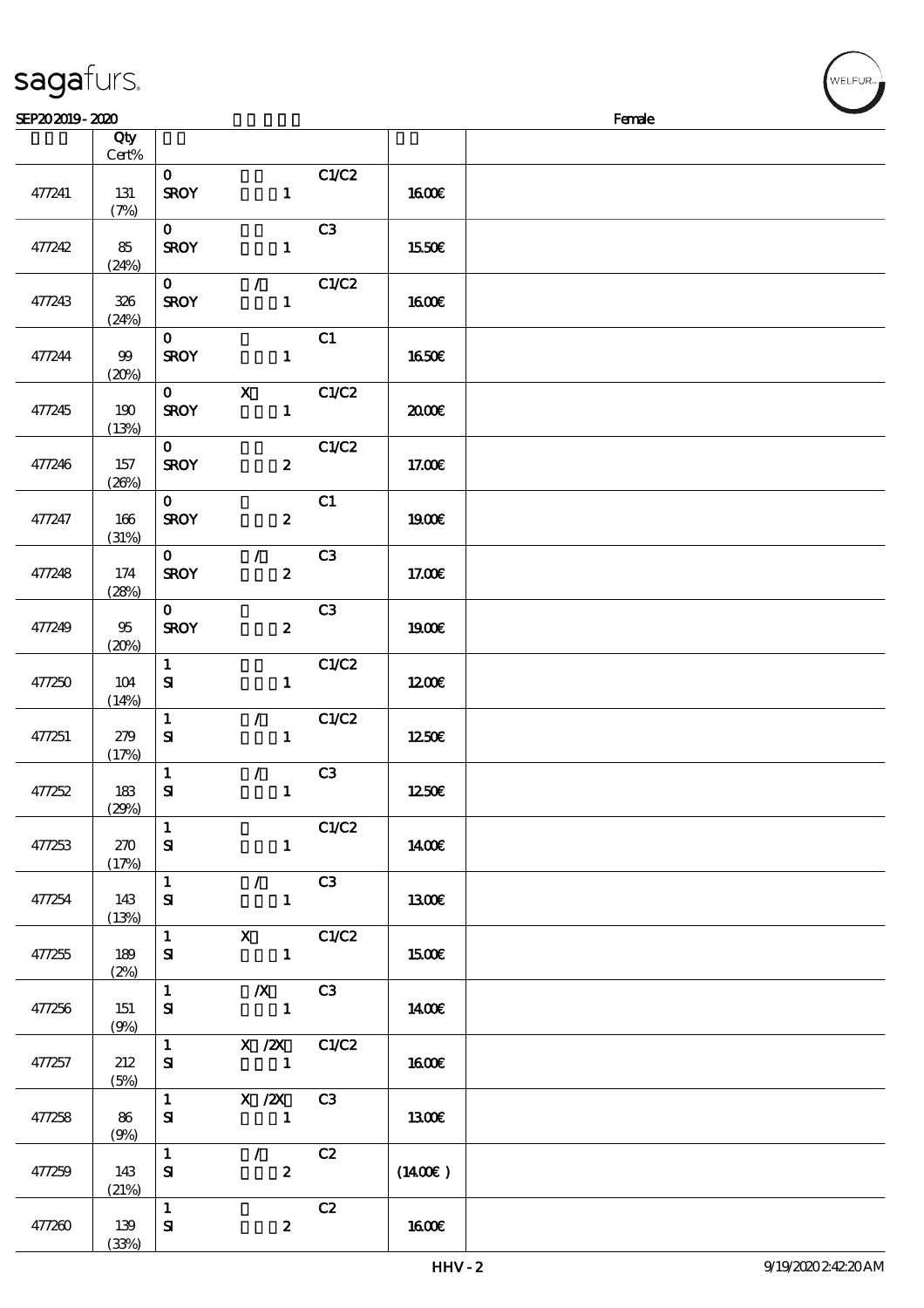| sagaturs. |  |
|-----------|--|
|           |  |

| SEP202019-2020                |             |                        |                                    |                |                      | Female |
|-------------------------------|-------------|------------------------|------------------------------------|----------------|----------------------|--------|
|                               | Qty         |                        |                                    |                |                      |        |
|                               | Cert%       |                        |                                    |                |                      |        |
|                               |             | $\mathbf{1}$           | $\mathbf{x}$                       | C2             |                      |        |
| 477261                        | 188         | ${\bf s}$              | $\boldsymbol{z}$                   |                | 17.00E               |        |
|                               | (10%)       |                        |                                    |                |                      |        |
|                               |             | $\mathbf{1}$           |                                    | C2             |                      |        |
| 477262                        | 382         | $\mathbf{B}$           | $\mathbf{1}$                       |                | 1300                 |        |
|                               | (9%)        |                        |                                    |                |                      |        |
|                               |             | $\mathbf{1}$           | $\boldsymbol{\mathrm{X}}$          | C1/C2          |                      |        |
| 477263                        | 261         | <b>SAGA</b>            | $\mathbf{1}$                       |                | 11.00E               |        |
|                               | (14%)       |                        |                                    |                |                      |        |
|                               |             | $\mathbf{1}$           | $\mathbf X$                        | C2             |                      |        |
| 477264                        | 85          | <b>SAGA</b>            | $\mathbf{1}$                       |                | 11.50E               |        |
|                               | (17%)       |                        |                                    |                |                      |        |
|                               |             | 1                      |                                    | C1             |                      |        |
| 477265                        | 159         | <b>SAGA</b>            | $\mathbf{1}$                       |                | 1300E                |        |
|                               | (27%)       |                        |                                    |                |                      |        |
|                               |             | $1 -$                  |                                    | C1/C2          |                      |        |
| 477266                        | 269         | <b>SAGA</b>            | $\mathbf{1}$                       |                | 1300E                |        |
|                               | (27%)       |                        |                                    |                |                      |        |
| * * * * * * * *               | * * * * * * | 1                      |                                    | C2             |                      |        |
| $* 477267$                    | 485         | <b>SAGA</b>            | $\mathbf{1}$                       |                | 1300E                |        |
| $\ast$                        | (27%)       |                        |                                    |                |                      |        |
| $_{*}^{-}$                    | $\bf{8}$    |                        |                                    |                | $\ast$               |        |
| $* 477268$                    | (32%)       |                        | 565Skins                           |                | 1250E *              |        |
| * * * * * * * * * * * * * *   |             |                        |                                    |                | * * * * * * *        |        |
|                               |             | $\mathbf{1}$           |                                    | C <sub>3</sub> |                      |        |
| 477269                        | 102         | <b>SAGA</b>            | $\mathbf{1}$                       |                | 1200                 |        |
|                               | (28%)       |                        |                                    |                |                      |        |
|                               |             | $\mathbf{1}$           |                                    | C1             |                      |        |
| 477270                        | 485         | <b>SAGA</b>            | $\mathbf{1}$                       |                | 1500                 |        |
|                               | (14%)       |                        |                                    |                |                      |        |
|                               |             | $\mathbf{1}$           |                                    | C1             |                      |        |
| 477271                        | 151         | <b>SAGA</b>            | $\mathbf{1}$                       |                | 1600                 |        |
|                               | (25%)       |                        |                                    |                |                      |        |
| * * * * * * * * * * * * * *   |             | 1                      |                                    | C2             |                      |        |
| $* 477272$                    | 485         | <b>SAGA</b>            | $\mathbf{1}$                       |                | <b>1650€</b>         |        |
| $*$                           | (15%)       |                        |                                    |                |                      |        |
| $\ast$                        | 149         |                        |                                    |                | $\ast$               |        |
| $* 477273$                    | (17%)       |                        | 634 Skins                          |                | 1600 $\varepsilon$ * |        |
| * * * * * * * * * * * * * * * |             |                        |                                    |                | * * * * * * *        |        |
|                               |             | 1                      |                                    | C3             |                      |        |
| 477274                        | 166         | <b>SAGA</b>            | $\mathbf{1}$                       |                | 1450€                |        |
|                               | (11%)       |                        | 1 X C1                             |                |                      |        |
|                               |             | <b>SAGA</b>            |                                    |                |                      |        |
| 477275                        | 141         |                        | $\blacksquare$                     |                | 1650E                |        |
|                               | (8%)        | $1$ and $1$ and $1$    | $X$ $C1/C2$                        |                |                      |        |
| 477276                        | 386         |                        | SAGA 1                             |                | <b>1650€</b>         |        |
|                               | (8%)        |                        |                                    |                |                      |        |
|                               |             | $1 \qquad \qquad$      | $X$ $C2$                           |                |                      |        |
| 477277                        | 459         |                        | SAGA 1                             |                | 1650E                |        |
|                               | (4%)        |                        |                                    |                |                      |        |
|                               |             | $1 \quad \blacksquare$ | $\overline{\mathbf{x}}$            | C3             |                      |        |
| 477278                        | 455         | <b>SAGA</b>            |                                    |                | 1500E                |        |
|                               | (2%)        |                        |                                    |                |                      |        |
|                               |             | $\overline{1}$         | <b>2X</b> C1/C2                    |                |                      |        |
| 477279                        | 118         |                        | $SRS$ 1                            |                | 1600E                |        |
|                               | (4%)        |                        |                                    |                |                      |        |
|                               |             |                        | $\overline{1}$ X $\overline{2}$ C3 |                |                      |        |
| 477280                        | 164         | <b>SAGA</b>            |                                    |                | 1450E                |        |
|                               | (7%)        |                        |                                    |                |                      |        |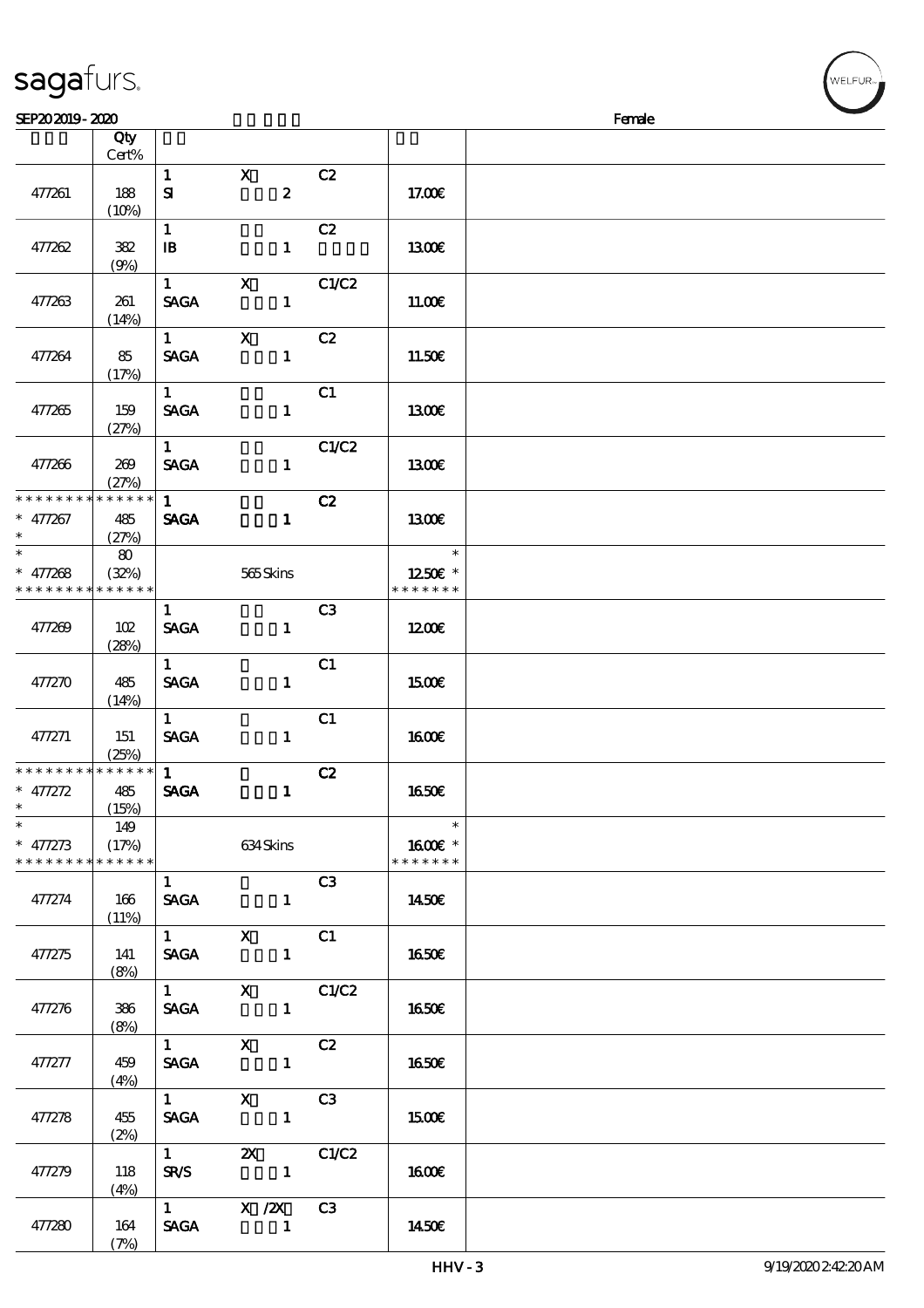|                                                                       | Qty<br>Cert%        |                                       |                                            |                   |                                    |  |
|-----------------------------------------------------------------------|---------------------|---------------------------------------|--------------------------------------------|-------------------|------------------------------------|--|
| 477281                                                                | 159<br>(9%)         | O(1)<br><b>SAGA</b>                   | $\mathbf{1}$                               | C <sub>4</sub>    | 1200                               |  |
| 477282                                                                | 187<br>(49%)        | $1 \quad$<br><b>SAGA</b>              | $\boldsymbol{z}$                           | C1/C2             | 1350€                              |  |
| 477283                                                                | 200<br>(19%)        | $1 -$<br><b>SR/S</b>                  | $\mathcal{F}$<br>$\boldsymbol{z}$          | C <sub>3</sub>    | 1350E                              |  |
| 477284                                                                | 202<br>(27%)        | $\mathbf{1}$<br><b>SAGA</b>           | $\mathbf x$<br>$\boldsymbol{z}$            | C1/C2             | 17.50E                             |  |
| 477285                                                                | 138<br>(31%)        | $1 \quad \blacksquare$<br><b>SAGA</b> | $\mathbf{X}$<br>$\overline{\mathbf{2}}$    | C <sub>3</sub>    | 1500€                              |  |
| 477286                                                                | 136<br>(12%)        | <b>SAGA</b>                           | 1 $X / ZX$<br>$\overline{\mathbf{2}}$      | C <sub>3</sub>    | 1450E                              |  |
| 477287                                                                | 403<br>(30%)        | 1<br><b>SACA</b>                      | $\boldsymbol{z}$                           | C2<br><b>OPEN</b> | 1250E                              |  |
| * * * * * * * * * * * * * *<br>$* 477288$<br>$\ast$                   | 485<br>(16%)        | 1<br>IA                               | $\mathcal{F}$<br>$\mathbf{1}$              | C2                | 1300E                              |  |
| $\overline{\ast}$<br>$* 477289$<br>* * * * * * * * * * * * * *        | 324<br>(20%)        |                                       | 809Skins                                   |                   | $\ast$<br>1250E *<br>* * * * * * * |  |
| * * * * * * * * * * * * * *<br>$* 477290$<br>$\ast$                   | 485<br>(8%)         | $\mathbf{1}$<br>IA                    | $\mathbf{X}$<br>$\sim$ 1                   | C2                | 1500                               |  |
| $\overline{\phantom{0}}$<br>$* 477291$<br>* * * * * * * * * * * * * * | 389<br>(16%)        |                                       | 874 Skins                                  |                   | $\ast$<br>1500E *<br>* * * * * * * |  |
| 477292                                                                | 273<br>(21%)        | $\mathbf{1}$<br><b>SROY</b>           | $\overline{\phantom{a}}$                   | C1/C2             | 1300                               |  |
| 477293                                                                | $99$<br>(25%)       | $\mathbf{1}$<br><b>SROY</b>           | $\mathbf{1}$                               | C1                | 1500€                              |  |
| 477294                                                                | 416<br>(35%)        | $1 -$<br><b>SROY</b>                  | $\mathbf{1}$                               | C1/C2             | <b>160€</b>                        |  |
| 477295                                                                | 267<br>(29%)        | $1 -$<br><b>SROY</b>                  | $\mathbf{1}$                               | C2                | 1500€                              |  |
| 477296                                                                | 288<br>(27%)        | $1 \quad \blacksquare$<br><b>SROY</b> | $\mathcal{L}_{\mathbb{R}}$<br>$\mathbf{1}$ | C3                | 1200E                              |  |
| 477297                                                                | <b>101</b><br>(14%) | $1 -$<br><b>SROY</b>                  | $\mathbf{1}$                               | C3                | 1400E                              |  |
| 477298                                                                | 221                 | $\mathbf{1}$<br><b>SROY</b>           | $\mathbf{1}$                               | C1/C2             | 1650€                              |  |

 $\overline{\mathsf{r}}$ 

 $SEP202019$  - 2020  $SEP202019$  -  $SEP302019$  -  $SEP202019$  -  $SEP302019$  -  $SEP302019$  -  $SEP302019$ 

 $\frac{1}{1650\epsilon}$ 

 $\frac{1}{\text{SROY}}$   $\frac{C2}{1}$ 

 $\overline{1}$  C3

 $SROY$  1 15.00€

sagafurs.

 $\overline{\mathsf{T}}$ 

477299 196

477300 193

(24%)

 $(10%)$ 

 $(15%)$ 

**NELFUR-**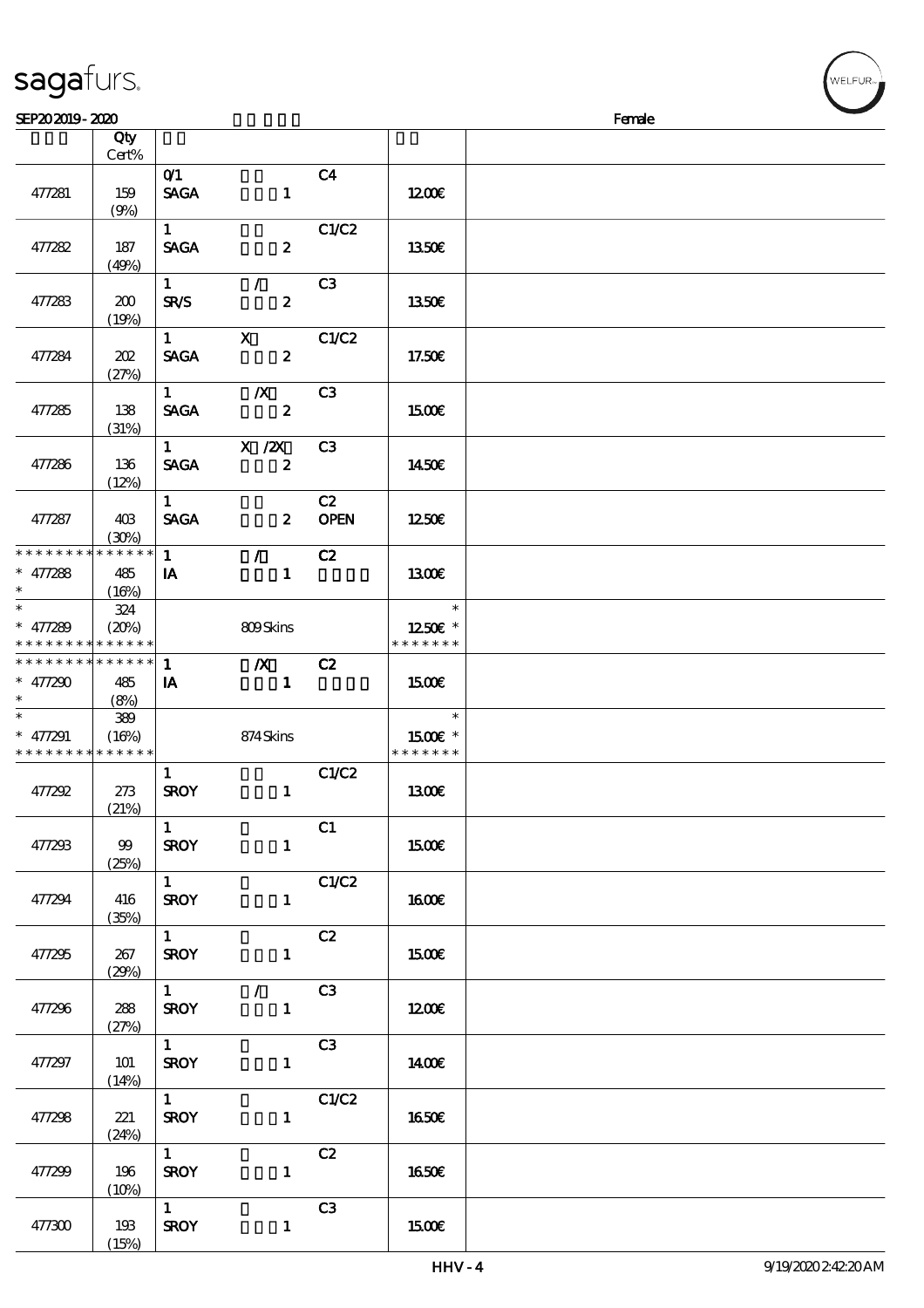| sagafurs. |
|-----------|
|           |

| SEP202019-2020 |        |                        |                  |              |              | Female |
|----------------|--------|------------------------|------------------|--------------|--------------|--------|
|                | Qty    |                        |                  |              |              |        |
|                | Cert%  |                        |                  |              |              |        |
|                |        | $\mathbf{1}$           | $\mathcal{L}$    | C3           |              |        |
| 477301         | 166    | <b>SROY</b>            | $\mathbf{1}$     |              | 1300E        |        |
|                | (19%)  |                        |                  |              |              |        |
|                |        | $1 -$                  | $\boldsymbol{X}$ | C3           |              |        |
| $477302$       | 64     | <b>SROY</b>            | $\mathbf{1}$     |              | 1350E        |        |
|                | (9%)   |                        |                  |              |              |        |
|                |        | $1 \quad \blacksquare$ | $\mathbf{X}$     | C3           |              |        |
| 477303         | 98     | <b>SROY</b>            | $\mathbf{1}$     |              | 1600E        |        |
|                | (12%)  |                        |                  |              |              |        |
|                |        | $1 \quad$              | $\mathcal{L}$    | C1/C2        |              |        |
| 477304         | 338    | <b>SROY</b>            | $\boldsymbol{z}$ |              | <b>1350€</b> |        |
|                | (17%)  |                        |                  |              |              |        |
|                |        | 1                      |                  | C1           |              |        |
| 477305         | $92\,$ | <b>SROY</b>            | $\boldsymbol{z}$ |              | 1550€        |        |
|                | (15%)  |                        |                  |              |              |        |
|                |        | 1                      |                  | C1/C2        |              |        |
| 477306         | 169    | <b>SROY</b>            | $\boldsymbol{z}$ |              | 1600E        |        |
|                | (63%)  |                        |                  |              |              |        |
|                |        | 1                      |                  | C2           |              |        |
| 477307         | 236    | <b>SROY</b>            | $\boldsymbol{z}$ |              | <b>1600€</b> |        |
|                | (9%)   |                        |                  |              |              |        |
|                |        | $1 -$                  | $\mathcal{L}$    | C1/C2        |              |        |
| 477308         | 323    | <b>SROY</b>            | $\boldsymbol{z}$ |              | 1600E        |        |
|                | (54%)  |                        |                  |              |              |        |
|                |        | 1                      |                  | C1/C2        |              |        |
| 477309         | 164    | <b>SROY</b>            | $\boldsymbol{z}$ |              | 17.00E       |        |
|                | (71%)  |                        |                  |              |              |        |
|                |        | $1 \quad$              | $\mathbf{X}$     | C1/C2        |              |        |
| 477310         | 268    | <b>SROY</b>            | $\boldsymbol{z}$ |              | <b>1650€</b> |        |
|                | (31%)  |                        |                  |              |              |        |
|                |        | $1 -$                  | $\mathbf{X}$     | C1/C2        |              |        |
| 477311         | 88     | <b>SROY</b>            | $\boldsymbol{z}$ |              | 17.50E       |        |
|                | (62%)  |                        |                  |              |              |        |
|                |        | $\boldsymbol{2}$       | $\mathcal{L}$    | C1/C2        |              |        |
| 477312         | 119    | $\mathbf{S}$           | $\mathbf{1}$     |              | 950E         |        |
|                | (17%)  |                        |                  |              |              |        |
|                |        | $\boldsymbol{z}$       |                  | C1           |              |        |
| 477313         | 88     | ${\bf s}$              | $\mathbf{1}$     |              | 1000€        |        |
|                | (15%)  |                        |                  |              |              |        |
|                |        | $\boldsymbol{2}$       |                  | C2           |              |        |
| 477314         | 276    | ${\bf s}$              | $\mathbf{1}$     |              | 1000E        |        |
|                | (19%)  |                        |                  |              |              |        |
|                |        | $\mathbf{z}$           |                  | C1/C2        |              |        |
| 477315         | 266    | ${\bf s}$              | $\mathbf{1}$     |              | 11.50E       |        |
|                | (4%)   |                        |                  |              |              |        |
|                |        | $\mathbf{z}$           |                  | $/X$ $C1/C2$ |              |        |
| 477316         | 145    | ${\bf s}$              | $\mathbf{1}$     |              | (1200E)      |        |
|                | (5%)   | $\mathbf{2}$           | X C1/C2          |              |              |        |
| 477317         | 159    | ${\bf s}$              | $\mathbf{1}$     |              | (1250E)      |        |
|                | (3%)   |                        |                  |              |              |        |
|                |        | $\mathbf{z}$           | $\boldsymbol{X}$ | C3           |              |        |
| 477318         | 146    | ${\bf s}$              | $\mathbf{1}$     |              | 900          |        |
|                | (19%)  |                        |                  |              |              |        |
|                |        | $\mathbf{2}$           | $X / ZX$ $C1/C2$ |              |              |        |
| 477319         | 200    | ${\bf s}$              | $\mathbf{1}$     |              | (1250E)      |        |
|                | (12%)  |                        |                  |              |              |        |
|                |        | $\mathbf{z}$           |                  | C3           |              |        |
| 477320         | 125    | $\mathbf{S}$           | $\mathbf{1}$     |              | 900          |        |
|                | (13%)  |                        |                  |              |              |        |
|                |        |                        |                  |              |              |        |

ELFUR<sub>1</sub>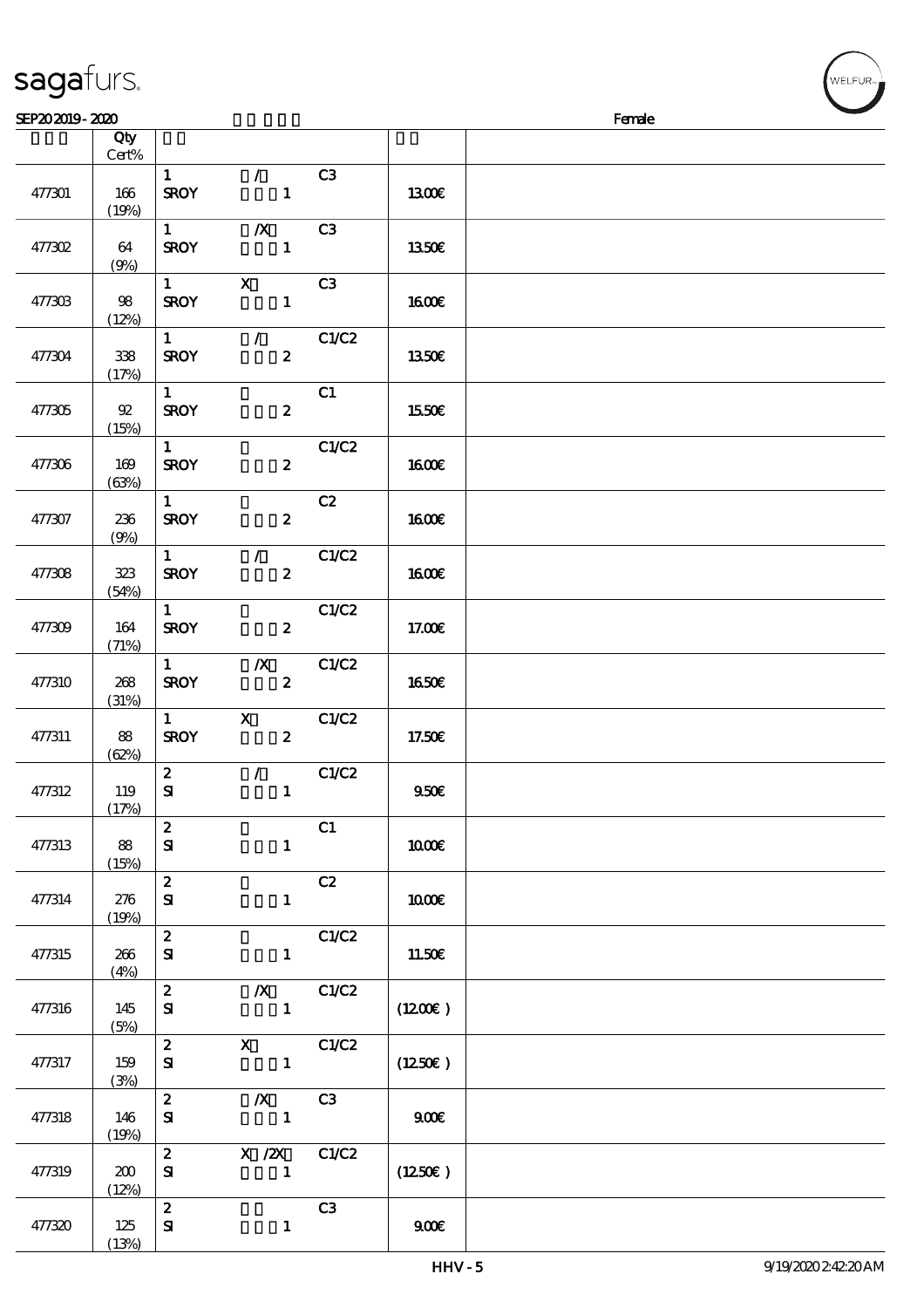$(10%)$ 

| SEP202019-2020 |                   |                                                        |                                                                            |       |              | Female |
|----------------|-------------------|--------------------------------------------------------|----------------------------------------------------------------------------|-------|--------------|--------|
|                | Qty<br>Cert%      |                                                        |                                                                            |       |              |        |
| 477321         | 107<br>(8%)       | $\mathbf{z}$<br>$\mathbf{B}$                           | $\mathbf{1}$                                                               | C2    | (950)        |        |
| 477322         | 39<br>(12%)       | $\mathbf{z}$<br><b>SAGA</b>                            | $\mathbf X$<br>$\mathbf{1}$                                                | C2    | (900)        |        |
| 477323         | 163<br>(20%)      | $\mathbf{2}$<br><b>SAGA</b>                            | $\mathbf{1}$                                                               | C1/C2 | 1000E        |        |
| 477324         | 139<br>(48%)      | $\mathbf{2}$<br><b>SAGA</b>                            | $\mathbf{1}$                                                               | C2    | (950)        |        |
| 477325         | 114<br>(18%)      | $\mathbf{2}$<br><b>SAGA</b>                            | $\mathbf{1}$                                                               | C1    | 11.50€       |        |
| 477326         | 274<br>(18%)      | $\mathbf{2}$<br><b>SAGA</b>                            | $\mathbf{1}$                                                               | C1/C2 | 11.50€       |        |
| 477327         | 396<br>(20%)      | $\mathbf{z}$<br><b>SAGA</b>                            | $\mathbf{1}$                                                               | C2    | 1050€        |        |
| 477328         | 219<br>(16%)      | $\mathbf{z}$<br><b>SAGA</b>                            | $\mathcal{F}$<br>$\mathbf{1}$                                              | C3    | 900E         |        |
| 477329         | 274<br>(25%)      | $\mathbf{2}$<br><b>SAGA</b>                            | $\mathbf{1}$                                                               | C3    | 900E         |        |
| 477330         | 299<br>(10%)      | $\mathbf{2}$<br><b>SAGA</b>                            | $\mathbf{1}$                                                               | C1/C2 | 1250E        |        |
| 477331         | 205<br>(4%)       | $\mathbf{z}$<br><b>SAGA</b>                            | $\mathbf{1}$                                                               | C3    | 11.00E       |        |
| 477332         | 108<br>(12%)      | 2 <sup>7</sup><br><b>SAGA</b>                          | $\mathbf X$<br>$\mathbf{1}$                                                | C1    | <b>1300€</b> |        |
| 477333         | 223<br>$(\Theta)$ | <b>SAGA</b>                                            | $\overline{\text{2}}$ $\overline{\text{X}}$ $\text{C1/C2}$<br>$\mathbf{1}$ |       | 1300€        |        |
| 477334         | $30\%$            | <b>SAGA</b>                                            | 2 X C2<br>$\sim$ 1                                                         |       | 1250         |        |
| 477335         | 156<br>(9%)       |                                                        | SAGA 1                                                                     |       | 1050E        |        |
| 477336         | 131<br>(3%)       |                                                        | 2 X C3<br>SAGA 1                                                           |       | 11.00E       |        |
| 477337         | 309<br>(7%)       |                                                        | 2 $X / 2X$ $C1/C2$<br>SAGA 1                                               |       | 1250E        |        |
| 477338         | 117<br>(20%)      | $\mathbf{2}$                                           | <b>2X</b> C1/C2<br>SAGA 1                                                  |       | (1200E)      |        |
| 477339         | 65<br>(3%)        | $\overline{2}$ $\overline{\phantom{0}}$<br><b>SAGA</b> | $\mathbf{x}$                                                               | C2    | (11.50E)     |        |
| 477340         | 167               |                                                        | 2 X /2X C3<br>SAGA 1                                                       |       | 1050€        |        |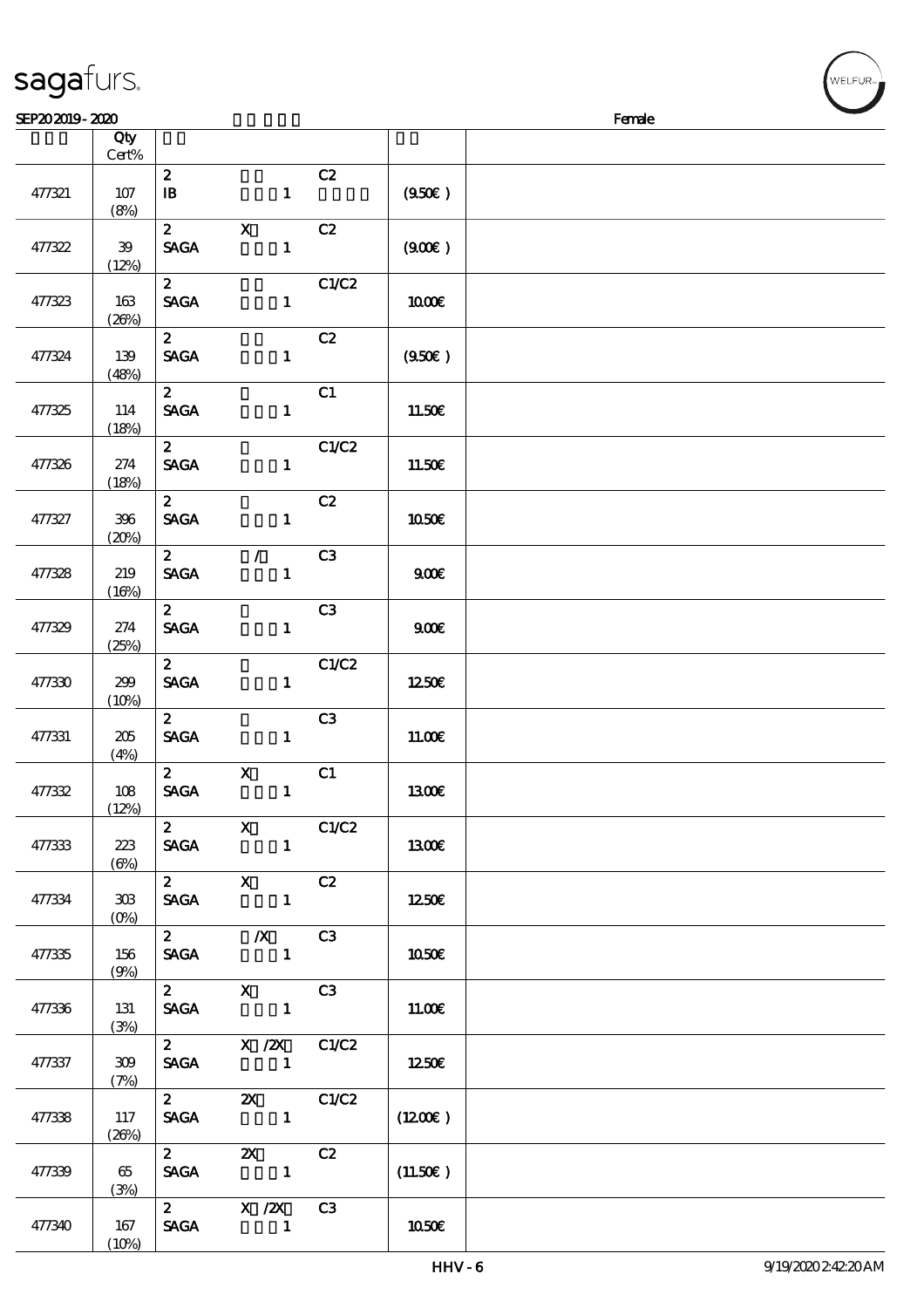|        | Qty<br>$\mbox{Cert}\%$          |                                        |                                                     |                |                     |  |
|--------|---------------------------------|----------------------------------------|-----------------------------------------------------|----------------|---------------------|--|
| 477341 | 119<br>(17%)                    | $\mathbf{z}$<br><b>SAGA</b>            | $\boldsymbol{z}$                                    | C2             | (950)               |  |
| 477342 | 196<br>(29%)                    | $\mathbf{2}$<br><b>SAGA</b>            | $\mathcal{L}$ and $\mathcal{L}$<br>$\boldsymbol{z}$ | C1/C2          | 1000E               |  |
| 477343 | $30\!\!\!\;\mathrm{B}$<br>(17%) | $\mathbf{2}$<br><b>SAGA</b>            | $\boldsymbol{2}$                                    | C1/C2          | 1250E               |  |
| 477344 | 244<br>(4%)                     | $\mathbf{z}$<br><b>SAGA</b>            | $\mathbf{2}$                                        | C1/C2          | 1200                |  |
| 477345 | 190<br>(27%)                    | $\mathbf{2}$<br><b>SAGA</b>            | $\mathbf{X}$<br>$\mathbf{2}$                        | C1/C2          | 1300E               |  |
| 477346 | 163<br>(1%)                     | $\mathbf{2}$<br><b>SAGA</b>            | $\mathbf{\bar{X}}$<br>$\overline{\mathbf{2}}$       | C1/C2          | 1300                |  |
| 477347 | 137<br>(17%)                    | $\mathbf{z}$<br><b>SAGA</b>            | $\overline{\mathbf{X}}$<br>$\boldsymbol{z}$         | C <sub>3</sub> | 11.50E              |  |
| 477348 | 137<br>(23%)                    | $\mathbf{2}$<br><b>SAGA</b>            | $\boldsymbol{2}$                                    | C3             | 1000E               |  |
| 477349 | 143<br>(18%)                    | $I$ A                                  | 2 X / C2<br>$\mathbf{1}$                            |                | 800E                |  |
| 477350 | 415<br>(19%)                    | $\mathbf{z}$<br>IA                     | $\mathcal{L}$ and $\mathcal{L}$<br>$\mathbf{1}$     | C2             | 900E                |  |
| 477351 | 408<br>(12%)                    | $\boldsymbol{z}$<br>IA                 | $\mathbf{1}$                                        | C2             | 1000E               |  |
| 477352 | 277<br>$(\Theta)$               | $\mathbf{z}$<br>$\mathbf{I}\mathbf{A}$ | $\mathbf{1}$                                        | C2             | 11.00E              |  |
| 477353 | 404<br>(10%)                    | $\mathbf{z}$<br>IA                     | $\boldsymbol{X}$<br>$\blacksquare$                  | C2             | 11.00E              |  |
| 477354 | 183<br>$(\Theta)$               | $\mathbf{z}$<br>IA                     | X /2X C2<br>$\mathbf{1}$                            |                | 11.50€              |  |
| 477355 | 375<br>(10%)                    | $\overline{2}$<br>IA                   | $\mathbf{1}$                                        | C2             | 900E                |  |
| 477356 | 283<br>(28%)                    | $\mathbf{z}$<br>IA                     | $\boldsymbol{z}$                                    | C2             | 900E                |  |
| 477357 | 153                             | $\mathbf{2}$<br><b>SROY</b>            | $\mathbf{1}$                                        | $\sqrt{C1/C2}$ | $(1200\varepsilon)$ |  |

 $S$ EP20 2019 - 2020  $S$ 

#### sagafurs.

477358 99

477359 91

477360 138

(22%)

 $\overline{2}$  C1/C2

 $\begin{array}{c|c}\n2 & / & C3 \\
\hline\n \text{SROY} & 1\n\end{array}$ 

 $\overline{2}$  / C1/C2

 $SROY$  1 (1300€)

SROY 1  $(1200\epsilon)$ 

 $\begin{array}{|c|c|c|c|c|}\n\hline\n1 & 1000 & \text{if } 1000 & \text{if } 1000 & \text{if } 1000 & \text{if } 1000 & \text{if } 1000 & \text{if } 1000 & \text{if } 1000 & \text{if } 1000 & \text{if } 1000 & \text{if } 1000 & \text{if } 1000 & \text{if } 1000 & \text{if } 1000 & \text{if } 1000 & \text{if } 1000 & \text{if } 1000 & \text{if } 1000 & \text{$ 

(37%)

(37%)

 $(26%)$ 

**VELFUR**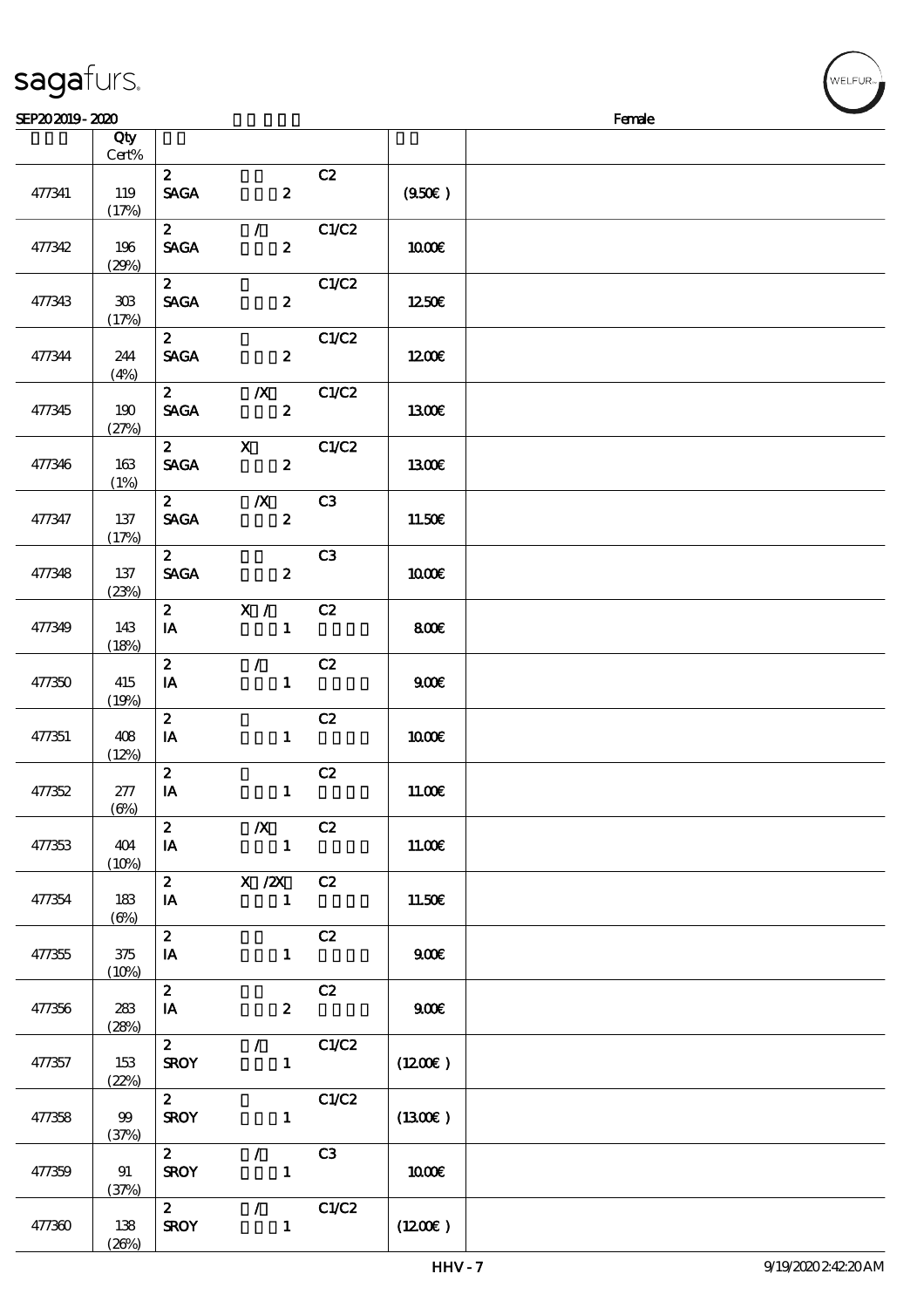| sagafurs. |
|-----------|
|-----------|

| sagafurs.      |                 |                                 |                                      |       |              | $WELFUR_{\text{max}}$ |
|----------------|-----------------|---------------------------------|--------------------------------------|-------|--------------|-----------------------|
| SEP202019-2020 |                 |                                 |                                      |       | Female       |                       |
|                | Qty<br>Cert%    |                                 |                                      |       |              |                       |
| 477361         | 207<br>(19%)    | $\mathbf{2}$<br><b>SROY</b>     | $\boldsymbol{X}$<br>$\mathbf{1}$     | C1/C2 | 1350€        |                       |
| 477362         | $90\,$<br>(16%) | $\mathbf{z}$<br><b>SROY</b>     | $\boldsymbol{X}$<br>1                | C3    | 11.50€       |                       |
| 477363         | 148<br>(55%)    | $\boldsymbol{z}$<br><b>SROY</b> | $\boldsymbol{z}$                     | C1/C2 | (1200E)      |                       |
| 477364         | 145<br>(56%)    | $\boldsymbol{z}$<br><b>SROY</b> | $\boldsymbol{X}$<br>$\boldsymbol{z}$ | C1/C2 | <b>1350€</b> |                       |
| 477365         | 157<br>(13%)    | $\mathbf{2}$<br><b>SROY</b>     | $\boldsymbol{2}$                     | C2    | 1050€        |                       |
| 477366         | 44<br>(22%)     | 3<br>${\bf s}$                  | 1                                    | C2    | 7.00E        |                       |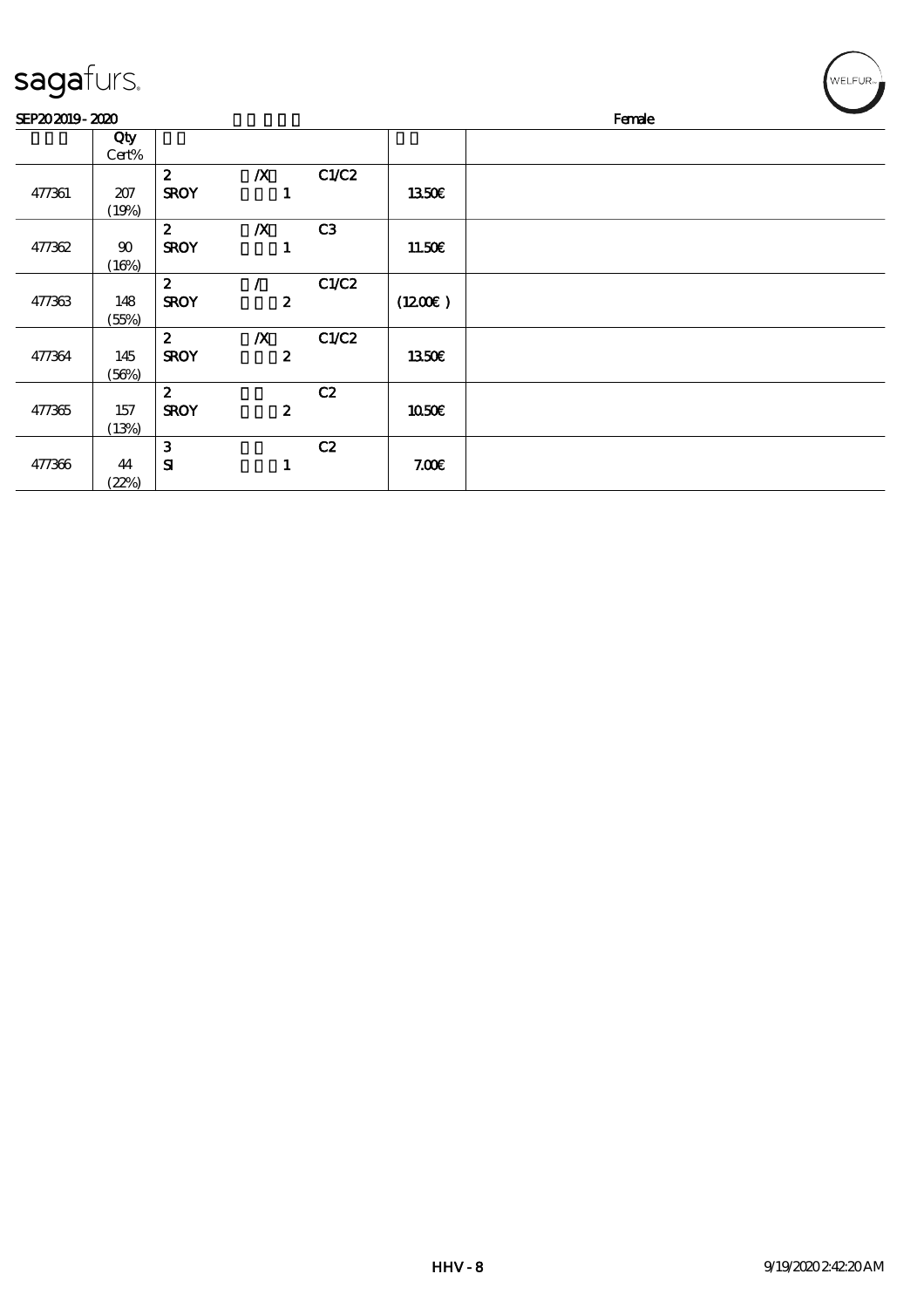| sagafurs. |  |
|-----------|--|
|           |  |

| SEP202019-2020                            |                      |                             |                  |                                                   |                         |                           | Female |
|-------------------------------------------|----------------------|-----------------------------|------------------|---------------------------------------------------|-------------------------|---------------------------|--------|
|                                           | Qty                  |                             |                  |                                                   |                         |                           |        |
|                                           | Cert%                |                             |                  |                                                   |                         |                           |        |
|                                           |                      | $\boldsymbol{\mathbf{z}}$   |                  | C2                                                |                         |                           |        |
| 477401                                    | 300                  | $\boldsymbol{S}$            | $\mathbf{1}$     | $\blacksquare$                                    |                         | 1800E                     |        |
|                                           |                      |                             |                  |                                                   |                         |                           |        |
|                                           | (18%)                |                             |                  |                                                   |                         |                           |        |
|                                           |                      | $\boldsymbol{\mathfrak{D}}$ |                  | C2                                                |                         |                           |        |
| 477402                                    | 154                  | $\boldsymbol{S}$            | $\boldsymbol{z}$ | $\overline{\phantom{a}}$                          |                         | <b>1850€</b>              |        |
|                                           | (22%)                |                             |                  |                                                   |                         |                           |        |
|                                           |                      | $\boldsymbol{\mathbf{z}}$   |                  | C2                                                |                         |                           |        |
| 477403                                    | 227                  | $\boldsymbol{S}$            | $\mathbf{1}$     | $\overline{\mathbf{2}}$                           |                         | 1500E                     |        |
|                                           | (13%)                |                             |                  |                                                   |                         |                           |        |
|                                           |                      | $\boldsymbol{\mathsf{20}}$  |                  | C2                                                |                         |                           |        |
| 477404                                    | 147                  | $\boldsymbol{S}$            | $\boldsymbol{z}$ | $\overline{\mathbf{2}}$                           |                         | 1550€                     |        |
|                                           | (27%)                |                             |                  |                                                   |                         |                           |        |
|                                           |                      | 200                         |                  | C2                                                |                         |                           |        |
| 477405                                    | 487                  | (SI)                        |                  | $1 \quad 1$                                       |                         | 1400E                     |        |
|                                           |                      |                             |                  |                                                   |                         |                           |        |
| * * * * * * * *                           | (12%)<br>* * * * * * |                             |                  |                                                   |                         |                           |        |
|                                           |                      | $\mathbf{o}$                |                  | C2                                                |                         |                           |        |
| $* 477406$                                | 445                  | $\boldsymbol{\mathcal{S}}$  | $\mathbf{1}$     | $\overline{\phantom{a}}$ $\overline{\phantom{a}}$ |                         | 1600E                     |        |
| $\ast$                                    | (16%)                |                             |                  |                                                   |                         |                           |        |
| $\ast$                                    |                      |                             |                  |                                                   |                         | $\ast$                    |        |
| $* 477407$                                | 420                  |                             | $\boldsymbol{2}$ |                                                   |                         | 1600E *                   |        |
| $\ast$                                    | (16%)                |                             |                  |                                                   |                         | $\ast$                    |        |
| $\overline{\ast}$                         | $59$                 |                             |                  |                                                   |                         | $\ast$                    |        |
| $* 477408$                                | (22%)                |                             | 924 Skins        |                                                   |                         | 1550E *                   |        |
| * * * * * * * *                           | * * * * * *          |                             |                  |                                                   |                         | * * * * * * *             |        |
| * * * * * * * *                           | * * * * * *          | $\mathbf 0$                 |                  | C2                                                |                         |                           |        |
| $* 477409$                                | 445                  | $\boldsymbol{\mathcal{S}}$  | $\boldsymbol{z}$ | $\blacksquare$                                    |                         | 17.50E                    |        |
| $\ast$                                    | (24%)                |                             |                  |                                                   |                         |                           |        |
| $\ast$                                    | 260                  |                             |                  |                                                   |                         | $\ast$                    |        |
|                                           |                      |                             |                  |                                                   |                         |                           |        |
| $* 477410$<br>* * * * * * * * * * * * * * | (25%)                |                             | 705Skins         |                                                   |                         | 17.50€ *<br>* * * * * * * |        |
|                                           |                      |                             |                  |                                                   |                         |                           |        |
|                                           |                      | 200                         |                  | C2                                                |                         |                           |        |
| 477411                                    | 289                  | (SI)                        |                  | $1 \t 2$                                          |                         | 1300E                     |        |
|                                           | (12%)                |                             |                  |                                                   |                         |                           |        |
| * * * * * * * * * * * * * *               |                      | $\mathbf{O}$                |                  | C2                                                |                         |                           |        |
| $* 477412$                                | 445                  | $\boldsymbol{S}$            | $\mathbf{1}$     |                                                   | $\overline{\mathbf{2}}$ | 1250E                     |        |
| $*$ $*$                                   | (13%)                |                             |                  |                                                   |                         |                           |        |
| $\ast$                                    | 133                  |                             |                  |                                                   |                         | $\ast$                    |        |
| $* 477413$                                | (21%)                |                             | 578Skins         |                                                   |                         | 1200E *                   |        |
| * * * * * * * *                           | * * * * * *          |                             |                  |                                                   |                         | * * * * * * *             |        |
|                                           |                      | $\mathbf{O}$                |                  | C2                                                |                         |                           |        |
| 477414                                    | 442                  | (S)                         | $\mathbf{2}$     | $\overline{\mathbf{2}}$                           |                         | 1200E                     |        |
|                                           | (29%)                |                             |                  |                                                   |                         |                           |        |
|                                           |                      | 200                         |                  | C2                                                |                         |                           |        |
| 477415                                    | 129                  | (SI)                        |                  | $1 \quad 3$                                       |                         | 950E                      |        |
|                                           |                      |                             |                  |                                                   |                         |                           |        |
|                                           | (14%)                | 200                         |                  |                                                   |                         |                           |        |
|                                           |                      |                             |                  | C2                                                |                         |                           |        |
| 477416                                    | 247                  | (S)                         |                  | $1 \qquad 3$                                      |                         | 950E                      |        |
|                                           | (22%)                |                             |                  |                                                   |                         |                           |        |
|                                           |                      | 200                         |                  | C2                                                |                         |                           |        |
| 477417                                    | 188                  | (S)                         | $\mathbf{z}$     | $\overline{\phantom{a}}$ 3                        |                         | 1000E                     |        |
|                                           | (21%)                |                             |                  |                                                   |                         |                           |        |
|                                           |                      | $\mathbf{1}$                |                  | C2                                                |                         |                           |        |
| 477418                                    | 382                  | (SI)                        |                  | $1 \qquad 1$                                      |                         | 11.50E                    |        |
|                                           | (12%)                |                             |                  |                                                   |                         |                           |        |
| * * * * * * * *                           | * * * * * *          | $\mathbf{1}$                |                  | C2                                                |                         |                           |        |
| $* 477419$                                | 485                  | $\boldsymbol{S}$            | $\mathbf{1}$     | $\blacksquare$                                    |                         | 1250€                     |        |
| $\ast$                                    | (22%)                |                             |                  |                                                   |                         |                           |        |
| $\overline{\phantom{0}}$                  | 218                  |                             |                  |                                                   |                         | $\ast$                    |        |
| $* 477420$                                | (15%)                |                             | <b>703Skins</b>  |                                                   |                         | 1250E *                   |        |
| * * * * * * * * * * * * * *               |                      |                             |                  |                                                   |                         | * * * * * * *             |        |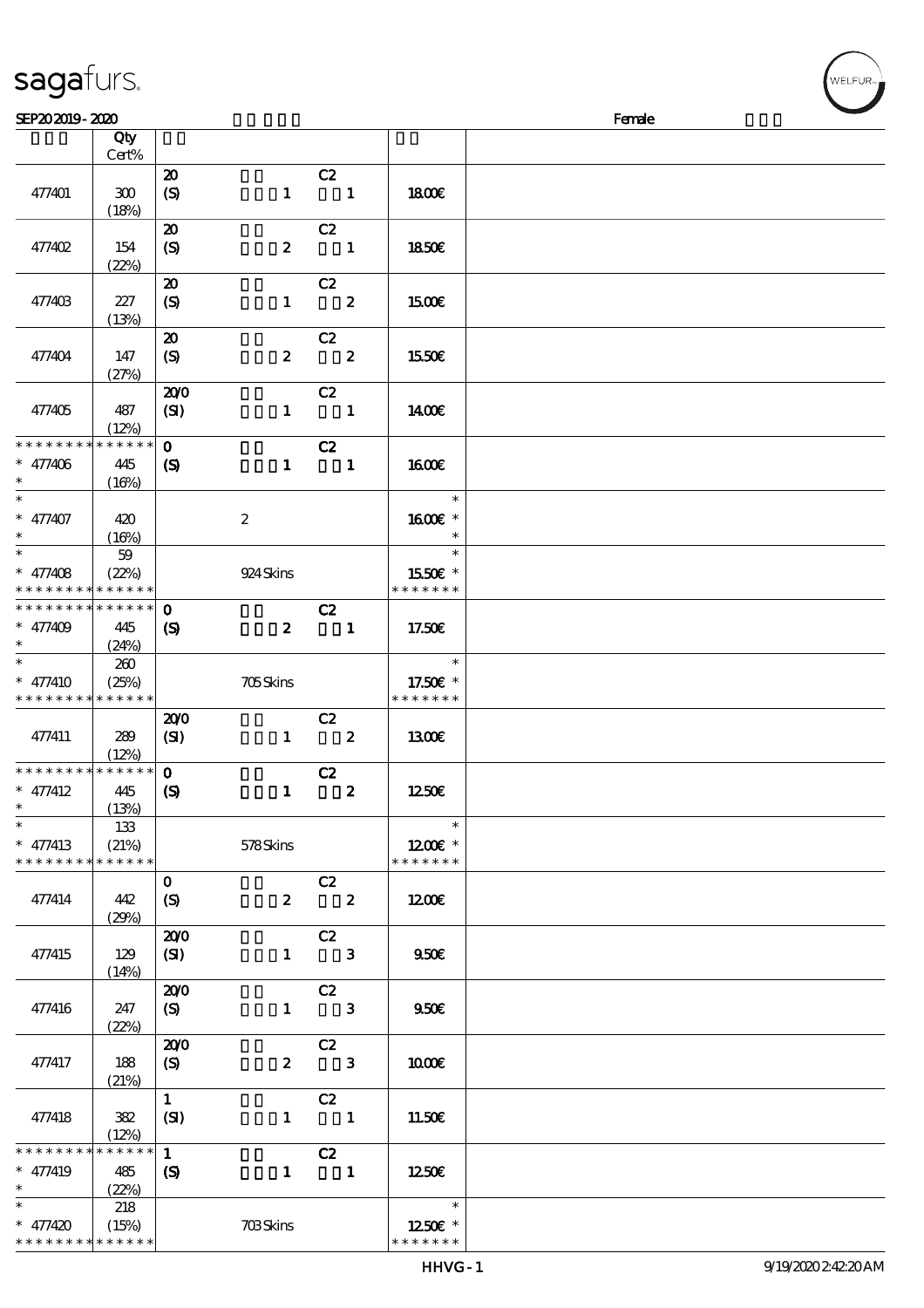| sayarurs.                                 |              |                             |                  |                         |                         | ALCO AN |  |  |  |  |
|-------------------------------------------|--------------|-----------------------------|------------------|-------------------------|-------------------------|---------|--|--|--|--|
| SEP202019-2020                            |              |                             |                  |                         |                         | Female  |  |  |  |  |
|                                           | Qty<br>Cert% |                             |                  |                         |                         |         |  |  |  |  |
|                                           |              | $\mathbf{1}$                |                  | C2                      |                         |         |  |  |  |  |
| 477421                                    | 369<br>(36%) | (S)                         | $\boldsymbol{z}$ | $\blacksquare$          | 1250€                   |         |  |  |  |  |
|                                           |              | $\mathbf{1}$                |                  | C2                      |                         |         |  |  |  |  |
| 477422                                    | 321<br>(11%) | (SI)                        | $\mathbf{1}$     | $\overline{\mathbf{2}}$ | 7.00E                   |         |  |  |  |  |
| * * * * * * * *                           | * * * * * *  | $\mathbf{1}$                |                  | C2                      |                         |         |  |  |  |  |
| $* 477423$<br>$\ast$                      | 485<br>(20%) | $\boldsymbol{\mathcal{S}}$  | $\mathbf{1}$     | $\overline{\mathbf{2}}$ | 1000E                   |         |  |  |  |  |
| $\ast$                                    | 299          |                             |                  |                         | $\ast$                  |         |  |  |  |  |
| $* 477424$<br>* * * * * * * * * * * * * * | $(\Theta\%)$ |                             | 784Skins         |                         | 1000 *<br>* * * * * * * |         |  |  |  |  |
|                                           |              | $\mathbf{1}$                |                  | C2                      |                         |         |  |  |  |  |
| 477425                                    | 321<br>(27%) | $\boldsymbol{S}$            | $\mathbf{2}$     | $\overline{\mathbf{2}}$ | 1050€                   |         |  |  |  |  |
|                                           |              | $\boldsymbol{z}$            |                  | C2                      |                         |         |  |  |  |  |
| 477426                                    | 415<br>(19%) | $\boldsymbol{\mathrm{(S)}}$ | $\mathbf{1}$     | $\blacksquare$          | 950E                    |         |  |  |  |  |
|                                           |              | $\boldsymbol{z}$            |                  | C2                      |                         |         |  |  |  |  |
| 477427                                    | 150<br>(18%) | (SI)                        | $\mathbf{1}$     | $\overline{\mathbf{2}}$ | 600                     |         |  |  |  |  |
|                                           |              | $\boldsymbol{z}$            |                  | C2                      |                         |         |  |  |  |  |
| 477428                                    | 428<br>(20%) | $\boldsymbol{\mathrm{(S)}}$ | $\mathbf{1}$     | $\overline{\mathbf{2}}$ | 7.00E                   |         |  |  |  |  |
|                                           |              | 1/2                         |                  | C2                      |                         |         |  |  |  |  |
| 477429                                    | 314<br>(23%) | (S)                         | $\mathbf{1}$     | $\mathbf{3}$            | 550E                    |         |  |  |  |  |

 $\int_{W \text{ELE}}$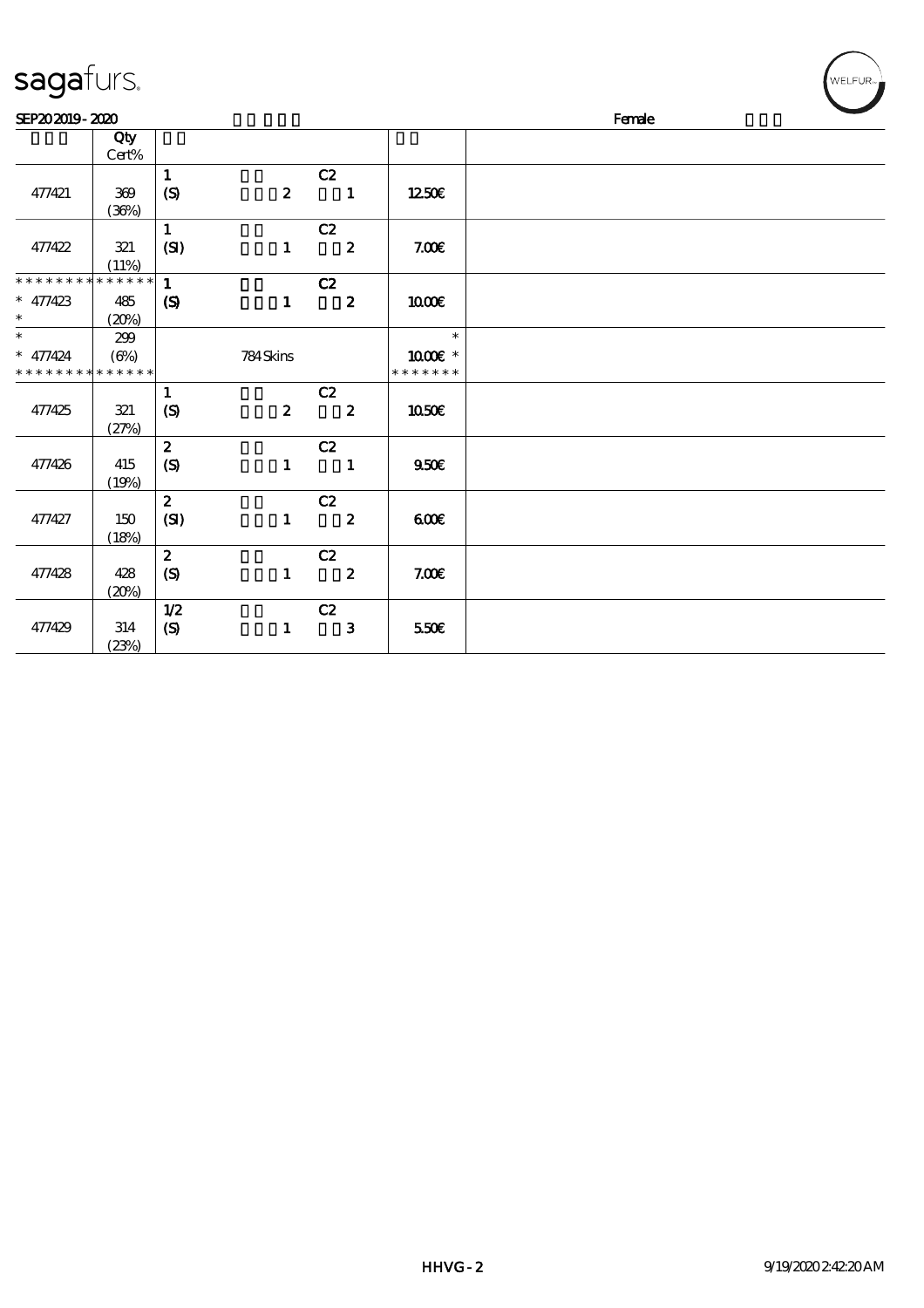| SEP202019-2020                           |             |                             |                  |             |               | Female |
|------------------------------------------|-------------|-----------------------------|------------------|-------------|---------------|--------|
|                                          | Qty         |                             |                  |             |               |        |
|                                          | Cert%       |                             |                  |             |               |        |
|                                          |             | $\boldsymbol{\mathbf{z}}$   |                  | C2          |               |        |
| 477461                                   | 112         | $\boldsymbol{S}$            | $\mathbf{1}$     |             | 1400E         |        |
|                                          |             |                             |                  |             |               |        |
|                                          | (15%)       |                             |                  |             |               |        |
|                                          |             | $\mathbf{O}$                |                  | C2          |               |        |
| 477462                                   | 344         | (SI)                        | $\mathbf{1}$     |             | 1000E         |        |
|                                          | (23%)       |                             |                  |             |               |        |
| * * * * * * *                            | * * * * * * | $\mathbf{o}$                |                  | C2          |               |        |
| $* 477463$                               | 445         | $\boldsymbol{\mathcal{S}}$  | $\mathbf{1}$     |             | 1200E         |        |
| $\ast$                                   | (17%)       |                             |                  |             |               |        |
| $\ast$                                   | 278         |                             |                  |             | $\ast$        |        |
|                                          |             |                             |                  |             |               |        |
| $* 477464$                               | (13%)       |                             | 723Skins         |             | 1200E *       |        |
| * * * * * * * * <mark>* * * * * *</mark> |             |                             |                  |             | * * * * * * * |        |
|                                          |             | $\mathbf 0$                 |                  | C2          |               |        |
| 477465                                   | 254         | (SI)                        | $\mathbf{1}$     | <b>LNAP</b> | (900)         |        |
|                                          | (34%)       |                             |                  |             |               |        |
|                                          |             | $\mathbf{o}$                |                  | C2          |               |        |
| 477466                                   | 279         | $\boldsymbol{\mathrm{(S)}}$ | $\mathbf{1}$     | <b>LNAP</b> | (900)         |        |
|                                          | (20%)       |                             |                  |             |               |        |
|                                          |             |                             |                  |             |               |        |
|                                          |             | 200                         |                  | C2          |               |        |
| 477467                                   | 154         | (SI)                        | $\boldsymbol{z}$ |             | <b>1050€</b>  |        |
|                                          | (22%)       |                             |                  |             |               |        |
| * * * * * * * *                          | * * * * * * | 200                         |                  | C2          |               |        |
| $* 477468$                               | 425         | $\boldsymbol{\mathrm{(S)}}$ | $\boldsymbol{z}$ |             | 11.50E        |        |
| $\ast$                                   | (15%)       |                             |                  |             |               |        |
| $\ast$                                   | $78$        |                             |                  |             | $\ast$        |        |
| $* 477409$                               | (15%)       |                             | 503Skins         |             | $11.00E$ *    |        |
| * * * * * * * * * * * * * *              |             |                             |                  |             | * * * * * * * |        |
|                                          |             |                             |                  |             |               |        |
|                                          |             | $\mathbf{o}$                |                  | C2          |               |        |
| 477470                                   | 147         | (SI)                        | $\boldsymbol{z}$ | <b>LNAP</b> | (60E)         |        |
|                                          | (28%)       |                             |                  |             |               |        |
|                                          |             | $\mathbf 0$                 |                  | C2          |               |        |
| 477471                                   | 179         | $\boldsymbol{S}$            | $\boldsymbol{z}$ | <b>LNAP</b> | (7.00)        |        |
|                                          | (23%)       |                             |                  |             |               |        |
|                                          |             | $\mathbf 0$                 |                  | C2          |               |        |
| 477472                                   | 125         | $\mathbf{I}$                | $\pmb{2}$        |             | 550€          |        |
|                                          |             |                             |                  |             |               |        |
|                                          | (19%)       |                             |                  |             |               |        |
|                                          |             | $\mathbf{o}$                |                  | C2          |               |        |
| 477473                                   | 71          | (SI)                        | $\mathbf{3}$     |             | 600           |        |
|                                          | (12%)       |                             |                  |             |               |        |
|                                          |             | $\mathbf{O}$                |                  | C2          |               |        |
| 477474                                   | 170         | $\boldsymbol{S}$            | $\mathbf{3}$     |             | 7.00E         |        |
|                                          | (15%)       |                             |                  |             |               |        |
| * * * * * * * *                          | * * * * * * | 200                         |                  | C2          |               |        |
| $* 477475$                               | 445         | (S)                         | $\boldsymbol{4}$ |             | 600           |        |
| $\ast$                                   |             |                             |                  |             |               |        |
| $\ast$                                   | (19%)       |                             |                  |             | $\ast$        |        |
|                                          | 78          |                             |                  |             |               |        |
| $* 477476$                               | (16%)       |                             | 523Skins         |             | 550€ *        |        |
| * * * * * * * * <mark>* * * * * *</mark> |             |                             |                  |             | * * * * * * * |        |
|                                          |             | 200                         |                  | C2          |               |        |
| 477477                                   | 261         | (SI)                        | 5 <sub>5</sub>   |             | 400           |        |
|                                          | (16%)       |                             |                  |             |               |        |
|                                          |             | $\mathbf{1}$                |                  | C2          |               |        |
|                                          |             |                             |                  |             |               |        |
| 477478                                   | 479         | (SI)                        | $\mathbf{1}$     |             | 850E          |        |
|                                          | (19%)       |                             |                  |             |               |        |
| * * * * * * *                            | * * * * * * | $\mathbf{1}$                |                  | C2          |               |        |
| $* 477479$                               | 485         | $\boldsymbol{S}$            | $\mathbf{1}$     |             | 1050E         |        |
| $\ast$                                   | (18%)       |                             |                  |             |               |        |
| $\ast$                                   |             |                             |                  |             | $\ast$        |        |
| $* 477480$                               | 460         |                             | $\boldsymbol{2}$ |             | 1050E *       |        |
| $*$                                      | (24%)       |                             |                  |             | $\ast$        |        |

:<br>LFUR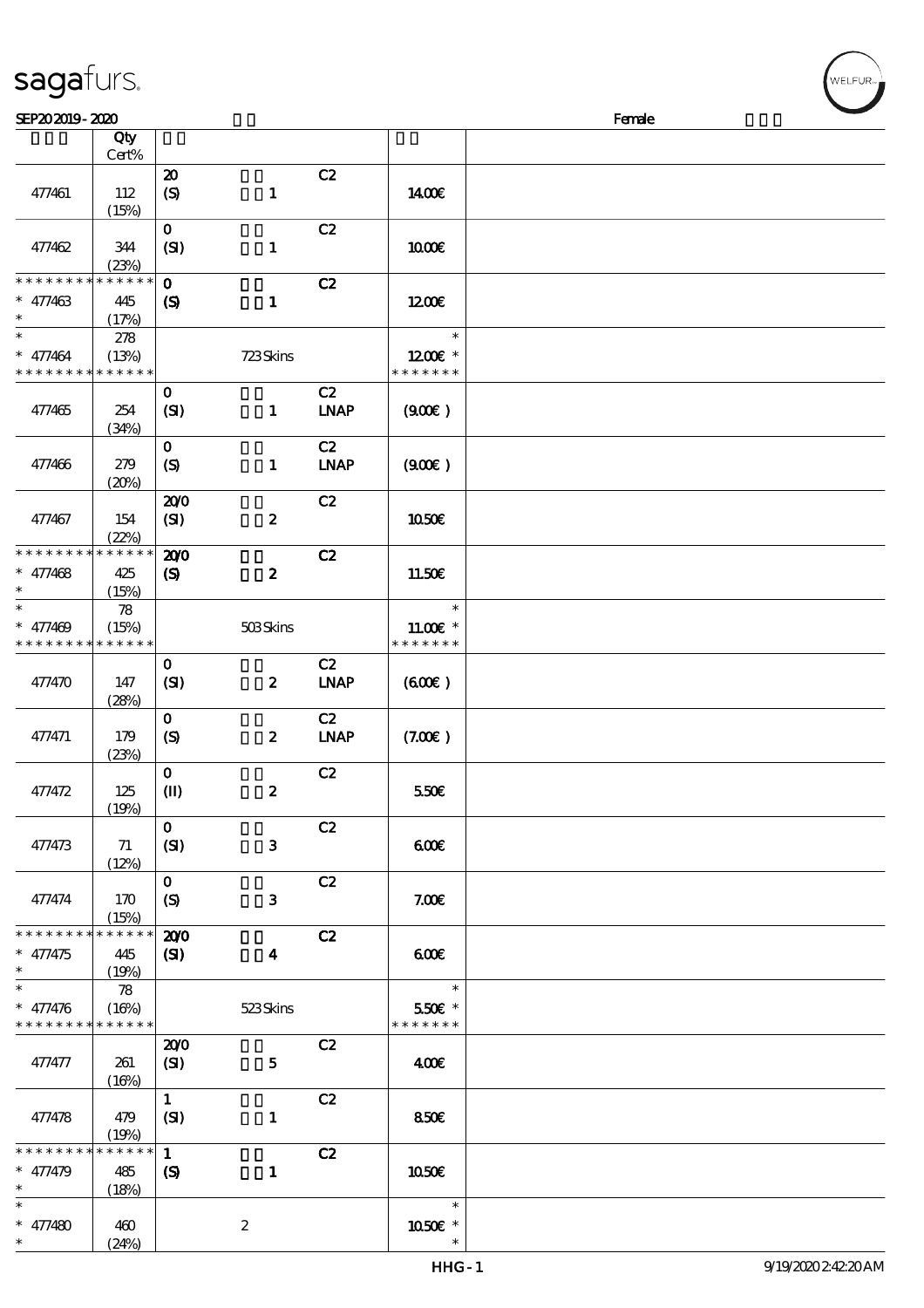| sagafurs. |  |
|-----------|--|
|           |  |

| SEP202019-2020              |                      |                                |                         |                              |               | Female |
|-----------------------------|----------------------|--------------------------------|-------------------------|------------------------------|---------------|--------|
|                             | Qty                  |                                |                         |                              |               |        |
|                             | Cert%                |                                |                         |                              |               |        |
| $\ast$                      | 209                  | $\mathbf{1}$                   |                         | C2                           | $\ast$        |        |
| $* 477481$                  | (14%)                | $\boldsymbol{S}$               | $\mathbf{1}$            |                              | 1000 £*       |        |
| * * * * * * * * * * * * * * |                      |                                |                         |                              | * * * * * * * |        |
| * * * * * * * * * * * * * * |                      | $\mathbf{1}$                   |                         | C2                           |               |        |
| $* 477482$                  | 505                  | $\mathbf{C}$                   | $\mathbf{1}$            | <b>LNAP</b>                  | 600           |        |
| $\ast$                      |                      |                                |                         |                              |               |        |
| $\ast$                      | (52%)                |                                |                         |                              | $\ast$        |        |
|                             | 40B                  |                                |                         |                              |               |        |
| $* 477483$                  | (13%)                |                                | 908Skins                |                              | $600E$ *      |        |
| * * * * * * * * * * * * * * |                      |                                |                         |                              | * * * * * * * |        |
| * * * * * * * * * * * * * * |                      | 1                              |                         | C2                           |               |        |
| $* 477484$                  | 485                  | $\boldsymbol{\mathcal{S}}$     | $\mathbf{1}$            | <b>INAP</b>                  | 6000          |        |
| $\ast$                      | (29%)                |                                |                         |                              |               |        |
| $\overline{\ast}$           | 323                  |                                |                         |                              | $\ast$        |        |
| $* 477485$                  | (13%)                |                                | 808Skins                |                              | $600E$ *      |        |
| * * * * * * * *             | * * * * * *          |                                |                         |                              | * * * * * * * |        |
|                             |                      | $\mathbf{1}$                   |                         | C2                           |               |        |
| 477486                      | 367                  | (SI)                           | $\boldsymbol{z}$        |                              | 60E           |        |
|                             |                      |                                |                         |                              |               |        |
| * * * * * * * *             | (20%)<br>* * * * * * |                                |                         |                              |               |        |
|                             |                      | $\mathbf{1}$                   |                         | C2                           |               |        |
| $* 477487$                  | 485                  | $\boldsymbol{\mathrm{(S)}}$    | $\pmb{2}$               |                              | 7.00E         |        |
| $\ast$                      | (24%)                |                                |                         |                              |               |        |
| $\ast$                      | 388                  |                                |                         |                              | $\ast$        |        |
| $* 477488$                  | (12%)                |                                | 873Skins                |                              | $7.00E$ *     |        |
| * * * * * * * *             | * * * * * *          |                                |                         |                              | * * * * * * * |        |
|                             |                      | $\mathbf{1}$                   |                         | C2                           |               |        |
| 477489                      | 494                  | (SI)                           | $\boldsymbol{z}$        | <b>LNAP</b>                  | (500)         |        |
|                             | (27%)                |                                |                         |                              |               |        |
| * * * * * * * *             | * * * * * *          | $\mathbf{1}$                   |                         | C2                           |               |        |
| $* 477490$                  | 485                  |                                | $\boldsymbol{z}$        | <b>LNAP</b>                  | 550€          |        |
| $\ast$                      |                      | $\boldsymbol{\mathcal{S}}$     |                         |                              |               |        |
| $\ast$                      | (32%)                |                                |                         |                              | $\ast$        |        |
|                             | 53                   |                                |                         |                              |               |        |
| $* 477491$                  | (16%)                |                                | 538Skins                |                              | 500€ *        |        |
| * * * * * * * * * * * * * * |                      |                                |                         |                              | * * * * * * * |        |
|                             |                      | $\mathbf{1}$                   |                         | C2                           |               |        |
| 477492                      | 330                  | (SI)                           | $\boldsymbol{4}$        |                              | 450€          |        |
|                             | (20%)                |                                |                         |                              |               |        |
|                             |                      | O(1)                           |                         | C2                           |               |        |
| 477493                      | 153                  | $\textcircled{\scriptsize{I}}$ | $\overline{\mathbf{4}}$ |                              | 400€          |        |
|                             | (20%)                |                                |                         |                              |               |        |
|                             |                      | $\mathbf{1}$                   |                         | C2                           |               |        |
| 477494                      | 215                  | (SI)                           | $\mathbf{5}$            |                              | 300E          |        |
|                             | (16%)                |                                |                         |                              |               |        |
|                             |                      |                                |                         |                              |               |        |
|                             |                      | $\mathbf{z}$                   |                         | C2                           |               |        |
| 477495                      | 165                  | (SI)                           | $\mathbf{1}$            |                              | 7.00E         |        |
|                             | (11%)                |                                |                         |                              |               |        |
|                             |                      | $\mathbf{z}$                   |                         | C2                           |               |        |
| 477496                      | 398                  | (S)                            | $\mathbf{1}$            |                              | 800€          |        |
|                             | (11%)                |                                |                         |                              |               |        |
|                             |                      | $\mathbf{2}$                   |                         | C2                           |               |        |
| 477497                      | 250                  | (SI)                           | $\mathbf{1}$            | <b>LNAP</b>                  | 300E          |        |
|                             | (11%)                |                                |                         |                              |               |        |
|                             |                      | $\mathbf{z}$                   |                         | C2                           |               |        |
| 477498                      | 431                  | $\boldsymbol{S}$               | $\mathbf{1}$            | $\ensuremath{\mathbf{INAP}}$ | 450€          |        |
|                             |                      |                                |                         |                              |               |        |
|                             | (9%)                 |                                |                         |                              |               |        |
|                             |                      | $\mathbf{z}$                   |                         | C2                           |               |        |
| 477499                      | 193                  | (SI)                           | $\boldsymbol{z}$        |                              | 500€          |        |
|                             | (12%)                |                                |                         |                              |               |        |
|                             |                      | $\boldsymbol{z}$               |                         | C2                           |               |        |
| 477500                      | 471                  | $\boldsymbol{S}$               | $\pmb{2}$               |                              | 550€          |        |
|                             | (15%)                |                                |                         |                              |               |        |

:<br>LFUR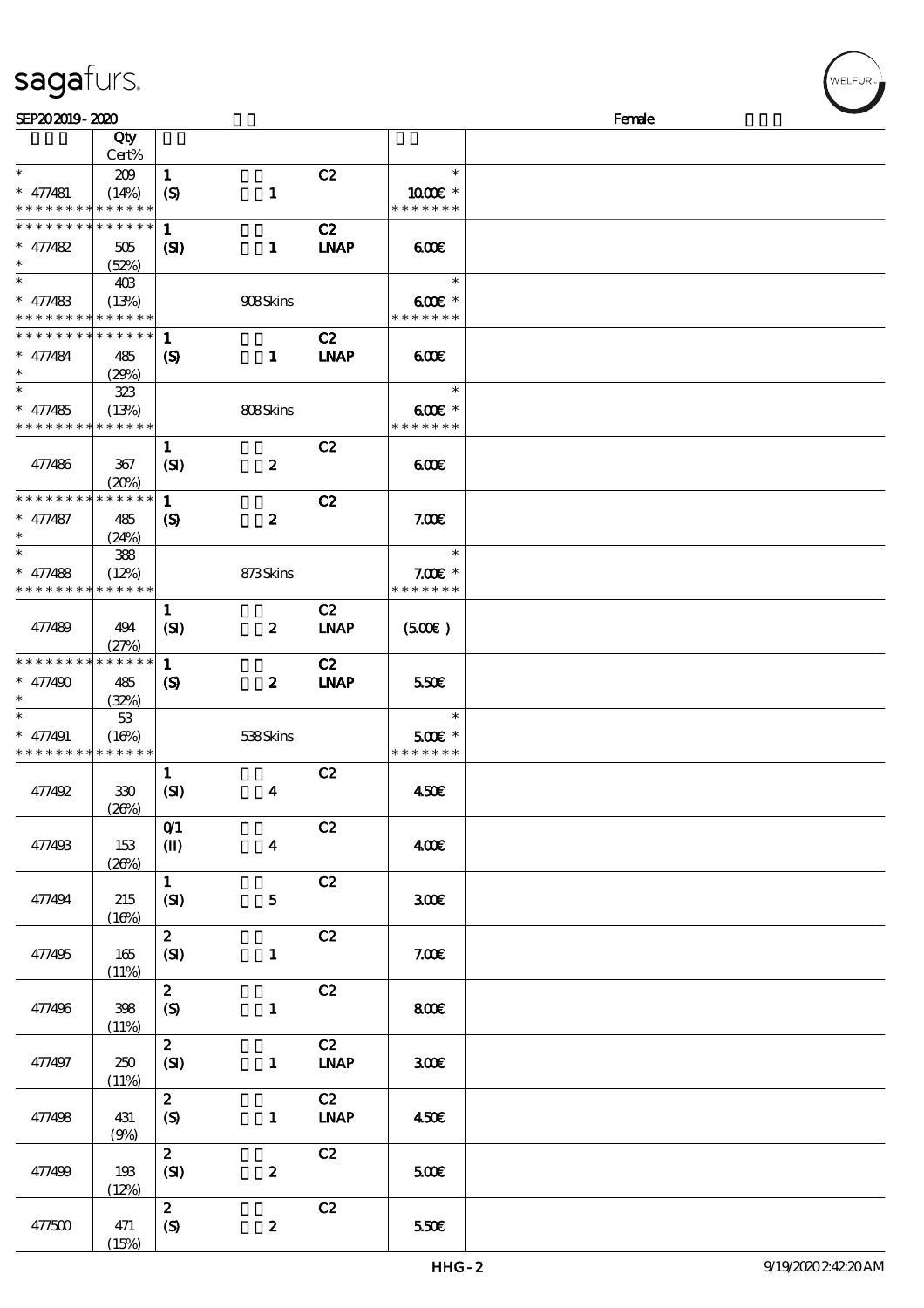|                 | Qty<br>$\mbox{Cert}\%$ |                                |                  |             |               |  |
|-----------------|------------------------|--------------------------------|------------------|-------------|---------------|--|
|                 |                        |                                |                  |             |               |  |
|                 |                        | $\boldsymbol{z}$               |                  | C2          |               |  |
| 477501          | 240                    | (SI)                           | $\boldsymbol{z}$ | <b>LNAP</b> | 300E          |  |
|                 | (11%)                  |                                |                  |             |               |  |
|                 |                        | $\boldsymbol{z}$               |                  | C2          |               |  |
| 477502          | $373\,$                | (S)                            | $\boldsymbol{z}$ | <b>LNAP</b> | 400E          |  |
|                 | (9%)                   |                                |                  |             |               |  |
|                 |                        | $1/2$                          |                  | C2          |               |  |
| 477503          | $165\,$                | $\textcircled{\scriptsize{I}}$ | $\boldsymbol{2}$ |             | 400E          |  |
|                 | (14%)                  |                                |                  |             |               |  |
|                 |                        | $1/2$                          |                  | C2          |               |  |
|                 |                        |                                |                  |             |               |  |
| 477504          | 212                    | (SI)                           | 3                |             | 450€          |  |
|                 | (11%)                  |                                |                  |             |               |  |
|                 |                        | 1/2                            |                  | C2          |               |  |
| 477505          | 246                    | (S)                            | $\mathbf{3}$     |             | 500€          |  |
|                 | (15%)                  |                                |                  |             |               |  |
|                 |                        | 1/2                            |                  | C2          |               |  |
| 477506          | 208                    | (SI)                           | $\mathbf{3}$     | <b>LNAP</b> | 300E          |  |
|                 | (12%)                  |                                |                  |             |               |  |
|                 |                        | $\boldsymbol{z}$               |                  | C2          |               |  |
| 477507          | 143                    | (SI)                           | $\boldsymbol{4}$ |             | 250E          |  |
|                 | (18%)                  |                                |                  |             |               |  |
|                 |                        | $\boldsymbol{z}$               |                  | C2          |               |  |
| 477508          | $62\,$                 | $\mathbf{I}$                   | $\boldsymbol{4}$ |             | 200E          |  |
|                 | (11%)                  |                                |                  |             |               |  |
|                 |                        | $\mathbf{z}$                   |                  | C2          |               |  |
|                 |                        |                                |                  |             |               |  |
| 477509          | 129                    | (SI)                           | ${\bf 5}$        |             | 200E          |  |
|                 | (11%)                  |                                |                  |             |               |  |
|                 |                        | 200                            |                  | C2          |               |  |
| 477510          | 101                    | $\bf{(S)}$                     | TOR5             |             | 400€          |  |
|                 | (19%)                  |                                |                  |             |               |  |
|                 |                        | $\mathbf{1}$                   |                  | C2          |               |  |
| 477511          | 162                    | (SI)                           | TOR5             |             | 200E          |  |
|                 | (29%)                  |                                |                  |             |               |  |
|                 |                        | $\boldsymbol{z}$               |                  | C2          |               |  |
| 477512          | 87                     | (SI)                           | TOR5             |             | 250E          |  |
|                 | (24%)                  |                                |                  |             |               |  |
|                 |                        | $\mathbf 0$                    |                  | C2          |               |  |
| 477513          | 205                    | Ш                              |                  |             | 7.50E         |  |
|                 | (14%)                  |                                |                  |             |               |  |
|                 |                        | $\mathbf{o}$                   |                  | C2          |               |  |
| 477514          | 272                    | Ш                              | $\pmb{2}$        |             | 7.00E         |  |
|                 | (12%)                  |                                |                  |             |               |  |
|                 |                        | $\mathbf O$                    |                  | C2          |               |  |
| 477515          | 113                    | $\mathbf m$                    | $\boldsymbol{4}$ |             | 400€          |  |
|                 | (8%)                   |                                |                  |             |               |  |
|                 |                        | $\mathbf 1$                    |                  | C2          |               |  |
|                 |                        | $\mathbf m$                    |                  |             |               |  |
| 477516          | 368                    |                                |                  |             | 600           |  |
| * * * * * * * * | (22%)<br>* * * * * *   |                                |                  |             |               |  |
|                 |                        | $\mathbf{1}$                   |                  | C2          |               |  |
| $* 477517$      | 485                    | Ш                              | $\boldsymbol{z}$ |             | 550€          |  |
| $\ast$          | (21%)                  |                                |                  |             |               |  |
| $\ast$          | 165                    |                                |                  |             | $\ast$        |  |
| $* 477518$      | (12%)                  |                                | 650Skins         |             | $500E$ *      |  |
| * * * * * * * * | * * * * * *            |                                |                  |             | * * * * * * * |  |
|                 |                        | $\mathbf{1}$                   |                  | C2          |               |  |
| 477519          | 309                    | $\mathbf m$                    | $\boldsymbol{4}$ |             | 250€          |  |
|                 | (19%)                  |                                |                  |             |               |  |
|                 |                        | $\boldsymbol{2}$               |                  | C2          |               |  |
| 477520          | 537                    | Ш                              |                  |             | 400€          |  |

 $SEP202019 - 2020$ 

### sagafurs.

 $(16%)$ 

VELFUR-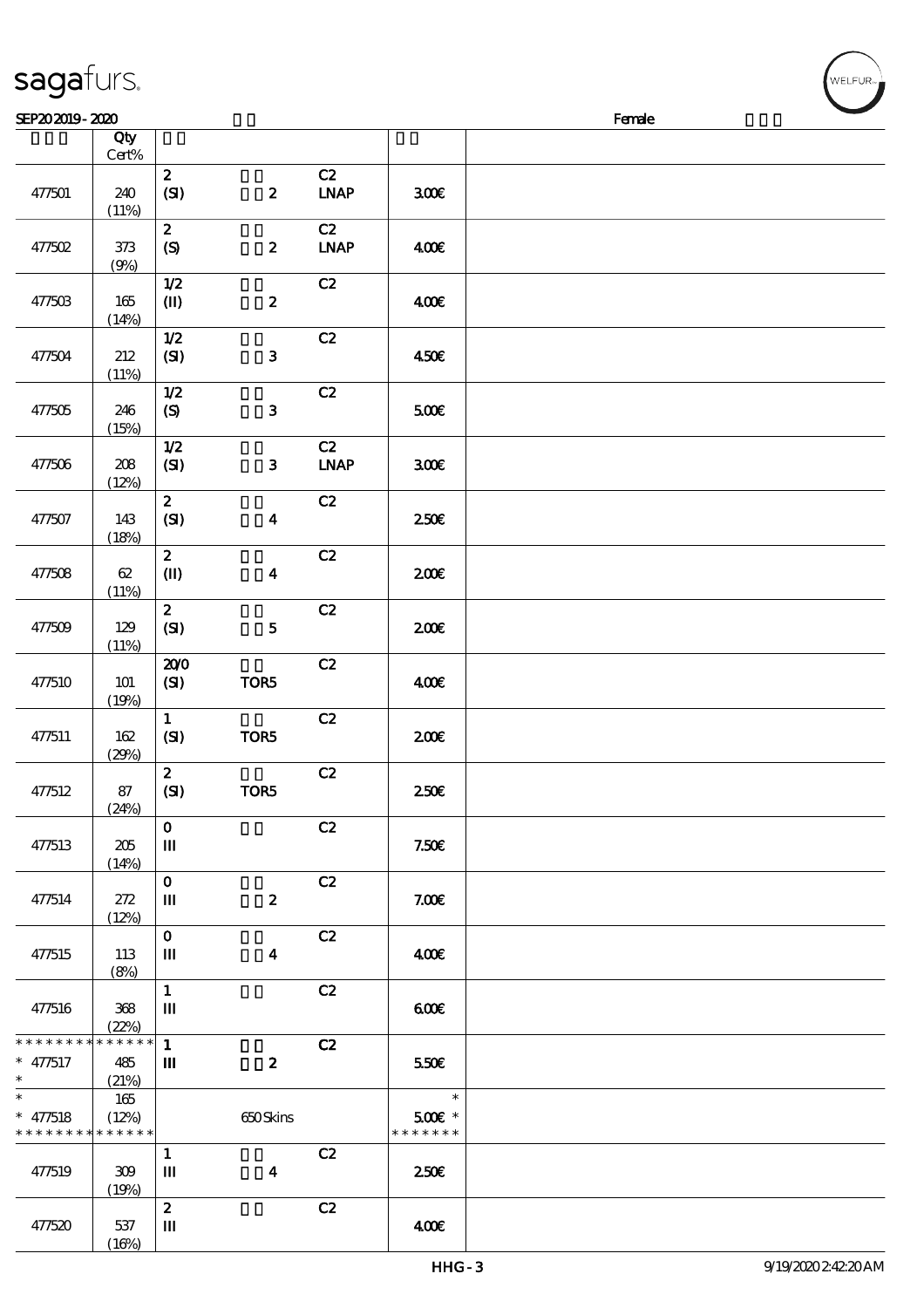## sagafurs.

| SEP202019-2020              |        |                  |                  |    |                  | Female |  |  |
|-----------------------------|--------|------------------|------------------|----|------------------|--------|--|--|
|                             | Qty    |                  |                  |    |                  |        |  |  |
|                             | Cert%  |                  |                  |    |                  |        |  |  |
| * * * * * * * *             | ****** | $\boldsymbol{2}$ |                  | C2 |                  |        |  |  |
| $* 477521$                  | 505    | Ш                | $\boldsymbol{z}$ |    | 300 <sup>2</sup> |        |  |  |
| $\ast$                      | (12%)  |                  |                  |    |                  |        |  |  |
| $\ast$                      | 434    |                  |                  |    | $\ast$           |        |  |  |
| $* 47522$                   | (9%)   |                  | 939Skins         |    | $300E$ *         |        |  |  |
| * * * * * * * * * * * * * * |        |                  |                  |    | * * * * * * *    |        |  |  |
| ************** 2            |        |                  |                  | C2 |                  |        |  |  |
| * $47523$                   | 505    | ш                | 4                |    | 200              |        |  |  |
| $\ast$                      | (7%)   |                  |                  |    |                  |        |  |  |
| $\ast$                      | 129    |                  |                  |    | $\ast$           |        |  |  |
| $* 477524$                  | (10%)  |                  | 634Skins         |    | $200E$ *         |        |  |  |
| * * * * * * * * * * * * * * |        |                  |                  |    | * * * * * * *    |        |  |  |

 $\left(\bigvee_{\text{WELFUR}_n}\right)$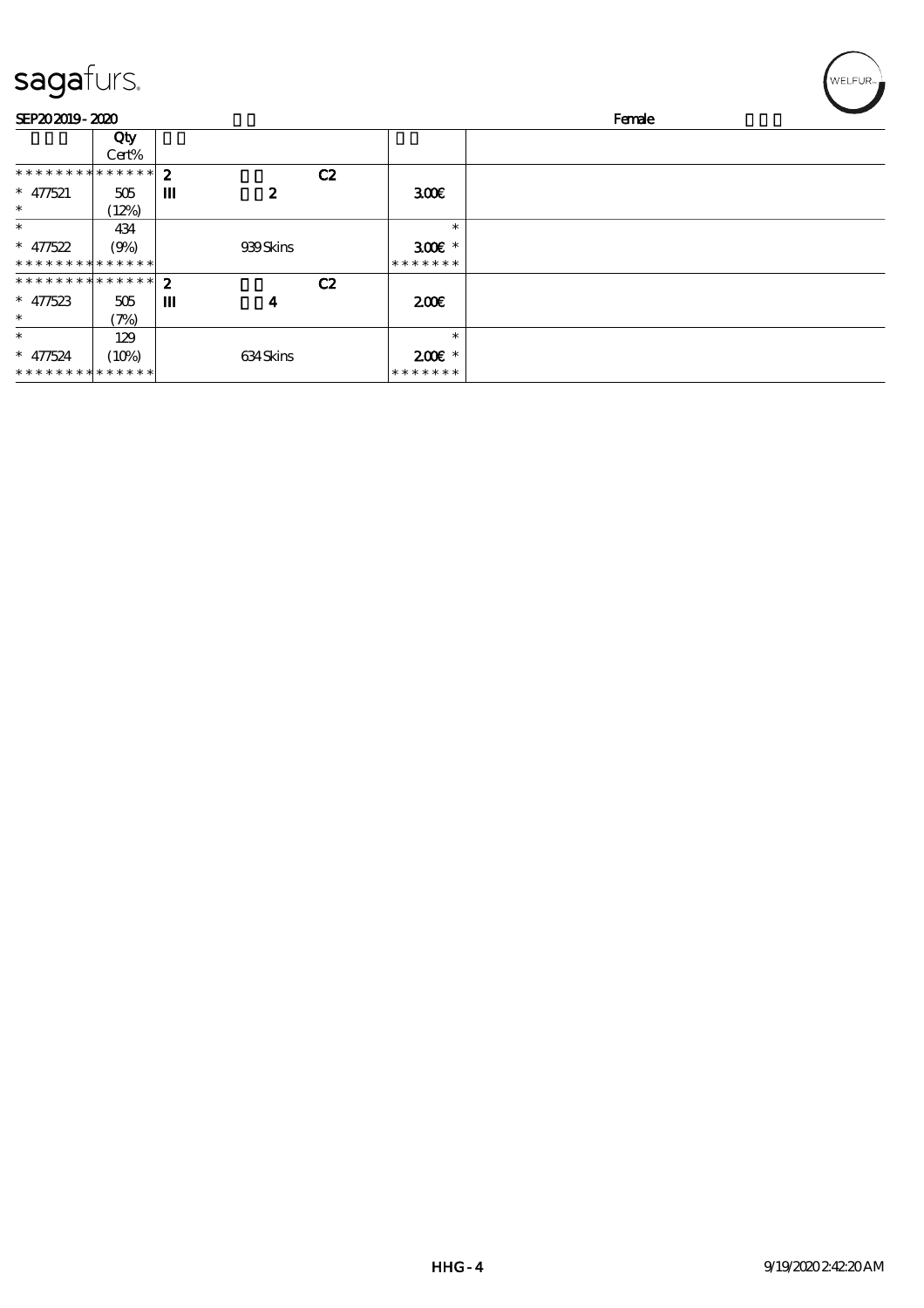| <b>Contract Contract Contract Contract Contract Contract Contract Contract Contract Contract Contract Contract Co</b><br>SEP202019-2020<br>Female |                   |                                            |                  |    |              |        |  |  |
|---------------------------------------------------------------------------------------------------------------------------------------------------|-------------------|--------------------------------------------|------------------|----|--------------|--------|--|--|
|                                                                                                                                                   | Qty<br>$Cert\%$   |                                            |                  |    |              |        |  |  |
| 477561                                                                                                                                            | 151<br>(6%)       | $\mathbf O$<br>$\boldsymbol{S}$            |                  | C2 | 11.50E       |        |  |  |
| 477562                                                                                                                                            | 337<br>(8%)       | $\mathbf{1}$<br>$\boldsymbol{S}$           |                  | C2 | 950E         |        |  |  |
| 477563                                                                                                                                            | 275<br>(4%)       | $1/2$<br>(SI)                              |                  | C2 | 550€         |        |  |  |
| 477564                                                                                                                                            | 222<br>(9%)       | $\boldsymbol{2}$<br>$\pmb{\in}$            |                  | C2 | 650E         |        |  |  |
| 477565                                                                                                                                            | 115<br>(6%)       | 3<br>$\boldsymbol{S}$                      |                  | C2 | 450E         |        |  |  |
|                                                                                                                                                   |                   |                                            |                  |    |              | Female |  |  |
| 477567                                                                                                                                            | 133<br>(1%)       | $\mathbf 0$<br>(S)                         | $\mathbf 1$      | C2 | <b>1050€</b> |        |  |  |
| 477568                                                                                                                                            | 123<br>$(0\%)$    | $\mathbf 0$<br>$\boldsymbol{S}$            | $\boldsymbol{2}$ | C2 | 1000E        |        |  |  |
| 477569                                                                                                                                            | 285<br>(7%)       | $\mathbf 1$<br>$\boldsymbol{\mathrm{(S)}}$ | $\mathbf{1}$     | C2 | 850E         |        |  |  |
| 477570                                                                                                                                            | 176<br>(7%)       | $\mathbf 1$<br>$\pmb{\in}$                 | $\pmb{2}$        | C2 | 650E         |        |  |  |
| 477571                                                                                                                                            | $97$<br>(1%)      | $O$ $1$<br>$\boldsymbol{S}$                | $\mathbf{3}$     | C2 | 500          |        |  |  |
| 47/572                                                                                                                                            | $271\,$<br>(5%)   | $O$ $1$<br>(SI)                            | $\boldsymbol{4}$ | C2 | 350E         |        |  |  |
| 477573                                                                                                                                            | 191<br>$(\Theta)$ | O(1)<br>(SI)                               | $\mathbf{5}$     | C2 | 250E         |        |  |  |
| 477574                                                                                                                                            | 150<br>(2%)       | 1/2<br>(SI)                                | $\mathbf{1}$     | C2 | 450E         |        |  |  |
| 477575                                                                                                                                            | 152<br>(3%)       | $1/2$<br>(SI)                              | $\boldsymbol{z}$ | C2 | 400          |        |  |  |
| 477576                                                                                                                                            | 299<br>(7%)       | $\boldsymbol{z}$<br>$\boldsymbol{S}$       | $\pmb{2}$        | C2 | 500E         |        |  |  |
| 477577                                                                                                                                            | 10B<br>(8%)       | $\mathbf{z}$<br>(SI)                       | $\boldsymbol{4}$ | C2 | 250E         |        |  |  |
| 477578                                                                                                                                            | 157<br>(1%)       | $\mathbf{3}$<br>(SI)                       | $\mathbf{1}$     | C2 | 350E         |        |  |  |
| 477579                                                                                                                                            | 240<br>(3%)       | $\mathbf{3}$<br>(S)                        | $\mathbf{1}$     | C2 | 450E         |        |  |  |
| 477580                                                                                                                                            | 117<br>(4%)       | $\mathbf{3}$<br>$\boldsymbol{S}$           | $\boldsymbol{z}$ | C2 | 400          |        |  |  |

sagafurs.

WELFUR-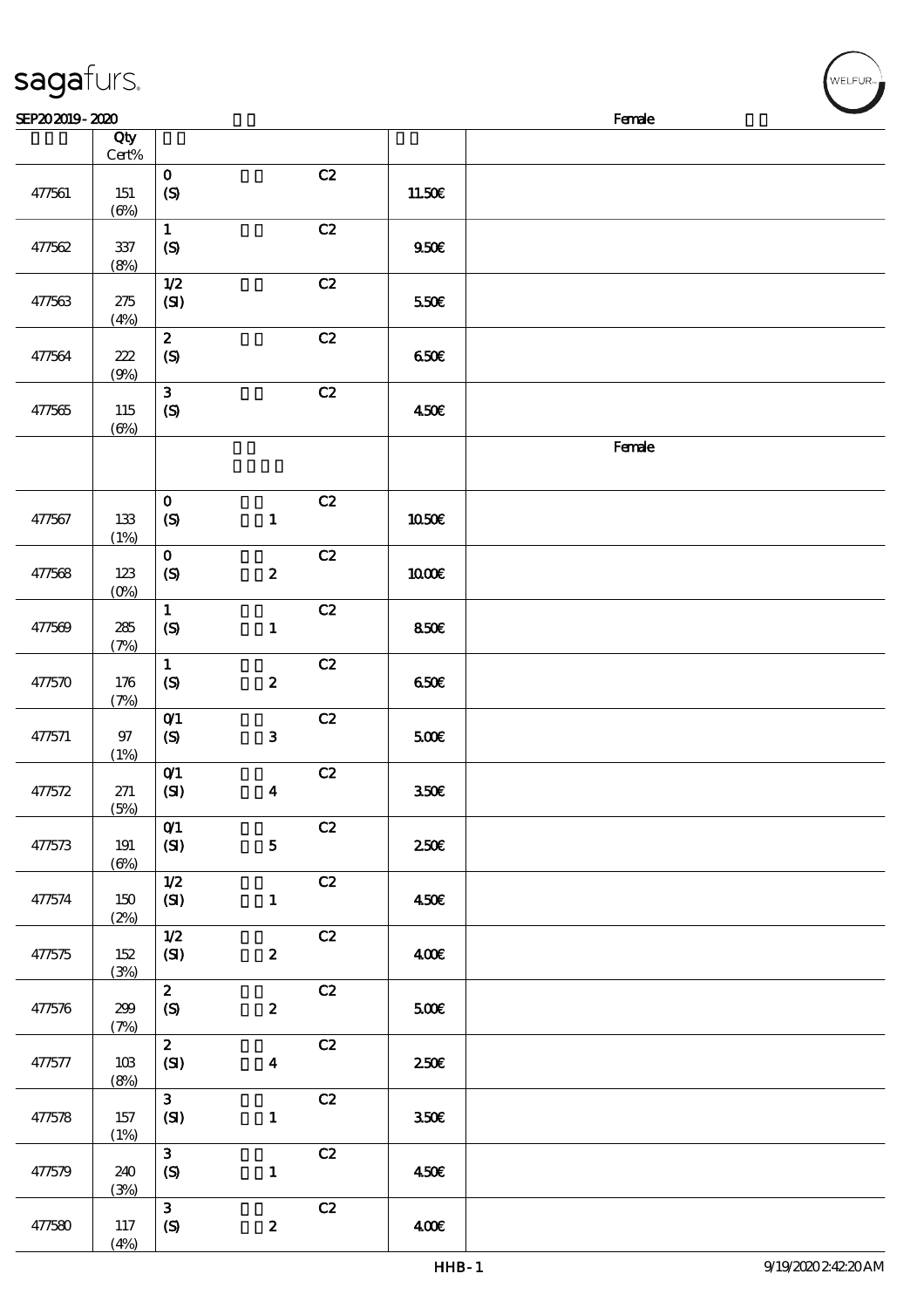| .      |                        |                                                                   |                  |               |        | ------ |
|--------|------------------------|-------------------------------------------------------------------|------------------|---------------|--------|--------|
|        | Qty<br>$\mbox{Cert}\%$ |                                                                   |                  |               |        |        |
| 477581 | 138                    | 2/3<br>(SI)                                                       | $\mathbf{3}$     | C2            | 300E   |        |
|        | (2%)                   | 2/3                                                               |                  | C2            |        |        |
| 477582 | 130<br>(8%)            | (SI)                                                              | ${\bf 5}$        |               | (200)  |        |
| 477583 | 130<br>(4%)            | $\boldsymbol{4}$<br>$\pmb{\text{(S)}}$                            | $\mathbf{1}$     | C2            | 300E   |        |
| 477584 | $150\,$<br>(2%)        | 3/4<br>(SI)                                                       | $\pmb{2}$        | $\mathbf{C2}$ | 250E   |        |
| 477585 | $10B$<br>(3%)          | 3/4<br>$\pmb{\text{(S)}}$                                         | $\mathbf{3}$     | C2            | 250€   |        |
| 477586 | 167<br>(1%)            | $\mathbf{5}$<br>$\pmb{\text{(S)}}$                                | $\boldsymbol{2}$ | C2            | 200E   |        |
| 477587 | 120<br>$(0\%)$         | $\mathbf{o}$<br>$\boldsymbol{\mathrm{(S)}}$                       | SHE1             | C2            | 11.50E |        |
| 477588 | 212<br>(4%)            | $\mathbf{1}$<br>$\boldsymbol{S}$                                  | SHE1             | C2            | 950E   |        |
| 477589 | 179<br>$(0\%)$         | $O$ <sup><math>\prime</math></sup><br>$\boldsymbol{\mathrm{(S)}}$ | SHE3             | C2            | 500€   |        |
| 477590 | $206\,$<br>(1%)        | $1/2$<br>(SI)                                                     | SHE1             | $\mathbf{C2}$ | 450€   |        |
| 477591 | 394<br>(4%)            | $\boldsymbol{z}$<br>$\pmb{\text{(S)}}$                            | SHE1             | C2            | 7.00E  |        |
| 477592 | $180$<br>(3%)          | $1/2$<br>(SI)                                                     | SHE3             | C2            | 350E   |        |
| 477593 | 200<br>(4%)            | $\boldsymbol{z}$<br>$\boldsymbol{S}$                              | SHE <sub>3</sub> | C2            | 300E   |        |
| 477594 | 89<br>$(\Theta)$       | 1/2<br>(SI)                                                       | SHE5             | C2            | 200E   |        |
| 477595 | 130<br>(3%)            | $\mathbf{3}$<br>(S)                                               | SHE1             | C2            | 450€   |        |
| 477596 | 140<br>(3%)            | $\mathbf{3}$<br>$\boldsymbol{S}$                                  | SHE3             | C2            | 200E   |        |

 $SEP202019 - 2020$ 

## sagafurs.

WELFUR-